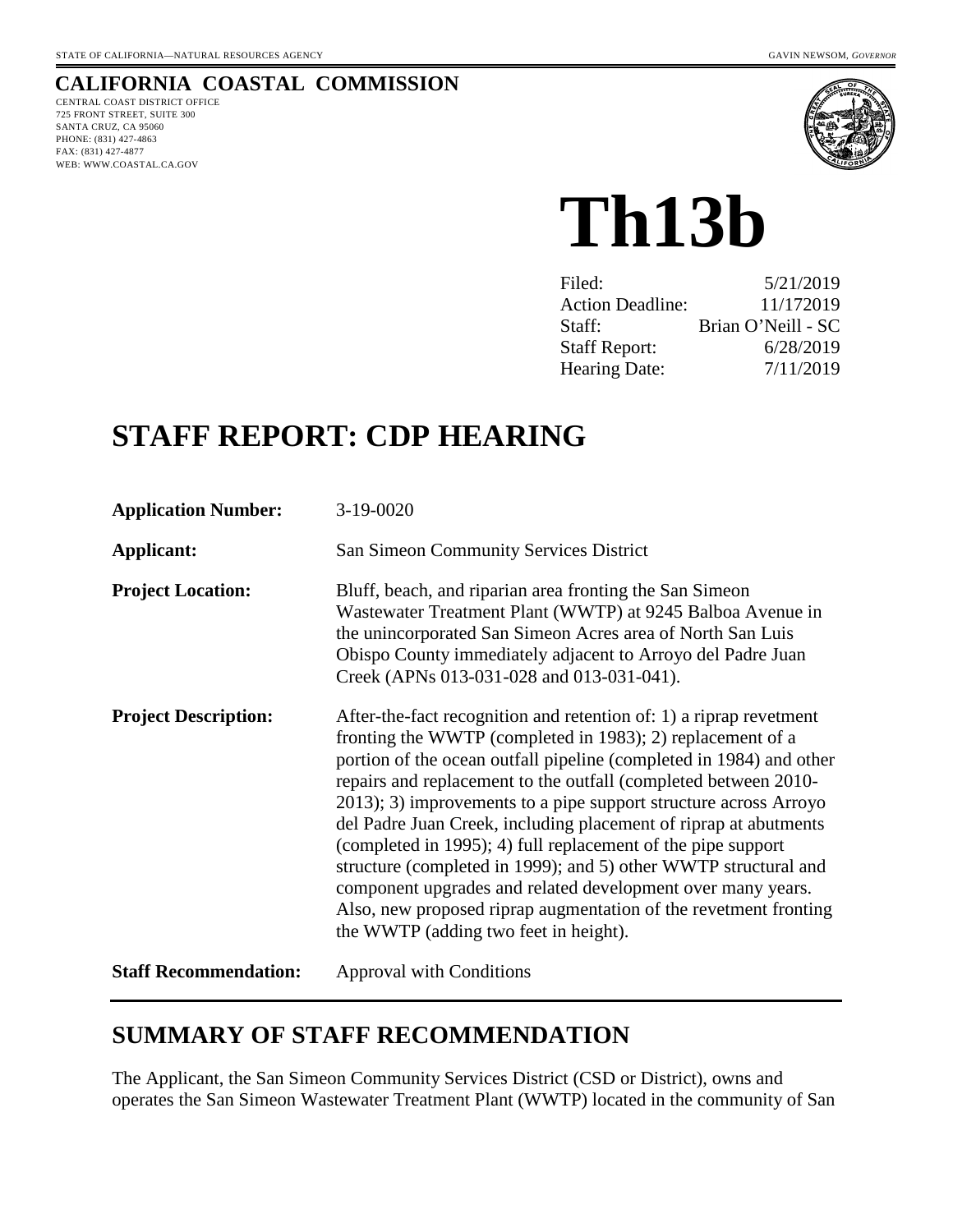Simeon Acres, which is located north of Cambria and south of Hearst Castle in northern San Luis Obispo County. The WWTP is located adjacent to and just downcoast/seaward of the mouth of Arroyo del Padre Juan Creek, and just inland of the public beach at this location. The WWTP is sited at an approximate elevation of 13 to 15 feet above mean sea level (with many components nearer to sea level given they are below the general elevation of natural grade at this location and inland of the site's retaining walls) on a low-lying property that slopes toward the creek, partly facing the Pacific Ocean to the west and partly facing the creek channel to the north.

In 1983, and due to severe winter storms, the District placed over 650 cubic yards of unauthorized rock riprap to form an approximately 200-foot-long by 12-foot-high by 15-footdeep revetment along the bluffs fronting both the beach and the creek to protect the then-existing WWTP. In addition, as a result of winter storms in 1995, the District repaired its pipe support structure (containing associated sewer and water pipelines) that crosses over Arroyo del Padre Juan Creek just inland of the WWTP site. As part of this unauthorized action, the District removed riparian vegetation, graded the streambank, and placed at least 260 cubic yards (and up to 450 cubic yards) of additional riprap<sup>[1](#page-1-0)</sup> along both sides of the creek near the support structure's abutments. In 1999, the District fully replaced the pipe support structure with a new unauthorized pipe support structure. All of the aforementioned development was undertaken without the benefit of any coastal development permits (CDPs), and thus constitute violations of the Coastal Act and the San Luis Obispo County Local Coastal Program (LCP), for which the Commission's enforcement unit opened an enforcement case in 2001 (Enforcement Case No. V-3-01-028), which remains active today. The District is now proposing as part of this CDP application that such development be recognized by the Commission after-the-fact (ATF), as well as proposing to add two feet of additional riprap to the top of the revetment.

In addition, other development has been undertaken on the site over the years without the benefit of any CDPs, and the District is proposing such development to be recognized ATF as well. Specifically, in 1984, and again as a result of winter storms, the District replaced a 600-foot-long portion of the original 840-foot-long by eight-inch-diameter outfall pipe that extends from the WWTP site into the Pacific Ocean. More recently, the outfall line failed, prompting repair and replacement to a portion of the outfall between [2](#page-1-1)010 and  $2013<sup>2</sup>$ . The District also undertook a variety of unauthorized upgrades and replacements to, and expansions of, key WWTP components over the years (e.g., new pumps, lining of tanks, headworks building upgrades, etc.). Again, none of this development was covered by a CDP (and is also part of Enforcement Case No. V-3-01-028), and thus all of it constitutes a violation of the Coastal Act and the LCP, which the District proposes to permit via ATF authorization through the current CDP application.

<span id="page-1-0"></span> $1$  The District's plans for the project identify differing amounts of riprap and the District does not know whether the amount placed was 260 or 450 cubic yards or some quantity in between, and visual inspection has proven inconclusive on this point.

<span id="page-1-1"></span> $2 A 100$ -foot section of the outfall pipe was replaced in 2013, following other repairs in 2010. Charles Grace, the District's General Manager, indicated to Commission staff that the project consisted of six joints of eight-inchdiameter pipe shielded with HDPE that covered approximately 100 feet of line along the ocean substrate. As part of that project, Mr. Grace indicates that the diffusers at the ocean end of the pipe were also removed to flush sand out of the line, and were then re-installed using new bolts.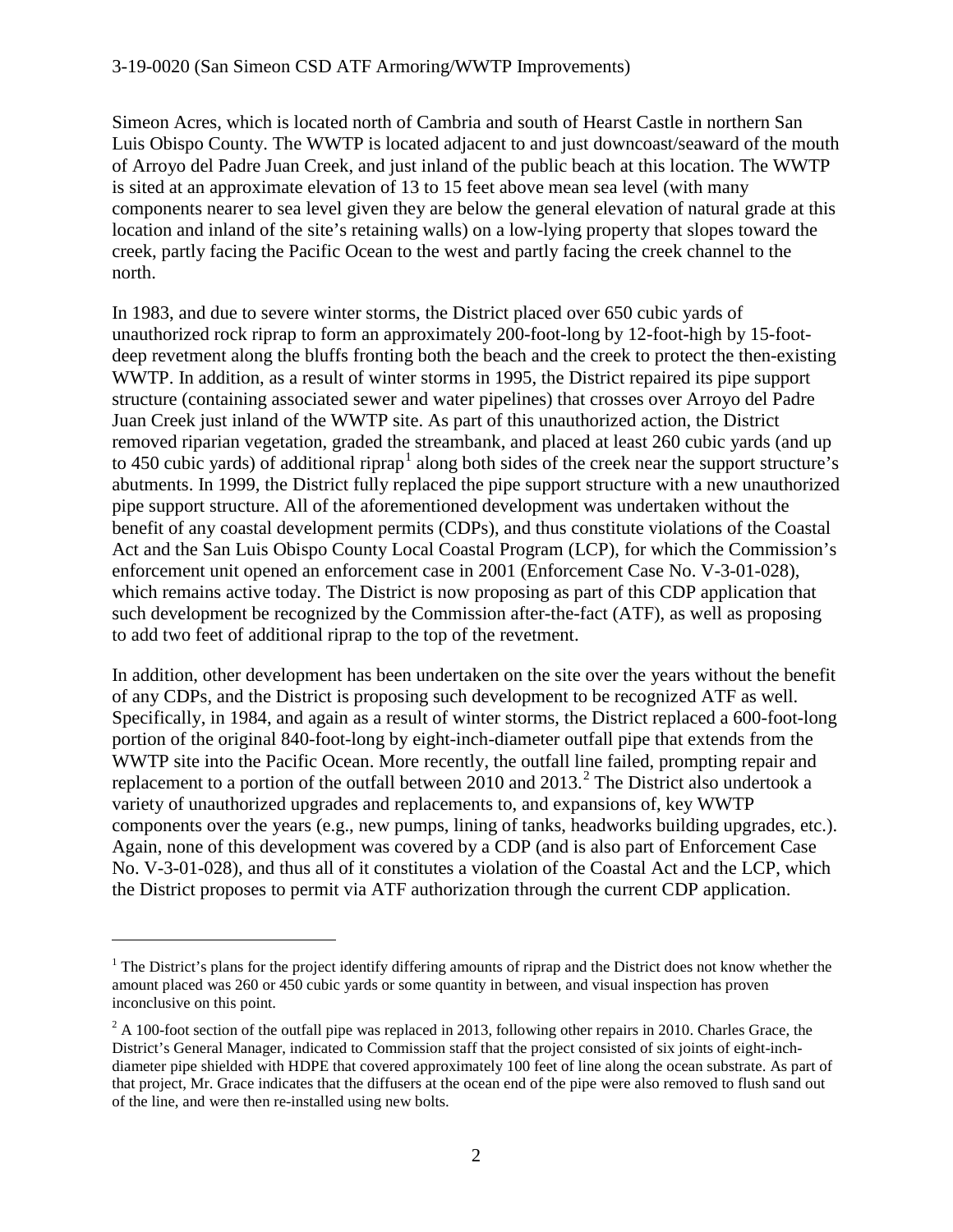On that point staff notes that while the District has agreed to include the outfall work and the structural and component upgrades and related development as part of the proposed project to be recognized ATF, they disagree that a CDP is needed at all in the first place. Essentially, the District asserts that the work had been properly permitted or exempted by San Luis Obispo County and/or was repair and maintenance that was exempted from CDP requirements. Staff disagrees. Concerning the outfall development, the Commission's regulations require a CDP for outfall development that includes, among other things, "the placement, whether temporary or permanent, of riprap, artificial berms of sand or other beach materials, or any other forms of solid materials, on a beach or in coastal waters..."<sup>[3](#page-2-0)</sup> The outfall pipe was clearly a solid material placed in coastal waters (i.e. the ocean), requiring a CDP from the Commission.

In terms of the other structural and component upgrades undertaken on the site over time for which the Applicant claims a repair and maintenance exemption, any such exempt development cannot include augmentation to or replacement of the object purportedly being repaired or maintained. In other words, "repair and maintenance" presumes that the object of the "repair or maintenance" is not being augmented, upgraded, or replaced, but rather is simply being perpetuated in its existing state. The District's equipment and component augmentations, upgrades, and replacements that were undertaken without CDPs over time were not repair and maintenance, but rather were augmentation or upgrades to or replacement of the equipment, which do not qualify for the repair and maintenance exemption. In addition, even if they did qualify as repair and maintenance (which they do not), any such repair and maintenance development that is located within 50 feet of the edge of the bluff or within 20 feet of a stream and includes the presence of mechanized equipment or construction material is explicitly not exempt from CDP requirements, and neither is any development that includes the replacement of 50 percent or more of the structure.<sup>[4](#page-2-1)</sup> Because the development at issue occurred within 50 feet of both the coastal bluff and within 20 feet of the environmentally sensitive habitat (ESHA) of Arroyo del Padre Juan Creek with the use of mechanized equipment, and also due to the augmentation and upgrade nature of the work undertaken (rather than repair and maintenance), it is clear that CDPs were required for the development that was undertaken. And it is equally clear that CDPs were never obtained, and thus these proposed project elements are properly before the Commission ATF as part of the current CDP application, and are also valid components of Enforcement Case No. V-3-01-028.

Some of the above development (e.g., near the pipe support structure and internal to the plant itself) is located within San Luis Obispo County's CDP jurisdiction, and the remainder is located in the Commission's retained CDP jurisdiction. The Applicant, the County, and the Commission's Executive Director agreed to have the Commission hear this application as a consolidated ATF CDP application, as allowed by the Coastal Act, with the Coastal Act as the standard of review. Approval of this application as conditioned pursuant to the staff recommendation, issuance of the CDP, and the District's subsequent compliance with all terms and conditions of it will result in resolution of all of the above-described violations.

<span id="page-2-0"></span> $3$  Per Section 13252(a)(1)(B) of Title 14 of the California Code of Regulations (CCR).

<span id="page-2-1"></span><sup>&</sup>lt;sup>4</sup> Per 14 CCR Sections 13252(a)(3), 13252(b), and 13252(a)(1)(B).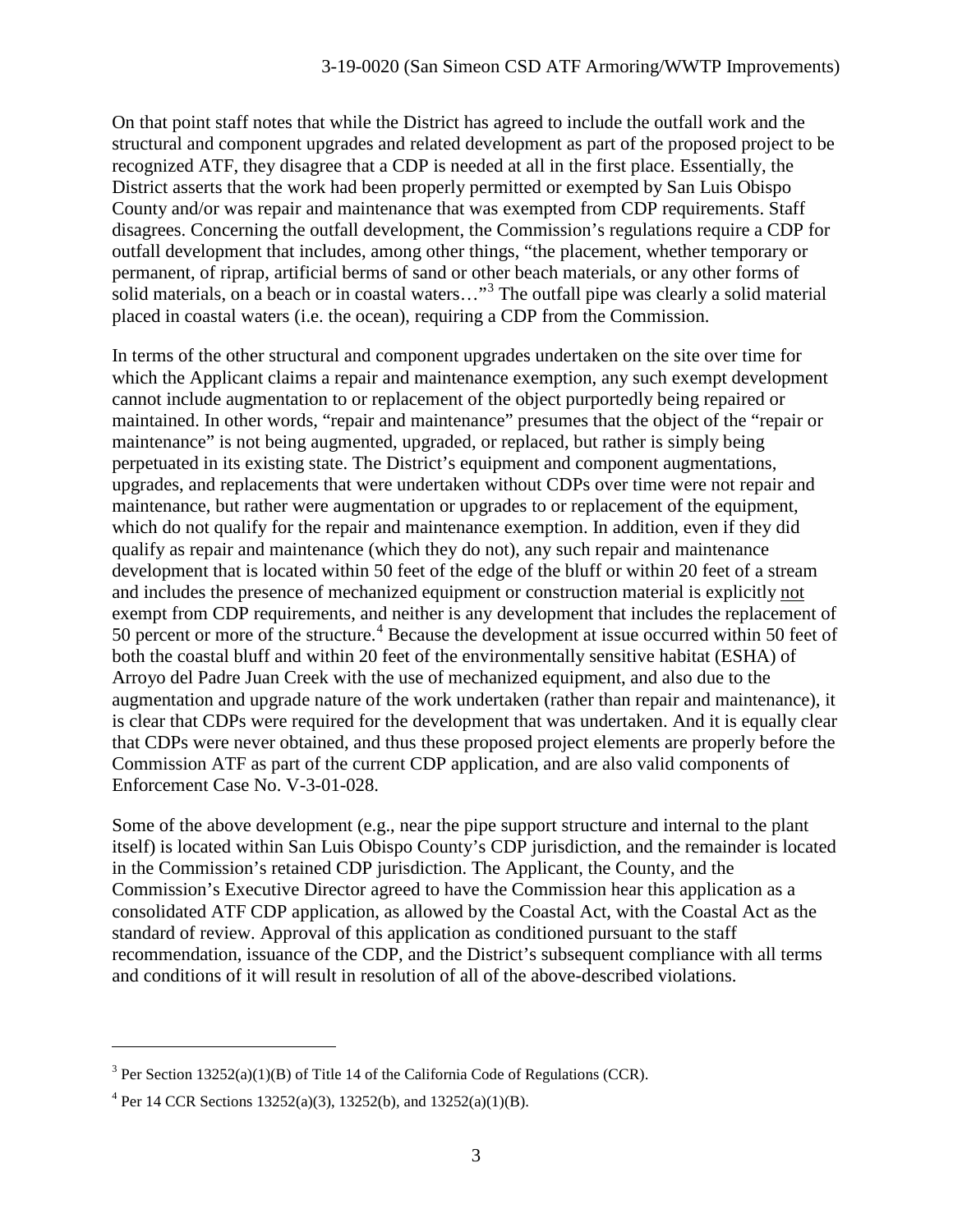#### 3-19-0020 (San Simeon CSD ATF Armoring/WWTP Improvements)

Commission staff and the District have engaged in ongoing conversations and efforts to resolve the violations at this site for some time, beginning in 2001 when staff first became aware of the unpermitted placement of riprap around the WWTP. Ultimately, following an enforcement investigation and notice of violation letter in 2004, the District submitted an ATF CDP application, which was then scheduled for hearing in 2009, but the District withdrew the application after the staff report was distributed and before the Commission's hearing on the matter, including to continue discussions about staff's proposed resolution of coastal resource issues. Additional conversations followed the withdrawal, including staff providing the District with a list of information that would need to be updated prior to submittal of a new application. Ultimately, following additional violation noticing in 2015, the District applied for the current project, seeking recognition and retention of all of the work previously done on the site without benefit of a CDP that is the subject of Enforcement Case No. V-3-01-028 (CDP Application No. 3-15-2114). Commission staff worked very closely with District staff and its representatives over the years on a project description that included all of the work identified above, so that the District could move forward with a clean slate and resolve the violations. Ultimately, however, when the CDP application was heard by the Commission on October 2018 in San Diego, the District withdrew its CDP application at the hearing. The District subsequently reapplied for the same project, and it is again before the Commission for action (CDP Application No. 3-19-0020) at the Commission's July meeting in San Luis Obispo. Staff continues to believe that because all of the identified unpermitted development above requires ATF recognition, the now proposed project justifiably includes the means to resolve the entire scope of work undertaken on the site that is the subject of Enforcement Case No. V-3-01-028.

The main Coastal Act concern regarding ATF approval of the unpermitted development is that the WWTP is located in a low-lying area that is just above the beach and sea level on a low bluff that is also located just above and adjacent to Arroyo del Padre Juan Creek. This area is subject to coastal hazards related to ocean and creek flooding, which will only be exacerbated as sea level rises. As such, there are significant questions as to whether the aging WWTP (which at this point does not constitute an "existing structure" under Coastal Act Section 30235 due to its significant history of redevelopment and changes to most of its internal structural components over the years, as discussed below) can be allowed to remain at this location over the longer term, consistent with the Coastal Act, as it addresses both the need for further upgrades and augmentations. The Commission's adopted 2015 Sea Level Rise Guidance provides a statewide framework for analyzing coastal development in an era of climate change, which will result in more frequent, more severe, and more unpredictable coastal weather events. One of the key findings of the Guidance is the need to ensure that critical infrastructure is located out of harm's way as a means of providing continued function and viability of such essential services in a manner that does not lead to significant adverse coastal resource impacts (e.g., on shoreline resources when armoring and other hazard responses are considered), and to ensure that public dollars are invested wisely in an era of sea level rise. Other efforts, such as the California Climate Action Plan (2018) and reports such as the 2015 California Coastal Armoring Report (from Stanford Law School) support the Commission's Guidance on these issues as well, and there is a growing recognition that critical infrastructure, such as WWTPs, need to be closely evaluated when proposals are made to maintain them in hazardous areas over the long term, such as is the case here.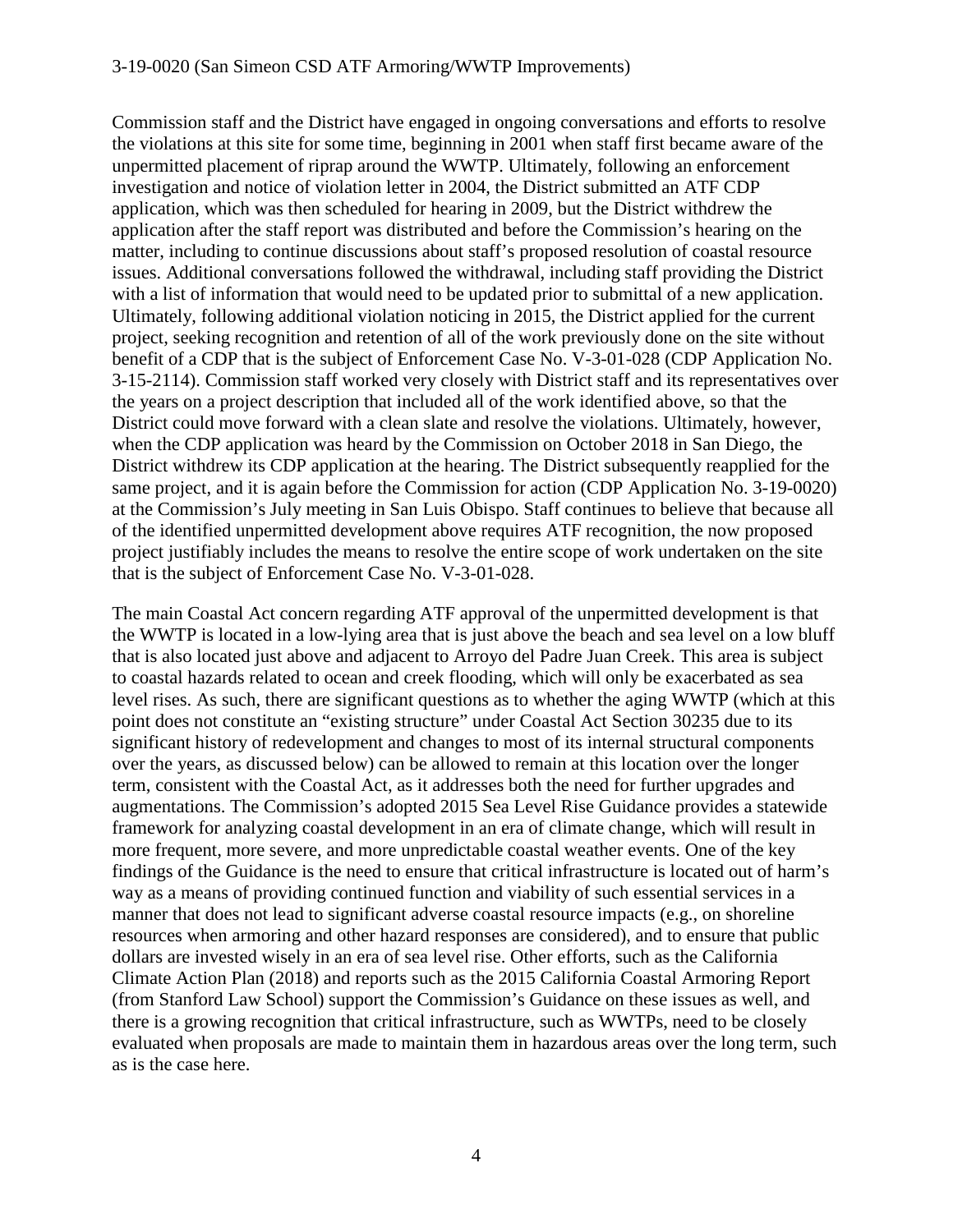The District's WWTP represents critical public infrastructure that is located in an area at risk from coastal flooding and other related hazards (especially due to its adjacency to both a coastal stream and the open ocean), all of which are exacerbated by sea level rise, and in some ways it is representative of the coastal hazards and sea-level rise challenges facing critical infrastructure located along California's dynamic shoreline area. This is an issue that is not just confined to this project but rather one that is being played out throughout coastal California, given that such infrastructure was historically placed in low-lying areas near the coast in many cases and such facilities are being forced to address coastal hazard realities head-on as decisions are being made about major remodels, redevelopments, upgrades, expansions/augmentations and replacement of critical components or whole public facilities, as well as the need for protection from coastal hazards.<sup>[5](#page-4-0)</sup> In this case, these coastal hazard concerns related to the District's WWTP are exemplified by the fact that the District installed the aforementioned riprap in 1983, without appropriate authorization, to protect the then-existing WWTP from coastal hazards, and this was not the first time the District armored the site in response to such concerns.<sup>[6](#page-4-1)</sup> Commission staff agrees with the District about the importance of this facility for addressing wastewater functions in this area, and has thus been working with the District cooperatively for many years to try to identify a feasible long-term path forward toward eventually relocating its current, aging WWTP away from a dynamic and unpredictable shoreline area, consistent with the Coastal Act.

A key issue in this case is the applicability of Coastal Act Section 30235 with respect to the status of the current, aging WWTP. Staff believes the WWTP no longer constitutes an existing structure for which armoring is required to be approved in certain circumstances under Section 30235. The Applicant believes that the WWTP is an existing structure because the WWTP's structural frame was originally built in the early 1960s. On this point staff agrees that the facility's walls and foundation pre-date the 1976 Coastal Act, but approximately 90% of the functional components of the WWTP (e.g., aeration basins, new pumps, tank liners, building upgrades, etc.), which essentially comprise the structures and components that enable a WWTP to exist and operate at all in this specific industrial context, have been augmented, upgraded and/or replaced since CDP requirements came into effect in 19[7](#page-4-2)3,<sup>7</sup> with much of this information being provided by the Applicant's own Life Expectancy Analysis document, which describes the status of every component of the WWTP, including upgrade and modification

<span id="page-4-0"></span> $<sup>5</sup>$  And the Commission has played an active role in several such projects, including related to wastewater treatment</sup> facilities (see, for example, the Commission's temporary CDP (3-16-0233) for South San Luis Obispo County CSD's WWTP in May 2017 that identified a long-term path forward for moving the WWTP out of the way of coastal hazard risks, and the Commission's denial of a CDP (A-3-MRB-11-001) for a WWTP in Morro Bay in January 2013, instead directing the City and the Cayucos Sanitary District to pursue WWTP facilities inland out of harm's way (where Cayucos Sanitary District's new inland wastewater treatment and water recycling facility is currently under construction, and the City's proposed new inland wastewater treatment and water recycling facility is being recommended for approval by staff and considered by the Commission at the July meeting in San Luis Obispo).

<span id="page-4-1"></span> $6$  District materials indicate that some 125 cubic yards of riprap was placed in the late 1960s to protect the then-justconstructed WWTP from coastal hazards. District materials also indicate that any such riprap had been fully displaced or migrated away by the time the District placed over 650 cubic yards of riprap to form a new revetment in 1983, which is one of the subjects of this CDP application.

<span id="page-4-2"></span><sup>7</sup> Pursuant to 1972's Proposition 20, "The Coastal Initiative," and subsequently pursuant to the 1976 Coastal Act.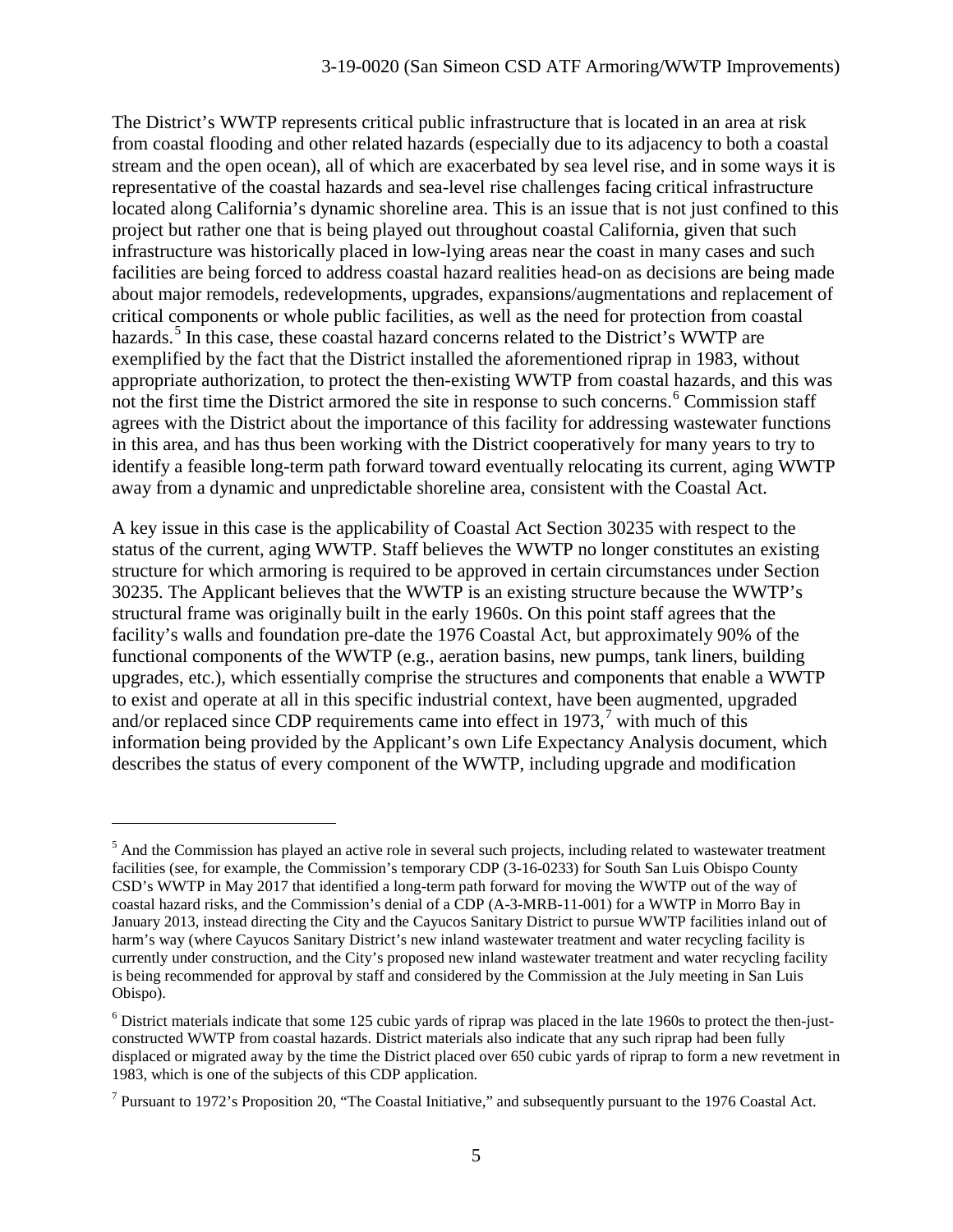dates.<sup>[8](#page-5-0)</sup> Based on this data and other analysis undertaken by staff, the WWTP cannot be considered a pre-Coastal Act existing structure for purposes of Section 30235 of the Coastal Act. Rather staff believes the WWTP *was* a pre-Coastal Act structure that has since been substantially redeveloped over time without any  $CDPs$ ,  $9$  and thus it cannot be considered an existing structure for Section 30235 armoring purposes. For other reasons (i.e., coastal resource impacts from the proposed retention of unpermitted armoring), the Coastal Act directs denial of the ATF armoring component of the project.

At the same time, Coastal Act Section 30253 requires new development (which the redeveloped WWTP qualifies as in this ATF application) to minimize risks to life and property in areas of high flood hazard and to assure stability and structural integrity, and neither create nor contribute significantly to erosion, geologic instability, or destruction of the site or surrounding area or in any way require the construction of protective devices that would substantially alter natural landforms along bluffs and cliffs. In this case, Commission staff, including the Commission's Senior Coastal Engineer, Dr. Lesley Ewing, and its Sea Level Rise Team, have evaluated the relevant materials (which include the District's consultant's multiple geotechnical reports which use standard projected/accepted sea level rise data as recommended by the Commission's 2015 Sea Level Rise Guidance), engaged with the District's consultants on the evidence, and concluded that the then-existing WWTP was in danger from erosion at the time of the placement of unauthorized riprap in 1983 and the current WWTP redeveloped in place continues to be in danger today. In 1983, as now, the erosion danger was/is primarily due to flooding associated with storm and wave attack and inundation, but also due to scour and flooding from the adjacent Arroyo del Padre Juan Creek, and the combination of ocean and creek effects. Thus, the WWTP represents new critical public infrastructure that is currently at risk, requiring an evaluation of options to address that risk in order to achieve consistency with Section 30253 and other Coastal Act policies.

Concerning Section 30253, the proposed retention of the ATF riprap revetment fronting the WWTP does not "minimize risks to life and property in areas of high flood hazard." Specifically, the riprap does not provide the level of protection which the Commission has required in the past for critical coastal public infrastructure such as this facility (i.e., protection against a 100-year storm event as well as for 100 years of safety and stability), including as the effects of such storms may be exacerbated by expected sea level rise. According to the Applicant's consultant's own geotechnical and sea level rise assessment, the riprap at the WWTP provides protection for only a 10- to 20-year storm event (including storm waves, erosion, flooding, etc.), and even with

<span id="page-5-0"></span><sup>8</sup> Per Table 1 of Phoenix Civil Engineering, Inc.'s "Estimated WWTP Life Expectancy Analysis," the only two WWTP components that have not been replaced/augmented/upgraded/expanded are the Parshall Flume Meter and the Lab Building. All other WWTP components have been augmented/upgraded/replaced/expanded without any CDPs in the time since CDPs were first required at this site in 1973. See also discussion above on page 3 regarding why such component augmentation/upgrades/expansion does not constitute CDP-exempt repair and maintenance.

<span id="page-5-1"></span><sup>9</sup> Almost 90% of the WWTP's operational components have been replaced/augmented/upgraded/expanded in some form (e.g., the blower building, disinfection chamber, digester, clarifiers, aeration tanks, outfall pipe, etc.) since CDPs were first required in 1973, with only a portion of these modifications being properly permitted. These modifications have also resulted in increased lifespans for the components and associated mechanical equipment, which corresponds to an increased lifespan beyond the life of the original WWTP. In total, 12 out of the 14 major WWTP components have been replaced/augmented/upgraded/expanded in some manner.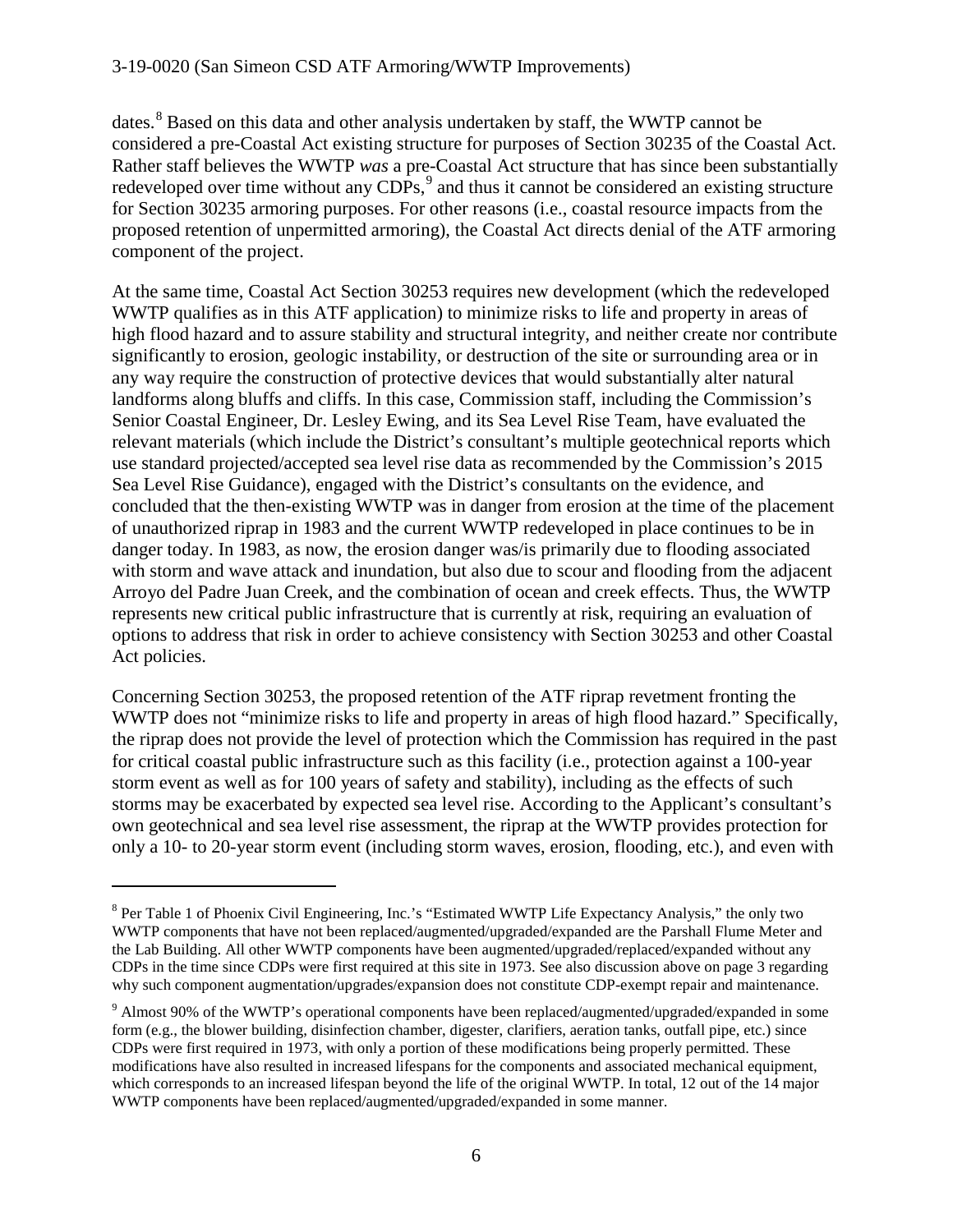that level of protection there remains the potential for some 2.4 feet of overtopping of the revetment and into the WWTP proper. And even if it were appropriate under the Coastal Act to approve an additional two feet of height to the revetment as the District now proposes (which it is not for the same reasons that the ATF revetment is impermissible), this threat remains essentially unchanged. Thus, the WWTP is not appropriately sited pursuant to Section 30253, and there is the potential for catastrophic events (e.g., operational malfunctions, untreated or partially treated sewage spills, ocean and creek contamination, etc.) as a result, even in a 10- or 20-year storm, let alone a larger storm as the California coast is accustomed to on a fairly regular basis. Thus, the proposed ATF development does not minimize risks to life and property as required by 30253.

In addition, even if the revetment met Section 30235 and 30253 tests, the Coastal Act requires that such a project eliminate or mitigate impacts to local shoreline sand supply, and that it avoid and/or mitigate (if unavoidable) other coastal resource impacts (related to public access, views, etc.). In this case, the current revetment does not avoid or limit coastal resource impacts and the District has not mitigated for its unavoidable impacts to coastal resources over its lifetime. Specifically, the revetment's footprint results in a direct loss of usable public beach area (with portions of the riprap also occupying a previously deed restricted public access area),  $^{10}$  $^{10}$  $^{10}$  and the revetment has not been sited and designed to minimize visual impacts. Moreover, the project fails to mitigate for long-term sand supply loss and related beach recreational access impacts (such as those due to fixing the back beach on an eroding shoreline) at this popular beach area. Therefore, the revetment also cannot be found consistent with Section 30235 and other Coastal Act resource protection requirements, which also warrants denial.

Furthermore, portions of the revetment and the riprap placed along the creek and at the pipe support structure's abutments occupy resource areas that are environmentally sensitive habitat (ESHA) associated with Arroyo del Padre Juan Creek. This ESHA was graded over and covered with riprap without authorized CDPs, and this riprap is also part of the ATF application here. Section 30240 only allows resource-dependent use and development in ESHA, and riprap and revetments do not constitute such an allowable use in ESHA. As a result, Section 30240 directs denial of these elements of the proposed project independently as well.

Thus, the Coastal Act directs denial of the riprap revetment fronting the WWTP as well as the other riprap in the creek area.

At the same time, staff fully understands the current WWTP represents vital public infrastructure *in situ* that, if damaged or otherwise impacted by erosion and other coastal hazards, could result in sewage effluent discharges or other WWTP malfunctions that would negatively impact water quality, habitat, wildlife, and human health and safety, and that it is infeasible to decommission, remove, and relocate the WWTP in the very near term. For this reason, Sections 30230, 30231, and 30240 (viewed from this lens) compel approval in the near term of the ATF components that allow the current WWTP to operate, as well the revetment/riprap that protects the WWTP. Thus, Coastal Act policies related to coastal hazards (in particular Section 30253) and coastal resource

<span id="page-6-0"></span> $^{10}$  Required by the Commission on March 9, 1979 as a condition of approval of CDP 199-09, which allowed for the construction of a 100,000 gallon flow balancing tank at the WWTP.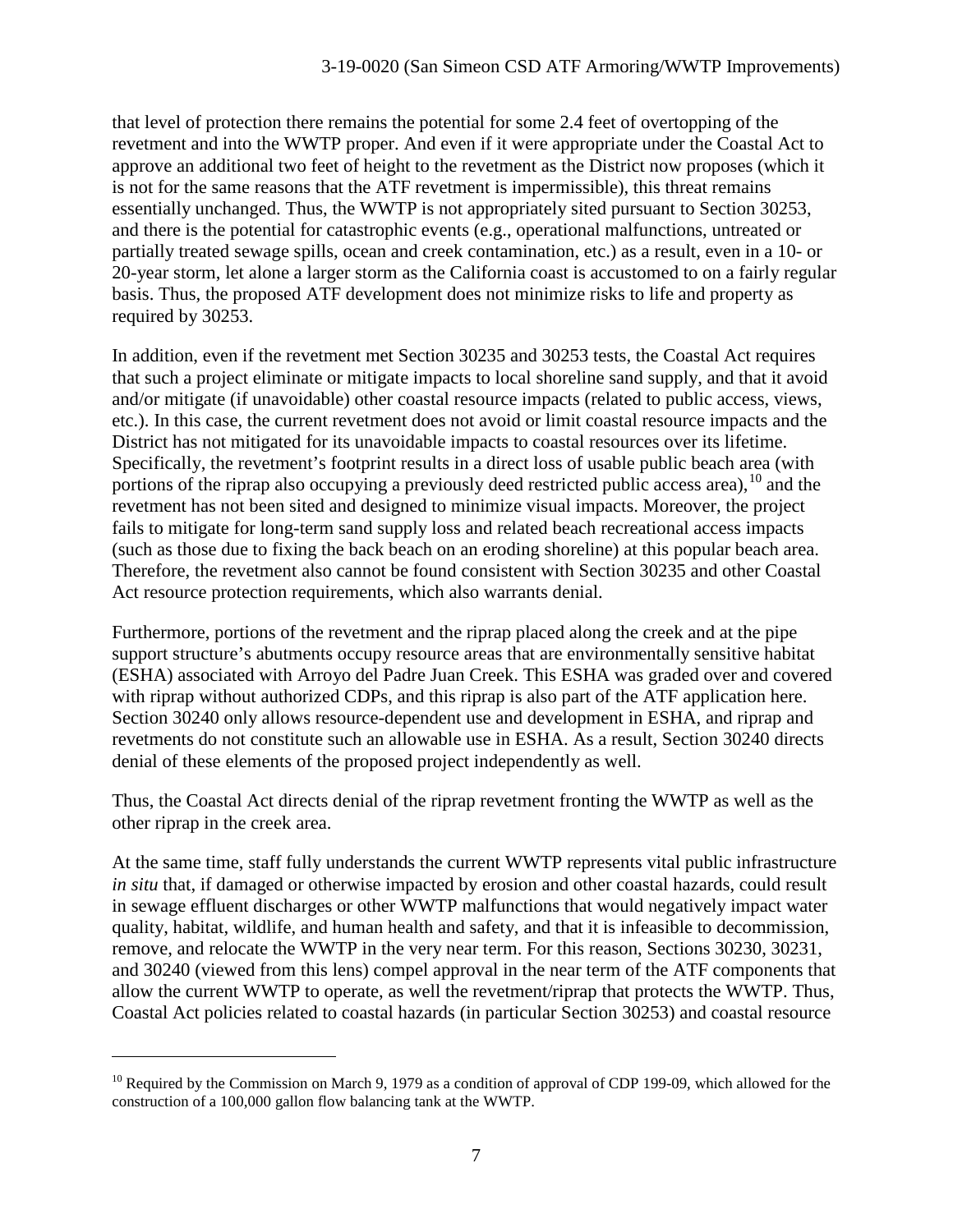protection (and particularly related to Section 30240 requirements for ESHA) direct denial of the revetment to ensure long-term consistency with the Coastal Act, but at the same time denial would conflict with other Coastal Act policies for which an operational WWTP at the present time are key (i.e., Sections 30230, 30231, and 30240). In these scenarios where the Commission identifies a conflict between application of policies of the Coastal Act to a specific set of facts, the Commission is empowered to resolve the conflict in a manner that is on balance the most protective of significant coastal resources (pursuant to Section 30007.5 and 30200).

One alternative to resolving the policy conflict in this case (coastal hazards and ESHA policies on the one hand, and marine resource, water quality, and ESHA/biological resource policies on the other hand) is to encourage/facilitate the District to relocate the entire facility and its wastewater functions to a more inland and safer location, and to at some fixed point require removal of the existing unpermitted revetment and related development for which the Coastal Act directs denial and which is resulting in ongoing coastal resource impacts. The District submitted an analysis of alternative locations within the San Simeon Acres area that were potentially available for such relocation. However, immediate relocation is not feasible because, while it is possible to physically relocate and reconstruct a new WWTP in a different location, implementation would require significant time to secure funding, to purchase property, to develop relocation plans, to construct a new WWTP, to decommission the existing WWTP and restore the site, and to address related issues (e.g., to address the possibility that a San Luis Obispo County LCP amendment would be necessary to allow a WWTP on a particular inland property). All of this necessarily requires a significant expenditure of public funds, and significant time and energy by the District to secure funds for these purposes. In addition, the District has not undertaken analysis of other potentially feasible alternatives to the current situation beyond relocation within San Simeon Acres, such as replacing the existing WWTP with a smaller package plant (or a series of smaller package plants) in a different location (and perhaps in conjunction with State Parks installing its own package plant or developing an alternative means of sewage disposal related to Hearst Castle operations), or potentially directing effluent to Cambria's WWTP (if feasible), or in the future combining flows to a regional wastewater facility that could serve Cambria, San Simeon, and the remainder of the north coast of San Luis Obispo County, thus avoiding the need for a full-scale WWTP in the San Simeon Acres area altogether. Regardless, any relocation alternative would be a significant undertaking, and thus staff has concluded that a wholesale relocation or other similar such alternative does not appear to be a feasible alternative in the near term to reconcile the conflict between the coastal hazards and ESHA policies (associated with project approval) with the marine resource, water quality, and ESHA/biological resource policies (associated with project denial).

Absent relocation or another similar alternative that moves wastewater treatment functions away from the identified coastal hazards, the most appropriate near-term resolution of identified Coastal Act conflicts would be to allow a taller vertical seawall that could protect the endangered WWTP while minimizing encroachment onto the beach, and planning for an appropriate longterm resolution to the identified Coastal Act conflicts (i.e., inland relocation of the WWTP and related development, and restoration of the site). Removal of the encroaching revetment (in conjunction with construction of such a taller vertical wall) would also open up public beach space that is currently covered by this revetment (and is, in part, already required by an existing deed restriction). However, in this case, staff is recommending that the revetment only stay in place for the short term, and that the top of the existing revetment be slightly augmented in the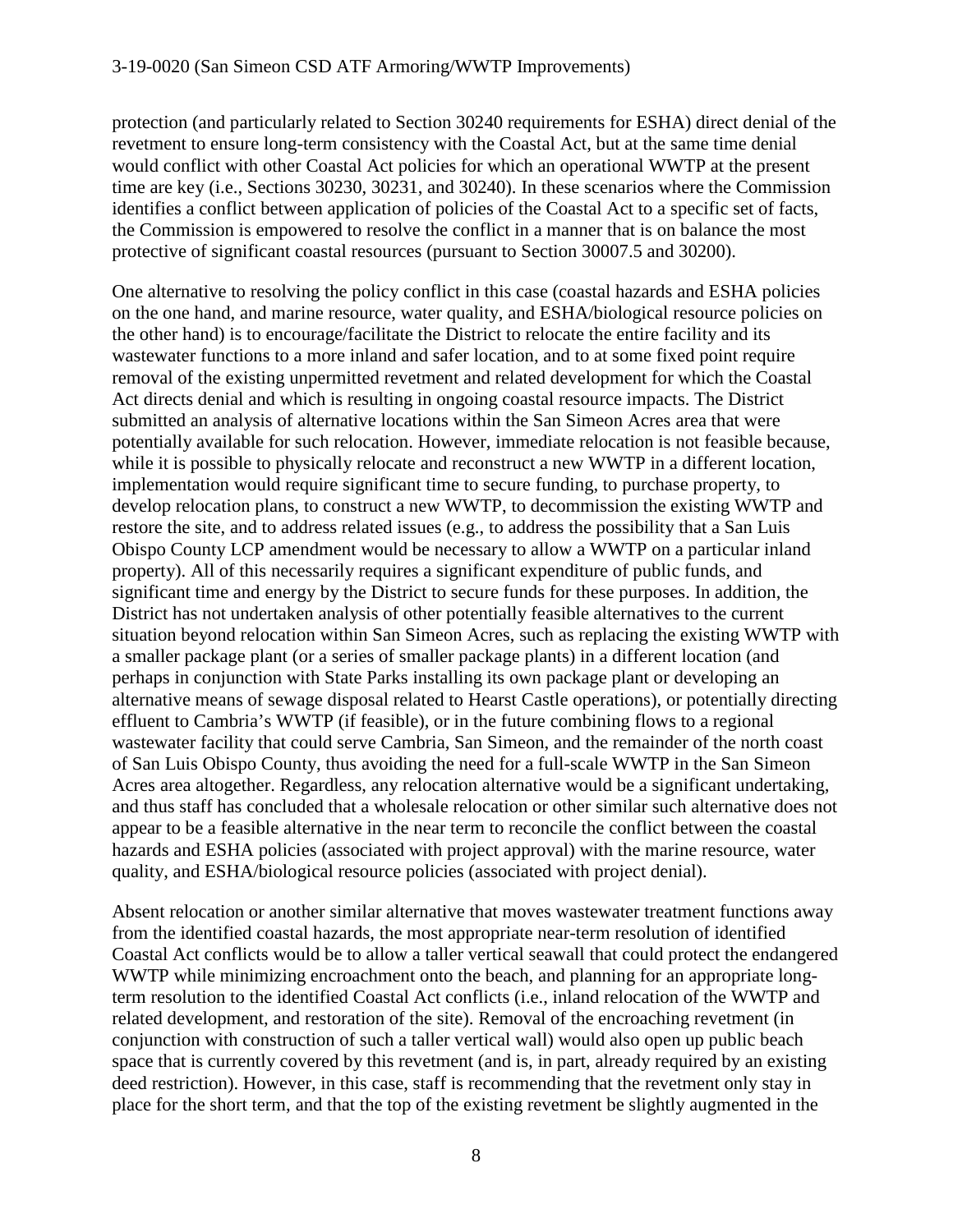interim while the District develops plans to relocate the WWTP and its functions in the near future. Staff believes that such an approval will help to direct scarce District resources towards longer-term relocation efforts (to better address *long-term* consistency with coastal resource policies than a replacement seawall would achieve), while still providing for crucial WWTP water quality functions in the interim (thus ensuring short-term consistency with marine resources and water quality protection), and making minor revetment modifications to slightly increase protections from coastal hazards during the time of interim authorization (and in a manner that mitigates impacts resulting from the restacked/augmented revetment).

Thus, staff is recommending an up-to 10-year temporary authorization (subject to a five-year check-in) to both address short-term water quality, biological resources, and flood-proofing issues, but also to require a thorough evaluation of long-term wastewater service options (including those listed above) to ensure minimized risk in conformance with Coastal Act Section 30253. During the life of the 10-year authorization, the District would be required to submit a Coastal Hazards Response Plan within three years to expand on prior work done by the District to study alternative site locations, as well as alternative options to reconstruction as discussed above, and feasibility issues, funding options, and costs related to same. To ensure that the District makes adequate progress towards meeting the terms and conditions of this approval, including with respect to the aforementioned plans and analyses, approval would be conditioned upon the Executive Director verifying that significant and diligent progress has been made on meeting the terms and conditions of this approval following the initial five-year period. If the Executive Director is satisfied with the progress made towards such compliance at this check-in, then the authorization will continue for the duration of the permit authorization (subject to the same procedure at the next five-year check-in (up to a possible maximum of twenty years) until expiration of authorization under the CDP. If the Executive Director is not satisfied with the progress, then the Executive Director shall provide written notification to the Permittee and this CDP authorization shall be suspended, subject to the right of the Permittee to dispute the Executive Director's determination to the Commission for consideration and potential action regarding progress made in terms of compliance with the conditions of this CDP.

Recognition and retention of the revetment for 10 more years via this CDP requires compensatory mitigation for the impacts to sand supply and public recreational access, natural landforms, and public views due to the unpermitted presence of the revetment in past years without any required mitigation and future impacts related to the proposed additional 10-year authorization (i.e., mitigation for the 36 years the revetment has been in place, and for the 10 additional years of placement authorized by this CDP). In terms of sand supply and shoreline/beach use loss over this 46-year period, staff has used a methodology that the Commission has in the past applied to quantify the total magnitude of impact to coastal resources caused by the revetment (calculated here at over\$ 4.5 million), and has worked with the District to develop a compensatory mitigation package. Specifically, the District now proposes to decommission, demolish, and restore the WWTP site by the end of the CDP authorization (by which point the District also should have identified an alternate site to relocate the WWTP pursuant to the Coastal Hazards Response Plan), and to dedicate the site in fee for public use (e.g., low-intensity public park use). Such restoration and dedication is appropriate, and provides for meaningful offsetting mitigation for project impacts to public access and sand supply loss at that time. In addition, and to provide meaningful mitigation in the near term to begin to offset accrued impacts, the project is also conditioned to provide public access overlook improvements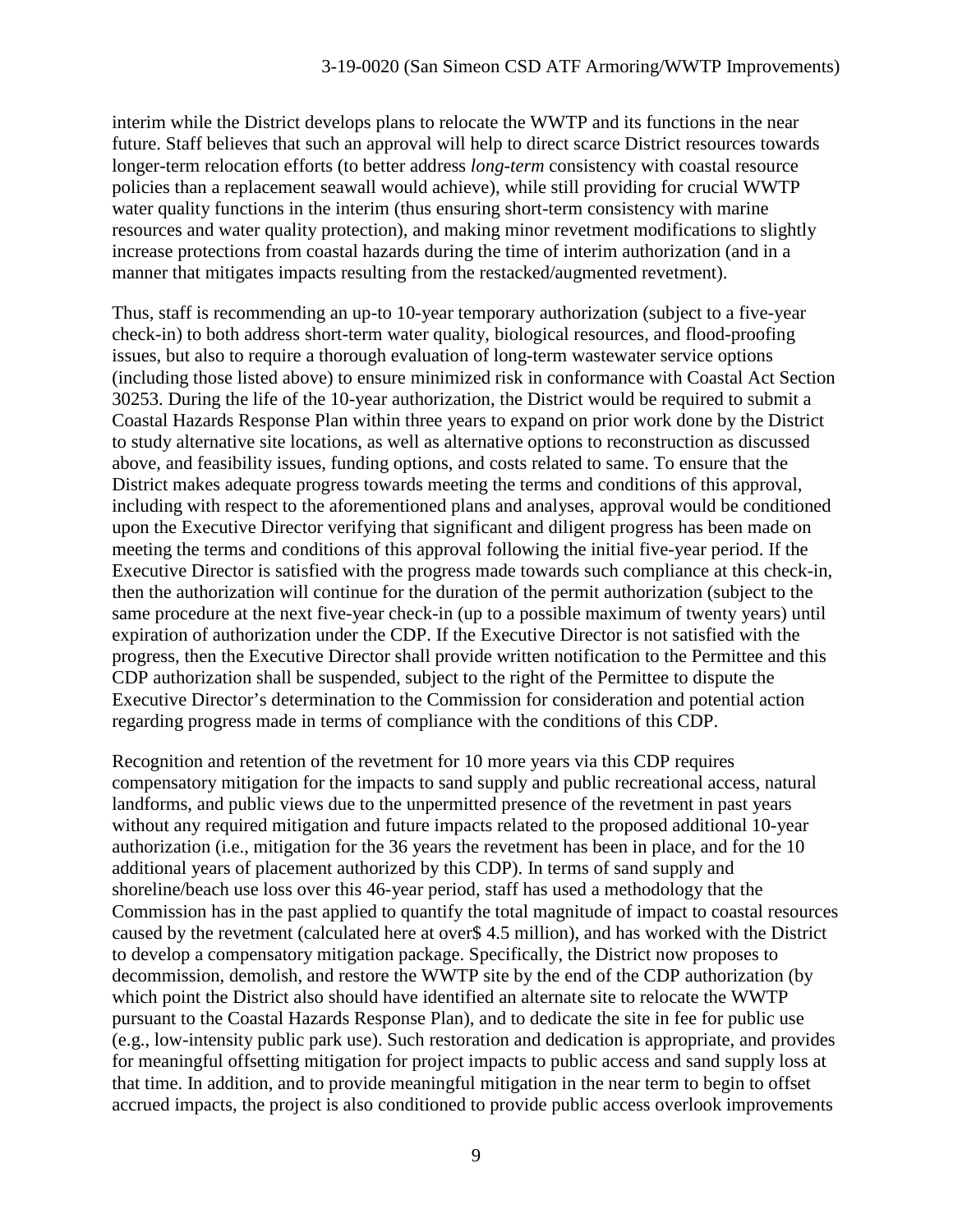in the San Simeon Acres area, subject to State Parks' concurrence. Together, staff believes the mitigation package is an appropriate means to offset the impacts from the unpermitted armoring and development that has been in place for more than three and a half decades without proper consideration of mitigation for substantial adverse impacts caused to coastal resources resulting from said armoring and development, and for continuing project access impacts over the temporary approval's horizon.

Compensatory mitigation is also appropriate and required for past and future impacts to coastal resources within Arroyo del Padre Juan Creek caused by approval of the proposed ATF revetment and development. Rock riprap placed within and along both banks of the creek in 1995 has resulted in direct and substantial adverse impacts to stream and riparian ESHA. Such has been the case for the 24 years since the identified rock riprap was placed around the pipe support structure's abutments, and these impacts will continue for the 10 years associated with this temporary approval (for a total of 34 years of impacts). Even though the riprap has settled and been overgrown by a mix of native and non-native vegetation, as indicated above, riprap is not an allowed use in ESHA and thus approval of the rock riprap in this location for the long term would be inconsistent with the Coastal Act. However, Staff believes this riprap is still presently serving its intended purpose to help protect the pipe support structure from erosion, and removal of the riprap at this time could lead to potential damage to that structure, including the potential for service disruption and/or sewage leaks. Staff, including Commission Ecologist Dr. Laurie Koteen, additionally believes that removal of this riprap at this time could create additional significant adverse impacts to stream and riparian habitat, and thus denial of this rock riprap would result in near-term inconsistencies with marine resource, water quality, and ESHA policies, specifically Coastal Act Sections, 30230, 30231, and 30240. Such impacts would likely be acceptable (but mitigated for) in the context of full removal/restoration (as ultimately removal, as mitigated, would ensure consistency with marine resource, water quality, and ESHA policies in the long term), as is required in the future after the 10-year term of this temporary authorization, but is not an acceptable impact justifying immediate removal of the riprap in the creek area now. This is because full mitigation of impacts to marine resources, water quality, and ESHA would not be feasible considering the risk of related impacts to those resources associated with immediate removal of the revetment, and immediate relocation of the WWTP in the nearterm is infeasible anyway. Thus, to at least partially mitigate the past and current marine resource and ESHA impacts associated with continued placement of the riprap within Arroyo del Padre Juan Creek under the temporary 10-year approval, staff is recommending that the District carry out a limited but focused restoration aimed at removing pockets of *Myoporum*, iceplant and other nonnative and invasive vegetation in the general vicinity of the pipe support structure (i.e., within and adjacent to the creek) and planting appropriate native vegetation. Such a focused approach can achieve near-term restoration objectives short of requiring removal of the revetment at this time, on the basis of impacts to biological resources and ESHA. The balance of sufficient mitigation for past and current marine resource and ESHA impacts associated with continued placement of the riprap within Arroyo del Padre Juan Creek under the temporary 10 year approval will be achieved upon site restoration following expiration of this CDP authorization.

Finally, in terms of the proposed ATF outfall work, the District replaced a 600-foot-long section of original outfall pipeline in 1984 and undertook follow-up repair and replacement work to a portion of the pipeline between 2010 and 2013, all without any CDP. Currently, the outfall is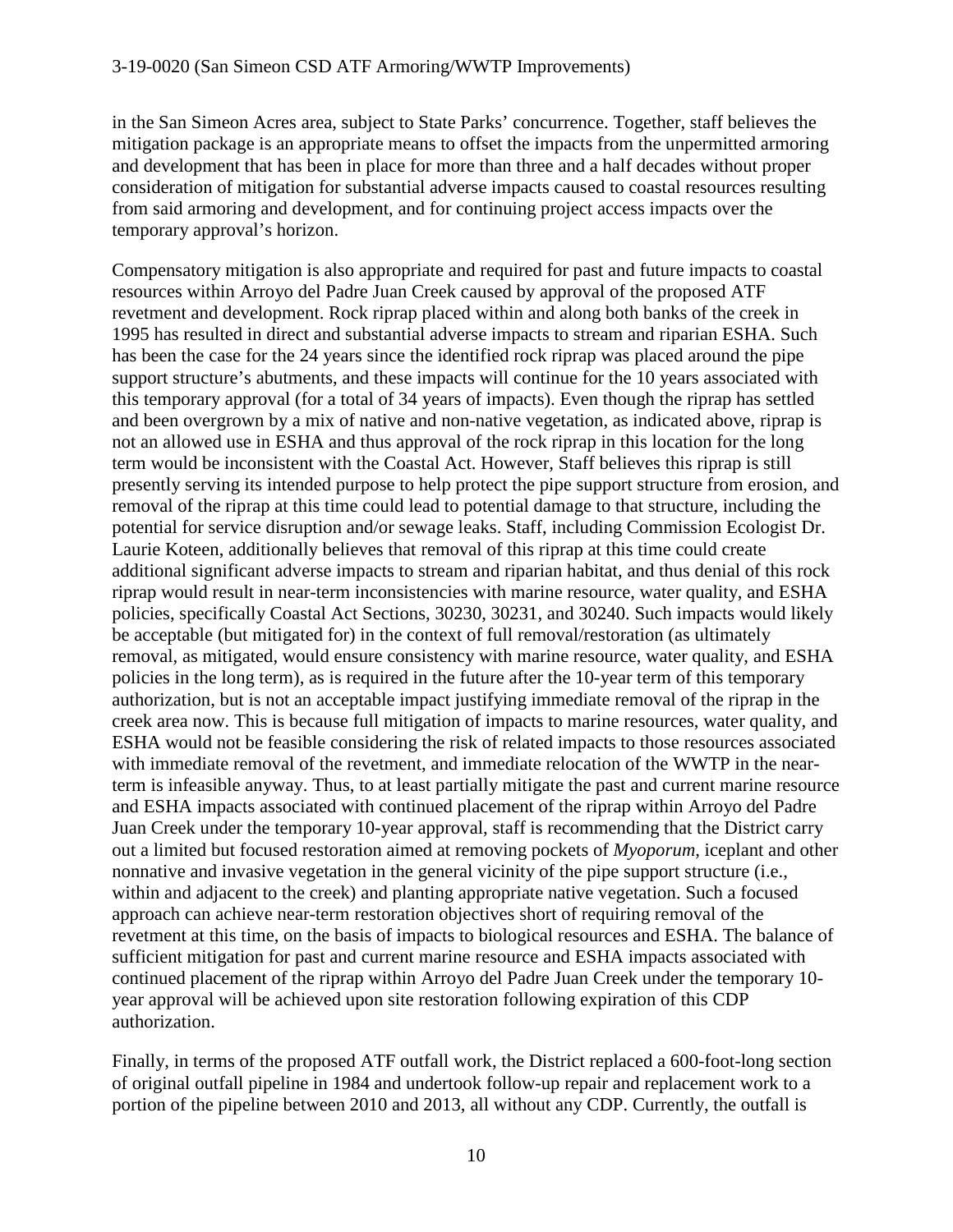located partly on top of or under soft substrate, such as sand, which generally does not result in significant adverse impacts due to the relative abundance of similar offshore habitat that typically lacks sensitive species. However, available baseline habitat mapping and survey data that have been collected as part of Marine Protected Area (MPA) monitoring efforts, as well as aerial photography from Google Earth and oblique imagery from the California Coastal Records Project, indicate that the seaward one-third of the outfall very likely passes through an area of rocky outcrops/reefs and kelp beds.<sup>[11](#page-10-0)</sup> As such, there is a strong possibility that at the time the 600-foot-long replacement portion was installed (1984), it was placed within and through an area of sensitive marine habitat and therefore resulted in some level of adverse impacts to that habitat.<sup>[12](#page-10-1)</sup> To resolve this portion of the violation, the District would be required to provide mitigation for the impacts that it has caused and will continue to cause at its current location, until relocation of the WWTP warrants closure/abandonment of the outfall or following expiration of the 10-year limited authorization.

Specifically, in several past projects, the Commission has found that the removal of derelict fishing gear and other marine debris has provided important enhancements to the marine environment that adequately mitigate for impacts to hard substrate.<sup>[13](#page-10-2)</sup> Thus, this project is conditioned to require such mitigation to mitigate for impacts to the marine habitat caused by the seaward one-third of the outfall. In addition, more recent repairs to the outfall indicate that as recently as 2010 the outfall had failed in one section and released treated sewage (disinfected secondary effluent) onto the beach and into surf zone. While tests were performed to assess the integrity of the outfall at that time, the tests were not capable of detecting smaller leaks or areas of the line that are in imminent threat of failing. In addition, the outfall is located within two different protected areas (the Cambria State Marine Conservation Area MPA and the Monterey Bay National Marine Sanctuary) which are afforded special protection under Coastal Act Section 30230. Given the lack of certainty (and thus, potential) regarding whether the integrity (or lack thereof) of the outfall is causing substantial adverse impacts to the marine habitat environment, as well as marine resources and water quality, staff is recommending that the District complete an integrity assessment of the outfall to ensure that the outfall is not leaking or in danger of failure. If the assessment shows the line is leaking, that the outfall's diffusers are not functioning as designed, or that portions of the line are at risk of failing, then this CDP approval is conditioned to require the District to submit a complete CDP amendment application within 30 days to address the compromised condition of the line.

In short, to address Coastal Act policy conflicts in a manner that is most protective of coastal resources, staff recommends that the Commission approve the project on a temporary basis in a manner designed to allow the District adequate time to plan for the eventual relocation of its facility and its functions. Staff understands the significance of this relocation and that it will not and cannot happen overnight. The recommendation thus represents a *process* to getting to that

<span id="page-10-0"></span><sup>&</sup>lt;sup>11</sup> While more recent information (including the District's 2016 and 2017 diver survey reports from Marine Diving Solutions) indicate that the majority of the replaced outfall portion is partially or fully buried, this may be the result of recent trends in sand movement and does not appear to be a consistent pattern.

<span id="page-10-1"></span> $12$  Those impacts likely persisted until burial occurred and would likely occur again if the line and the reef are exposed again in the future due to storm activity.

<span id="page-10-2"></span><sup>13</sup> See, for example, E-08-021, E-11-017, and 9-16-0160.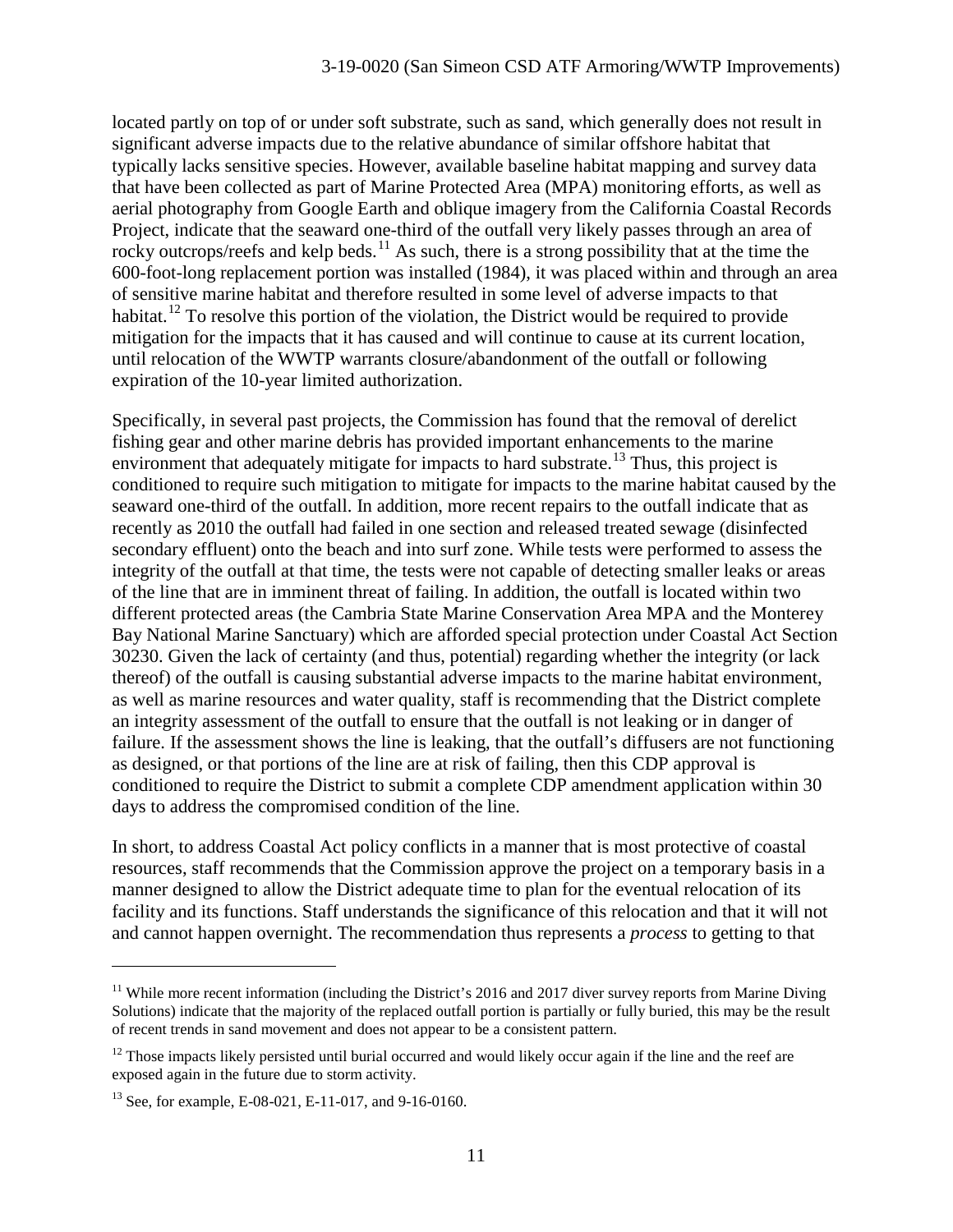point, which would also necessarily include securing funding and spending the time to plan for relocation of wastewater treatment functions to an inland location safe from coastal hazards and where such a facility will have fewer coastal resource impacts and issues overall. Such approval recognizes the need for the WWTP in the current location in the short term, while also providing a path forward to relocation and other alternatives that are appropriate for such critical public infrastructure in light of coastal hazards and sea-level rise in the longer term, consistent with Coastal Act imperatives.

In other words, on the basis of conflict resolution, an up-to 10-year limited authorization (with possibility for extension if warranted) for the revetment and a requirement to remove the revetment and WWTP after 10 years (and plan for relocation of the WWTP during the interim) resolves the conflict between Chapter 3 policies that warrant denial of the proposed ATF riprap revetment on the basis of inconsistency with the Coastal Act in the long term (specifically, coastal hazards and ESHA policies) with Chapter 3 policies that warrant approval presently of the proposed ATF revetment and riprap (specifically, marine resource, water quality, and ESHA policies) to ensure protection of coastal resources in the near term. This is appropriate because the 10-year limited authorization for the revetment and riprap ensures immediate and near-term protection for marine resources, water quality, and ESHA that would be threatened if the revetment and riprap were removed now, but over 10 years ensures minimization of coastal hazards and coastal resource impacts in the long term by providing the District time to plan for relocation of the WWTP to a location more consistent with coastal resource policies overall. This approval recommendation resolves the conflict between Coastal Act policies in a manner that on balance is the most protective of significant coastal resources by balancing coastal resource protection in both the near term and the long term. As conditioned, the project can be found consistent with the Coastal Act, and staff recommends approval of the CDP. Approval of this application pursuant to the staff recommendation, issuance of the permit, and the Applicant's subsequent compliance with all terms and conditions of the permit will result in resolution of the above described violations of Enforcement Case No. V-3-01-028.

The necessary motion and resolution to approve the staff recommendation are found on page 14 below.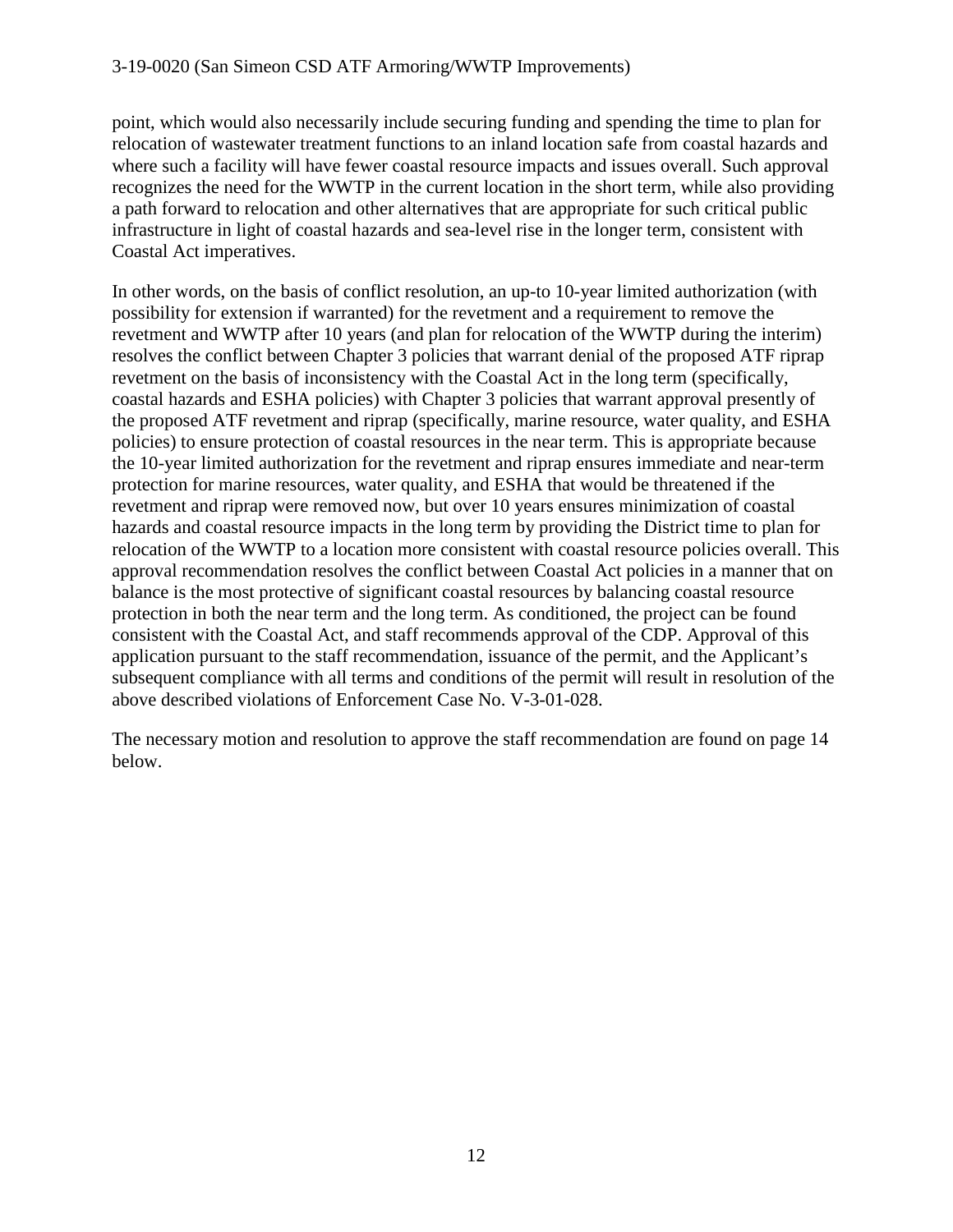# **TABLE OF CONTENTS**

#### **APPENDICES**

Appendix A: Substantive File Documents

Appendix B: Staff Contact with Agencies and Groups

#### **[EXHIBITS](https://documents.coastal.ca.gov/reports/2019/7/th13b/th13b-7-2019-report.pdf)**

- Exhibit 1: Project Location Maps
- Exhibit 2: Historical WWTP Site Photos (1972 to 2013)
- Exhibit 3: Recent WWTP Site Photos
- Exhibit 4: Project Plans (Showing ATF Revetment and Outfall Development)
- Exhibit 5: San Luis Obispo County LCP Flood Hazard Map for San Simeon Acres
- Exhibit 6: Lateral Access Deed Restriction (Required by CDP 199-09)
- Exhibit 7: San Simeon Public Access Dedications Map
- Exhibit 8: Applicant's Habitat Map
- Exhibit 9: Applicant's Potential Revegetation Areas Map
- Exhibit 10: Aerial Imagery Showing Outfall Location
- Exhibit 11: Applicant's 2016 Conceptual Public Access Bridge Designs (no longer proposed)
- Exhibit 12: Applicant's Public Access Mitigation Proposal
- Exhibit 13: Adjacent Landowners' Authorization for Retention of Riprap (9231 Balboa Avenue)
- Exhibit 14: Applicant's Alternative Locations Analysis & Site Map (San Simeon Acres only)
- Exhibit 15: Applicant's WWTP Life Expectancy Analysis and Component Upgrades
- Exhibit 16: Applicant's Contractor's Invoices (dated November 25, 1969 and February 6, 1970**)**
- Exhibit 17: Applicant's 1982 Geologic Report (Wooley)
- Exhibit 18: Coastal Commission Notices of Violation (October 12, 2004 and January 26, 2015)
- Exhibit 19: Draft Memorandum of Agreement for Outfall Substrate Mitigation
- Exhibit 20: Applicant's Correspondence (August 29, 2018, June 14, 2018, February 16, 2018, and February 1, 2018)
- Exhibit 21: Assessor's Parcel Map (APNs 013-031-028, -041, and -046)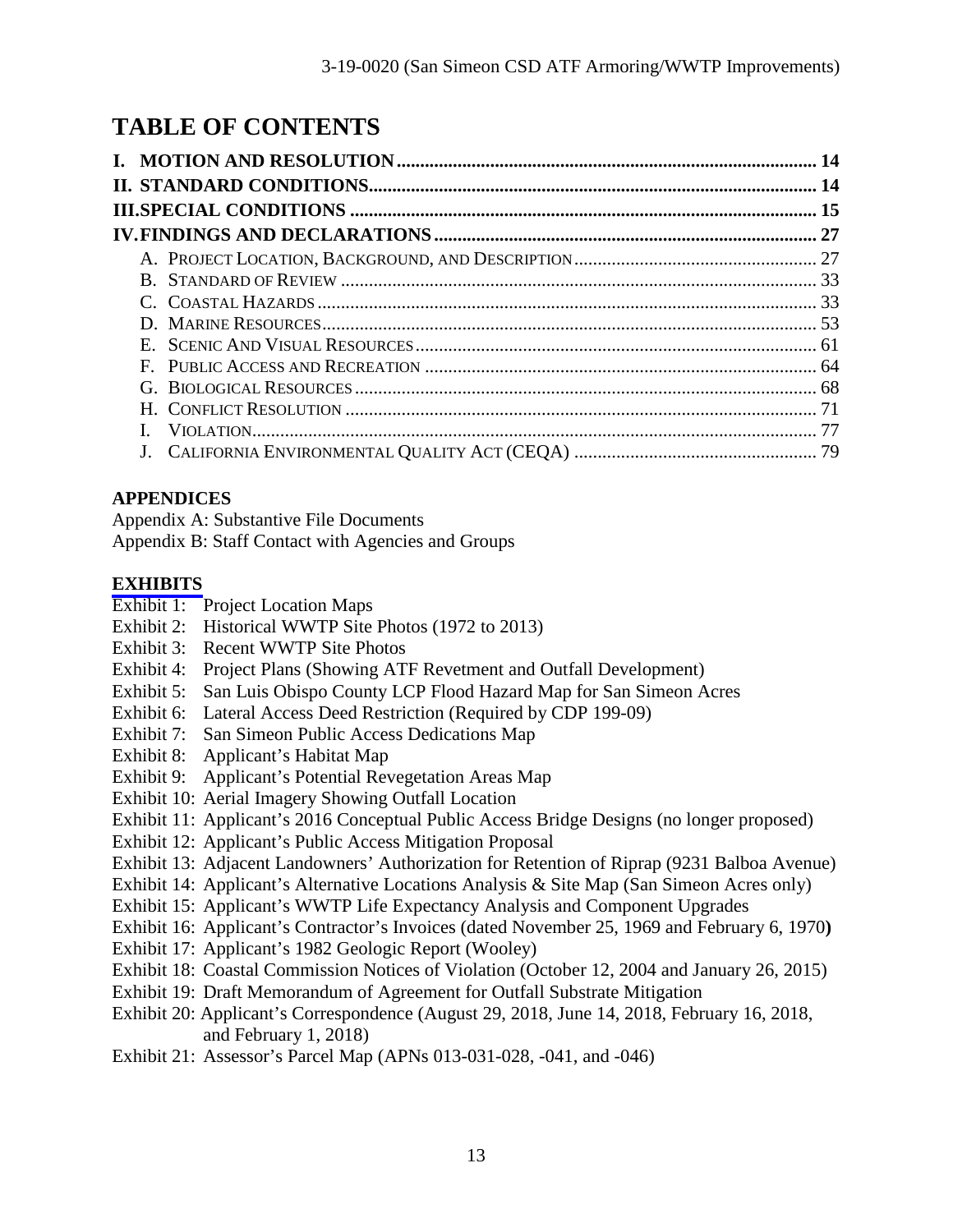# **I. MOTION AND RESOLUTION**

Staff recommends that the Commission, after public hearing, **approve** a CDP for the proposed development. To implement this recommendation, staff recommends a **YES** vote on the following motion. Passage of this motion will result in approval of the CDP as conditioned and adoption of the following resolution and findings. The motion passes only by affirmative vote of a majority of the Commissioners present.

*Motion: I move that the Commission approve Coastal Development Permit Number 3- 19-0020 pursuant to the staff recommendation, and I recommend a yes vote.* 

*Resolution to Approve CDP: The Commission hereby approves Coastal Development Permit Number 3-19-0020 and adopts the findings set forth below on grounds that the development as conditioned will be in conformity with the policies of Chapter 3 of the Coastal Act. Approval of the permit complies with the California Environmental Quality Act because either 1) feasible mitigation measures and/or alternatives have been incorporated to substantially lessen any significant adverse effects of the development on the environment, or 2) there are no further feasible mitigation measures or alternatives that would substantially lessen any significant adverse impacts of the development on the environment.*

# **II. STANDARD CONDITIONS**

This permit is granted subject to the following standard conditions:

- **1. Notice of Receipt and Acknowledgment**. The permit is not valid and development shall not commence until a copy of the permit, signed by the Permittee or authorized agent, acknowledging receipt of the permit and acceptance of the terms and conditions, is returned to the Commission office.
- **2. Expiration.** If development has not commenced, the permit will expire two years from the date on which the Commission voted on the application. Development shall be pursued in a diligent manner and completed in a reasonable period of time. Application for extension of the permit must be made prior to the expiration date.
- **3. Interpretation.** Any questions of intent of interpretation of any condition will be resolved by the Executive Director or the Commission.
- **4. Assignment.** The permit may be assigned to any qualified person, provided assignee files with the Commission an affidavit accepting all terms and conditions of the permit.
- **5. Terms and Conditions Run with the Land.** These terms and conditions shall be perpetual, and it is the intention of the Commission and the Permittee to bind all future owners and possessors of the subject property to the terms and conditions.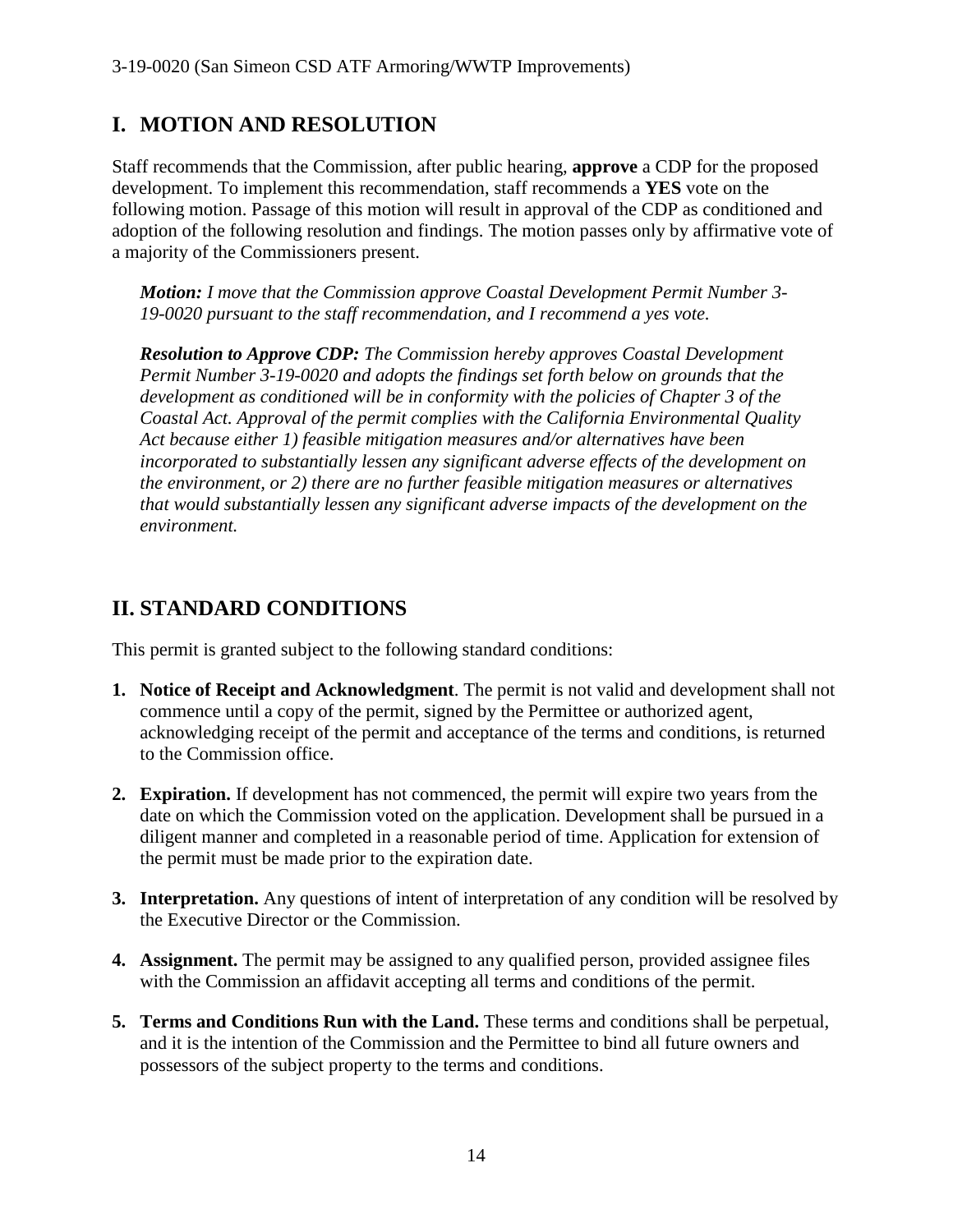# **III. SPECIAL CONDITIONS**

This permit is granted subject to the following special conditions:

#### **1. Approved Project.**

- **a. ATF Development.** This CDP authorizes after-the-fact development consisting of: 1) the placement of over 650 cubic yards of riprap on the beach and fronting the bluffs immediately adjacent to the San Simeon Community Services District's (District's) wastewater treatment plant (WWTP) in 1983 (as described and shown on the plan sheet titled *Site Map* dated June 2016 and dated received in the Coastal Commission's Central Coast District Office on December 23, 2015); 2) the placement of up to 450 cubic yards of riprap along both sides of Arroyo del Padre Juan Creek and improvements to a pipe support structure crossing the creek, both in 1995 (as shown on a plan sheet from John Wallace & Associates dated received in the Central Coast District Office on December 23, 2015); 3) replacement of the entire pipe support structure with a new structure in 1999; 4) replacement of 600 feet of outfall pipe in 1984 and replacement of a 100-foot section of outfall pipe between 2010 and 2013; and 5) other structural and component upgrades and development relating to the WWTP over many years (as described in **Exhibits 4 and 15**).
- **b. New Development.** This CDP also authorizes: additional riprap atop the existing riprap fronting the bluffs at the WWTP (up to an additional two feet in height) (see **Special Condition 4**); native habitat restoration in Arroyo del Padre Juan Creek (see **Special Condition 6**); public access improvements on the bluff south of Vista Del Mar Avenue (see **Special Condition 7**); an ocean outfall assessment (see **Special Condition 9**); and decommissioning and demolition of the WWTP in the future and restoration of the site (see **Special Condition 10**).
- **c. Maintenance.** This CDP also authorizes maintenance of the following: the existing and new riprap on the beach and fronting the bluffs at the WWTP until the WWTP is decommissioned and demolished and the site restored, including removal of the riprap (see **Special Condition 5**); the native habitat restoration in Arroyo del Padre Juan Creek (see **Special Condition 6**); and the public access improvements on the bluff south of Vista Del Mar Avenue (see **Special Condition 7**)
- **d. Other Minor Measures.** This CDP also authorizes limited additional measures necessary to address coastal hazards (including as exacerbated by sea level rise) in order to ensure the continuous operation of the WWTP for the duration of the authorized approval to protect water quality and public health, upon determination by the Executive Director that the limited additional measures fall within the scope of authorized development pursuant to this CDP and do not require a CDP amendment. Any such measures shall be the minimum necessary to abate the identified problem.
- **e. Interim Authorization**. By acceptance of this CDP, the Permittee acknowledges and agrees that this approval is an interim authorization (i.e., for up to 10 years, subject to potential extensions, as specified in **Special Condition 2**) for the Approved Project as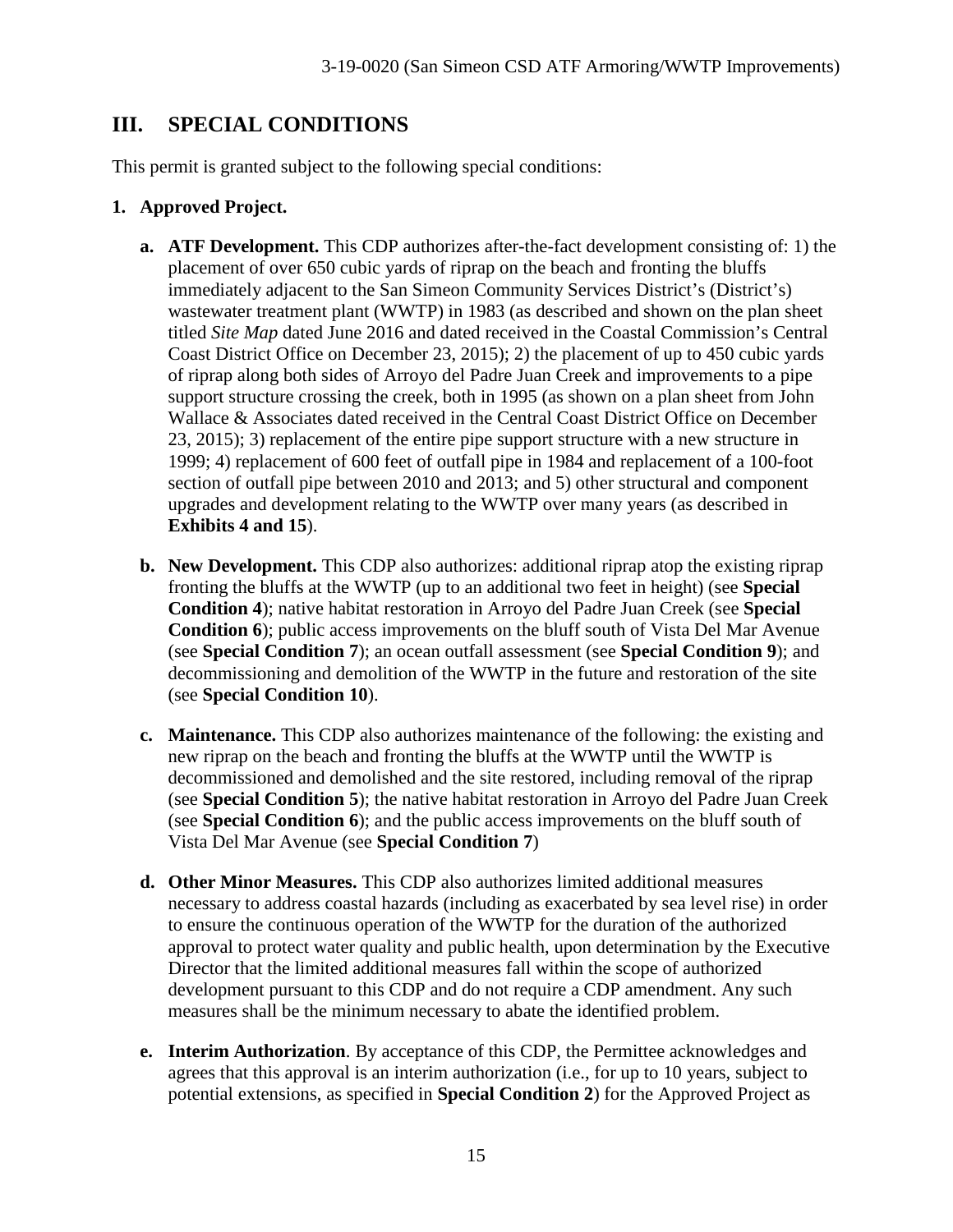specified in subsections (a) through (d) above, to allow for the continued operation and function of the District's WWTP over this timeframe to protect the WWTP against erosion and potential water quality and public health impacts, while simultaneously providing the Permittee time to plan for and consider inland alternatives for future wastewater treatment functions, such as WWTP relocation away from existing and future coastal hazards at this low-lying shoreline location. The habitat restoration and public access improvements described in **Special Conditions 6 and 7** are not subject to the 10 year authorization timeframe, and instead are authorized and required permanently.

**2. Duration of Authorization.** The Approved Project identified in **Special Condition 1** is authorized for up to 10 years from the date of approval (i.e., through July 11, 2029, the expiration date of this CDP, subject to potential extension as detailed below), subject to a compliance check-in after five years by the Executive Director (i.e., by July 11, 2024). By acceptance of this CDP, the Permittee acknowledges and agrees that such development authorized pursuant to this CDP is only permitted for up to the next 10 years to provide the Permittee adequate time to secure funding and to plan, develop, consider, and implement a project designed to relocate WWTP functions to an inland site (or sites if functions are broken up into more than one facility location) that minimizes coastal hazard threats (see also **Special Condition 3**). The duration of authorization parameters above do not apply to the habitat restoration and public access components of the project (see **Special Conditions 6 and 7**), which are authorized and required permanently.

The Permittee also acknowledges and agrees that it shall remove the Approved Project in its entirety and restore the affected bluff and creek areas to their pre-development condition or better within one year of cessation of wastewater treatment operations at the Balboa Avenue site, or by expiration of this CDP, whichever comes first. Prior to initiating decommissioning and removal of the WWTP and resultant site restoration activities, the Permittee shall submit a plan for same to the Executive Director for review and approval pursuant to **Special Condition 10**.

The expiration date of this CDP may only be modified (a) by the Commission via a CDP amendment, or (b) as part of the Executive Director's check-in process below. In the case of a Permittee-proposed CDP amendment, the Commission shall only consider such a request if the Permittee submits a complete CDP amendment request (i.e., including all necessary information identified by the Executive Director as required for filing purposes) to the Commission prior to the expiration date of this CDP (i.e., before July 11, 2029). Any CDP amendment request that includes proposed retention of the Approved Project and WWTP in its current location beyond the expiration date of this CDP may not be accepted for filing without a showing of significant and diligent action taken in furtherance of implementing the approved Coastal Hazards Response Plan (see **Special Condition 3**), and may not just rely on an expectation of long-term operation of the WWTP at the present location beyond the expiration date of this CDP.

The Permittee shall be subject to a five-year check-in with the Executive Director on the status of its CDP compliance efforts following approval of this CDP. In no event later than July 11, 2024, the Permittee shall request a determination from the Executive Director about whether significant and diligent progress has been made by the Permittee on meeting the terms and conditions of this CDP, particularly in furtherance of implementing the Coastal Hazards Response Plan required by **Special Condition 3**. At that time, the Permittee shall submit to the Executive Director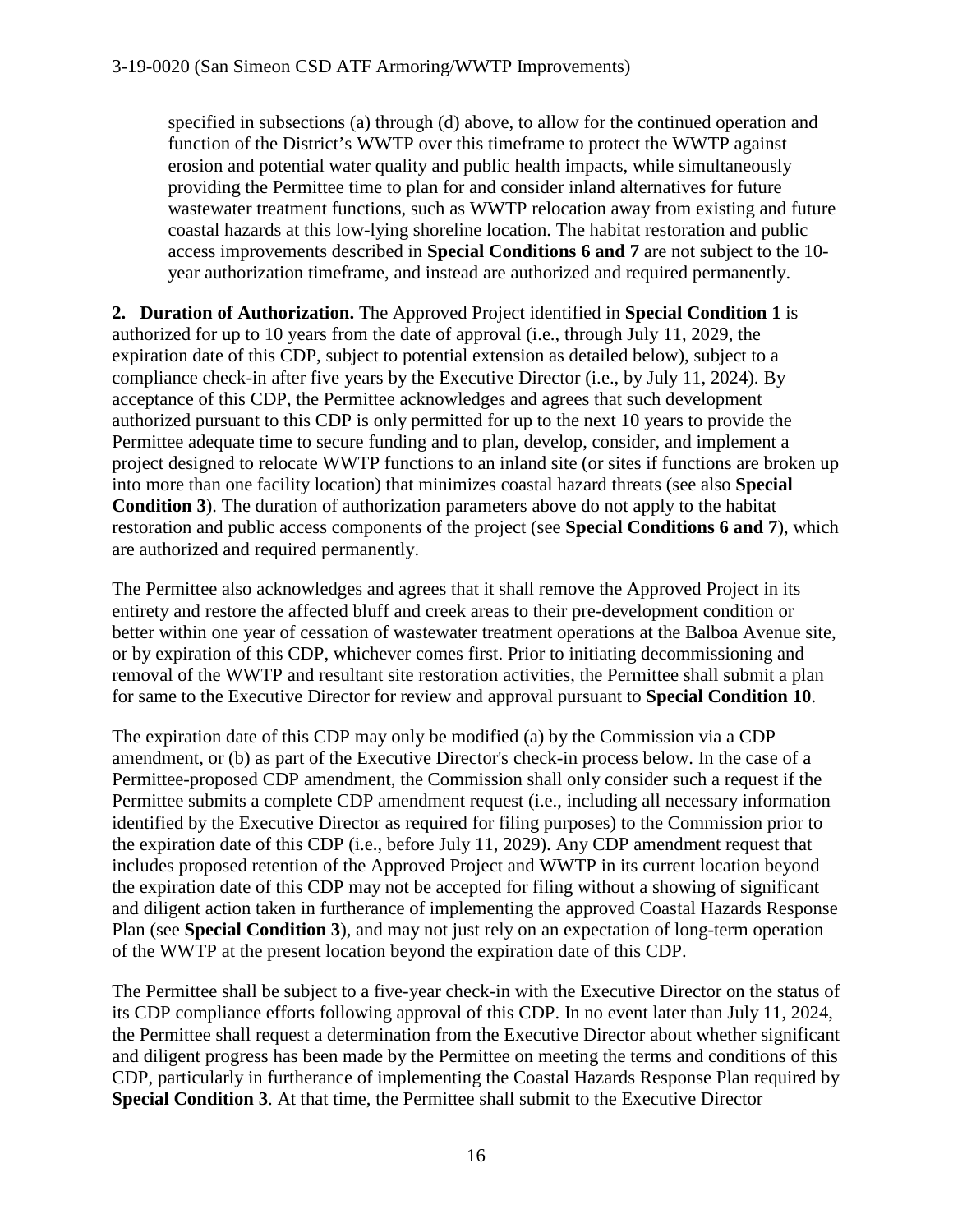documentation that the Executive Director deems necessary or appropriate to evaluate and demonstrate significant and diligent progress in this regard. At a minimum, the documentation shall include the following: (1) evidence of steps taken in compliance with **Special Condition 3**; (2) evidence of public and other outreach undertaken by the Permittee toward CDP compliance; (3) identification of potential alternatives to be considered through this CDP to relocate WWTP functions to an inland site (or sites if functions are broken up into more than one facility location) that minimizes coastal hazard threats; and (4) identification of funding sources. The Executive Director's determinations with respect to whether the Permittee is making significant and diligent progress shall be governed by the following:

- a) **Progress Made and CDP Authorization Continues.** If the Executive Director determines that significant and diligent progress is being made towards such compliance, then the Executive Director shall provide written notification of same to the Permittee, and the remaining five-year authorization specified under this CDP will continue until authorization expiration on July 11, 2029 (potentially subject to additional extension(s) per subsection b. below).
- b) **Progress Made and CDP Expiration Extended.** If the Executive Director determines that significant and diligent progress is being made towards such compliance, but that the Permittee, for good cause, will be not able to relocate WWTP functions to an inland site (or sites if functions are broken up into more than one facility location) by the expiration date of this CDP as contemplated by the Coastal Hazards Response Plan (see **Special Condition 3** below), then the CDP expiration may be extended in five-year increments by the Executive Director up to ten additional years (i.e., to either July 11, 2034, or July 11, 2039), subject to additional Executive Director check-ins every five years following the first check-in by July 11, 2024 (i.e. no later than July 11, 2029 and July 11, 2034 (if applicable)).
	- i) **July 11, 2029 Check-In.** The Executive Director five-year check-in by July 11, 2029 for determination that significant and diligent progress is being made, if necessary, shall substantially follow the same process and be governed by the same standards as specified above for the first Executive Director five-year check-in by July 11, 2024. At that time, the Permittee shall submit to the Executive Director documentation that the Executive Director deems necessary or appropriate to evaluate and demonstrate significant and diligent progress in this regard. At a minimum, the documentation shall include the following: (1) the Permittee has finalized its Coastal Hazards Response Plan; (2) any environmental/permitting documents or other governmental approvals required with respect to the Coastal Hazards Response Plan are being diligently pursued; (3) identified funding sources are being diligently pursued; and (4) the Permittee has selected an identified preferred alternative to pursue.
	- ii) **July 11, 2034 Check-In.** The Executive Director five-year check-in by July 11, 2034 for determination that significant and diligent progress is being made, if applicable, shall substantially follow the same process and be governed by the same standards as specified above for the Executive Director five-year check-ins on July 11, 2024 and July 11, 2029. At that time, the Permittee shall submit to the Executive Director documentation that the Executive Director deems necessary or appropriate to evaluate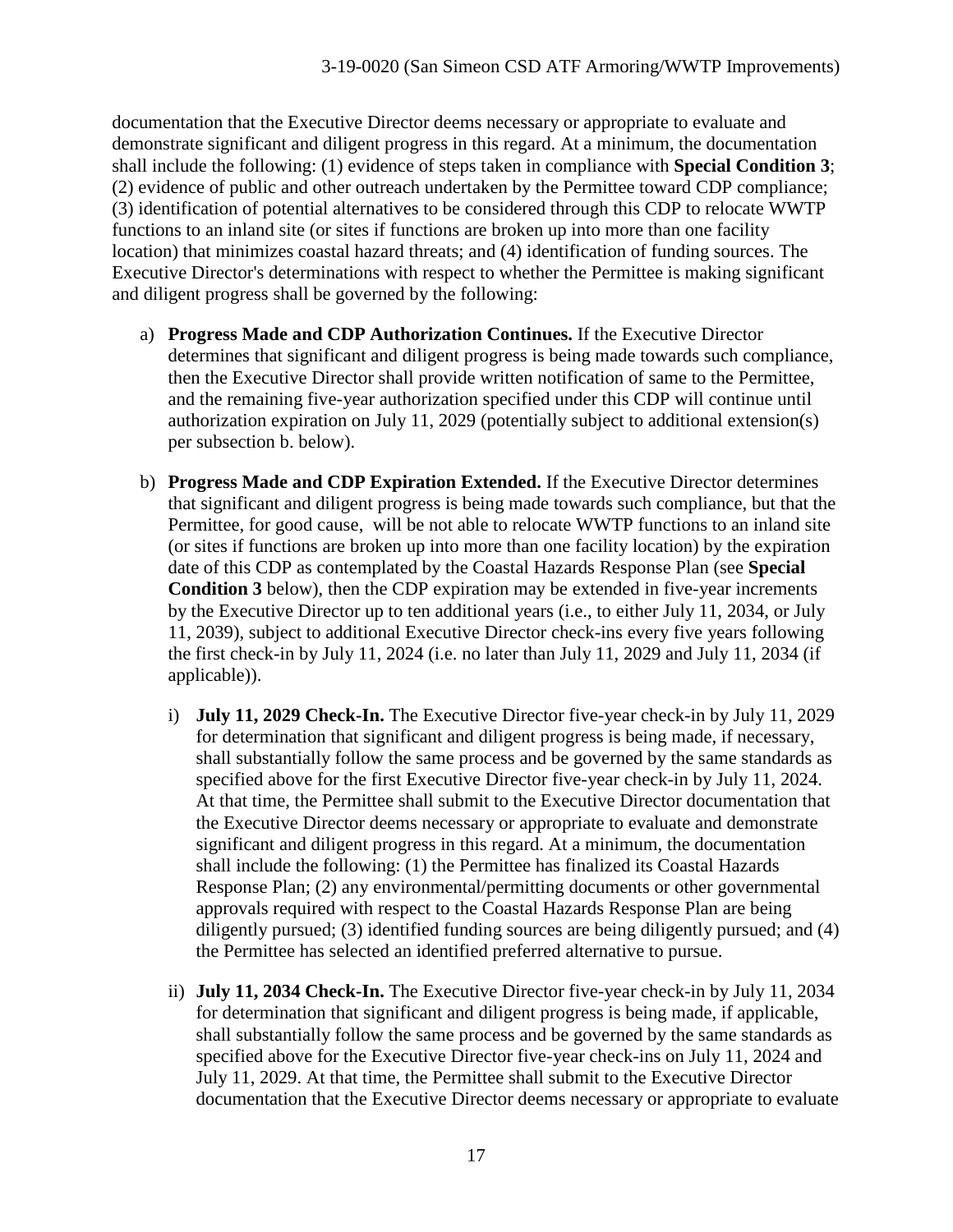and demonstrate significant and diligent progress in this regard. At a minimum, the documentation shall include the following: (1) any environmental/permitting documents or other governmental approvals required with respect to the Coastal Hazards Response Plan have been approved and/or material progress has been made with respect to such approvals being pursued in relation to the status at the July 11, 2029 five-year check-in; (2) identified funding sources have been secured and/or material progress has been made with respect to such funding being pursued in relation to the status at the July 11, 2029 five-year check-in; and (3) the Permittee has provided an up-to-date timeline, including benchmarks, with respect to projected implementation of the Coastal Hazards Response Plan.

iii) If the authorization period of this CDP is still effective by July 11, 2039, but the Permittee, for good cause, will still not be able to relocate WWTP functions to an inland site (or sites if functions are broken up into more than one facility location), the Permittee must submit a CDP amendment application prior to expiration of this CDP to the Commission for consideration of changes to the CDP authorization beyond July 11, 2039.

Any extension of CDP authorization duration past July 11, 2029 shall include assessment of additional project impacts on coastal resources for the additional period of CDP duration, and assessment of additional mitigation if the Executive Director concludes that the original CDP mitigations do not adequately address the additional impacts accruing from the extended CDP authorization duration.

c) **Progress Not Made and CDP Authorization Suspended.** If the Executive Director concludes at any particular five-year check-in that, based on information submitted as part of the check-in process and/or based on other available evidence, the Permittee is not making significant and diligent progress with respect to compliance with the terms and conditions of this CDP (and, particularly, in furtherance of implementing the Coastal Hazards Response Plan required by **Special Condition 3**), then the Executive Director shall provide written notification of same to the Permittee and this CDP authorization shall be suspended, subject to the right of the Permittee to dispute the Executive Director's determination to the Commission for consideration and potential action regarding progress made in terms of compliance with the terms and conditions of this CDP at a public hearing, where the Commission may either: (a) concur with the Executive Director's determination, at which point the Commission may amend the CDP authorization period, potentially subject to new or modified conditions to ensure compliance of the CDP as approved or, if the Commission does not amend the CDP authorization period, upon concurrence with the Executive Director's determination the CDP authorization will be deemed to have expired; or (b) determine that significant and diligent progress is being made towards such compliance, and the remaining five-year authorization specified under this CDP will continue until the next CDP five-year authorization period or CDP expiration, whichever is applicable.. If the Permittee does not dispute the Executive Director's determination to the Commission within 30 days of said determination, this CDP authorization will be deemed to have expired. Any Commission extension of the CDP authorization duration past July 11, 2029 shall include an assessment of additional project impacts on coastal resources for the additional period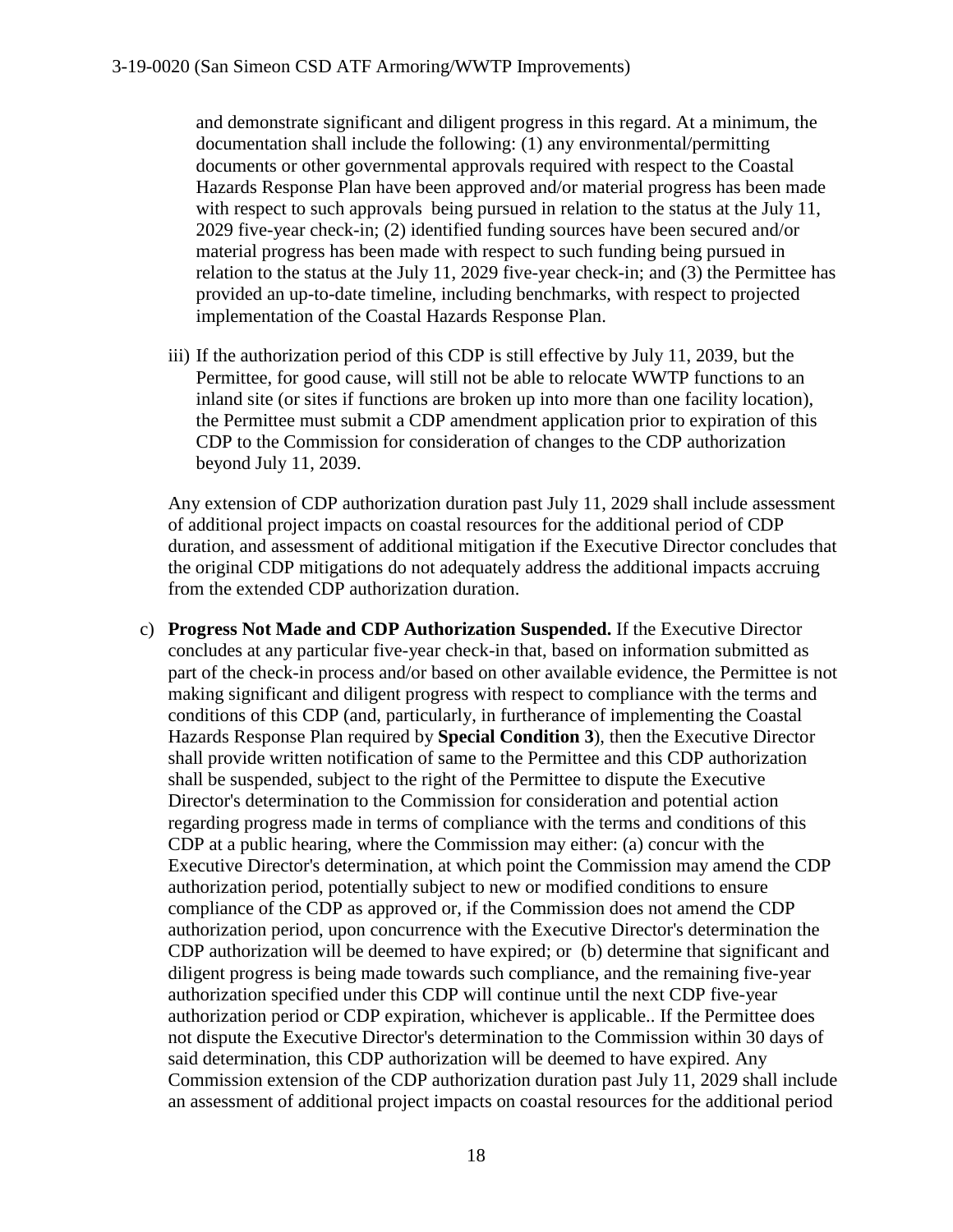of CDP duration, and an assessment of additional mitigation if the Commission concludes that the original CDP mitigations do not adequately address the additional impacts accruing from the extended CDP authorization duration.

**3. Coastal Hazards Response Plan.** WITHIN THREE YEARS OF THE DATE OF THE APPROVAL OF THIS CDP (i.e., no later than July 11, 2022), the Permittee shall submit two copies of a Coastal Hazards Response Plan to the Executive Director for review and approval. The Response Plan shall be developed in coordination with appropriate staff and agencies at San Luis Obispo County, the Regional Water Quality Control Board, and any other relevant agencies with authority over the development to propose a new and/or relocated WWTP and/or associated wastewater functions. The Response Plan shall build upon the work completed to date as described in the document titled *Alternatives Analysis for Relocation of the San Simeon Community Services District Wastewater Treatment Plant (dated April 18, 2008 and received in* the Coastal Commission's Central Coast District Office on December 23, 2015) and the document titled *San Simeon Community Services District Estimated WWTP Life Expectancy Analysis* (dated August 18, 2016 and dated received in the Central Coast District Office on August 29, 2016). The Response Plan shall provide a clear long-term plan for providing necessary wastewater treatment functions at an inland location or locations that are not subject to the significant coastal hazards threatening the existing WWTP as identified in the Commissionadopted findings for this CDP.

The Response Plan shall, at a minimum, identify a preferred inland site or sites for District wastewater treatment functions, including evaluating alternative wastewater treatment options inlieu of building a new inland WWTP (including the construction of an inland package plant or plants, the possibility of combining services with other nearby existing WWTPs, and similar alternatives), and shall provide details regarding the mechanisms, costs, funding options, and timing for potential relocation and for full restoration of the existing WWTP site. Expected costs to purchase land for a relocated plant, to decommission the existing plant and to restore the site, to upgrade any relocated wastewater treatment functions to include water recycling (including addressing the potential for joint satellite facilities and/or collaborations with nearby communities and wastewater service providers for water recycling) must be included. The Response Plan shall provide a detailed evaluation of whether the use of the WWTP outfall can be eliminated and the outfall removed as part of moving wastewater functions to a more inland location. Any costs associated with new and/or upgraded outfall pipelines, pumps, and/or lift stations deemed necessary (including rerouting of sewer pipes to a relocated plant, etc.) shall also be included. The Response Plan shall include a timeline of potential major relocation events, including expected timeframes for land acquisition, planning, permitting, design, construction and eventual operation of a relocated plant or alternative wastewater treatment solutions that avoid the significant coastal hazards that threaten the existing WWTP as identified in the Commission-adopted findings for this CDP. Extension to the three-year deadline for submittal of the Coastal Hazards Response Plan may be granted by the Executive Director for good cause, but in no event may it be extended beyond the five-year compliance check-in required by **Special Condition 2**.

**4. Additional Riprap Installation Plan.** PRIOR TO INSTALLATION OF ADDITIONAL RIPRAP as authorized by **Special Condition 1(b)**, the Permittee shall submit two copies of a Riprap Installation Plan to the Executive Director for review and approval. The Plan shall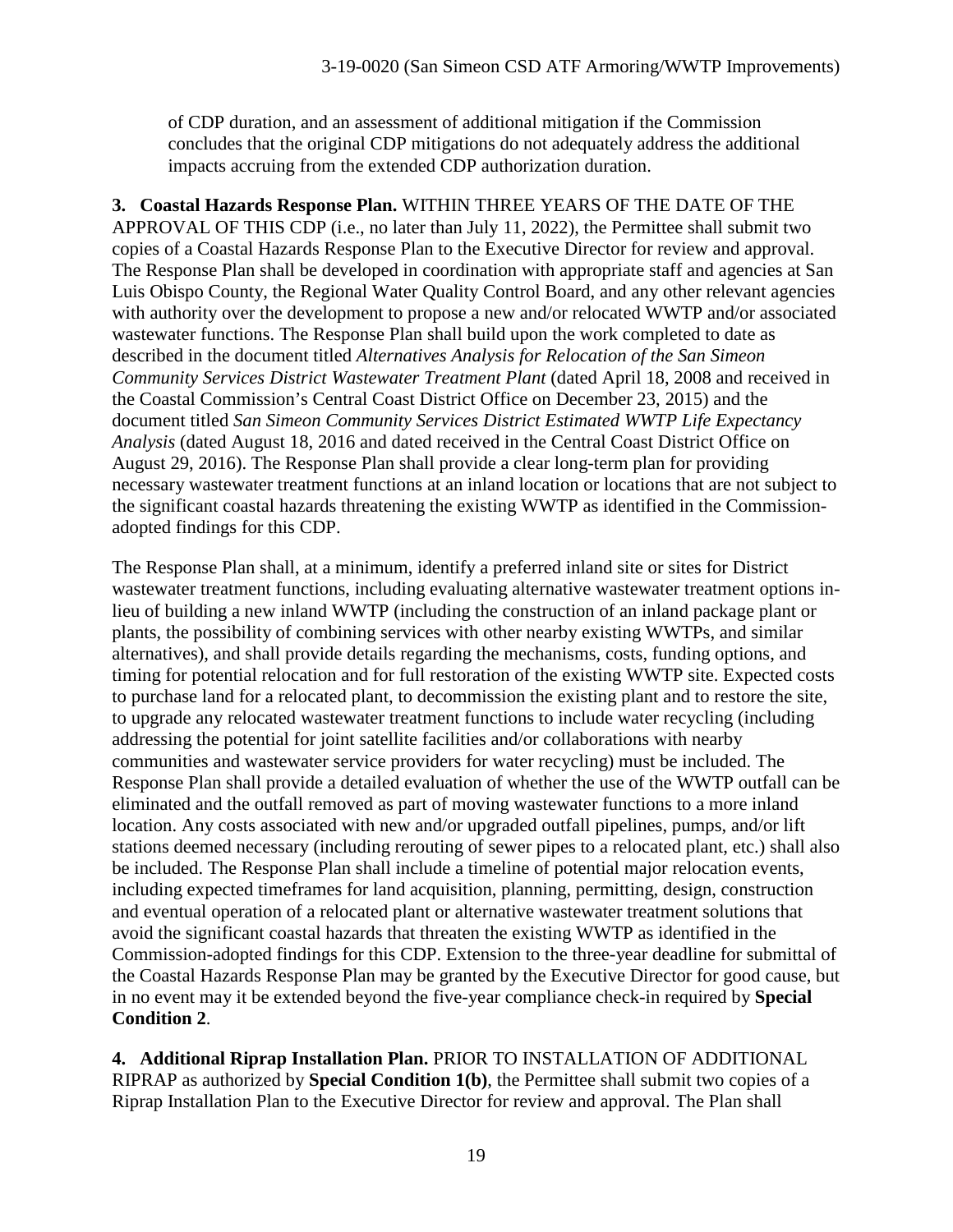provide for the placement of additional riprap along the exposed fill areas located between the top of the existing riprap revetment and the existing WWTP perimeter wall to an elevation of approximately 22.5 to 23.0 feet, as shown on **Exhibit 4**. The Plan shall provide for this additional riprap to be installed as soon as possible following approval of the Plan by the Executive Director and shall describe all aspects of the riprap construction methodology (e.g., riprap to be used (which may include riprap that has migrated seaward from the existing revetment); minor changes to the existing revetment if required to account for the placement of the additional riprap; machinery to be used; construction staging areas; time and duration of construction; construction access (e.g., from the area of the WWTP itself or from the beach); etc.). All riprap installation activities shall be subject to a Construction Plan, which shall, at a minimum, include the following:

- **a. Construction Areas.** The Construction Plan shall identify the specific location of all construction areas, all staging areas, and all construction access corridors in site plan view. All such areas within which construction activities and/or staging are to take place shall be minimized to the fullest extent feasible in order to have the least impact on public access, beach and creek habitat, and ocean resources, including by using inland areas for staging and storing construction equipment and materials as feasible.
- **b. Construction Methods.** The Construction Plan shall specify the construction methods to be used, including all methods to be used to keep the construction areas separated from public recreational use and habitat areas (including using unobtrusive fencing or equivalent measures to delineate construction areas), and including verification that equipment operation and equipment and material storage will not significantly degrade public views during construction to the maximum extent feasible.
- **c. Construction BMPs.** The Construction Plan shall identify the type and location of all erosion control/water quality best management practices that will be implemented during construction to protect coastal water quality, including at a minimum the following: (1) silt fences, straw wattles, or equivalent apparatus, shall be installed at the perimeter of the construction site to prevent construction-related runoff and/or sediment from discharging to the ocean; (2) equipment washing, refueling, and/or servicing shall take place at least 50 feet from the bluff edge, and all construction equipment shall be inspected and maintained at an offsite location to prevent leaks and spills of hazardous materials at the project site; (3) the construction site shall maintain good construction housekeeping controls and procedures (e.g., clean up all leaks, drips, and other spills immediately; keep materials covered and out of the rain, including covering exposed piles of soil and wastes; dispose of all wastes properly, place trash receptacles on site for that purpose, and cover open trash receptacles during wet weather; remove all construction debris from the site); and (4) all erosion and sediment controls shall be in place prior to the commencement of construction as well as at the end of each work day.
- **d. Construction Site Documents.** The Construction Plan shall provide that copies of the signed CDP and the approved Construction Plan shall be maintained in a conspicuous location at the construction job site at all times, and that such copies shall be available for public review on request. All persons involved with the construction shall be briefed on the content and meaning of the CDP and the approved Construction Plan, and the public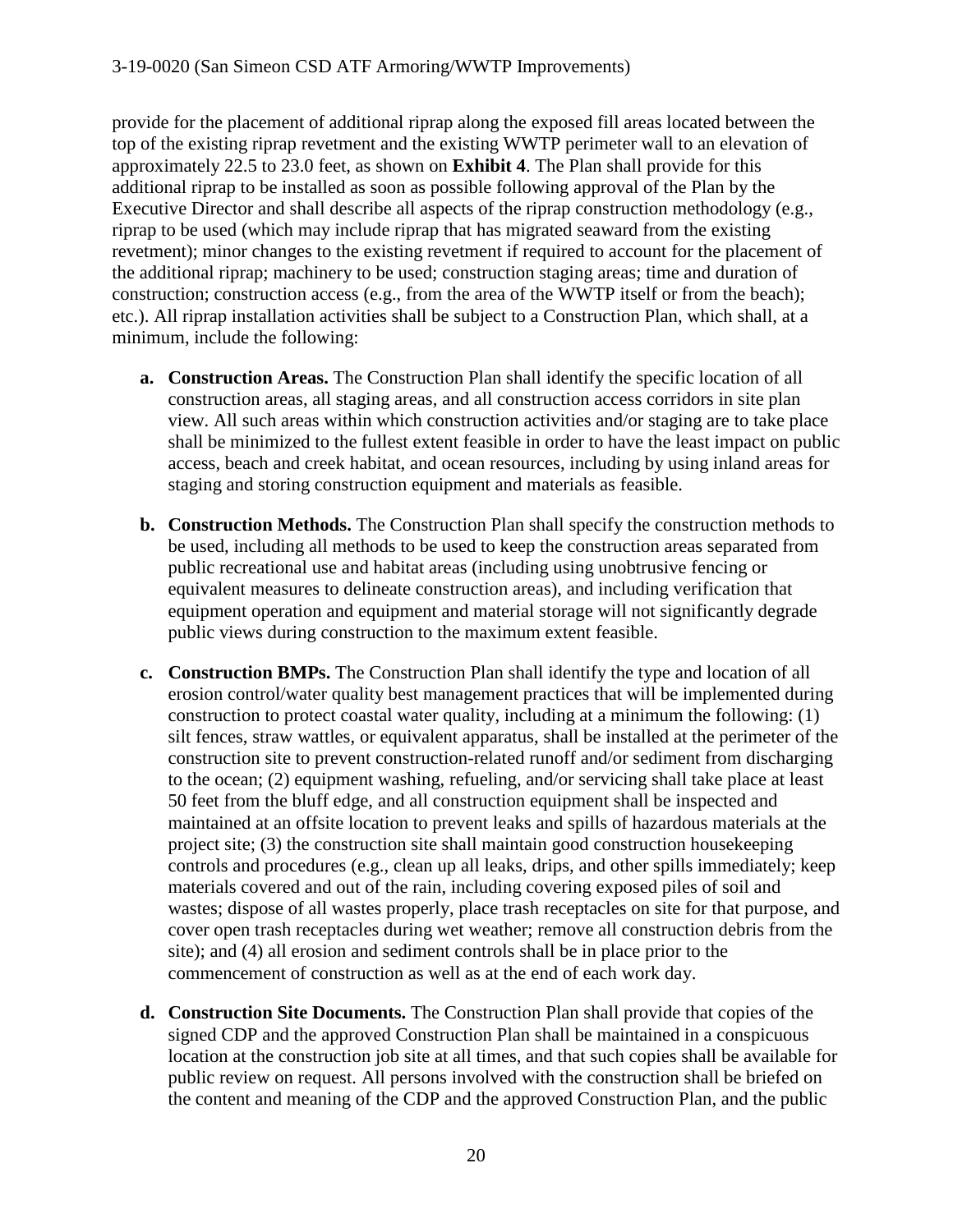review requirements applicable to them, prior to commencement of construction.

**e. Construction Manager.** The Construction Plan shall provide that a construction manager be designated to be contacted during construction should questions arise regarding the construction (in case of both regular inquiries and emergencies), and that the construction manager's contact information (i.e., address, phone numbers, email, etc.) including, at a minimum, a telephone number and email that will be made available 24 hours a day for the duration of construction, is conspicuously posted at the job site where such contact information is readily visible from public viewing areas (while minimizing public view impacts), along with an indication that the construction manager should be contacted in the case of questions regarding the construction (in case of both regular inquiries and emergencies). The construction manager shall record the name and contact information (i.e., address, email, phone number, etc.) and nature of all complaints received regarding the construction, and shall investigate complaints and take remedial action, if necessary, within 24 hours of receipt of the complaint or inquiry. All complaints and inquiries shall be documented, including any actions taken by the construction manager in response, and shall be provided to the Executive Director at least monthly during all construction.

**5. Riprap Revetment and Pipe Structure - Monitoring, Repair and Maintenance.** The Permittee shall ensure that the condition and performance of the approved riprap revetment (which is located on the seaward and creek sides of the WWTP's vertical containment wall) and the pipe support structure (located in and above Arroyo del Juan Padre Creek) (both authorized by **Special Conditions 1 and 2)** must be regularly monitored by a licensed civil engineer with experience in coastal structures and processes. Such monitoring evaluation shall at a minimum address whether any significant weathering or damage has occurred that would adversely impact future performance of these structures, and identify any structural damage requiring repair to maintain the as-built project in its approved and/or required state for the duration of the authorization. A monitoring report prepared by a licensed civil engineer with experience in coastal structures and processes, and covering the above-described evaluations, shall be submitted to the Executive Director for review and approval at least every five years from the date of approval (i.e., by July 11, 2024, July 11, 2029, and additional periodic terms should the expiration date of this CDP be extended as described in **Special Condition 2**). The monitoring report shall provide for evaluation of the condition and performance of the revetment and the pipe support structure, and shall recommend any necessary maintenance, repair, changes or modifications.

This CDP authorizes revetment and pipe support structure repair and maintenance as described in this special condition. The Permittee acknowledges and agrees to: (a) maintain the approved revetment and the pipe support structure in a structurally sound manner and in their approved states; (b) retrieve and restack any portion of the permitted revetment or related improvements that become displaced or otherwise substantially impair beach access and recreation; and (c) annually or more often inspect the revetment and the pipe support structure for signs of failure and, with respect to the revetment, any displaced riprap. Any such repair- or maintenanceoriented development associated with the approved riprap revetment and pipe support structure shall be subject to the following: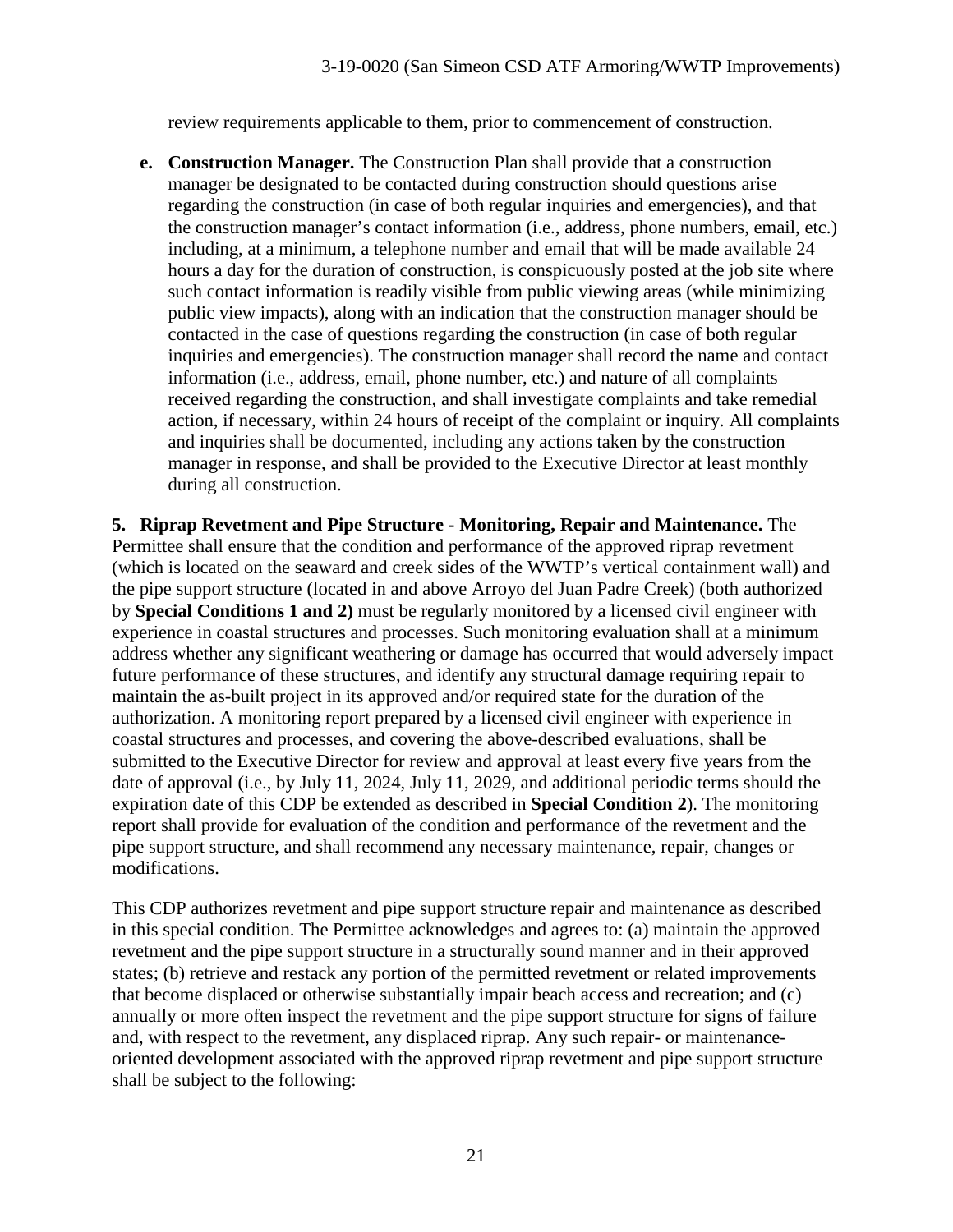- **a. Repair and Maintenance.** "Repair" and "Maintenance," as it is understood in this special condition, means development that would otherwise require a CDP whose purpose is to bring the condition of the overall permitted riprap revetment and the pipe support structure into conformance with its approved configuration, including retrieval of any riprap that may be displaced from the approved configuration.
- **b. Other Agency Approvals.** The Permittee acknowledges that this repair and maintenance condition does not obviate the need to obtain authorizations from other agencies for any future maintenance and/or repair episodes.
- **c. Repair and Maintenance Notification.** At least 30 days prior to commencing any repair and/or maintenance event, the Permittee shall notify, in writing, planning staff of the Coastal Commission's Central Coast District Office. The notification shall include: a detailed description of the repair and/or maintenance event proposed; any plans, engineering and/or geology reports describing the event; a construction plan that complies with all aspects of the approved riprap construction plan (see **Special Condition 4**); identification of a construction manager and his/her contact information (i.e., email, phone numbers, etc.) as described above (see **Special Condition 4(e)**); other agency authorizations; and any other supporting documentation (as necessary) describing the repair and/or maintenance event. The repair and/or maintenance event shall not commence until and unless the Permittee has been informed by planning staff of the Coastal Commission's Central Coast District Office that the repair and/or maintenance event complies with this CDP. If the Permittee has not been given a verbal response or sent a written response within 30 days of the notification being received in the Central Coast District Office, the repair and/or maintenance event shall be authorized as if planning staff affirmatively indicated that the event complies with this CDP. The notification shall clearly indicate that the repair and/or maintenance event is proposed pursuant to this CDP, and that the lack of a response to the notification within 30 days constitutes approval of it as specified in this CDP. Absence of such description in the notification shall negate the automatic approval provisions of this condition.
- **d. Emergency.** In the event of an emergency requiring immediate maintenance, the notification of such an emergency episode shall be made as soon as possible, and shall (in addition to the foregoing information) clearly describe the nature of the emergency. Nothing in this condition shall serve to waive any Permittee rights that may exist in cases of emergency pursuant to Coastal Act Section 30611, Coastal Act Section 30624, and Subchapter 4 of Chapter 5 of Title 14, Division 5.5, of the California Code of Regulations (Permits for Approval of Emergency Work).
- **e. Non-compliance Proviso.** If the Permittee is not in compliance with any of the conditions of this CDP, or is in violation of the permitting requirements of the Coastal Act otherwise related to the WWTP site, at the time that a repair and/or maintenance event is proposed, then the repair and/or maintenance event that might otherwise be allowed by the terms of this future repair and maintenance condition may not be allowed by this condition, subject to determination by the Executive Director. Any proposed repair and/or maintenance event that planning staff of the Coastal Commission's Central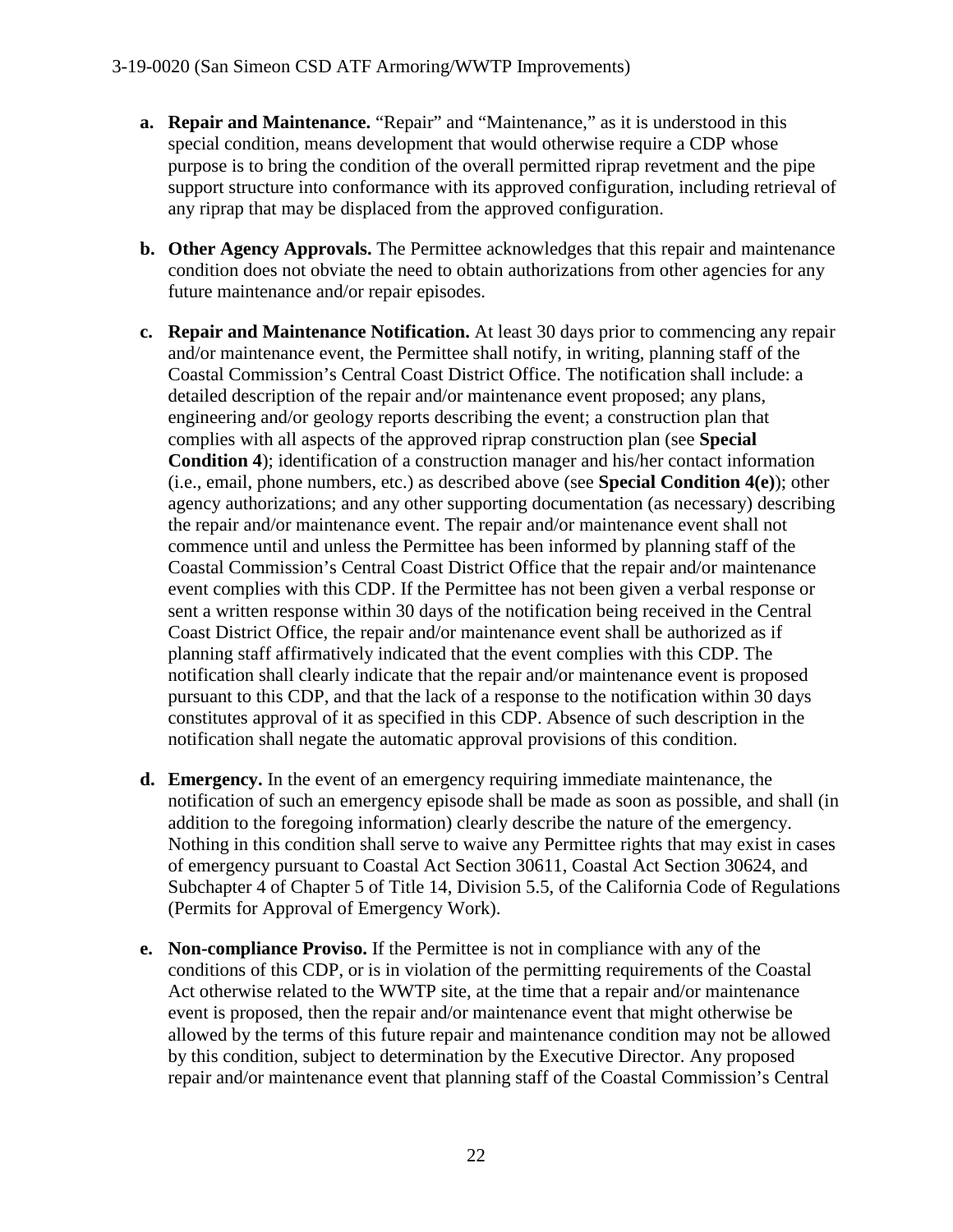Coast District Office determines to not be in compliance with this CDP shall require a CDP amendment or a new CDP.

**f. Duration and Scope of Covered Revetment Repair and Maintenance.** Future revetment and pipe support structure repair and maintenance under this CDP is allowed subject to the above terms throughout the duration of the authorization (see **Special Condition 2**). The Permittee shall maintain the approved revetment and the pipe support structure in their approved state during the period of authorization.

**6. Creek Enhancement.** NO LATER THAN ONE YEAR FROM THE APPROVAL OF THIS CDP (i.e., no later than July 11, 2020), the Permittee shall submit two copies of a Creek Enhancement Plan to the Executive Director for review and approval. The Plan shall provide for: a) the removal of all invasive ice plant and *Myoporum* and other nonnative species in the portions of Arroyo del Padre Juan Creek that are in the vicinity of the buried riprap (i.e., in the creek, along the creek bank, and in the creek floodplain, as roughly shown in yellow and green in **Exhibit 9**); and b) restoration of this area through the planting of appropriate native vegetation designed to increase the biological productivity and native species richness of the creek environment. The Permittee shall provide plans and photos of the project area for where the removal and restoration shall occur, and a timeline for when this work shall occur. Other requisite plan elements include a description of the methods of nonnative plant removal and restoration planting, identification of an appropriate reference site and sampling scheme for derivation of the restoration plant palette, as well as a description of the source of plant materials to be used in the restoration, and a list of specific, measurable performance criteria to be achieved. Regular monitoring and provisions for remedial action to occur over the continued life of the Approved Project (such as replanting as necessary based on a failure to achieve performance criteria) shall be identified to ensure restoration success, as well as a timeline for reporting monitoring findings to the Executive Director. The Plan shall provide for this restoration being completed according to the provisions of the approved Creek Enhancement Plan within two years of the approval of this CDP (i.e., by July 11, 2021). Extension to the restoration completion deadline may be granted by the Executive Director for good cause.

**7. Public Access Overlook.** NO LATER THAN ONE YEAR FROM APPROVAL OF THIS CDP (i.e., no later than July 11, 2020), the Permittee shall submit two copies of a Public Access Overlook Plan to the Executive Director for review and approval. The Overlook Plan shall provide a public access overlook on State Parks' property (subject to State Park's concurrence) on the blufftop overlooking the ocean in the vicinity of the intersection of Balboa Avenue and Vista Del Mar Avenue, with a connecting path (at least 4 feet wide) back to the intersection (see **page 6 of Exhibit 12**). All such development shall be sited and designed to blend seamlessly into the natural environment and to protect public views, including through use of natural materials (e.g., decomposed granite paths, wood materials otherwise, etc.). The overlook shall include at least one bench and one picnic table, at least one public access directional sign at the intersection of Balboa Avenue and Vista Del Mar Avenue, and may include one educational interpretive sign at the overlook itself. Sign details showing the location, materials, design, and text of all public access signs shall be provided as part of the Overlook Plan. The signs shall be designed so as to provide clear information without impacting public views and site character. The directional sign shall include the Commission's access program "feet and wave" logo and the California Coastal Trail logo. Construction on the overlook shall commence immediately upon approval of the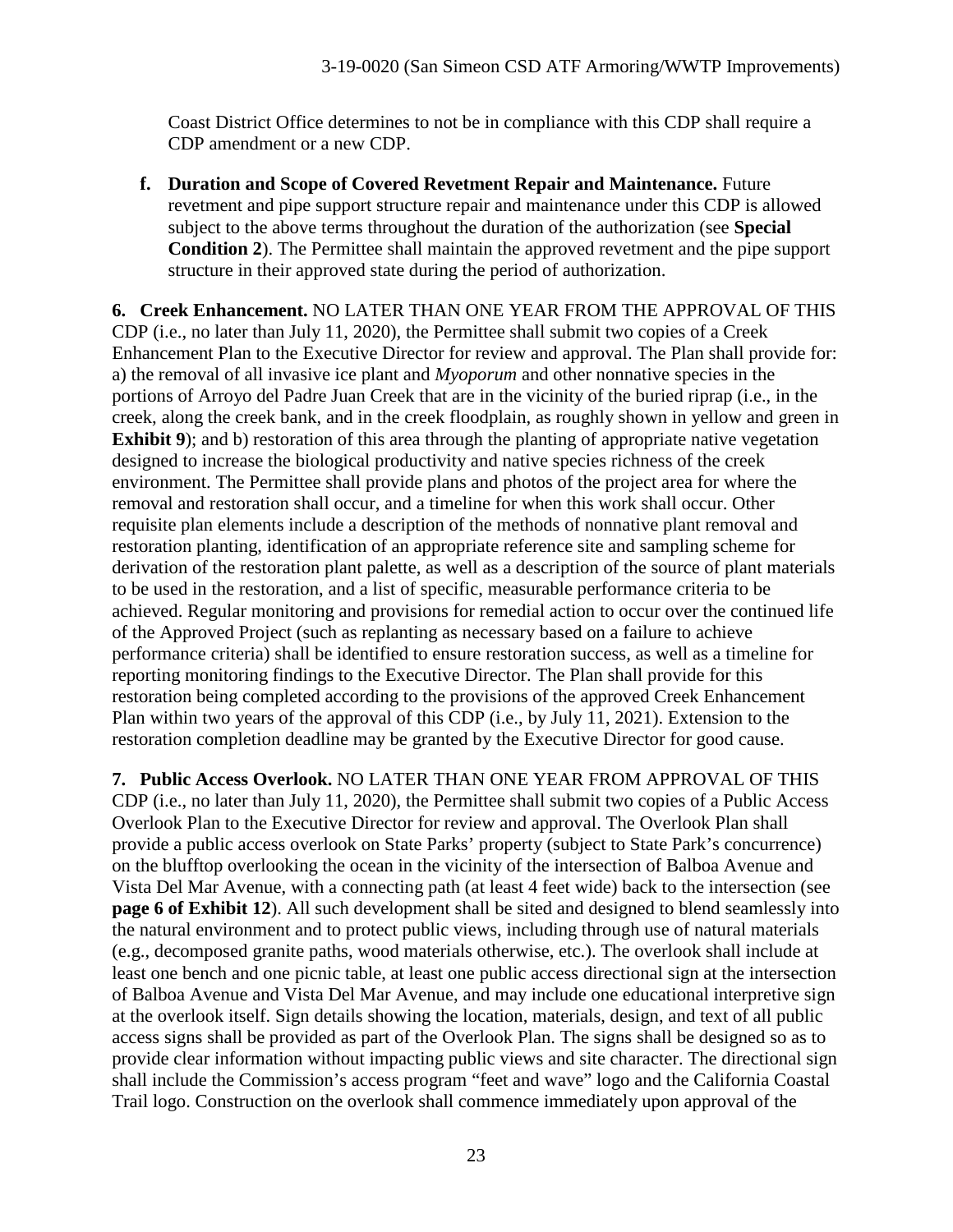Overlook Plan by the Executive Director. The path and overlook area and all related amenities shall be available to the general public free of charge, and shall be maintained in their approved state by the Permittee in perpetuity consistent with the terms and conditions of this CDP. The Plan shall provide for overlook construction and availability to the public according to the provisions of the approved Public Access Overlook Plan within two years of the approval of this CDP (i.e., by July 11, 2021). Extension to the construction/public availability deadline may be granted by the Executive Director for good cause.

**8. Ocean Outfall Mitigation Fee.** WITHIN SIX MONTHS OF THE DATE OF THE APPROVAL OF THIS CDP (i.e., no later than January 11, 2020), the Permittee shall compensate for ocean substrate habitat impacts resulting from placement of the outfall through payment of a \$3,141.43 mitigation fee to the Regents of the University of California on behalf of the UC Davis Wildlife Health Center. The mitigation fee shall be used by the SeaDoc Society, a marine ecosystem health program of the UC Davis Wildlife Health Center, to remove lost fishing gear offshore of the central coast of California as part of its "California Lost Fishing Gear Recovery Project" in accordance with the terms and conditions of a Memorandum of Agreement (Agreement) (see draft of Agreement in **Exhibit 19**) between the California Coastal Commission and the Regents of the University of California on behalf of the Wildlife Health Center. If the Executive Director determines that the UC Davis Wildlife Health Center is not carrying out the ocean substrate impact mitigation project in accordance with the terms and conditions of the Agreement, the Executive Director shall require transfer of any mitigation fee funds remaining at the time of such determination to an alternative entity to implement an alternative ocean substrate mitigation project acceptable to the Executive Director.

**9. Ocean Outfall Assessment Plan.** WITHIN SIX MONTHS OF THE DATE OF THE APPROVAL OF THIS CDP (i.e., no later than January 11, 2020), the Permittee shall submit two copies of an Outfall Integrity Assessment Plan to the Executive Director for review and approval. The Assessment Plan shall include a procedure for undertaking a complete inspection of the existing outfall line from the WWTP connection point to the outfall line's termination point in the ocean to assess whether the outfall is leaking or is in danger of leaking or having any type of failure. The Permittee shall undertake the outfall line assessment consistent with the approved Assessment Plan. If the assessment shows that the outfall line is leaking, or that the diffusers are not functioning as designed, or that portions of the outfall are at risk of failing, the Permittee shall submit a complete CDP amendment request within 30 days to address the compromised condition of the outfall line.

**10. WWTP Site Restoration Plan and Dedication.** The Permittee shall decommission and remove the WWTP and all related development in its entirety, and shall restore the affected blufftop, bluff and creek areas (shown in **Exhibit 3**) to their natural conditions (through recontouring as necessary, and nonnative and invasive plant removal and via the planting of appropriate native plant species in the creek (pursuant to the requirements of **Special Condition 6**) within one year of cessation of wastewater treatment operations at the Balboa Avenue site (see **Special Condition 2**). Prior to initiating decommissioning and removal of the WWTP and resultant restoration activities, the Permittee shall submit a Plan for same to the Executive Director for review and approval. The Plan shall include removal of all WWTP components and infrastructure from the WWTP site itself, from any public or non-public right-of-way, and from any other adjacent impacted properties, including the creek (subject to property owner consent).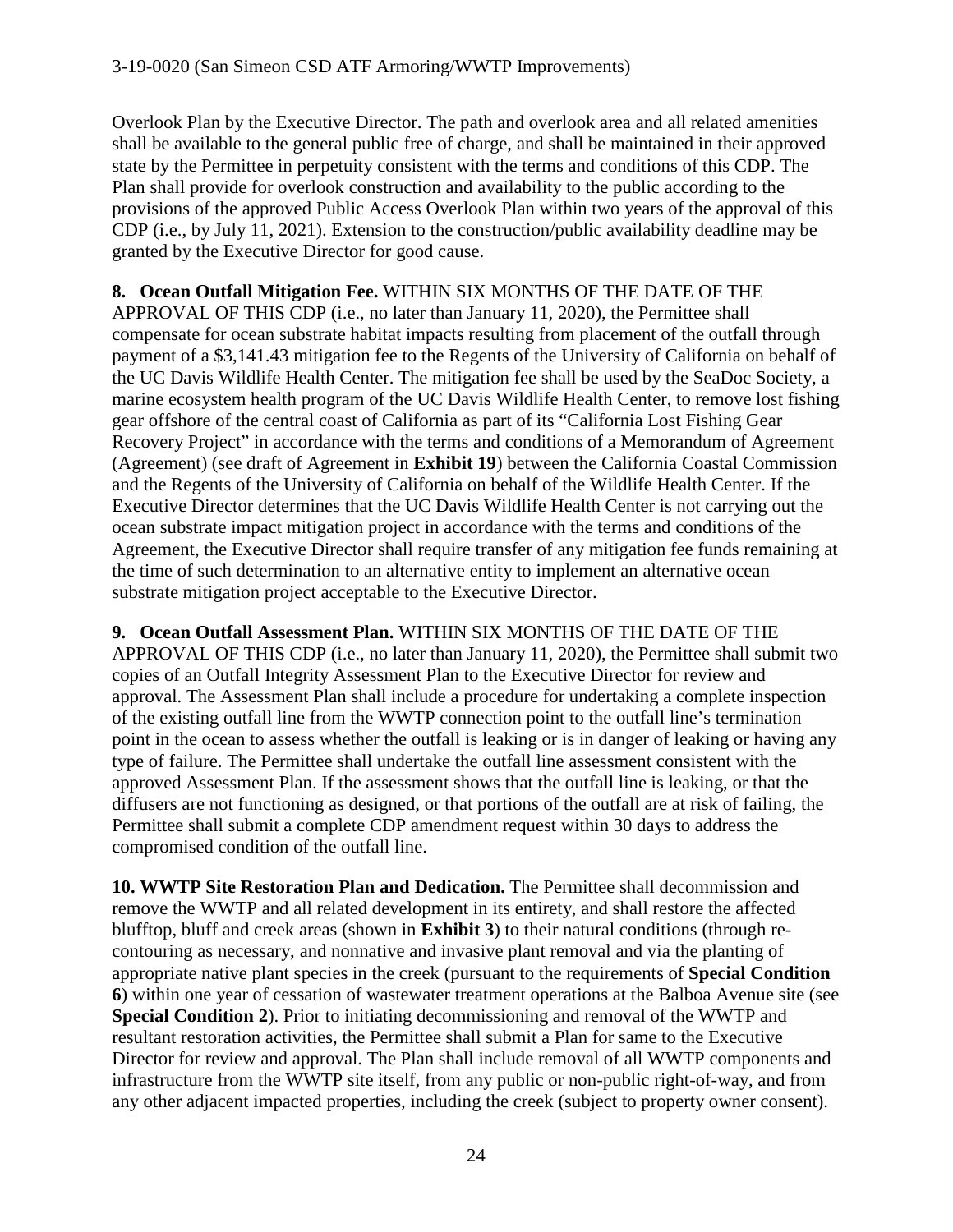The Plan shall include a description of the methods of nonnative plant and/or invasive plant removal and will describe the methods that will be used to restore the WWTP site to a safe and level configuration that roughly matches the surrounding areas.

**WITHIN THREE MONTHS OF ISSUANCE OF THE CDP, t**he Permittee shall also execute and record a document, in a form and content acceptable to the Executive Director, irrevocably offering to dedicate a fee interest to the restored WWTP site (comprised of the parcels designated as APNs 013-031-028, -041, and -046[14](#page-24-0) as shown on **Exhibit 21** hereto) to a public agency or private entity approved by the Executive Director for open space conservation and public park purposes in perpetuity. No development, as defined in Section 30106 of the Coastal Act, shall occur within the restored WWTP site except for development related to parks and open space purposes, which may include, but is not limited to, the construction of trails, stairways, benches, bicycle racks, picnic tables, trash and recycling receptacles, signage, and planting and maintenance of native non-invasive drought-tolerant vegetation, in each case consistent with the Site Restoration Plan. The document shall provide that the offer shall not be used or construed to allow anyone to interfere with any rights of public access which may exist on the WWTP site.

The recorded document shall include legal descriptions of the entire WWTP site being dedicated (i.e., APNs 013-031-028, -041, and -046 as shown on **Exhibit 21**), and corresponding graphic depictions prepared by a licensed surveyor based on an onsite inspection. The document shall be recorded free of prior liens and any other encumbrances which the Executive Director determines may affect the interest being conveyed.

The offer to dedicate shall run with the land in favor of the People of the State of California, binding successors and assigns of the Permittee or landowner in perpetuity, and shall be irrevocable for a period of 21 years, such period running from the date of recording, and indicate that the restrictions on the use of the land shall be in effect upon the existing WWTP permanently ceasing operations, and remain as covenants, conditions and restrictions running with the land in perpetuity, notwithstanding any revocation of the offer.

**11. Assumption of Risk, Waiver of Liability, and Indemnity Agreement.** By acceptance of this CDP, the Permittee acknowledges and agrees on behalf of itself and all successors and assigns:

- **a. Coastal Hazards.** That the site is subject to extreme coastal hazards including but not limited to episodic and long-term shoreline retreat and coastal erosion, high seas, ocean waves, storms, tsunami, coastal flooding, landslides, bluff and geologic instability, and the interaction of same;
- **b. Assume Risks.** To assume the risks to the Permittee and the property that is the subject of this CDP of injury and damage from such hazards in connection with this permitted development;

<span id="page-24-0"></span><sup>&</sup>lt;sup>14</sup> APN 013-031-46 is the upcoast-most portion of the Balboa Avenue right-of-way. This portion of the right-of-way is owned by the District.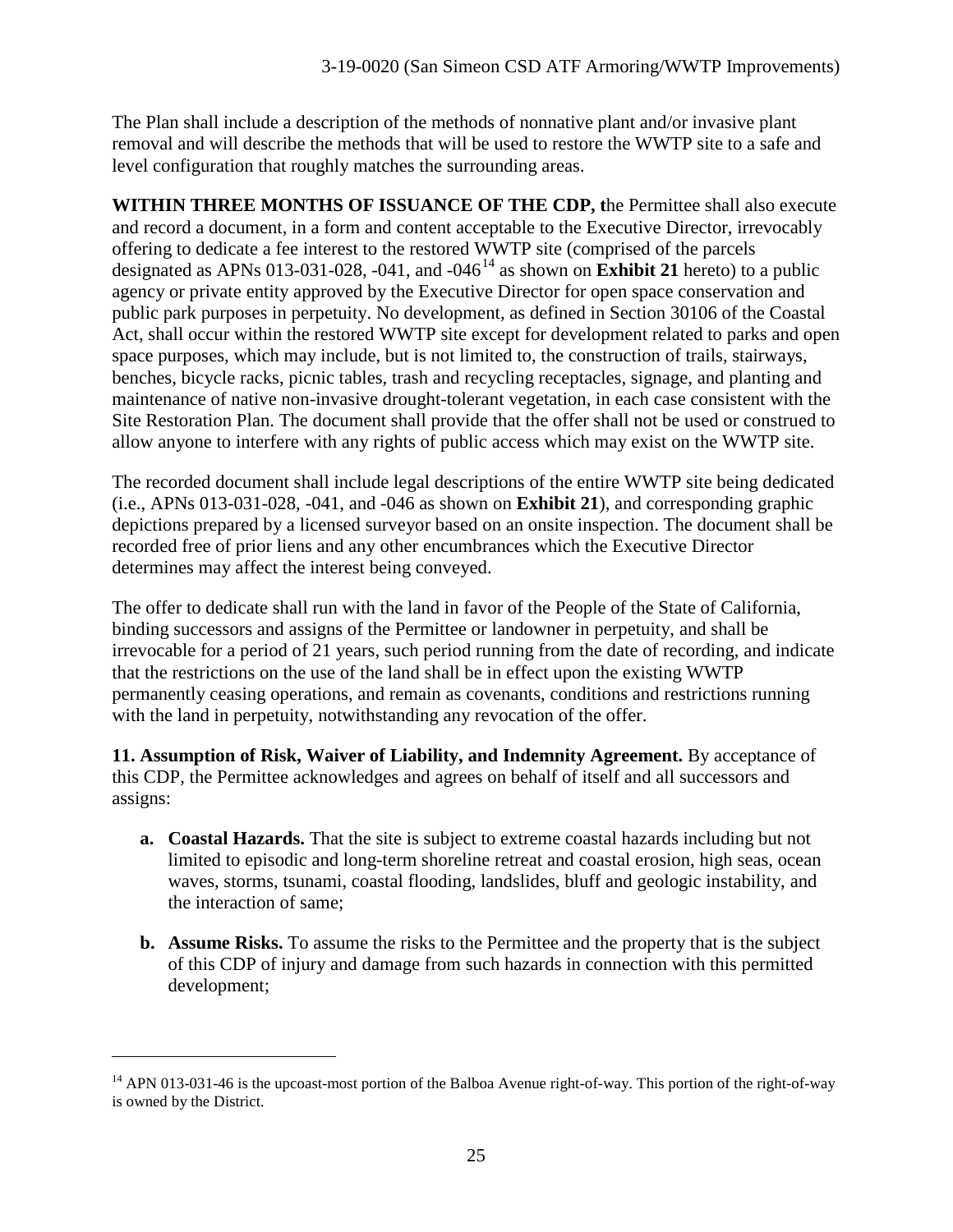- **c. 30235 Waiver.** To waive any rights that the Permittee may have under Coastal Act Section 30235, the San Luis Obispo County LCP, or other applicable laws, to shoreline armoring beyond what is recognized in this CDP to protect the existing WWTP and development authorized by this CDP for the limited duration of 10 years (potentially subject to additional extension per **Special Condition 2**);
- **d. Waive Liability.** To unconditionally waive any claim of damage or liability against the Commission, its officers, agents, and employees for injury or damage from such hazards;
- **e. Indemnification.** To indemnify and hold harmless the Coastal Commission, its officers, agents, and employees with respect to the Commission's approval of the project against any and all liability, claims, demands, damages, costs (including costs and fees incurred in defense of such claims), expenses, and amounts paid in settlement arising from any injury or damage due to such hazards; and,
- **f. Property Owner Responsible.** That any adverse effects to property caused by the Approved Project shall be fully the responsibility of the property owner.

**12. Future Permitting.** All future proposed development related to this CDP and/or this site (including any repair, maintenance, or improvements that might otherwise not require a CDP) shall require a new CDP or a CDP amendment that is processed through the Coastal Commission, unless the Executive Director determines a CDP or CDP amendment is not legally required.

**13. Landowner Authorization.** WITHIN 90 DAYS OF ISSUANCE OF THE CDP, the Permittee shall submit written evidence from adjacent property owners agreeing that they have authorized the Applicant to retain development authorized by this CDP on their property. Such written evidence to authorize riprap retention at 9231 Balboa Avenue shall be provided by all owners of property at this address whose authorization is not already included in **Exhibit 13**, or from an authorized representative of any homeowners' association at this address. Written evidence to authorize retention of riprap and the portion of the pipe support structure located on Cavalier Acres, Inc. property shall be provided by an authorized representative of Cavalier Acres, Inc.

**14. Other Authorizations.** WITHIN 90 DAYS OF ISSUANCE OF THE CDP, the Permittee shall provide to the Executive Director written documentation of authorizations from the Regional Water Quality Control Board, the California State Lands Commission and the U.S. Army Corps of Engineers, or evidence that no such authorizations are required. The Permittee shall inform the Executive Director of any changes to the project required by any other such authorizations. Any such changes shall not be incorporated into the project until the Permittee obtains a Commission amendment to this CDP, unless the Executive Director determines that no amendment is legally required.

**15. Minor Changes.** The Permittee shall undertake development in conformance with the terms and conditions of this CDP, including with respect to all Executive Director-approved plans and other materials, which shall also be enforceable components of this CDP. Any proposed project changes, including in terms of changes to identified requirements in each condition, shall either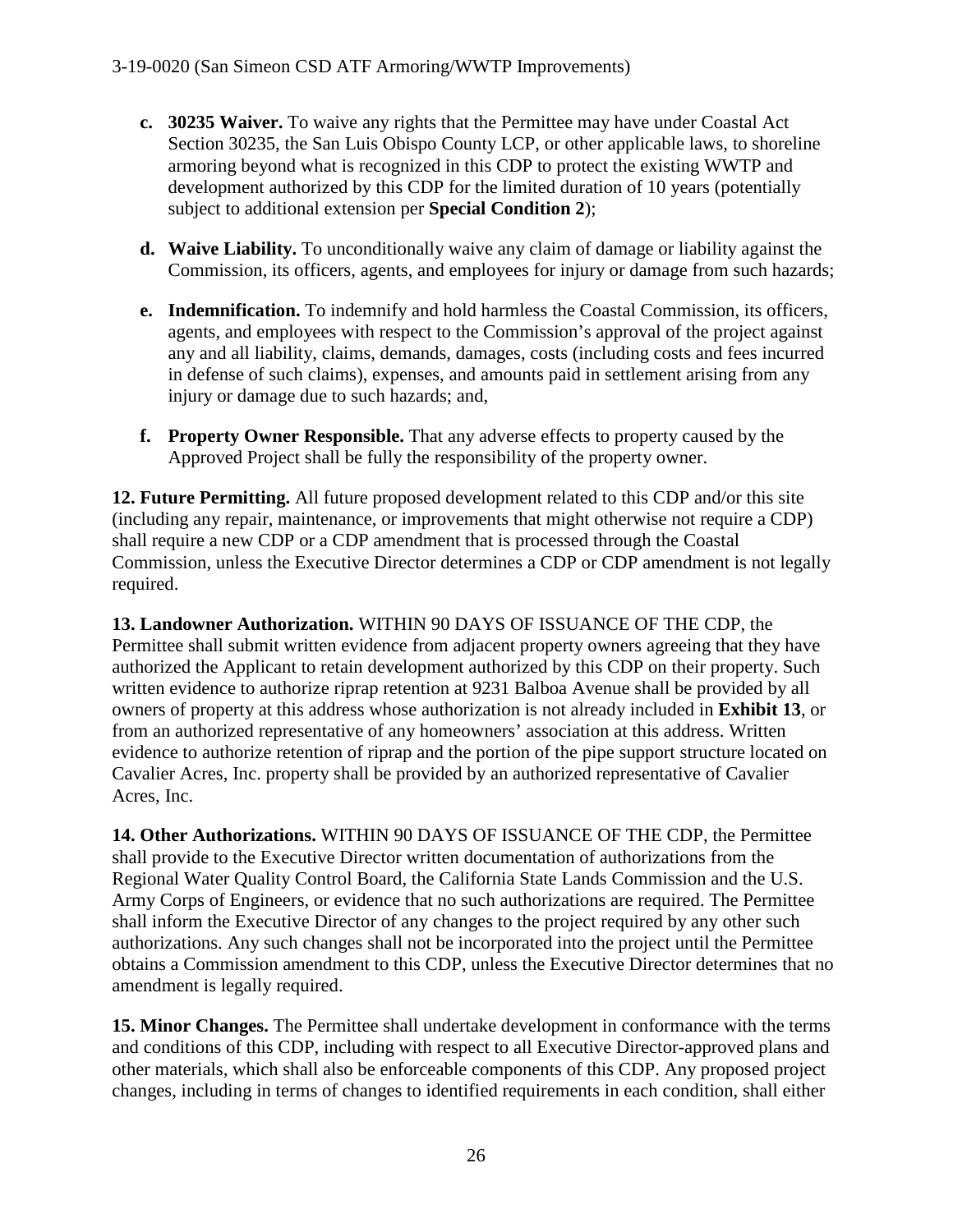(a) require a CDP amendment, or (b) if the Executive Director determines that no amendment is legally required, then such changes may be allowed by the Executive Director if such changes: (1) are deemed reasonable and necessary; and (2) do not adversely impact coastal resources.

**16. Liability for Costs and Attorneys' Fees.** The Permittee shall reimburse the Coastal Commission in full for all Coastal Commission costs and attorneys' fees (including but not limited to such costs/fees that are: (1) charged by the Office of the Attorney General; and/or (2) required by a court) that the Coastal Commission incurs in connection with the defense of any action brought by a party other than the Permittee against the Coastal Commission and/or its officers, employees, agents, successors and assigns challenging the approval or issuance of this CDP, the interpretation and/or enforcement of the CDP conditions, or any other matter related to this CDP. The Permittee shall reimburse the Coastal Commission within 60 days of being informed by the Executive Director of the amount of such costs/fees. The Coastal Commission retains complete authority to conduct and direct the defense of any such action against the Coastal Commission and/or its officers, employees, agents, successors and assigns.

# **IV. FINDINGS AND DECLARATIONS**

# **A. PROJECT LOCATION, BACKGROUND, AND DESCRIPTION**

#### **Project Location**

 $\overline{a}$ 

The San Simeon Community Services District's (District's) wastewater treatment plant (WWTP) is located on the seaward side of Balboa Avenue fronting the beach and Arroyo del Padre Juan Creek in the unincorporated San Simeon Acres area of northern San Luis Obispo County (see **Exhibit 1**). Construction on the WWTP began in the early 1960s, and aerial photographs from 1972 to 2013 provide a historical visual perspective of the site in relation to the beach, the bluff, and the adjacent creek (see **Exhibit 2**).<sup>[15](#page-26-0)</sup> In addition, more recent site photos give a perspective of the site today (see **Exhibit 3**). Because of its low-lying location adjacent to the beach and adjacent to a creek, the site is located wholly within the LCP's Flood Hazard (FH) combining designation (see **Exhibit 5** for a map of the FH zone specific to the San Simeon Acres area).

Arroyo del Padre Juan Creek drains from the foothills inland of Highway 1 to the beach and the Pacific Ocean and, as a result, the WWTP is located on a cornered bluff/bank (with part of the bluff facing the ocean (westerly) and part running perpendicular to the shoreline facing the channel of Arroyo del Padre Juan (northerly)). The WWTP sits atop this bluff at an approximate elevation of 13 to 15 feet above mean sea level. According to the submitted project materials, the western portion of the WWTP site is underlain by fill, while the eastern portion of the WWTP is underlain by natural terrace deposits. It is believed that the fill originated from excavated terrace deposits, including from excavation to form the WWTP's holding ponds when construction on the WWTP commenced in the early 1960s.

Today, the bluff at this location, both the northern section that faces the creek and the western section that faces the ocean, is almost entirely fronted by an existing riprap revetment that sits on

<span id="page-26-0"></span><sup>&</sup>lt;sup>15</sup> The Commission's staff report for CDP 4-85-180 notes that "the existing treatment plant" was "completed in 1973."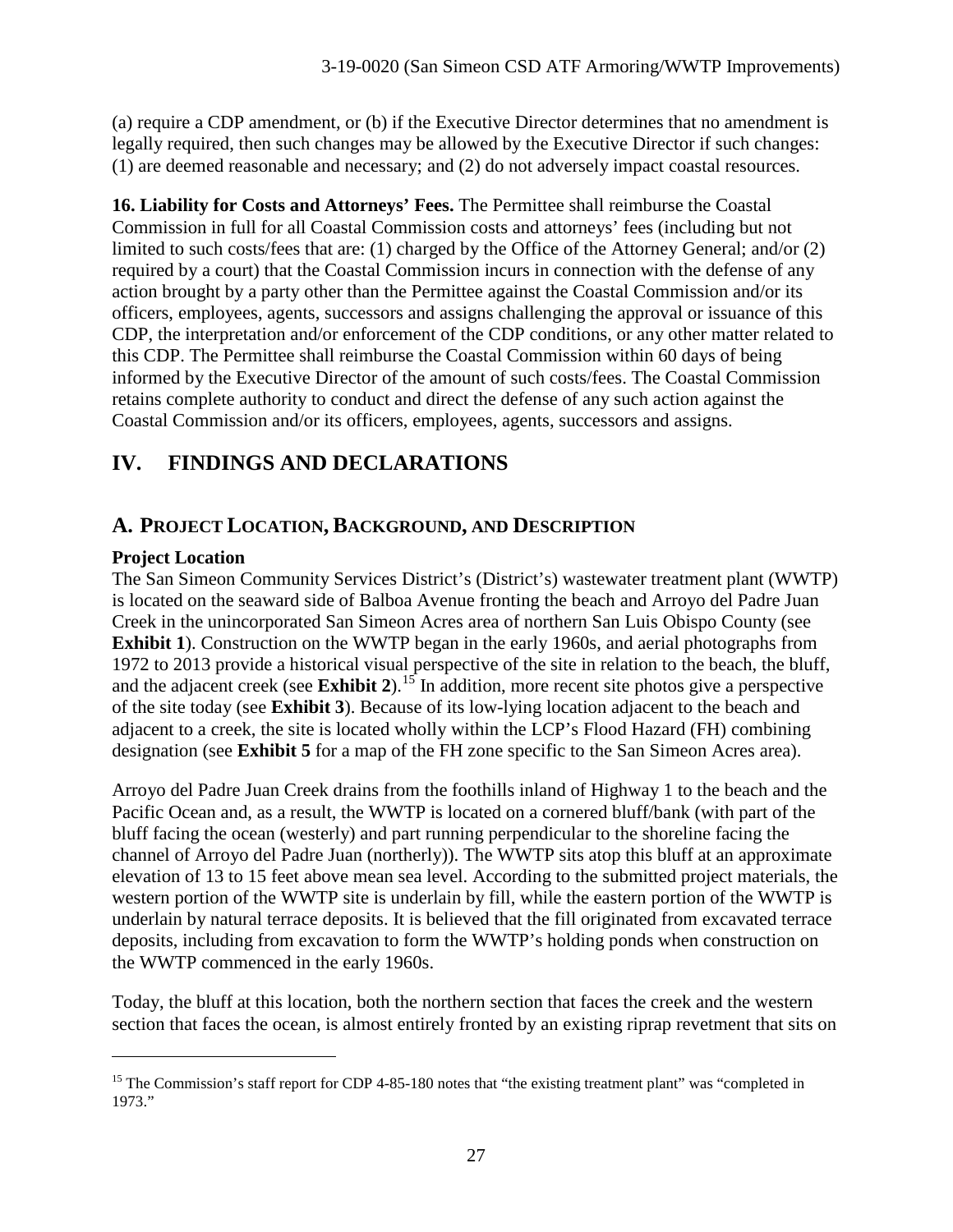a sand and gravel base. The District installed these materials (i.e., the riprap, sand, and gravel) in 1983 without a CDP and in violation of the Coastal Act, and this unpermitted development is the subject of Commission Enforcement Case No. V-3-01-028.<sup>[16](#page-27-0)</sup> Dense vegetation consisting of non-native invasive species, such as *Myoporum* and iceplant, covers much of the top of the riprap area nearest the WWTP (again, see **Exhibit 3** for project site photos). The riprap rises to the top of an existing approximately vertical containment/retaining wall that extends around the WWTP and which was built as part of the initial WWTP construction in the early 1960s. An approximately six-foot-tall chain link fence is affixed to the top of this vertical wall.

#### **Project Background**

 $\overline{a}$ 

#### *Unpermitted Revetment*

District staff asserts that it placed some 125 cubic yards of riprap along the bluff in the late 1960s (prior to the initiation of CDP requirements) $17$  to protect the then-just-constructed WWTP from coastal hazards, submitting contractor's invoices dated November 25, 1969 and February 6, 1970 as evidence (see **Exhibit 16**). The District further asserts that this 1969-70 placement of riprap means that they have a pre-Coastal Act right to retain the existing revetment at this location. The Commission does not agree. First, District and Commission files and materials indicate that any such riprap had been fully displaced or had migrated away from the site by the time the District placed over 650 cubic yards of riprap to form a new revetment in 1983 (which is the subject of this ATF CDP application) to minimize the threat of a sewer spill. In fact, according to the District's 1982 site specific geologic investigation of the beach and bluff fronting the WWTP (by R.T. Wooley; see **Exhibit 17**), the material at the foot of the bluff at that time consisted of "water worn gravels and cobbles,"<sup>[18](#page-27-2)</sup> with no presence of any remaining riprap noted. Thus, any pre-Coastal Act riprap was no longer present in 1983 when the District installed the unpermitted revetment that is currently present at the site (and there is no evidence to suggest that any such riprap was present when CDP requirements began in the early 1970s). And second, even if there were some sort of right to a 125-cubic-yard revetment under the facts presented (which there is not), the District installed over 650 cubic yards of riprap in 1983, creating a *new* revetment at that time, which is required to be evaluated as " a replacement structure requiring a coastal development permit."<sup>[19](#page-27-3)</sup>

Prior to the unpermitted revetment installation in 1983, the District asked Commission staff about CDP requirements to install a new revetment. In January 1982, Commission staff directed the District to apply for a CDP for the revetment, and informed the District that data supporting

<span id="page-27-0"></span><sup>&</sup>lt;sup>16</sup> The riprap revetment and the sand and gravel base that were installed without a CDP and that are subject of the enforcement case are referred to in this report as "existing," where existing is understood to mean physically in place but not legally authorized by a CDP.

<span id="page-27-1"></span><sup>&</sup>lt;sup>17</sup> CDPs were required for development at this site starting on February 1, 1973 pursuant to 1972's Proposition 20 ("The Coastal Initiative"), and further starting on January 1, 1977 pursuant to 1976's Coastal Act.

<span id="page-27-2"></span> $18$  A cobble is a type of rock defined on the Udden–Wentworth scale as having a particle size of 2.5 to about 10 inches, larger than a pebble and substantially smaller than a boulder.

<span id="page-27-3"></span> $19$  14 CCR Section 13252(b) requires a CDP when 50 percent or more of a revetment is replaced. In this case, even if a 125-cubic-yard revetment was present in 1983 (which it was not), the over 650 cubic yards of riprap installed in 1983 constituted a more than 500% replacement, or over five times what the District asserts had been placed in the late 1960s. This increase clearly exceeds the limit for which a CDP is exempt for replacement of a revetment.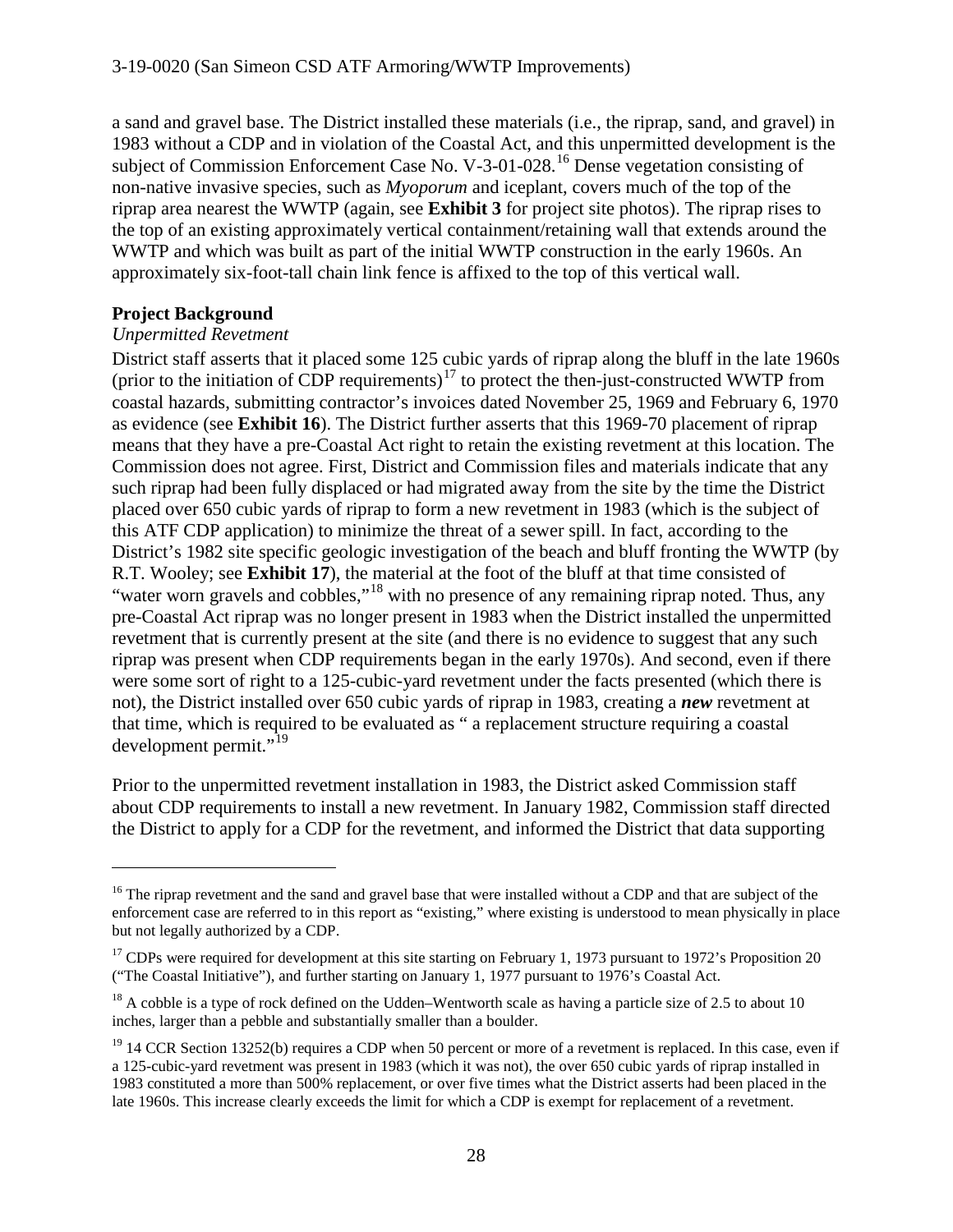the need for the revetment, such as a geologic report, would need to be part of the application. Although the District subsequently submitted a geologic report to the Commission in mid-1982, the District never submitted a CDP application. Ultimately, in response to winter storms in 1982- 83, which resulted in inundation of the WWTP, the District placed a sand-and-gravel base adjacent to and on the seaward and creek sides of the aforementioned vertical containment wall, and then placed riprap on top of this base to form a revetment, without first obtaining a CDP or an emergency CDP as required under the Coastal Act. According to the Applicant's geologist, the revetment is made up of over 650 cubic yards of riprap that forms an approximately 200 foot-long by 12-foot-high by 15-foot-deep protective structure that occupies some 3,000 square feet of beach and stream area, and that stretches roughly 200 linear feet around the northern and westerly faces of the bluff and creek, and extends approximately 50 feet downcoast of the District's property boundary onto adjacent property.<sup>[20](#page-28-0)</sup> The revetment also extends up the bluff face (on both the creek and seaward sides of the WWTP) toward and over the top of the bluff. All of this development was undertaken without the benefit of a CDP, and thus constitutes a violation of the Coastal Act (Enforcement Case No. V-3-01-028), and the District is now proposing that the riprap revetment be recognized by the Commission after-the-fact.

#### *Unpermitted Outfall*

 $\overline{a}$ 

In 1984, the District also replaced a 600-foot-long portion of the roughly 800-foot-long<sup>[21](#page-28-1)</sup> outfall pipeline damaged by the 1982-83 winter storms, and replaced a smaller section (100 feet) beginning in 2010 after this section of the outfall line failed. Although the County apparently informed the District that no CDP was necessary for such outfall development in 2011,<sup>[22](#page-28-2)</sup> the outfall is located in the Commission's retained CDP jurisdiction where the County does not exercise CDP authority, and the applicable regulations require a CDP for outfall development that includes, among other things, "the placement, whether temporary or permanent, of riprap, artificial berms of sand or other beach materials, or any other forms of solid materials, on a beach or in coastal waters..."<sup>[23](#page-28-3)</sup> The outfall pipe was clearly a solid material placed in the ocean, requiring a CDP from the Commission. Upon being made aware of the outfall replacement development and the County exemption, Commission staff promptly informed the District that such development is not exempt from CDP requirements. Again, none of this development was covered by a CDP (and is a part of active Enforcement Case No. V-3-01-028), and thus all of it constitutes a violation of the Coastal Act, which the District proposes to correct via ATF

<span id="page-28-0"></span> $^{20}$  Some of the adjacent property owners at the 9231 Balboa Avenue condominium complex have given their consent for the District to retain this revetment on their property (see **Exhibit 13**).

<span id="page-28-1"></span> $21$  According to the District (via the 1964 WWTP plan sheets provided), the original outfall associated with the WWTP was eight inches in diameter and 840 feet long. The District's Waste Discharge Requirements Order No. R3-2013-0021 (National Pollutant Discharge Elimination System (NPDES) Permit No. CA0047961, which officially expired on February 1, 2019 but has been extended administratively by the RWCQB, identifies that "wastewater is discharged via an 800-foot ocean outfall."

<span id="page-28-2"></span> $^{22}$  An emergency permit was issued by San Luis Obispo County for these outfall replacements on May 10, 2010 (ZON2009-00650). Following the emergency replacements, the District applied to the County for a regular CDP to authorize the emergency replacements (as is required following emergency permitting). However, in a letter dated June 9, 2011, the County informed the District that the emergency replacements undertaken by the District were minor and exempt from CDP requirements pursuant to Coastal Zone Land Use Ordinance (CZLUO) Section 23.03.040(d)(1).

<span id="page-28-3"></span><sup>&</sup>lt;sup>23</sup> Per Section 13252(a)(1)(B) of the Title 14 of the California Code of Regulations.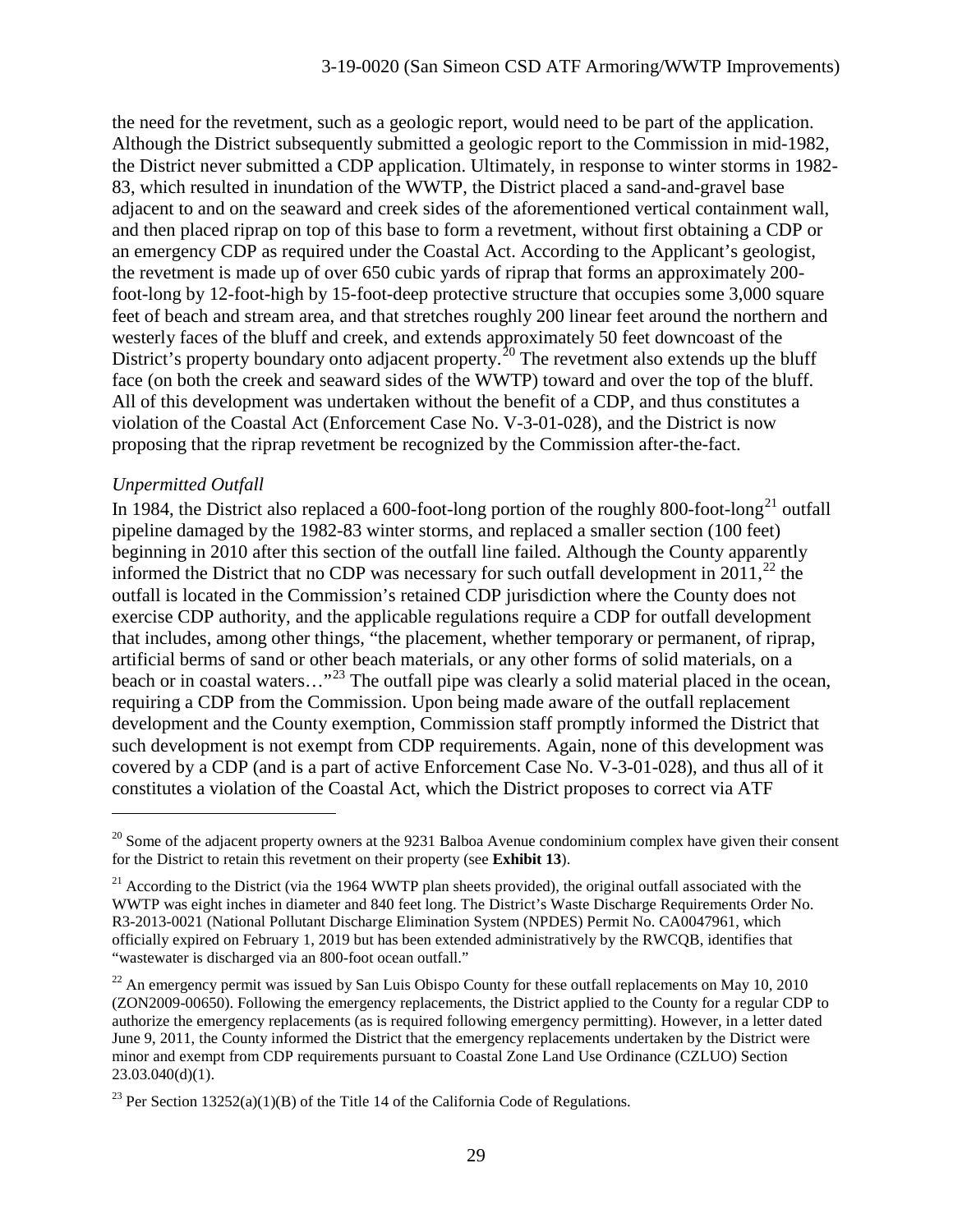authorization.

#### *Unpermitted Creek Riprap*

In 1995, again following winter storms, the District placed between 260 and 450 cubic yards of additional riprap<sup>[24](#page-29-0)</sup> along both banks of Arroyo del Padre Juan Creek and on an adjacent property.<sup>[25](#page-29-1)</sup> Placement of this riprap included the removal of riparian vegetation and some grading of the creek bank. The District indicates that it placed this riprap to protect the WWTP's elevated pipe support structure's abutments (which support the structure that contains sewer and water pipelines over the creek) against damaging winter storm flows. As with the outfall, the County again informed the District that an exemption from CDP requirements for this development was appropriate, issuing a non-CDP Construction Permit instead. However, such development is not exempt from CDP requirements under the Coastal Act, where the applicable regulations require a CDP for placing new riprap within certain proximity of both environmentally sensitive habitat area (ESHA) and a stream (the creek). (*See* 14 CCR Section 13252(a)(3)). However, the County at that time deemed this new placement of riprap in ESHA to be a "repair and maintenance" project that did not require a CDP. Such determination was never reported to the Commission and was clearly in error, including because there was no permitted riprap to repair or maintain at the abutments at that time. The District cites to this County exemption as evidence of appropriate permitting. However, and notwithstanding this error, because the placement of new riprap into ESHA cannot be exempted under the law, it requires a CDP. Upon being made aware of the riprap and the County exemption, Commission staff promptly informed the District that such development is not exempt from CDP requirements and requires a CDP. Today this riprap has generally settled into the soft floodplain ground of the creek and its riparian corridor and has been mostly covered over time by sediment and vegetation. This development too constitutes a violation of the Coastal Act (Enforcement Case No. V-3-01-028), which the District proposes to correct via ATF authorization.

#### *Unpermitted Pipe Support Structure*

 $\overline{a}$ 

In 1999, the District fully replaced the pipe support structure over Arroyo del Padre Juan Creek, including a portion located on an adjacent property. [26](#page-29-2) At that time the County again informed the District that such development was exempt from environmental review and CDP requirements because it constituted "repair and maintenance." However, such development is not exempt from CDP requirements. First, the support structure was replaced in its entirety, and Title 14 of the California Code of Regulations (CCR) Section 13252(b) explicitly states that any development

<span id="page-29-0"></span> $24$  The District does not know how much riprap was actually placed, and a visual inspection has proven inconclusive on this point. The file includes two conflicting plan sheets showing the placement of riprap in the creek, where one identifies 450 cubic yards (dated August 28, 1995 by John Wallace & Associates), and another identifies 260 cubic yards (dated August 30, 1995 by Craig Campbell). Thus, it is not clear whether 260 cubic yards or 450 cubic yards of riprap was placed along the creek banks, or some quantity in between.

<span id="page-29-1"></span> $25$  As of the date of this report, the District has not provided evidence that this adjacent property owner (i.e., Cavalier Acres, Inc.) has authorized the District to retain this riprap on their property. The District has informed Commission staff that it is in the process of receiving such authorization - see **Special Condition 13.**

<span id="page-29-2"></span> $26$  As of the date of this report, the District has not provided evidence that this adjacent property owner (i.e., Cavalier Acres, Inc.) has authorized the District to retain the portion of the pipe support structure located on their property. The District has informed Commission staff that it is in the process of receiving such authorization – see **Special Condition 13**.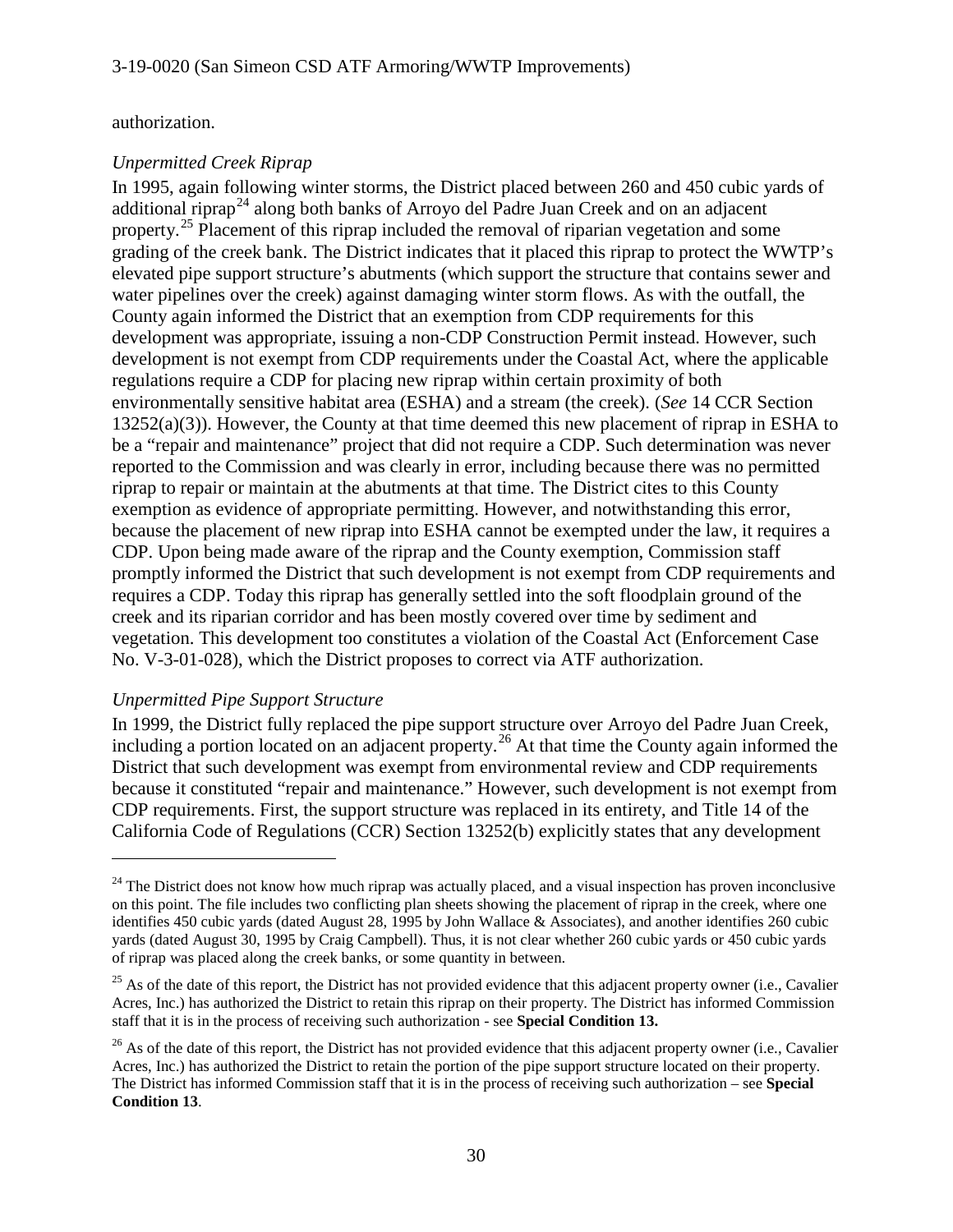that includes the replacement of 50 percent or more of the structure being repaired and maintained is *not* repair and maintenance but rather constitutes a replacement structure requiring a CDP. In this case, 100% of the pipe support structure was replaced, rendering any repair and maintenance exemption inappropriate. Furthermore, even if the replacement could qualify as "repair and maintenance" (which it does not), any such repair and maintenance development that is located in or within 50 feet of ESHA (or within 20 feet of streams) that includes the use of mechanized equipment or construction material is explicitly not exempt from CDP requirements (per 14 CCR Section  $13252(a)((3))$ ). The pipe support structure is within 20 feet of the creek ESHA (thus exceeding the 20-foot limit for streams and the 50-foot limit for ESHA per 14 CCR section  $13252(a)(3)$ ) and repair and/or maintenance of it thus requires a CDP. Upon being made aware of the pipe support structure development and the County exemption, Commission staff promptly informed the District that such development is not exempt from CDP requirements and requires a CDP. This development too constitutes a violation of the Coastal Act (Enforcement Case No. V-3-01-028), which the District proposes to correct via ATF authorization.

#### *Unpermitted WWTP Improvements*

 $\overline{a}$ 

In addition, the District has also undertaken a variety of upgrades and replacements to, and expansions of, key WWTP structural components over the years (e.g., upgrades to the sludge tank pump and air lines, the blower building's electrical cabinets and wiring and other development, the disinfection contact chamber's pumps and baffles (in 2007), the equalization basin's pumps (in 2013), and other new pumps, lining of tanks, headworks building upgrades, etc.; see **Exhibit 15** for the full list). The District asserts that the work was either properly permitted or exempted by San Luis Obispo County and/or was repair and maintenance that was exempted from CDP requirements. However, such a position is not supported by the facts or the law. First, there is no evidence of County CDPs for such work. Second, such development is not exempt from CDP requirements. In fact, such development would need to first be "repair and/or maintenance" to be able to be considered for an exemption, which does not include augmentation or enhancements to the object being repaired or maintained. In other words, "repair and maintenance" presumes that the object of the "repair or maintenance" is not being improved upon, but rather is simply being perpetuated or sustained in its existing state. As a general rule, the District's upgrades and improvements over time that were undertaken without CDPs were not repair and maintenance but rather were augmentation or enhancements to the equipment, which do not qualify for an exemption as repair and maintenance.<sup>[27](#page-30-0)</sup> In addition, even if they did qualify as repair and maintenance (which they do not), any such repair and maintenance development that is located within 50 feet of the edge of the bluff or the creek ESHA and includes the presence of mechanized equipment or construction material is explicitly not exempt from CDP requirements, and neither is any development that includes the replacement of 50 percent or more of the structure being repaired and maintained (again, 14 CCR Sections 13252(a)(3) and 13252(b)). Given the site location, which fronts both the coastal bluff and the Arroyo del Padre Juan Creek ESHA (where such 50-foot area occupies the majority of the site and essentially all of the WWTP components in question), and the augmentation and upgrade nature of the work undertaken, it is clear that CDPs were required for the work undertaken.

<span id="page-30-0"></span><sup>&</sup>lt;sup>27</sup>And, pursuant to Coastal Act Section 30610(b), other improvements (i.e., non-repair and/or maintenance) to public works facilities such as the WWTP categorically require a CDP.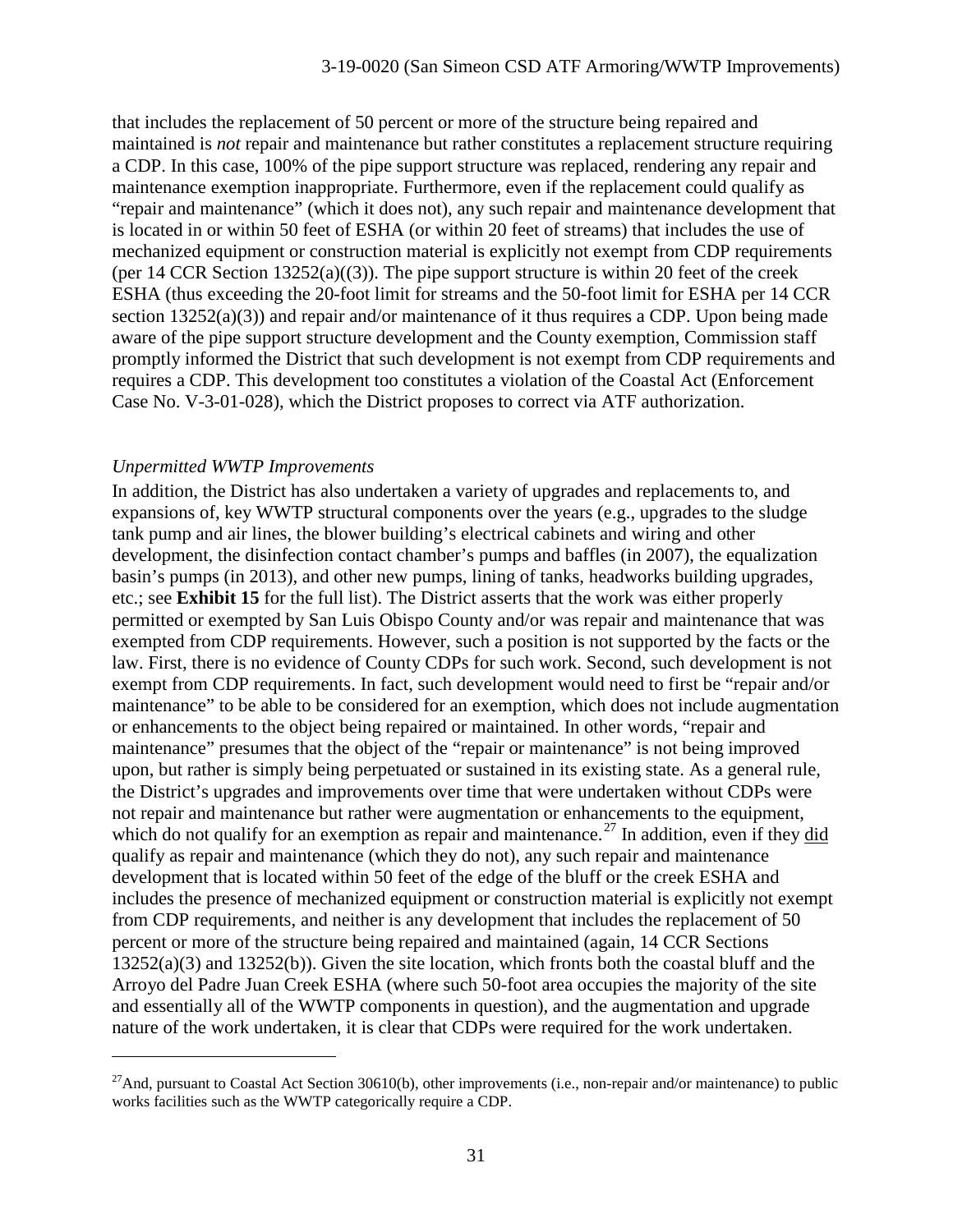However, CDPs for this work were never obtained, and thus these proposed project elements are properly before the Commission ATF, and are also components of Enforcement Case No. V-3- 01-028.

#### **Coastal Commission CDP History**

Beyond the unpermitted development, the Commission has also approved two CDPs at this site (CDP 199-09 in 1979 and CDP 4-85-180 in 1985). The Commission's 1979 approval of CDP 199-09 allowed for the construction of a 100,000-gallon flow-balancing tank at the WWTP. This CDP included special conditions that required: 1) recordation of a deed restriction allowing public use of the beach seaward of the WWTP property from the mean high tide line to the toe of the bluff (see **Exhibit 6**); and 2) recordation of a deed restriction waiving "any claim due to any geologic or flooding condition" against the Commission and acknowledging that the Commission's approval of the CDP "makes no commitment for approval of the construction of future protective devices."

The Commission's 1985 approval of CDP 4-85-180 allowed the District to increase the sewage treatment capacity from 150,000 gallons per day (gpd) to 200,000 gpd via the installation of additional aeration and clarifier tanks. CDP 4-85-180 included special conditions that required: 1) written evidence of Regional Water Quality Control Board approval of the increase in sewage treatment capacity; and 2) that the District accept and agree to maintain any outstanding public access dedications in the San Simeon Acres area. The District did not comply with the special condition requirement to accept and maintain all outstanding public access dedications in the area. However, since that time other public entities (i.e., San Luis Obispo County and the State Coastal Conservancy) have accepted the totality of public access dedications in the area. Some of these public access dedications are for lateral beach access and some are for vertical access (see **Exhibit 7**). The vertical access dedications are in need of actual construction of improvements to make them usable to the public (see "Public Access" section below).

#### **Project Description**

The Applicant is requesting that the Commission authorize ATF all of the unpermitted development identified above, including the riprap revetment fronting the site, the outfall replacements, the creek riprap, the replacement pipe support structure over Arroyo del Padre Juan Creek, and the series of WWTP improvements over the years. In addition, the Applicant proposes augmentation of the unpermitted revetment by adding riprap to the top of the revetment to raise it in elevation by an additional two feet. Even though the "proposed" ATF project (other than the two-foot proposed expansion of the revetment, which has not yet occurred) has already been constructed, for the Commission's CDP review purposes, the revetment and other ATF development must be treated as if it is all newly proposed at this time, given that such development was not properly evaluated, permitted, revised, and conditioned (as applicable) in consideration of impacts to coastal resources and applicable Coastal Act requirements. Where appropriate (e.g., in determining whether the current riprap revetment is providing sufficient safety from erosion and coastal hazards today and adequate protection of the WWTP) the Applicant has provided up-to-date information about the current conditions at the site. See **Exhibit 4** for proposed project plans for the revetment, creek riprap, outfall pipe location, pipe support structure, and onsite WTTP improvements; see **Exhibit 15** for additional details regarding the ATF onsite WTTP improvements.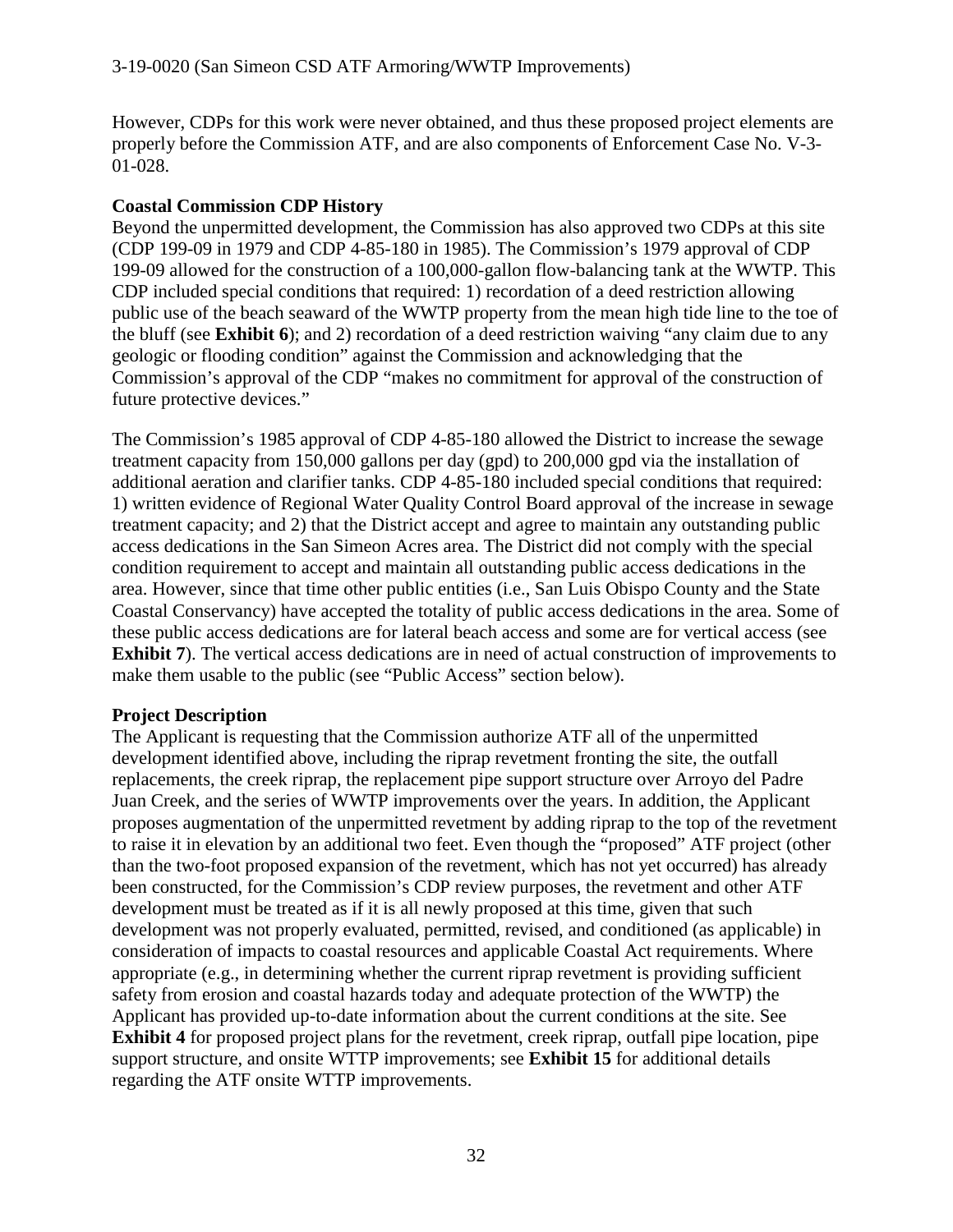### **B. STANDARD OF REVIEW**

If a CDP for a particular development is needed from both the Commission and a local government with a certified LCP, Coastal Act Section 30601.3 allows the Commission to act on a single consolidated CDP (with the policies of Chapter 3 of the Coastal Act as the standard of review, and the certified LCP to be used as non-binding guidance), if the Commission, the local government, and the applicant agree to such consolidation and public participation is not substantially impaired by that review process. In this case, the ATF development is proposed in the Commission's retained CDP jurisdiction as well as the CDP jurisdiction of San Luis Obispo County. All parties have agreed to consolidate the CDP application, public participation has not been impaired by the consolidated review process (i.e., the Coastal Commission has scheduled the CDP hearing in San Luis Obispo, which is less than one hour drive from San Simeon Acres, as a means of making it easier for affected residents and local interested parties to participate), and thus the standard of review for this consolidated CDP application is Chapter 3 of the Coastal Act.

### **C. COASTAL HAZARDS**

#### **Applicable Policies**

Coastal Act Section 30235 addresses the use and allowance of shoreline protective devices for certain existing structures:

*Section 30235. Revetments, breakwaters, groins, harbor channels, seawalls, cliff retaining walls, and other such construction that alters natural shoreline processes shall be permitted when required to serve coastal-dependent uses or to protect existing structures or public beaches in danger from erosion, and when designed to eliminate or mitigate adverse impacts on local shoreline sand supply. Existing marine structures causing water stagnation contributing to pollution problems and fish kills should be phased out or upgraded where feasible.*

Coastal Act Section 30253 requires that new development minimize risk to life and property in areas of high flood hazard areas, ensure long-term structural integrity, and avoid landform altering protective measures along bluffs and cliffs. Section 30253 states in relevant part:

*Section 30253. New development shall do all of the following:*

- *(a) Minimize risks to life and property in areas of high geologic, flood, and fire hazard.*
- *(b) Assure stability and structural integrity, and neither create nor contribute significantly to erosion, geologic instability, or destruction of the site or surrounding area or in any way require the construction of protective devices that would substantially alter natural landforms along bluffs and cliffs.*

Together, Coastal Act Sections 30235 and 30253 acknowledge that seawalls, revetments, retaining walls, groins, and other such structural or "hard" shoreline protection devices designed to forestall erosion often alter natural landforms and natural shoreline processes. Accordingly, Section 30235 provides for approval of such shoreline protective devices when required to serve coastal-dependent uses or to protect existing structures or public beaches in danger from erosion, and when designed to eliminate or mitigate adverse impacts on shoreline processes. Furthermore,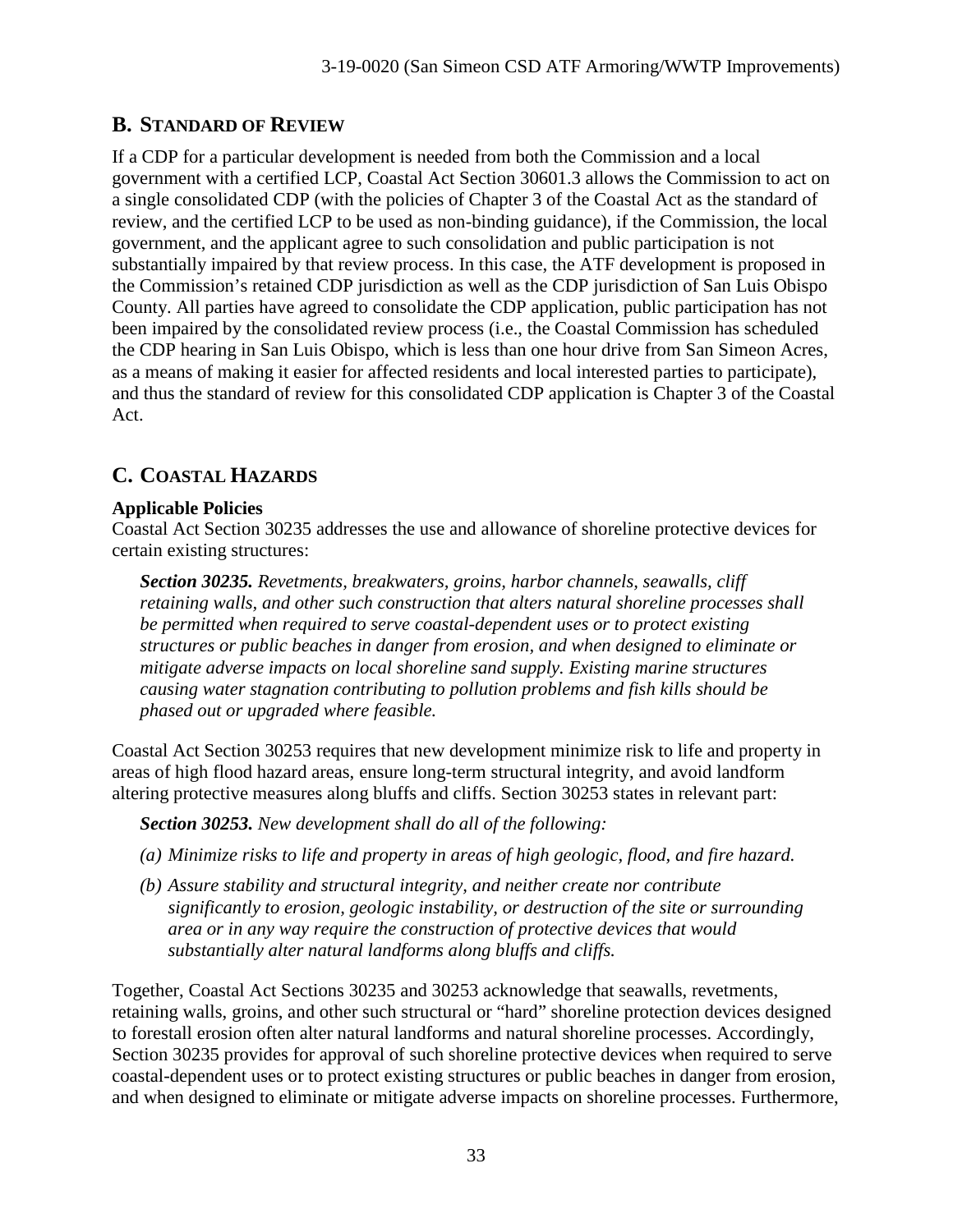Section 30253(b) requires that new development be sited, designed, and built in a manner to not require construction of shoreline protective devices that would substantially alter natural landforms along bluffs and cliffs. The Coastal Act provides these limitations because shoreline protective devices can and often do have a variety of negative impacts on coastal resources, including adverse effects on sand supply, public access, coastal views, natural landforms, and overall shoreline beach dynamics on and off site, ultimately resulting in the loss of beaches, which are a fundamental coastal resource.

To protect these core coastal resources, the Coastal Act has a series of specific criteria that must be met in order to approve a shoreline protective device. For example, shoreline protective devices compelled by Coastal Act Section 30235 must be supported by substantial evidence demonstrating (1) there is an existing structure; (2) the existing structure is in danger from erosion; (3) a shoreline protective device is required to protect the existing endangered structure; and (4) the required shoreline protective device is designed to eliminate or mitigate its adverse impacts on shoreline sand supply. The first three questions relate to whether the proposed shoreline protective device is necessary, while the fourth question applies to mitigating at least some of its coastal resource impacts. The analysis below discusses both Section 30235 and 30253 issues.

#### **Analysis**

 $\overline{a}$ 

#### *Existing Structure to be Protected*

The first Section 30235 test is whether the structure for which a shoreline protective device is proposed is "existing" or not. The Coastal Act specifically distinguishes between development for which armoring is required under Section 30235, and development that is not. Under Coastal Act Section 30235, *existing structures* (which the Commission has interpreted to mean structures existing prior to the effective date of the Coastal Act on January 1, 1977) are within the scope of Section 30235 if the remaining three criteria identified above are satisfied. In contrast, under Section 30253, *new structures* (i.e., all structures built on or after January 1, 1977, including those structures that may have originally been built before then, but that have been redeveloped since January 1, 1977) are to be sited, designed, and built in a manner safe from coastal hazards without creating a need for a shoreline protective device that would substantially alter natural landforms along bluffs and cliffs.

In this case, the structure for which the shoreline protective device (i.e., the riprap revetment and riprap at the pipe support structure abutments) is being considered is the WWTP and its related components, including the accessory pipe support structure and pipelines. The WWTP was originally constructed in phases beginning in the early 1960s, before the Coastal Act's operative January 1, 1977 date, and before CDP requirements associated with 1972's Proposition 20 ("The Coastal Initiative") began in February of 1973. However, it should be noted that while the WWTP was originally constructed prior to these dates, it has also had considerable upgrades, expansions, new installation (e.g., new linings in tanks to expand the life expectancy), and various component replacements performed since then,<sup>[28](#page-33-0)</sup> and thus substantial redevelopment (here, nearly 90% replacement and/or upgrade of internal components) has been undertaken after

<span id="page-33-0"></span><sup>&</sup>lt;sup>28</sup> See **Exhibit 15** for the Applicant's Life Expectancy Analysis, which provides a full list of these changes.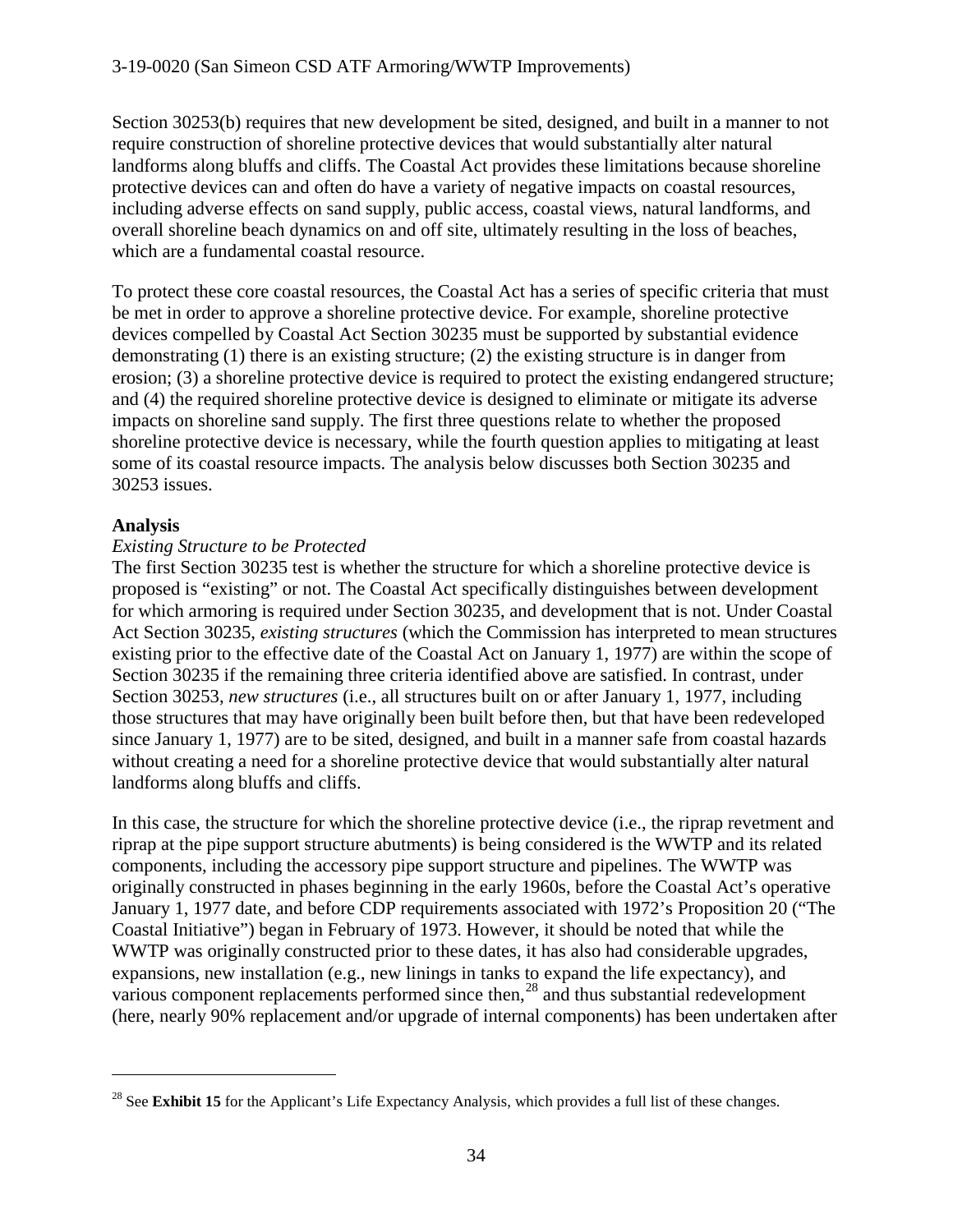the Coastal Act's enactment both with and without CDPs.<sup>[29](#page-34-0)</sup> The Applicant provided a list of WWTP upgrades and redevelopment undertaken with and without CDPs dating back to the installation of the WWTP in the early 1960s (see above for more detail). It is clear that there has been significant redevelopment at the site over time. In fact, although the facility's structural walls and foundation were constructed in the early 1960s, 12 out of the WWTP's 14 primary components (or roughly 86% of the WWTP's components) have been in some form replaced or augmented/upgraded/expanded (e.g., the blower building, disinfection chamber, digester, clarifiers, aeration tanks, outfall pipe, etc., all of which are critical to its use as a WWTP) since enactment of the Coastal Act (again see **Exhibit 15** for a full list and description).<sup>[30](#page-34-1)</sup> These modifications have also resulted in increased lifespans for the components and associated mechanical equipment, which corresponds to an increased lifespan for the now almost 60 yearold WWTP. For example, on page 5 of **Exhibit 15**, the 2016 analysis concludes that "the average component remaining life is 22 years" and that "the WWTP has a life expectancy of 20 years on average." And the District states in its June 14, 2018 letter to Commission staff that, "… the life expectancy analysis concluded in 2016 that the WWTP has at least another **20 years of usefulness [**emphasis added] – the concrete structures having more than 20 years, but mechanical equipment having less" (see page 13 of **Exhibit 20**). Without such modifications, it is likely that the WWTP would have previously reached the end of its useful life. However, the modifications to the WWTP have been accomplished without the necessary CDP review to help inform decisions about redevelopment (which is essentially treated as new development for purposes of consideration of a CDP), and it fundamentally means that the current WWTP is not the same structure that was installed in 1960s given the unique industrial context here that the components of the WWTP that have been replaced are integrally tied to the function and use of the facility as a wastewater treatment plant at all. The unique industrial context of the proposed development distinguishes this matter from more typical scenarios involving redevelopment determinations of commercial or residential structures simply based on replacement of certain structural elements like walls, roofs, etc. In this specific industrial context, the WWTP has been redeveloped since CDPs were required (and in many instances without the necessary CDPs), and

<span id="page-34-0"></span><sup>&</sup>lt;sup>29</sup> While the District disagrees that all previous work required permits, the District has agreed to include the work for ATF recognition as part of this project.

<span id="page-34-1"></span> $30$  Specific examples of such development from the Applicant's Life Expectancy Analysis: (1) Headworks: Upgraded to add a comminutor and a new vault in 1985, and new lining of the headworks vault, which has extended the lifespan of the concrete; (2) Influent Flow Meter: Upgraded to an ABM meter in 2007; (3) Equalization Basin: In 1985, one of the return pumps was replaced, and in 2007 one of the one pumps was rebuilt (with a 3 inch diameter Gorman Rupp) with the remaining pump was rebuilt in 2014 (with a 5 horsepower pump); (4) Palmer Bowlus Process Meter: In 1986, it was replaced with a sonic meter; (5) Aeration Basins: Aeration basin 1 was part of the original construction of the WWTP. Aeration basins 2 and 3 were installed in 1972, and aeration basin four was installed in 1985. In 1985, the four concrete basins were lined. In 2000, the air piping was replaced in all of the basins. In 2007, air internals (including diffusers) were rebuilt; (6) Clarifiers: In 1986, the basin structures were lined. In 2007, gears, drives, sprockets, chains, weirs, and flights were replaced on the aeration system; (7) Sludge Tank: In 2007, the pump and air lines were replaced; (8) Aerobic Digester: In 1985, components were replaced. In 2007, similar replacements were made as was done to aeration basins 2 through 4; (9) Disinfection Contact Chamber: Upgrades in 1985, including installation of new chemical tanks. Baffles and chemical meter pumps were installed in 2007; (10) Generator: An emergency diesel generator was installed in 2007. In 2014, the District performed a major engine overhaul; and (11) Blower Building: In 1985 an electrical transformer was installed. In 2007, variable frequency drives (VFDs), electrical cabinets and wiring for the VFDs, blowers, and power were either installed or upgraded.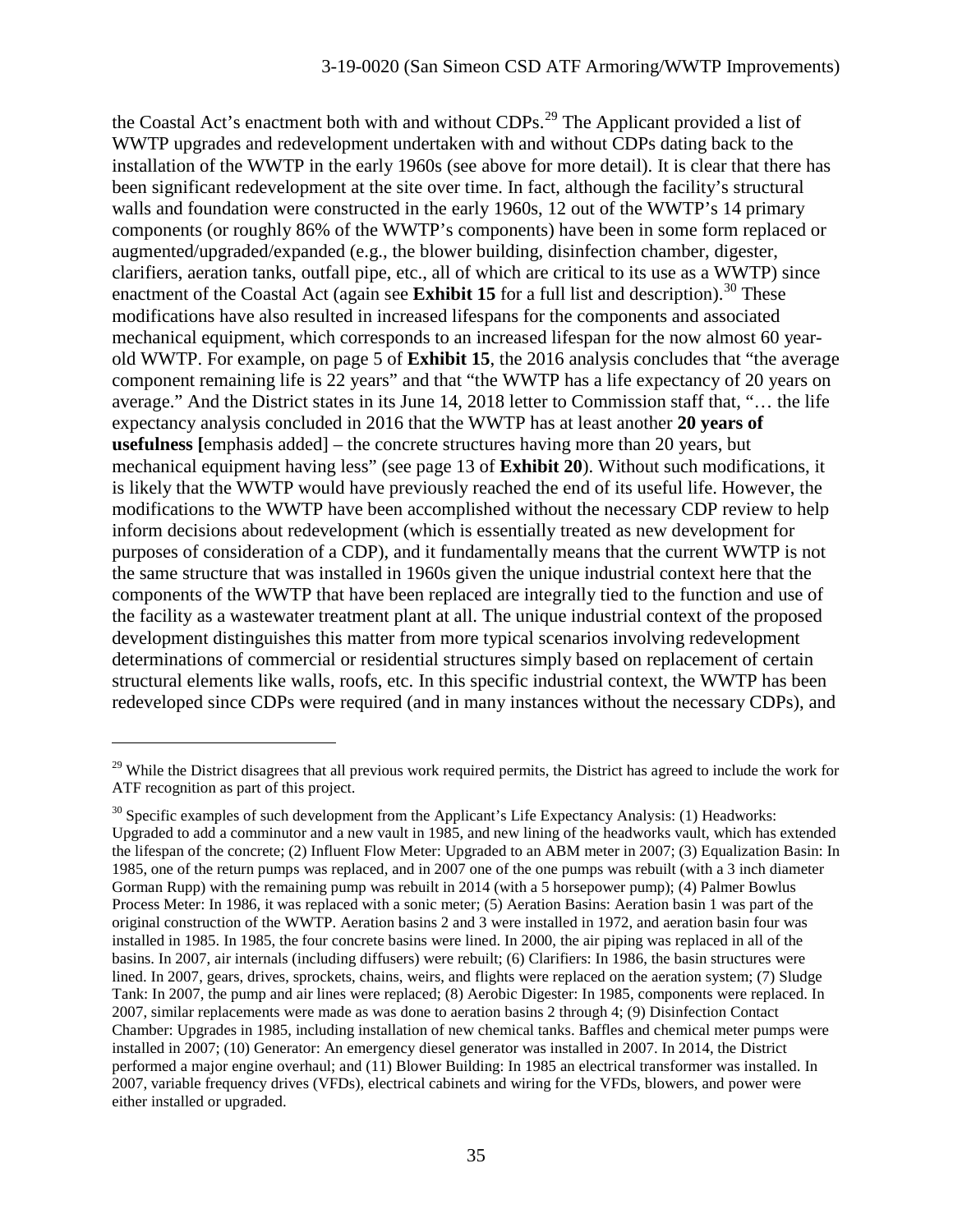thus it does not constitute an "existing structure" for purposes of Section 30235. As a result, the WWTP does not qualify for shoreline armoring under Coastal Act Section 30235 tests, and for other reasons (e.g., due to coastal hazard requirements and coastal resource impacts from the armoring), the Coastal Act directs denial of this component of the project.

#### *Danger from Erosion*

 $\overline{a}$ 

As a preliminary matter, because the WWTP does not constitute an "existing structure" under Section 30235, as explained above, it thus constitutes "new development" subject to Section 30253, which requires, among other things, that new development: minimize risks to life and property in areas of high geologic, flood, and fire hazard (subsection (a)); assure stability and structural integrity (subsection (b)); and, not in any way require the construction of a protective device that would substantially alter natural landforms along bluffs and cliffs (subsection (b)).

In this case, empirical evidence from historic storm events and a number of Applicant-submitted geotechnical studies support the proposition that the WWTP is, and has been, in danger from erosion,<sup>[31](#page-35-0)</sup> primarily due to direct ocean wave attack and from stream flow/scour from Arroyo del Padre Juan Creek. For example, Consulting Geologist R. T. Wooley concluded as early as 1982 that some locations along the bank of the creek had eroded up to 20 feet in recent years, and that "retreat of the seacliff at the western corner is very close to exposing the containment wall of the sewage treatment plant, and requires remedial action to prevent the undercutting and possible failure of the wall" (see **Exhibit 17**). According to Wooley, the plant was excavated out of the blufftop terrace deposits "to varying depths of up to fourteen feet to accommodate the tanks and working surfaces. The loose materials from the terrace gravels, and the fragments of bedrock developed from the tank excavations were dumped to the north and west to enlarge the site. This fill has been rapidly removed by wave erosion and caused the sea cliff to retreat from a former position twenty feet or so seaward." This report also indicates that whatever rock protection was placed on the site prior to 1982 had all essentially migrated away leaving only "water worn gravels and cobbles"<sup>[32](#page-35-1)</sup> along the base of the bluff.

A 1983 storm event resulted in ocean waves striking the WWTP's boundary wall, and the Applicant constructed the revetment (without proper authorization) at that time in order to protect critical WWTP infrastructure and avoid a public health and water quality emergency. However, considering that the WWTP has since been redeveloped, as discussed above, continued retention of the WWTP in its historic location did not comply with various Coastal Act coastal hazards policies, including Section 30253(a) by not minimizing risks to life and property in an area of high geologic and flood hazard and Section 30253(b) by not assuring stability and structural integrity, but requiring the "construction" of a protective device (i.e., reliance on the unpermitted 1983 revetment) that substantially altered the natural landforms

<span id="page-35-0"></span> $31$  While the Coastal Act does not define the term "in danger," and while each case is evaluated based upon its own particular set of facts, the Commission has in the past interpreted "in danger" to mean that a structure would be unsafe to use or otherwise occupy within the next two or three storm season cycles (generally, the next few years) if nothing were to be done (i.e., in the no project alternative). See, for example, CDP 3-07-019 (Pleasure Point seawall); CDP 3-09-025 (Pebble Beach Company Beach Club seawall); CDP 3-09-042 (O'Neill seawall); CDP 2- 10-039 (Lands End seawall); and CDP 3-14-0488 (Iceplant LLC seawall).

<span id="page-35-1"></span> $32$  A cobble is a type of rock defined on the Udden–Wentworth scale as having a particle size of 2.5 to about 10 inches. It is generally larger than a pebble and smaller than a boulder.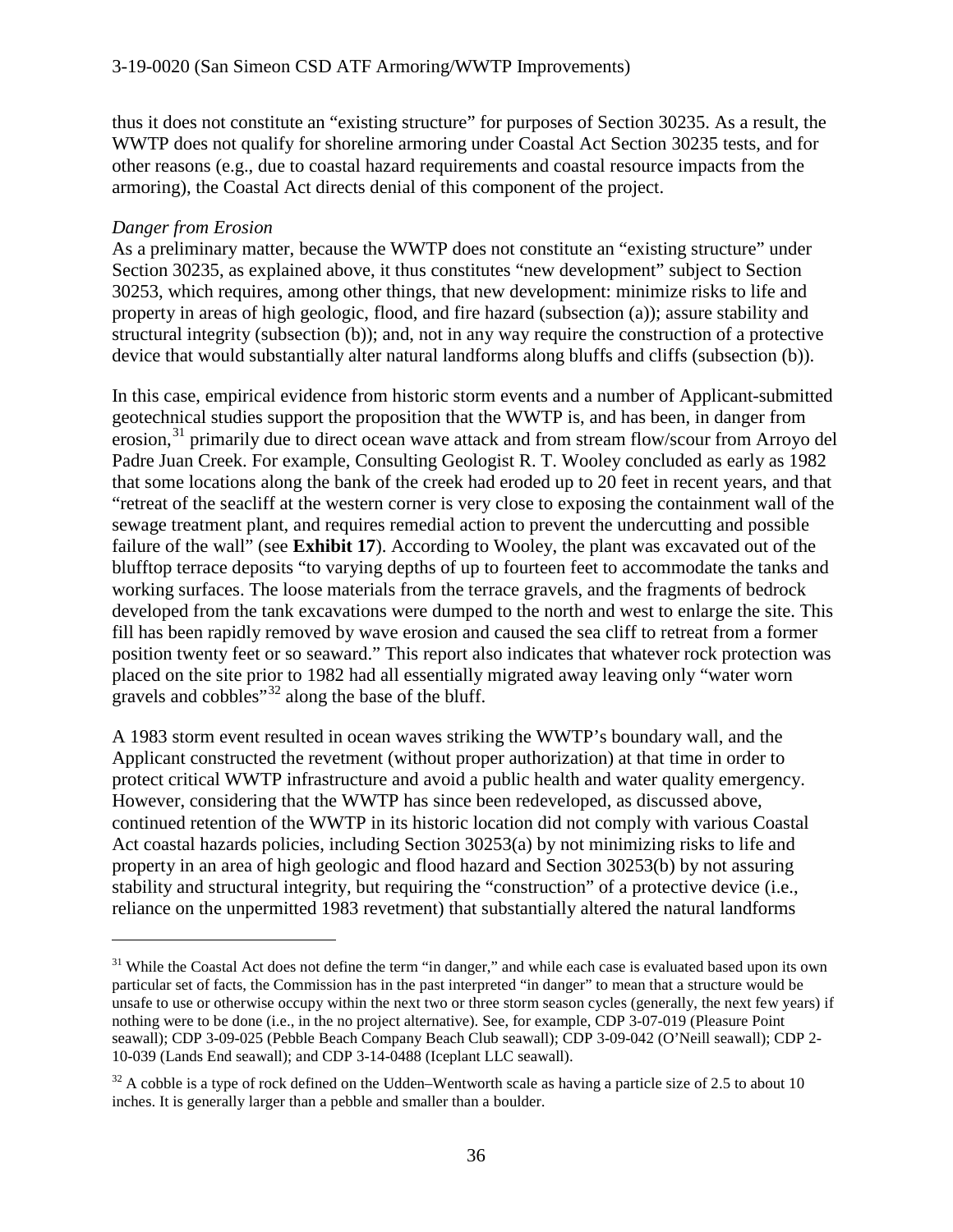along the bluffs here (e.g., the riprap occupied the sandy beach, blocked natural passive erosion of the bluff, changed its slope, and altered the natural bluff to what it is today).

In addition, a quantitative slope stability analysis was performed in 2006 (Earth Systems Pacific, May 13, 2006) to help assess the degree of danger to the facility. The 2006 report concluded that "without a bluff protection structure, the WWTP could be undermined and flooded within a 10 year period." This analysis was updated in 2016 and 2017, with the average annual erosion rate for the bluffs adjacent to the WWTP estimated at eight inches per year, with the WWTP's clarifiers, aeration basins, chlorine contact basin, office, and equalization basin close to and only protected from the bluff edge erosion threat by the riprap revetment. These analyses concluded that while the riprap revetment may be overtopped, the revetment is necessary to provide protection for the WWTP and its continued wastewater treatment function.

In sum, these past studies and historic events have confirmed that the WWTP was historically and is currently subject to significant coastal hazards. However, since being redeveloped as (unpermitted) new development, the current WWTP clearly did not minimize risks to life and property in an area of high geologic and flood hazard (inconsistent with Section 30253(a)) and which led to "construction" of a protective device (i.e., reliance on the unpermitted 1983 revetment) that substantially altered the natural landforms along the bluffs here (inconsistent with Section 30253(b)). The WWTP is located at a low-lying area just above beach level. In fact, although the main surface of the WWTP is about 13 to 15 feet above mean sea level, its tanks extend deeper than that and are located much closer to sea level. In addition, the WWTP is located immediately adjacent to the mouth of a creek. The erosion danger is thus three-fold: erosion and flooding associated with ocean storm and wave attack and inundation, as well as from riverine scour and flooding from the adjacent Arroyo del Padre Juan Creek, and the combination of these ocean and riverine forces. Therefore, and including as determined by the Commission's Senior Coastal Engineer, Dr. Lesley Ewing, the WWTP was in danger from erosion at the time of the placement of the revetment in 1983 and continues to be today. Furthermore, because the WWTP is in danger from erosion, it does not minimize risks to life and property in an area of high geologic and flood hazards, as required by Section 30253(a). These dangers and risks compelled the District to "construct" a protective device (i.e., reliance on the unpermitted 1983 revetment) that substantially altered the natural landforms along the bluffs here, in violation of Section 30253(b). In short, the WWTP is inconsistent with Chapter 3 coastal hazards requirements, thus warranting denial of ATF approval for the revetment.

# *Alternatives Analysis*

As previously discussed, the WWTP is not an "existing endangered structure" for purposes of the third test under 30235. Furthermore, whether a shoreline protective device is "required" under this third test of 30235 speaks to the necessity of the shoreline protective device relative to feasible alternatives evaluated. Other alternatives to shoreline protective devices typically considered include: the "no project" alternative; removal and/or relocation of the threatened structures away from coastal hazards risk; sand replenishment programs; drainage and vegetation measures on the blufftop; and combinations of each. In this case, the District analyzed the feasibility associated with a range of potential alternatives, including: 1) the no project alternative (i.e., removal of the existing rock revetment); 2) retention of the existing revetment; 3) removal of the existing revetment and installation of a vertical seawall; 4) removal of the existing revetment and full relocation of the WWTP.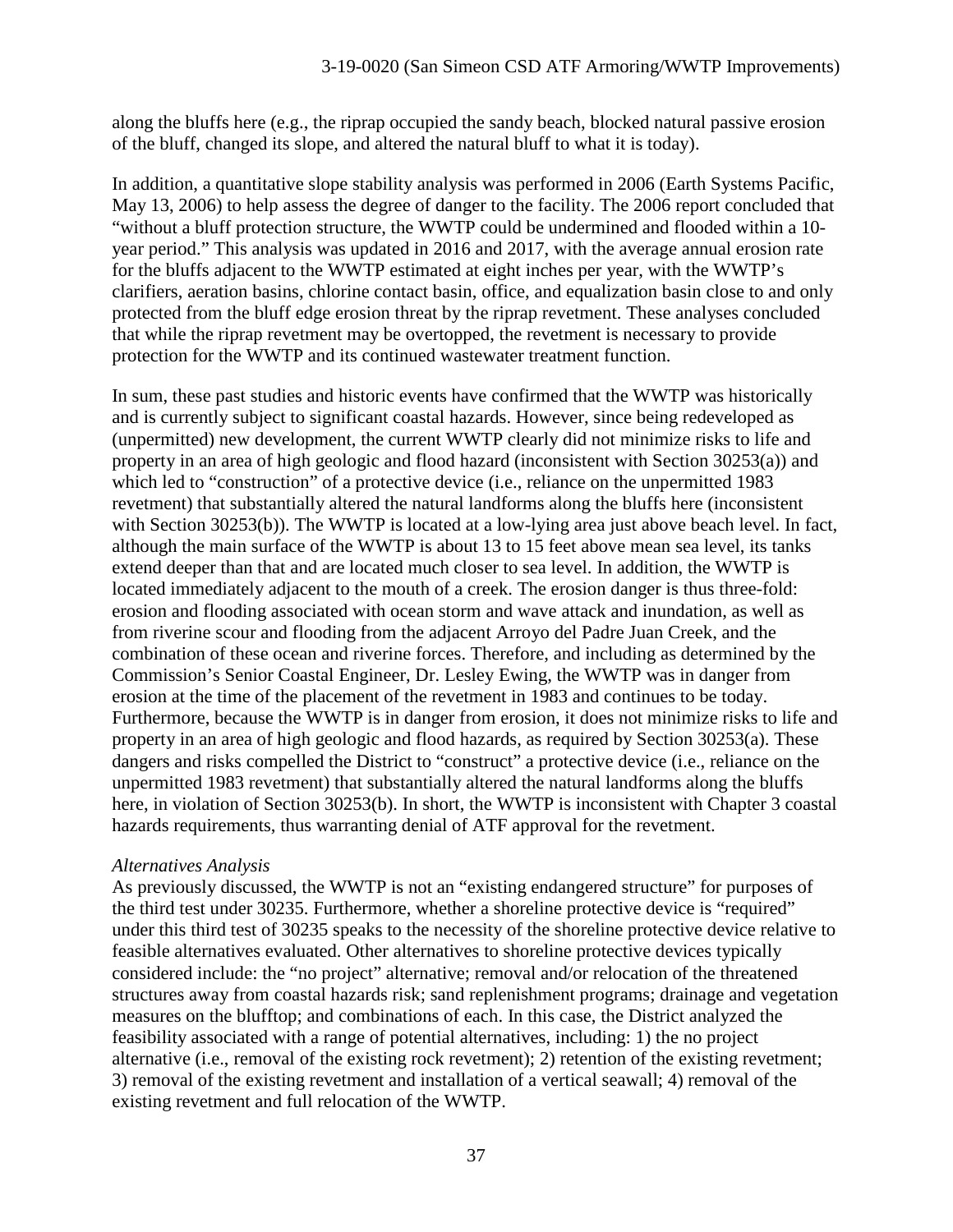#### 3-19-0020 (San Simeon CSD ATF Armoring/WWTP Improvements)

With respect to the "no project alternative," this option was dismissed for the reasons described previously, in that the WWTP is located in a highly hazardous location where critical public infrastructure affecting public health and the environment would be in danger without some form of shoreline protection if the WWTP is not moved. In other words, the "no project alternative" would not ensure project consistency with the Coastal Act's marine resource (Section 30230), water quality (Section 30231), and environmentally sensitive habitat (ESHA) (Section 30240) policies; nor would the "no project alternative" protect the WWTP (if it qualified as an "existing endangered structure per 30235, which it does not, as discussed above) because the WWTP would then be subject to inundation from coastal hazards, even with the existing riprap revetment in place. Thus, the "no project alternative" is not a feasible option. The next alternatives analysis evaluated different shoreline protective devices, including retaining the existing riprap revetment as well as replacing the revetment with a more vertical seawall. The analyses concluded that the existing revetment, constructed in 1983, is nearing the end of its useful life (i.e., it was constructed 35 years ago with a then identified 50-year life expectancy) and it does not offer longer-term (i.e., 100 years) protection, including as sea level rises. Specifically, the District's consultant's analyses show that the existing/proposed revetment could be overtopped by approximately 2.4 feet during just a 10-to-20-year storm event today ("the analyses of sea wave run-up indicate that, under the conditions analyzed, the rip rap may be overtopped").<sup>[33](#page-37-0)</sup>

Apparently however, the District disagrees with its consultant's conclusions in practicality, stating in a June 14, 2018 letter to Commission staff that, "Fortunately, the District had the benefit of witnessing a 20-year storm event in 2017 which was mixed with a super high-tide. District staff observed the storm and no overtopping occurred. Thus sea level rise and "super storms" are a reality, but they are manageable." In addition, even if there were overtopping, the District maintains that such overtopping would not necessarily adversely affect critical WWTP infrastructure operations. While certain storms of varying strength may not impact the WWTP to significant adverse effect every time, this approach does not account for larger and more frequent storm events that are likely to occur in the near future with changing climate patterns and sea level rise. This approach also brings with it grave environmental consequences if the WWTP were to be flooded in such a way now or in the near future. The Commission, including as advised by the Commission's technical staff such as Dr. Ewing (the Commission's Senior Coastal Engineer) and Dr. Joseph Street (the Commission's staff geologist), agrees with the overtopping data presented in the Applicant's consultant's reports and believes larger storms (i.e., larger than the 10-to-20-year storm discussed in those reports) would have consequential effects at and around this WWTP. And such larger storms (i.e., larger than a 20-year storm) are not uncommon on the California coast, and their effects will only be exacerbated by rising sea levels. In short, it is clear that the existing revetment in its present condition does not provide long-term protection and that a more robust shoreline protective device would be needed in the

<span id="page-37-0"></span> $33$  Using a maximum observed stillwater ocean level of  $+5.24$  feet (using the NAVD88 datum where mean sea level is approximately +3 NAVD88), and the estimated wave run-up height for a 10-to-20-year storm at this location of +17.16 feet NAVD88. When the 17.16-foot wave run-up height is added to the stillwater elevation of 5.24 feet, the corresponding flood elevation is +22.4 feet NAVD88. The top of the current revetment structure is about +20 feet NAVD88, resulting in the 2.4-foot overtopping. Given that the finished grade of the WWTP site itself is about five feet lower than the top of the revetment, the potential for serious problems during such an event, including failure and sewage spills, are severe.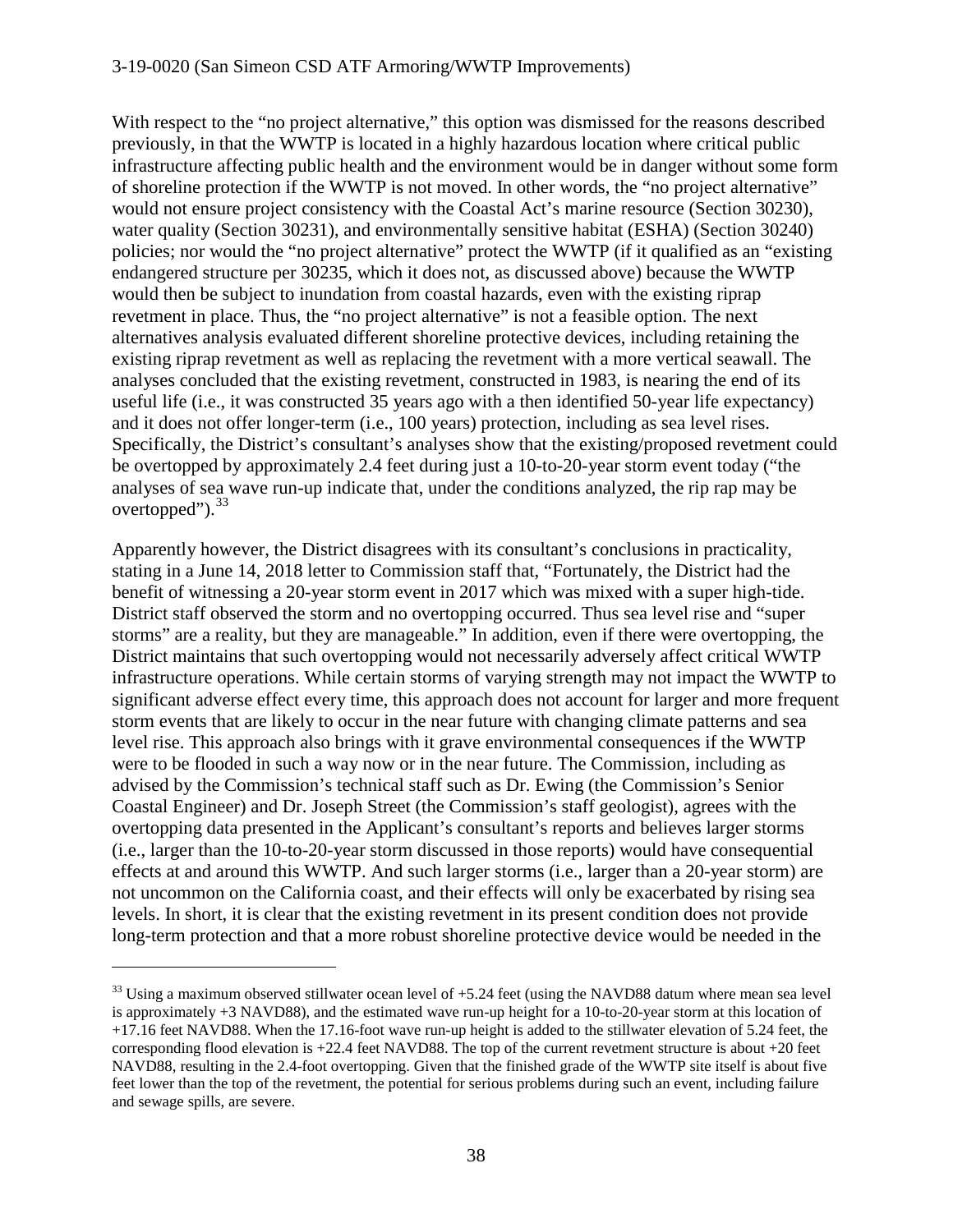relative short term to provide even just limited storm protection, let alone longer-term storm protection (i.e., for 100-year storms and 100 years of safety and stability, as is more typically the standard for such critical infrastructure).

On this point, the alternatives analysis identified different height elevations needed for vertical walls, which might be able to offer the type of long-term protection needed for the WWTP. The alternatives studied included increasing the height of the facility's upper bluff perimeter retaining wall and constructing a separate vertical seawall just seaward of the enlarged retaining wall, both with and without the existing revetment.

In terms of raising the facility's perimeter wall height to provide needed protection, the Applicant's consultants estimate that this wall would have to be increased by 7.5 to 11 feet to prevent overtopping from projected 50- and 100-year wave run-up amounts if the riprap revetment were to remain, and by approximately 3 to 7 feet if the riprap revetment were to be removed. However, they concluded that removing the riprap would increase the potential for erosion and undermining of the perimeter wall's foundation, possibly resulting in failure of the wall itself. In either case, this alternative is not recommended because the existing upper bluff vertical perimeter wall was built in the 1960s and was generally built to retain fill soil and support the bluff and was not designed to withstand sea wave impact. The integrity of the wall and its foundation are currently unknown and may not have the ability to withstand the impacts of wave run-up striking the wall or any increases to its height. For these reasons, the walls would likely need to be even higher to account for such overtopping elevations, and would likely need to be augmented otherwise to address engineering concerns. Such a wall would also be significantly higher than existing ground elevations, essentially creating a "fort" of sorts on the bluff, which would raise scenic resource concerns as well. Considering this, raising the retaining wall of the existing facility would not ensure project consistency with the Coastal Act's marine resource (Section 30230), water quality (Section 30231), or ESHA (Section 30240) policies.

In terms of constructing a new vertical seawall just seaward of the facility's perimeter wall (while also retaining a riprap revetment seaward of it), required wall elevations to prevent overtopping within the next 10, 20, 50, and 100 years are estimated by the Applicant's consultants to be at least 2.7, 3.0, 7.5, and 11.2 feet higher than the existing revetment elevation, respectively. If the existing revetment were to be removed as part of this construction, required wall elevations to prevent overtopping within the next 10, 20, 50, and 100 years were estimated to be about the same as the revetment elevation for the 10- and 20-year estimates, and 2.1 feet and 6.4 feet higher for the 50 and 100 year estimates, respectively. However, the existing revetment mitigates the retreat of the bluff and provides erosion protection for the bluff. Without the revetment, the bluff retreat rate would be significant (or the revetment would not have been put there in the first place) and any wall founded on a conventional shallow footing would be very short lived. Thus, the Applicant's consultants estimate that any new vertical seawall would need to be keyed into bedrock for structural stability and would need to reach at least +26.4 feet NAVD88 in elevation (or about 10 feet taller than the elevation of the existing WWTP perimeter wall) to ensure overtopping protection from a 100-year storm. Constructing a new vertical seawall at this location also poses some identified problems by the Applicant. For example, access to this area of the site with conventional heavy construction equipment would be quite difficult, which may prohibit its construction altogether, and short-term impacts during its construction may be significant due to the necessary heavy equipment. In addition,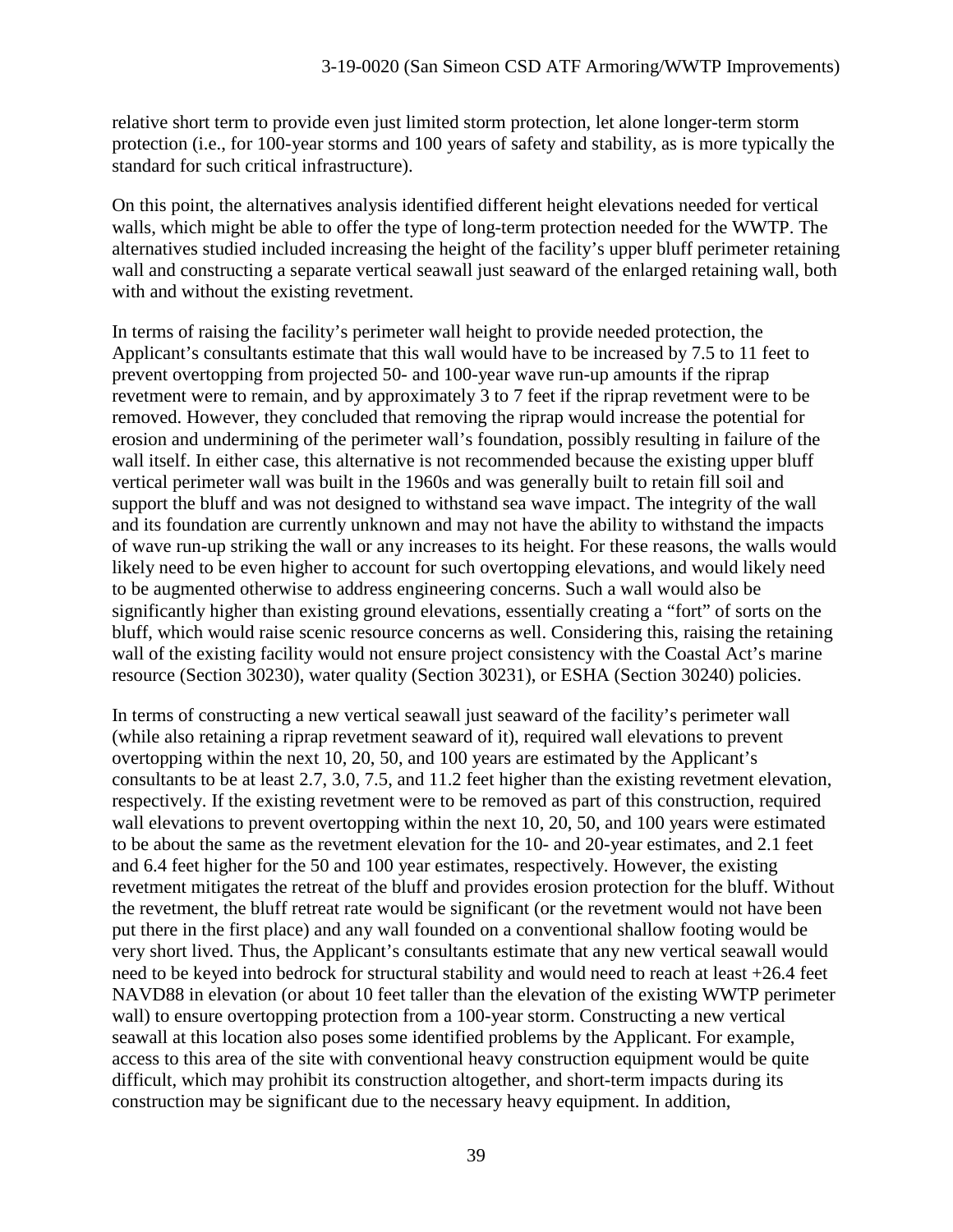environmental and biological impacts to the beach and creek areas are likely to be significant and would need to be minimized and mitigated, as would the above-described "fort" effect. Additionally, construction of a new wall would not be cost effective. Thus, construction of a new vertical seawall would not ensure consistency with marine resources (Section 30230), water quality (Section 30231), or ESHA (Section 30240) policies.

Thus, based on the existing protection provided by the existing riprap revetment (again, only providing 10-to-20-year protection with as much as 2.4 feet of overtopping potential), the District's analysis concluded that should the WWTP remain in its current location immediately fronting the ocean/beach and adjacent to the mouth of Arroyo del Padre Juan Creek, some type of significant new shoreline protective device would be needed to reach levels of longer-term storm protection (i.e., for 100-year storms and 100 years of safety and stability), which does not ensure consistency of the WWTP with Coastal Act hazards policies (specifically Section 30253) as discussed above. In the interim, however, the analysis concludes as well that the existing riprap revetment height and/or geometry could be modified to prevent the estimated overtopping and flooding of the facility by 10-to-20-year storm events during the next 10, 20, and 50 years, respectively.[34](#page-39-0)

And finally, the Applicant's alternative locations analysis evaluated the feasibility associated with relocation of the WWTP to other locations in San Simeon Acres only (see **Exhibit 14** for the Applicant's alternative locations analysis and map). In other words, while the other options evaluated the type of shoreline protective device needed to manage coastal hazards risk at the current location, this additional analysis looked toward the feasibility of relocating the WWTP, which would avoid such risks. While preliminary and not an exhaustive evaluation of all potential sites and options, the analysis offered an initial assessment of the feasibility and issues associated with various sites and general costs.<sup>[35](#page-39-1)</sup> Nine sites were initially identified, and three of the sites were eliminated due to the potential for substantial environmental impacts (Site A (due to proximity to Pico Creek), Site F (due to proximity to the coastal bluff edge), and Site G (due to proximity to Arroyo del Padre Juan Creek). Of the six remaining sites, Sites B and C were rejected due to the number and proximity of adjacent residences and the need for significant tree removal, and Site I was rejected due to the potential for blocking public and private views of the ocean. Site H, while not completely rejected, would be located just seaward of Highway 1 and development here likely would be visible from Highway 1 when traveling northbound. The District opined that two remaining sites (Sites D and E) showed the most promise as alternative locations for relocation. In short, the District's analysis indicates that at least two sites (D and E)

<span id="page-39-0"></span><sup>&</sup>lt;sup>34</sup> However, the District, the District's consultant (Earth Systems, Inc.), and Dr. Lesley Ewing generally agree that the overall structural integrity of the now 35-year-old revetment is unknown given that there has been no maintenance work done to the revetment since it was installed, and that restacking the revetment could potentially trigger a whole range of consequences, including the need for substantial restructuring or complete replacement of the revetment.

<span id="page-39-1"></span><sup>&</sup>lt;sup>35</sup> This was first undertaken in 2008 by Boyle Engineering and then more recently updated by the District in 2016 (as part of the previous and current ATF CDP applications), with criteria including sites that were within San Simeon Acres, at least 12 acres in size, located inland and away from coastal hazards risk, and LCP-designated to allow a wastewater treatment plant. In addition to these criteria, the District's analysis included an evaluation of size, topography, land use and zoning, sensitive receptors, visibility, agriculture, biological resources, and cultural resources.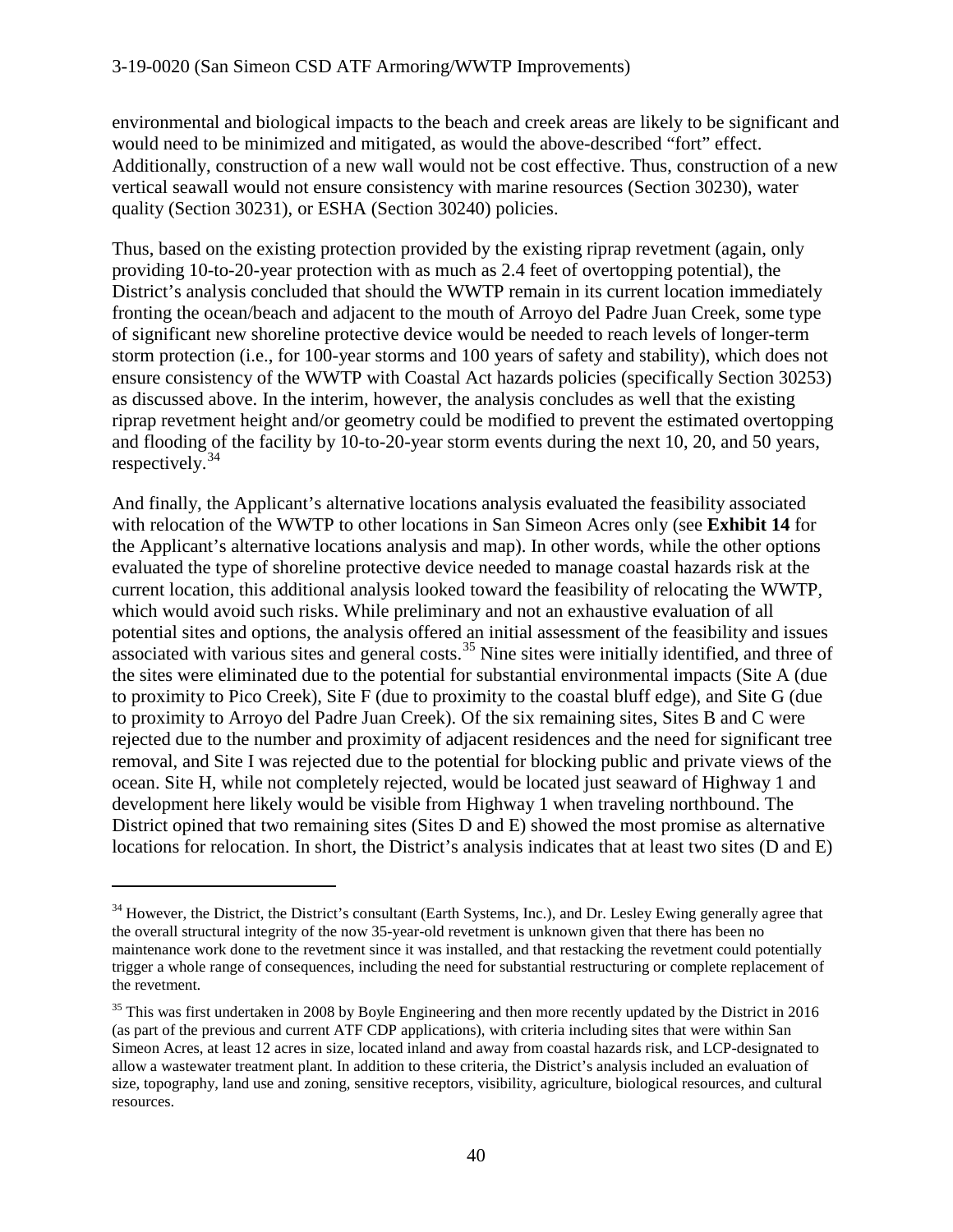have potential for relocation use (and others may have potential as well, depending on evaluation criteria applied), and further evaluation would need to be performed if the District pursued relocation.<sup>[36](#page-40-0)</sup> Thus, although it is well understood that further insight into the costs and constraints of these potential locations is necessary and that relocation would take considerable time and financial resources, the analysis concluded that some sites were potentially feasible for WWTP relocation in the future even within San Simeon Acres.<sup>[37](#page-40-1)</sup>

Relocation of critical public infrastructure along the coast is an important adaptation tool. One of the key findings of the Commission's 2015 Sea Level Rise Guidance is the need to ensure that critical infrastructure is located out of harm's way as a means of providing continued function and viability of such essential services in a manner that does not lead to significant adverse coastal resource impacts (e.g., on shoreline resources when armoring and other hazard responses are considered), and to ensure that public dollars are invested wisely in an era of sea level rise. The Guidance furthers this concept through its adaptation strategy recommendations, including:

*Adaptation strategies should prioritize protection of coastal habitats and public access…. Implement natural solutions for shoreline protection, including managed retreat…Managed retreat allows shorelines to migrate inland naturally, rather than using seawalls, flood barriers, or rock revetments to anchor them in a specific location. This strategy may involve removal or relocation of residential, commercial, or industrial development and restoration of natural areas to enhance ecosystem services, make sound infrastructure investments, and provide additional protection and safety against flooding through buffering effects, as described above.*

Similarly, the California Climate Adaptation Strategy (Safeguarding California Plan: 2018 Update)<sup>[38](#page-40-2)</sup> also includes numerous recommendations to limit siting of new development in hazardous areas and to implement retreat strategies, recommending, for example:

 *As much as feasible, avoid new development and the expansion of existing structures in at-risk coastal locations. (O-1.6)*

<span id="page-40-0"></span><sup>&</sup>lt;sup>36</sup> Relocation would also require funding. On that note, the District's estimate for the construction cost for a relocated WWTP was roughly \$17 million, not including property acquisition, planning, and permitting. For comparison, the District's estimated cost to fully replace all of the WWTP components at the existing site would be roughly \$7 million.

<span id="page-40-1"></span> $37$  In addition, the District has not explored in depth other potentially feasible alternatives, including the possibility of connecting with Cambria's WWTP, located to the south, or by investigating the feasibility of constructing a smaller package plant inland and out of harm's way, or a series of smaller package plants, or by working with the County and other communities to develop a regional plant that would serve Cambria, San Simeon, and the remainder of northern San Luis Obispo County. Some of these potential options could, if feasible, negate the need for a new WWTP at all.

<span id="page-40-2"></span> $38$  This is the State's roadmap for everything state agencies are doing and will do to protect communities, infrastructure, services, and the natural environment from climate change impacts. This holistic strategy primarily covers state agencies' programmatic and policy responses across different policy areas, but it also discusses the ongoing related work to coordinated local and regional adaptation actions and developments in climate impact science.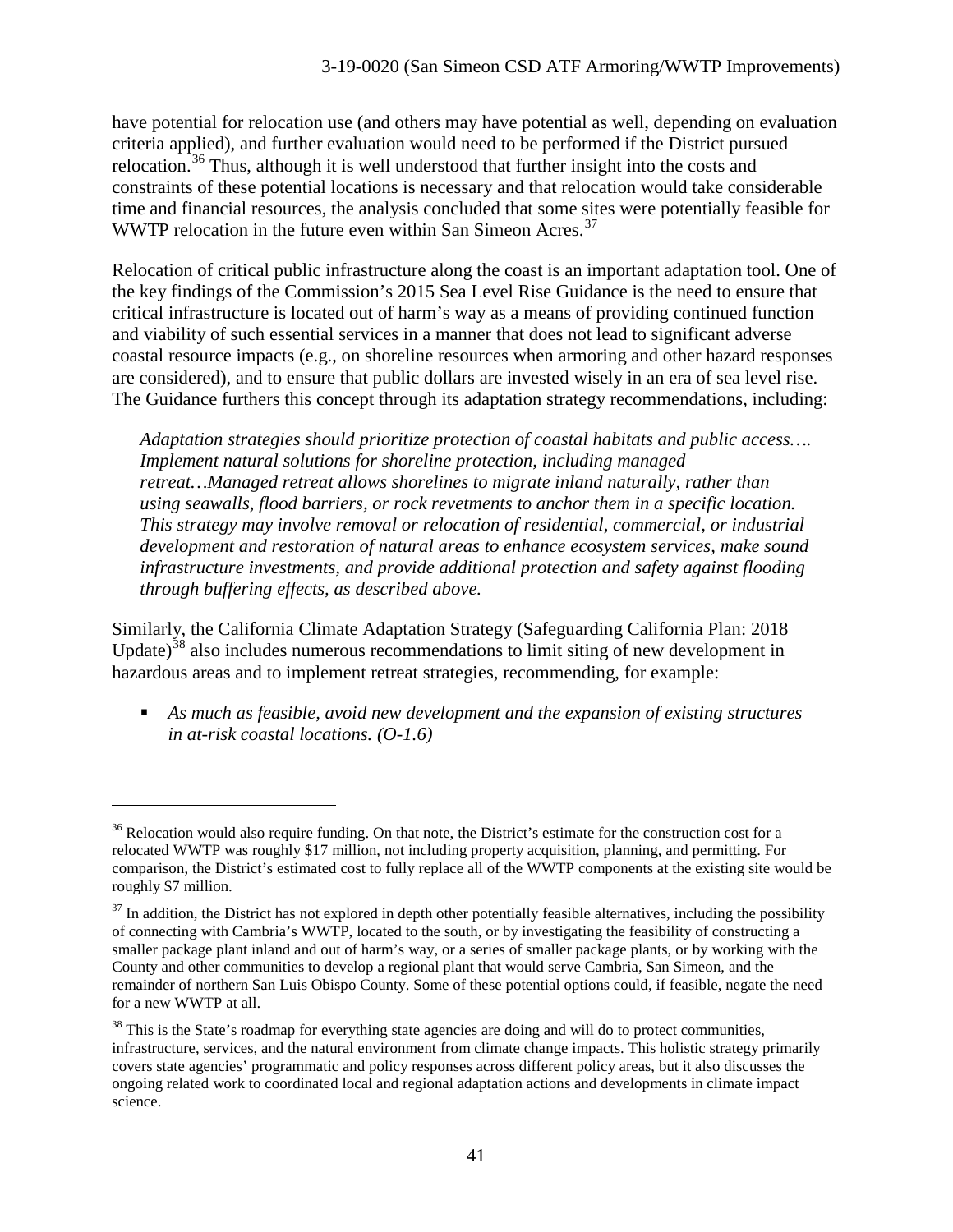- *Use regulatory authority to reduce risk to existing property impacted by sea level rise and plan to adapt publically-owned critical infrastructure at risk from sea level rise such as highways, wastewater treatment plants, airports, ports, pipelines, and transmission lines. (O-1.8)*
	- *a. Invest in engineering and cost feasibility studies to move all vulnerable infrastructure that can be relocated to a higher or more protected area.*
	- *b. Reinforce non-moveable infrastructure at risk of sea level rise and storm surge.*
	- *c. Regularly monitor all at-risk coastal infrastructure.*
- *When feasible, use phased retreat or buyout of vulnerable property and develop incentive programs to relocate existing at-risk development. (O-1.9)*
- *Advance and develop adequate funding for the research and implementation of nature-based infrastructure projects, including living shorelines, managed retreat, wetland restoration, and related strategies. (O-2.1)*
- *Where possible, remove existing shoreline protective devices to allow coastal lands and habitats including beaches, dunes, and wetlands to migrate landward over time as the mean high tide line and public trust boundary moves landward with sea level rise. (O-2.3)*
- *Analyze the economic costs and co-benefits of managed retreat and nature-based infrastructure projects in comparison to grey alternatives, such as reduced flood risk and stormwater runoff; include market and non-market values (e.g. ecosystem services) in these evaluations. (O-2.6)*

Various reports as well, such as Stanford Law School's California Coastal Armoring Report, which identifies "retreat plans" as provisions for explaining how a structure can be relocated and/or removed when a triggering event occurs (e.g., sea level reaches a certain elevation, inundation of the property occurs one or more instances over a specific time period, etc.) are often cited by governmental agencies and others as a way for such critical development to relocate.[39](#page-41-0)

The Commission has been recently looking very critically at post-Coastal Act, redeveloped, and/or new wastewater treatment plants and their functions in relation to low-lying areas and dealing with coastal hazards in the long-term, and in recent cases has identified mechanisms to set the stage for relocation inland. For example, in its approval of additional back-up/redundancy equipment to be installed at the South San Luis Obispo County Sanitation District's WWTP in Oceano in May 2017 (CDP 3-16-0233), the Commission's conditions identified a long-term path forward for moving the WWTP out of the way of coastal hazards risk through providing time and a methodology for pursuing necessary analysis and steps in the interim and longer term. The Commission also denied WWTP redevelopment in Morro Bay in January 2013, instead directing

<span id="page-41-0"></span> $39$  2015 California Coastal Armoring Report: Managing Coastal Armoring and Climate Change Adaptation in the 21<sup>st</sup> Century. Stanford Law School, Environment and Natural Resources Law & Policy Program.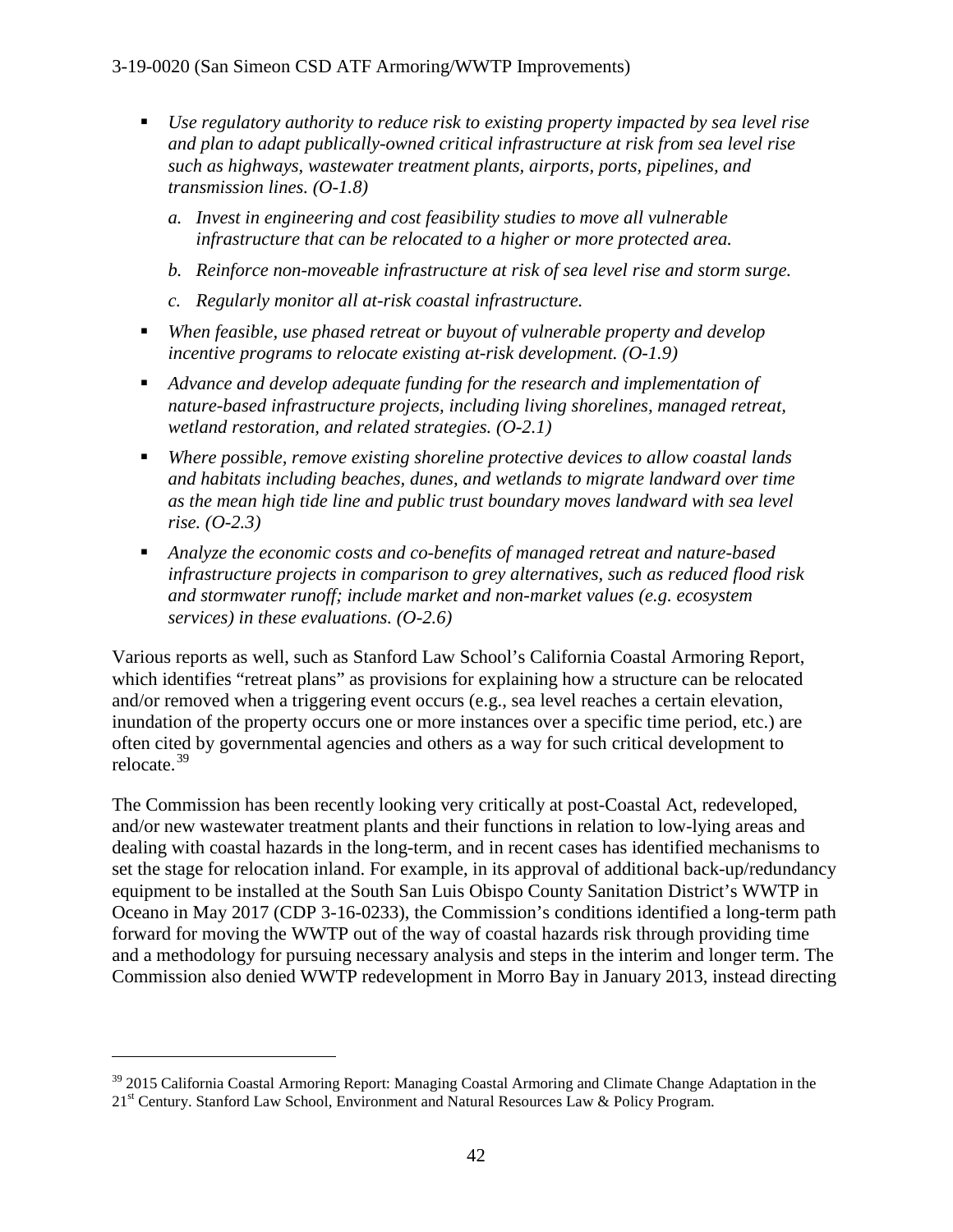the City and the Cayucos Sanitary District to pursue WWTP facilities inland and out of harm's way. [40](#page-42-0)

In this case, and as evidenced both empirically by historic storms, and as evidenced scientifically through geologic reports and District-provided analyses, the WWTP is located in a hazardous location that is subject to significant coastal and riverine flood and erosion risks at this time (including because the revetment only provides limited protection for these types of storm events), let alone the near future, when such risks will only be exacerbated, including as sea levels rise. The key question is what to do about this risk, including what options and tools to employ to ensure that critical public infrastructure that protects public health and the environment remains safe and operational in both the short and the long term. The alternatives analysis helped to clarify potential risk abatement options. Notably, as described above, the analysis found that the "no project" option (i.e., removing the revetment) would place the WWTP at imminent hazards risk. The analysis also concluded that simply retaining the existing revetment will only provide limited protection (i.e., up to a 10-to 20-year storm event and, even then, with some overtopping). In order to provide enhanced safety, including over the longer term if the WWTP were to remain at this location, the WWTP would require a new, substantially larger shoreline protective device to abate coastal hazards (e.g., a vertical seawall or a much larger riprap revetment), while implicating consistency issues of the WWTP with other Coastal Act policies. The District's consultant's geologic analysis recommended an adaptive management program be implemented for the existing riprap, in relationship to future weather conditions, with specific methods of protection employed in the near terms, such as increasing the riprap slope from 2:1 to 1.5:1 or 1:1. However, that analysis also states that major changes to the current revetment, including slope reconfigurations, could be infeasible or have unintended consequences given that the revetment has not been evaluated for integrity or stability.

The District, in its arguments against relocation, indicates that "armoring the bluff with additional riprap, restacking the riprap, constructing a seawall and other protective measures can be taken to adequately address erosion and sea level rise" (see **Exhibit 20**). However, as discussed above, all such options raise significant Coastal Act consistency issues, and approval of the revetment as proposed would be inconsistent with the Coastal Act, including Section 30253.

As discussed above and below in the "Marine Resources" section, while the WWTP is "in danger from erosion" that necessitates some form of shoreline protective device now if left in the current location, including to avoid severe public health and environmental damage, WWTP relocation is feasible *in the relatively near future,* but not immediately as of the time of consideration of this CDP application, and such relocation would completely avoid all coastal resource impacts associated with shoreline armoring because it avoids the need for a shoreline protective device altogether.<sup>[41](#page-42-1)</sup> Thus, the Alternatives Analysis supports the conclusion that in the

<span id="page-42-0"></span> $40$  And both the City and the Cayucos Sanitary District have heeded that direction. Specifically, the Cayucos Sanitary District's new wastewater treatment and water recycling facility is currently under construction inland and just south of Cayucos, and the City's proposed new inland wastewater treatment and water recycling facility is being considered by the Commission at the July meeting in San Luis Obispo.

<span id="page-42-1"></span> $^{41}$  In addition, the expected remaining useful life of the WWTP (not counting the outfall or riprap revetment) is estimated by the District at 22 years (from 2016) without significant upgrades, all of which will require significant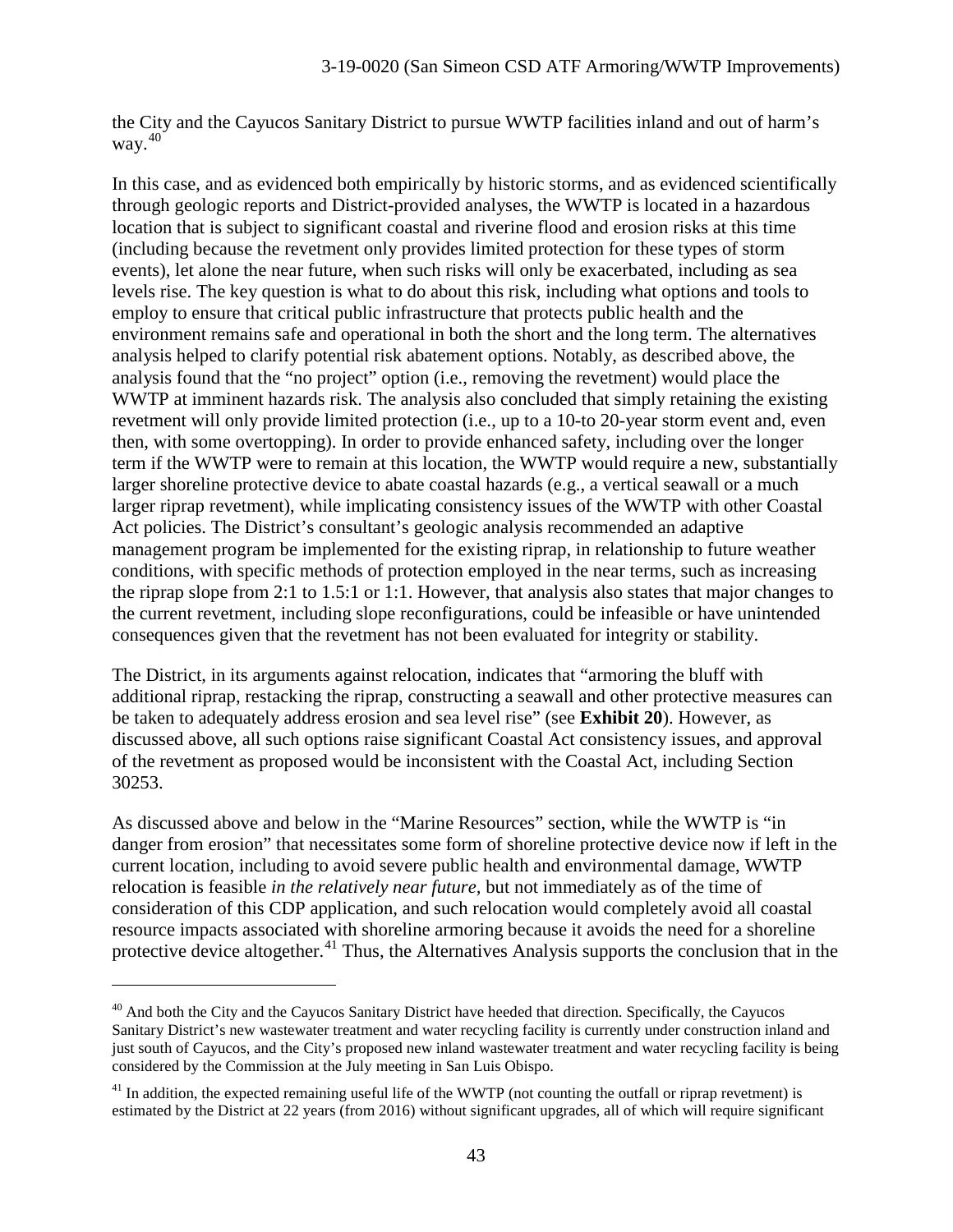*short term* a shoreline protective device would be required to protect the WWTP if it otherwise constituted an "existing structure" for purposes of 30235 (which it does not) because there are no feasible alternatives in the short term that are fully Coastal Act consistent; however, in the *long term,* relocation of the WWTP is a feasible alternative which will ensure full Coastal Act consistency. Since the WWTP does not constitute an existing structure for which shoreline protection is compelled under 30235, further discussion of feasible alternatives to ensure longterm consistency with the Coastal Act is discussed below.

In summary, and as explained above, the WWTP as it exists today does not constitute an "existing structure" for purposes of 30235 because the replacement and upgrade of approximately 90% of the integral components of the WWTP render it redeveloped, considering that in this specific industrial context the WWTP would have no use or function without consideration of the replaced and upgraded components. Because the WWTP is not an "existing structure," 30235 does not require a shoreline protective device to protect the WWTP, despite the fact that the WWTP is in danger from erosion and is required in the near term because there is no feasible alternative to protect the WWTP in the near term. Because the WWTP is not an "existing structure" under 30235, mitigation for sand supply impacts due to presence of a revetment is not further discussed in context of Section 30235 consistency, but is further discussed below.

Similarly, the analysis above confirms that the WWTP was historically and (as redeveloped, new development) is currently subject to significant coastal hazards that clearly did not minimize risks to life and property in an area of high geologic and flood hazard (inconsistent with Section 30253(a)) and which led to (unpermitted) construction/reliance of a protective device that substantially altered the natural landforms along the bluffs here (inconsistent with Section 30253(b)). The WWTP is located at a low-lying area just above beach level. In fact, although the main surface of the WWTP is about 13 to 15 feet above mean sea level, its tanks extend deeper than that and are located much closer to sea level. In addition, the WWTP is located immediately adjacent to the mouth of a creek. The erosion danger is thus three-fold: erosion and flooding associated with ocean storm and wave attack and inundation, as well as from riverine scour and flooding from the adjacent Arroyo del Padre Juan Creek, and the combination of these ocean and riverine forces. Therefore, the WWTP was in danger from erosion at the time of the unpermitted placement of the revetment in 1983 and the redeveloped WWTP (which for purposes of the Coastal Act constitutes new development) continues to be today and as such, the WWTP does not minimize risks to life and property in an area of high geologic and flood hazards, as required by Section 30253(a). Because of these dangers and risks, the District decided to construct a protective device without proper authorization that substantially altered the natural landforms along the bluffs here. Continued reliance on this protective device for the redeveloped WWTP, which as new development is not entitled to shoreline armoring, is inconsistent with Section

funds (see page 5 of **Exhibit 15**). In addition, the 600-foot replacement of outfall line in 1984 has a published expected lifespan of 25 years (which has since passed), and the riprap revetment, which has had no maintenance or other work done to it since it was placed in 1983, had a then identified 50-year lifespan. Revetments such as this are well known for lasting well less than even 20 years in the coastal environment absent regular maintenance and repair. Thus, the WWTP and critical accessory development will need significant upgrades in the near term, which all have significant fiscal as well as coastal resource components, and options now need to be understood in that context as well.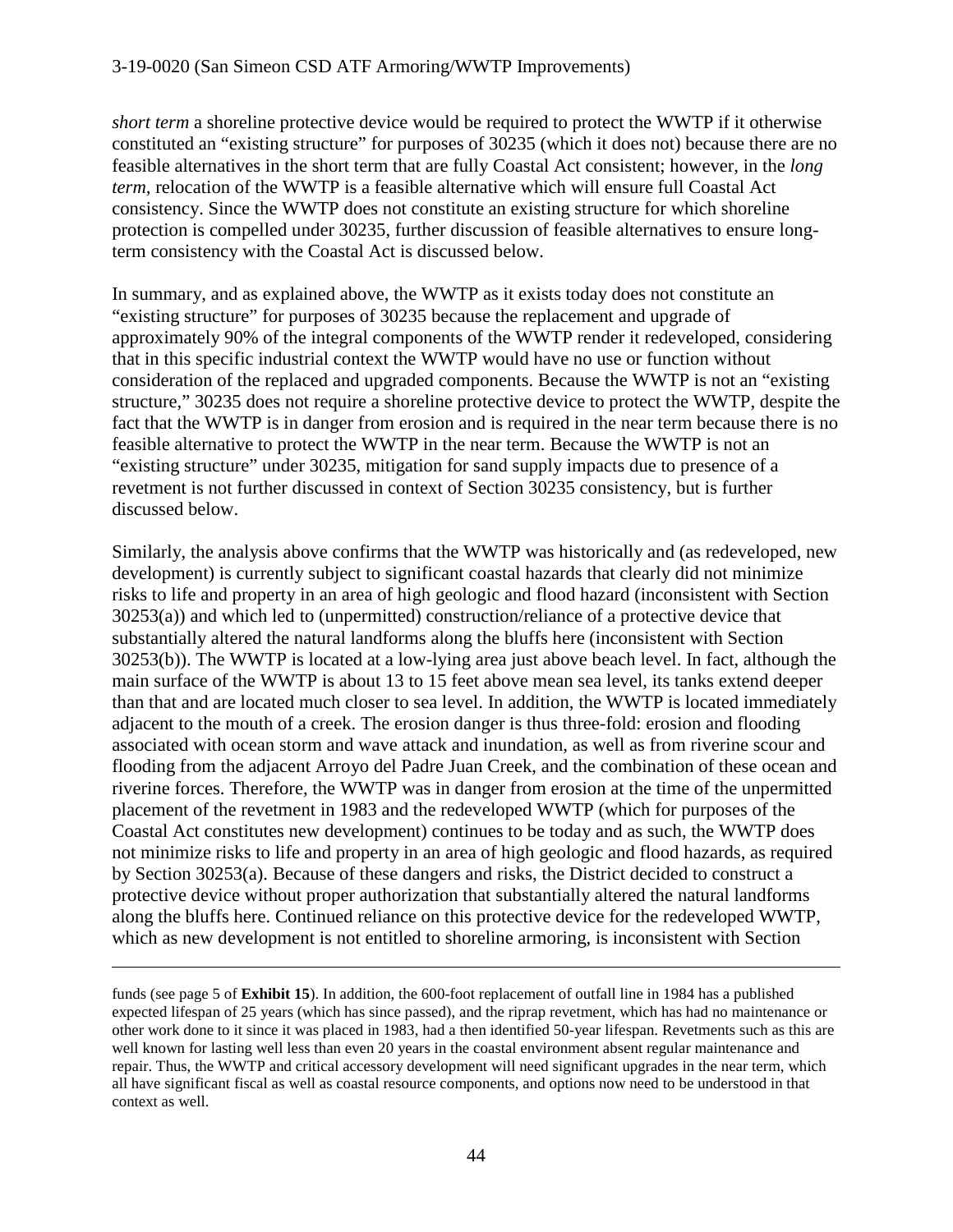30253(b). In short, the WWTP is inconsistent with Chapter 3 coastal hazards requirements, thus warranting denial of ATF approval for the revetment.

That being said, as described above, the District needs time in order to plan, develop, consider and implement a relocated WWTP (including securing requisite funding to do so). Given that approval of the revetment as-is to protect the WWTP does not ensure consistency with Coastal Act hazards policies *in the long term*, approval here is premised on protecting marine resources, water quality, and environmentally sensitive habitat (ESHA) (see discussion in those sections below), which would all be significantly impacted if the revetment were removed immediately. In other words, there is a Coastal Act conflict between coastal hazards and ESHA policies (Sections 30253 and 30240, specifically) which compels denial of shoreline protection to protect the WWTP in the long term with marine resource, water quality, and ESHA policies (Sections 30230, 30231, and 30240, specifically) which compel approval of the WWTP in the near term to protect water quality, marine resources, and human health in the immediate term. Resolution of this conflict is accomplished through the conflict resolution provisions of the Coastal Act (i.e., Coastal Act Sections 30007.5 and 30200(b)), a procedure that allows for resolution of conflict between a policy or policies of the Coastal Act that warrant denial (here, coastal hazards policies and, as discussed below, ESHA policies) with a policy or policies that compel approval (here, protection of marine resources, water quality, and ESHA) by taking the action which, on balance, is most protective of significant coastal resources (see "Conflict Resolution" section below for further explanation justifying approval).

So, the Coastal Act-consistent solution is essentially a two-pronged approach: require planning for WWTP relocation in the future (to ensure consistency with coastal hazards policies, including Section 30253) while, in the interim, retaining the existing revetment (with coastal resource impacts adequately mitigated for, as discussed below) to provide other necessary coastal hazards protection (including protection of marine resources, water quality, and ESHA per Sections 30230, 30231, and 30240). In this context the approval of the placement of additional riprap at the top of the revetment to provide an approximately two feet of additional height for such shortterm protection can be found Coastal Act consistent. The combination of these two approaches (an interim and a longer-term solution) satisfies both Coastal Act Section 30253 requirements and the requirements of Sections 30230, 30231, and 30240, including because it authorizes a needed shoreline protective device *now* to protect critical public infrastructure while simultaneously proactively planning for and ensuring that WWTP relocation and shoreline protective device avoidance (and attendant coastal resource impacts) is carried out in the *future.*

Thus, **Special Condition 2** authorizes the revetment on a temporary 10-year basis (subject to required mitigations as described subsequently, and subject to term extension (for good cause, i.e. evidence that the Permittee has taken significant and diligent action in furtherance of implementing the approved Coastal Hazards Response Plan of **Special Condition 3**) to allow for the continued operation and function of the WWTP, including to presently protect water quality and public health, while simultaneously allowing time to plan for WWTP relocation away from coastal hazard risks. **Special Condition 1** authorizes all the above-described ATF development, including the main revetment, the creek riprap, the pipe support structure, and the outfall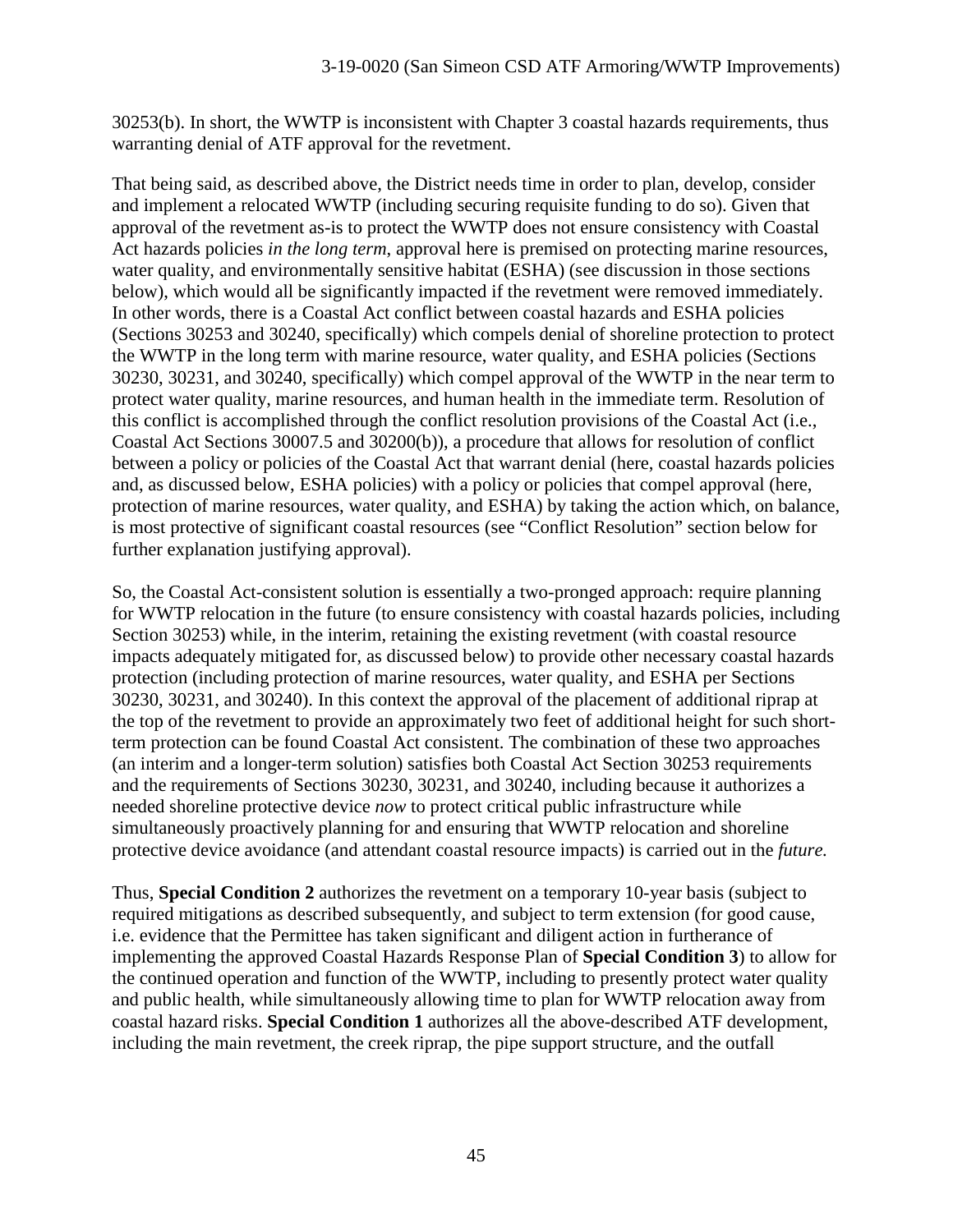replacements.[42](#page-45-0) **Special Condition 1** also recognizes that limited measures to ensure continuing function of the WWTP may be necessary in the interim in relation to the revetment or otherwise, including restacking, augmentation, and other measures to address flooding and other coastal hazards, and that these shall be the minimum necessary to abate the identified problem, shall only be allowed if they are required to ensure the continuous operation of the WWTP to protect water quality and public health, and shall be removed and the affected area restored to its preconstruction state or better upon WWTP relocation or expiration of this CDP. And **Special Condition 4** specifically allows the placement of additional riprap along the exposed fill areas located between the top of the existing riprap revetment and the existing WWTP perimeter wall to add about two feet of height to the revetment in those areas to better protect the WWTP in the short-term period. **Special Condition 5** requires monitoring reports that evaluate the condition and performance of the revetment, including with recommendations, if any, for necessary maintenance, repair, changes, or modifications.

**Special Condition 3** requires a Coastal Hazards Response Plan to build upon the work completed to date in terms of potential WWTP relocation and/or other alternatives to provide necessary wastewater functions at more inland and safer locations. The Coastal Hazards Response Plan is intended to provide a clear plan for addressing WWTP relocation, including building upon the preliminary work already done in this regard. The analysis would include funding options, expected costs of purchasing land for a relocated plant or other facilities, as well as expected costs to: decommission the existing plant and to restore the site to its natural state; provide for water recycling (including addressing the potential for joint satellite facilities and/or collaborations with nearby communities for water recycling); and include a timeline of potential major relocation events, including expected timeframes for land acquisition, planning, permitting, design, construction and eventual operation, of a relocated plant or alternative wastewater treatment solutions that avoid the significant coastal hazards that threaten the current WWTP. The Response Plan will also include a detailed evaluation of whether the use of the WWTP outfall can be eliminated and the outfall removed as part of moving wastewater functions to a more inland location. Any costs associated with new and/or upgraded outfall pipelines, pumps, and/or lift stations deemed necessary (including rerouting of sewer pipes to a relocated plant, etc.) shall also be included. The Response Plan is due in three years, but extension to the three-year deadline for submittal of the Coastal Hazards Response Plan may be granted by the Executive Director for good cause, but in no event may it be extended beyond the five-year compliance check-in required by **Special Condition 2**. The intent of all this work would then be for the District to eventually submit a CDP amendment request or new CDP application to the Commission to authorize implementation of the approved Coastal Hazards Response Plan.

In terms of recognizing and assuming the hazards risks for shoreline development, the Commission's experience in evaluating proposed developments in areas subject to hazards has been that permittees continue to pursue development despite periodic episodes of heavy storm damage and other such occurrences. Development in such dynamic environments is susceptible to damage due to such long-term and episodic processes. Past occurrences statewide have

<span id="page-45-0"></span> $42$  Because portions of the main revetment, the creek riprap, and the pipe support structure are located on adjacent properties not owned by the District, **Special Condition 13** requires the District to submit written evidence from these adjacent property owners agreeing that such development may be retained on their properties.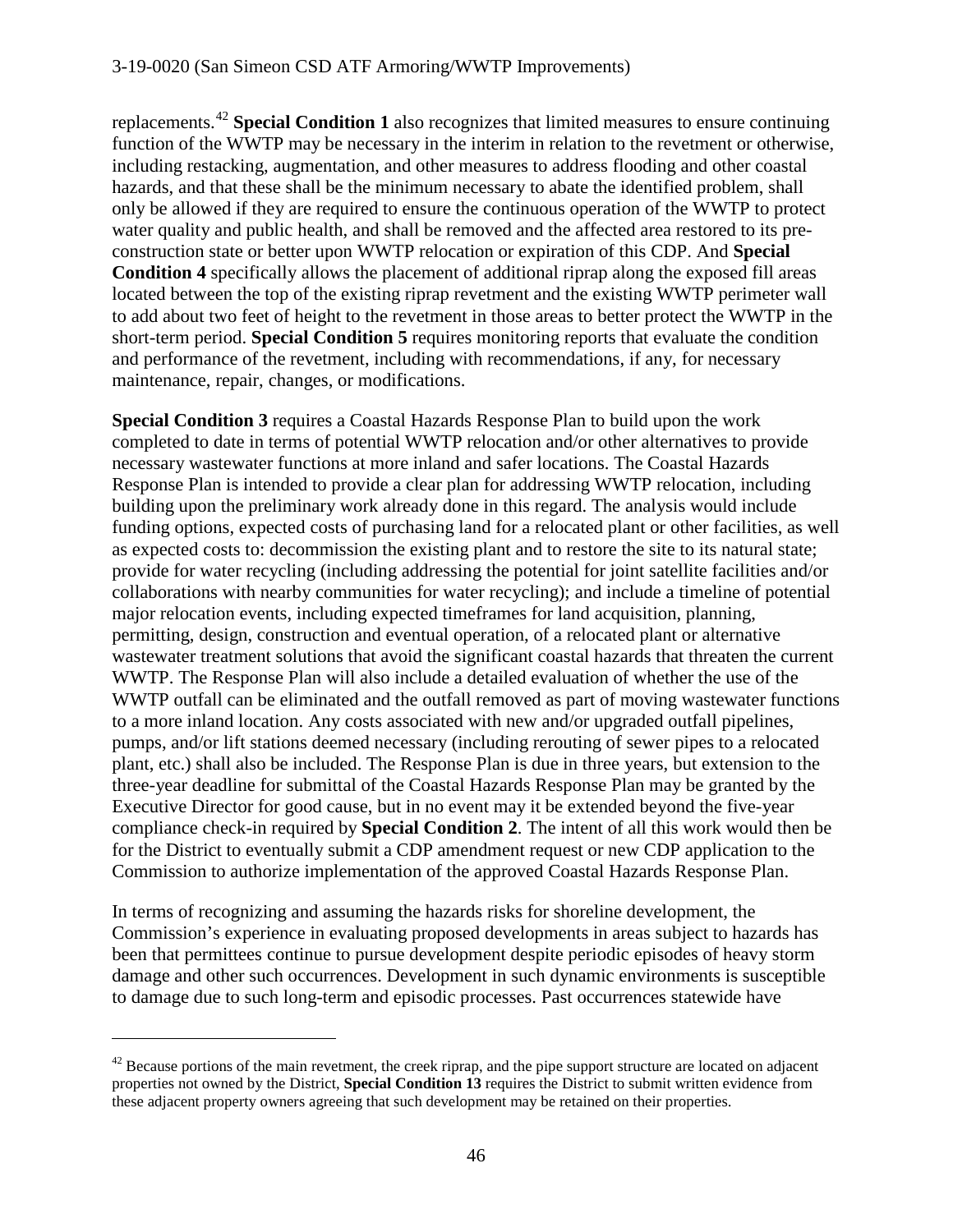resulted in public costs (through low-interest loans, grants, subsidies, direct assistance, etc.) in the millions of dollars. As a means of allowing continued development in areas subject to these hazards while avoiding placing the economic burden for damages onto the people of the State of California, applicants are regularly required to acknowledge site hazards and agree to waive any claims of liability on the part of the Commission for allowing the development to proceed. Accordingly, this approval is conditioned for the Applicant to assume all risks for developing at this location (see **Special Condition 11**).

To ensure that the District makes adequate progress towards meeting the terms and conditions of this approval, including with respect to the aforementioned plans and analyses, the Executive Director is tasked with verifying that significant and diligent progress has been made on meeting the terms and conditions of this approval, with a formal evaluation at the five-year interval (i.e., by July 11, 2024). If the Executive Director is satisfied with the progress made towards such compliance at this interval, then the authorization will continue for the remaining five-year authorization term (potentially subject to further extension by the Commission). If the Executive Director is satisfied with the progress, but determines that the District for good cause (i.e. evidence that the District has taken significant and diligent in implementing the approved Coastal Hazards Response Plan) will not be able to timely implement the Coastal Hazards Plan as intended to be proposed under the Plan, then the CDP expiration may be extended in five-year increments by the Executive Director up to ten additional years, subject to Executive Director check-ins every five years following the first check-in date of July 11, 2024. If, on the other hand, the Executive Director is *not* satisfied with the progress to date at the check-in, then prior to CDP expiration the District must submit a CDP amendment application to the Commission for consideration and potential action at a public hearing, which may include, but not be limited to, changes to the CDP authorization duration. In any event, any Commission extension of the CDP authorization duration must include an assessment of additional impacts for the additional duration and assessment of additional mitigation if the Commission concludes that the original CDP mitigations are not enough to address the impacts accruing from a longer CDP authorization duration. See **Special Condition 2**.

#### *Sand Supply Mitigation*

Given that **Special Condition 1** authorizes the revetment (both after the fact for the last 36 years it has been in place, as well as for the next 10 years), the Coastal Act requires mitigation of all impacts to shoreline sand supply from the shoreline protective device (where avoidance of impacts is not possible). Some of the effects that a shoreline structure may have on natural shoreline processes can be quantified, including: (1) the loss of the beach area on which the structure is located; (2) the long-term loss of beach that will result when the back-beach location is fixed on an eroding shoreline; and (3) the amount of material that would have been supplied to the beach if the back-beach or bluff were to erode naturally. The first two calculations affect beach and shoreline use areas, and the third is related to shoreline sand supply impacts, but all three impact public access to the beach.

With respect to the loss of beach (and shoreline area that could become beach over time) on which a structure is located, shoreline protective devices are physical structures that occupy space. When a shoreline protective device is placed on a beach area, the underlying beach area cannot be used as beach. This generally results in a loss of public recreational access and sand supply. The area located beneath a shoreline protective device, referred to as the encroachment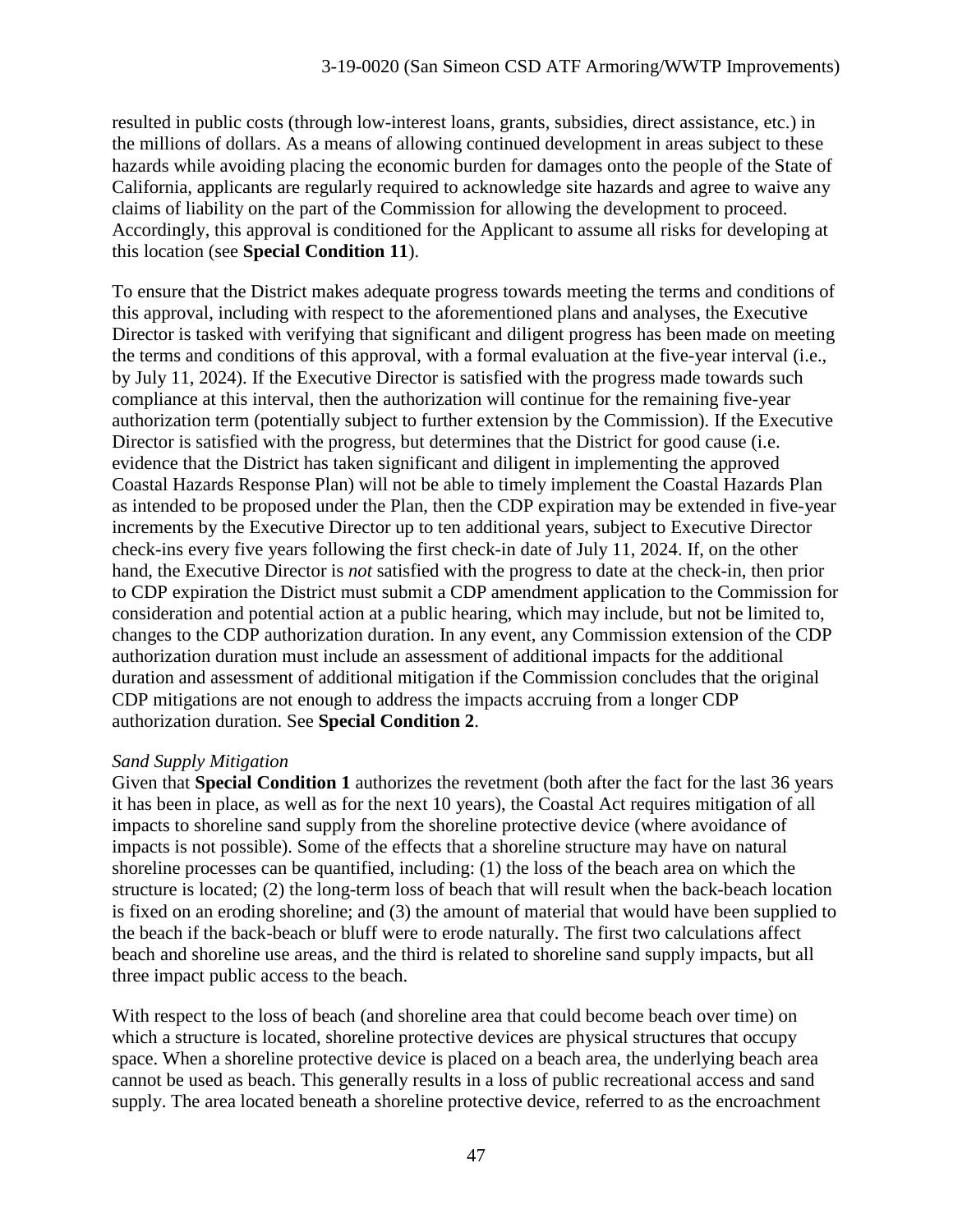area, is the area of the structure's footprint. In this case, the revetment protecting the WWTP covers approximately 3,000 square feet of shoreline and beach area (the revetment is approximately 200 feet long by 15 feet wide (by approximately 12 feet tall)). Thus, approximately 3,000 square feet of shoreline and beach area has been unavailable for public use for 36 years, and an approximate same amount will continue to be unavailable to the public for at least the next 10 years under this CDP. Furthermore, the area that has been covered by the riprap for 36 years is also deed restricted for public use as part of an earlier Commission action. Specifically, the Commission's 1979 approval of CDP 199-09, which allowed for the construction of a 100,000-gallon tank, included a special condition that required recordation of a deed restriction (see **Exhibit 6**) providing for exclusive public use of the beach seaward of the WWTP property from the mean high tide line to the toe of the bluff.<sup>[43](#page-47-0)</sup> The Applicant claims that riprap remained at the toe of, and on the bluff from the 1969 placement of riprap, and that the deed restriction was not covered over by the new riprap placed in 1983. However, as identified in the previously described Wooley report (1982 – **Exhibit 17**), and other evidence, including from Boyle Engineering, indicating in its May 7, 2008 letter to Commission staff that the "original riprap placed in 1969 had already washed away," no existing riprap was described as being located at the toe or on the bluff face, only water-worn gravel and cobble was noticed at the base of the bluff. Thus it is clear that the placement of over 650 cubic yards of riprap in 1983 at the base of the bluff covered at least a portion of the beach area required by the Commission to be deed restricted for public beach access in 1979, inconsistent with the requirements of the deed restriction, and further impacting public access to the beach in this location. In any event, the revetment currently protecting the WWTP clearly covers approximately 3,000 square feet of shoreline and beach area seaward of the toe of the bluff.

In terms of fixing the back beach, on an eroding shoreline a beach will generally exist between the ocean and inland bluffs as long as there is space available to form such a beach. As natural bluff erosion proceeds, the profile of the beach also retreats and the beach area migrates inland with the bluff. This process stops, however, when the backshore is fronted by a hard structure such as a revetment. Experts generally agree that where the shoreline is eroding and a shoreline protective device is installed, the device will eventually define the boundary between the sea and the upland. While the shoreline on either side of the armor may continue to retreat, shoreline in front of the armor eventually stops at the armoring. This effect is also known as passive erosion or "coastal squeeze." The beach area will narrow, being squeezed between the moving shoreline and the fixed backshore, and this represents the loss of a beach and shoreline as a direct result of the armor.

The passive erosion impacts, or the long-term loss of beach due to fixing the back beach, of a riprap revetment is equivalent to the footprint of the bluff area that would have become beach due to erosion and is equal to the long-term average annual erosion rate multiplied by the length of property that has been fixed by a shoreline protective device.[44](#page-47-1) In this case, the revetment is

<span id="page-47-0"></span><sup>&</sup>lt;sup>43</sup>As discussed above in the "Coastal Commission CDP History" section, that CDP also included a condition that put the District on notice that the Commission's approval of the CDP did not include a commitment for approval of the construction of future protective devices.

<span id="page-47-1"></span><sup>&</sup>lt;sup>44</sup> The Commission has in the past used the following equation for calculating this impact: the area of beach lost due to passive erosion (Aw) is equal to the long-term average annual erosion rate (R) times the number of years that the back-beach or bluff will be fixed (L) times the width of the property that will be protected (W). This can be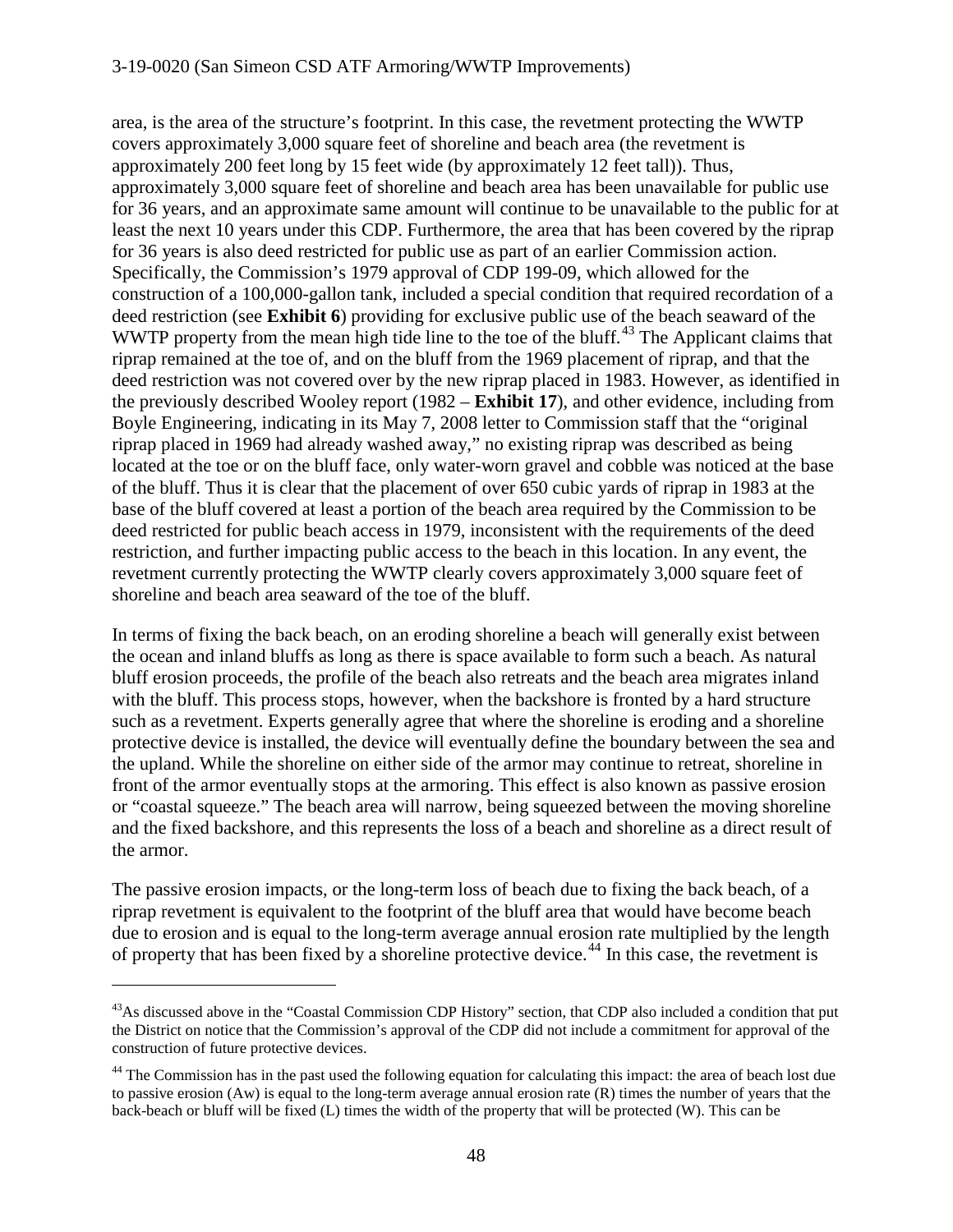approximately 200 feet in length,  $45$  and the estimated average annual bluff retreat for this site is between six and eight inches per year. Therefore, using the more conservative estimate (i.e., eight inches per year), the impacts from fixing the back beach will be the annual loss of beach over the span of 200 feet, or approximately 133 square feet of beach annually (0.667 feet x 200 feet). The riprap revetment has been on the site for 36 years, since 1983. The Commission is also authorizing the revetment for an additional 10 years. So the revetment will have 46 years of impact (36 years that the revetment has been in place since 1983, plus authorization to retain the revetment for another 10 years) under this CDP, representing a total loss of 6,133 square feet (roughly 133 square feet of beach lost per year for 46 years) of beach/shoreline that would have been created naturally if the back beach had not been fixed by the revetment.

Thus, the revetment leads to beach and shoreline use area impacts of approximately 9,133 square feet (3,000 square feet associated with the revetment's footprint and 6,133 square feet associated with passive erosion due to fixing the back beach) over 46 years through 2029. There is no doubt that such impacts represent a significant public recreational access impact, including a loss of the social-economic value of beach and shoreline recreational access, for which the Coastal Act requires mitigation. In addition, the 1979 deed restriction, which deed restricts the beach area under the existing revetment for public use, has been at least partly inaccessible due to the presence of the riprap for 36 years now, both inconsistent with the Commission's prior approval and inconsistent with protecting the public's legally established right to use that beach area.

The most obvious in-kind mitigation for these impacts would be to create a new 9,133 squarefoot area of beach/shoreline to replace what has been and will be lost over the 46-year timeframe with an identical area of beach/shoreline in close proximity to the eliminated beach/shoreline area. While in concept this would be the most direct mitigation approach, in reality, finding an area that can be turned into a beach and ensuring it does so appropriately over time is very difficult in practice. At the same time, the calculations of the affected area do provide an appropriate relative scale for evaluating commensurate alternative mitigations. In the past, the Commission has looked at several ways to value such beach and shoreline areas in order to determine appropriate in-lieu mitigation fees, including the real estate value of the land that will be taken from public use. The Commission has found that using a real estate valuation method as a basis for identifying mitigation allows for objective quantification of the value of beach and shoreline area, and is related in both nature and extent to the impact. This method requires an evaluation of the cost of land that could be purchased and allowed to erode and turn into beach naturally to offset the area that will be lost due to the revetment.

Toward this end, Commission staff identified the market value of a number of blufftop properties throughout the San Simeon Acres area as a means to identify the value of such property that could be purchased and allowed to erode and create beach. Specifically, considering the reasonableness of this approach which the Commission has taken in previous cases,<sup>[46](#page-48-1)</sup> this review

expressed by the following equation:  $Aw = R \times L \times W$ . The annual loss of beach area can be expressed as  $Aw' = R \times L \times W$ . W.

<span id="page-48-0"></span><sup>&</sup>lt;sup>45</sup> Where this includes both westerly and northerly components, both of which are included in the calculation here inasmuch as both lead to the identified loss of beach.

<span id="page-48-1"></span><sup>46</sup> See, for example, CDPs 2-10-039 (Land's End Seawall), A-3-PSB-12-042 and -043 (Vista del Mar Avenue and Ocean Avenue seawalls), and 3-16-0345 (Honjo).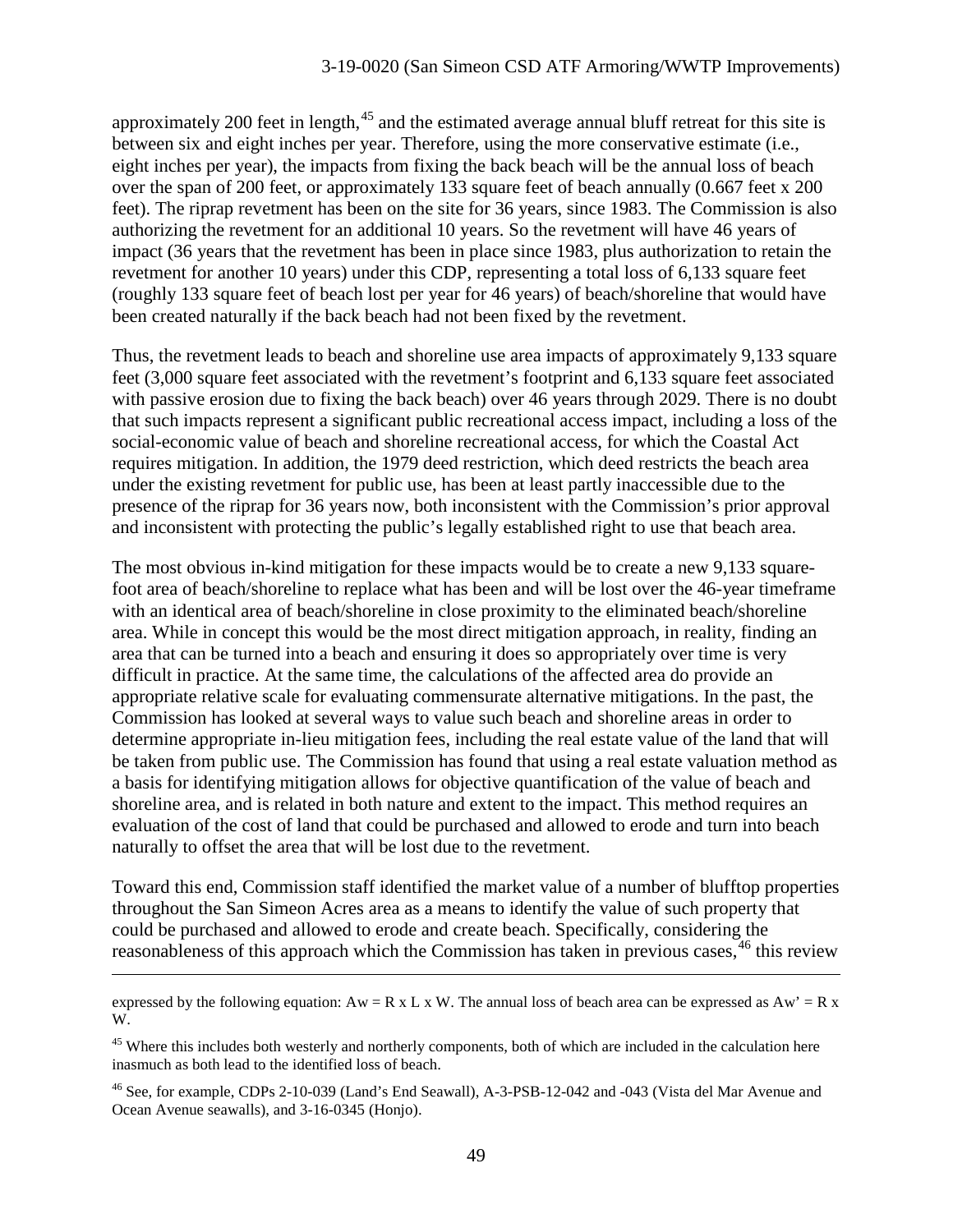was conducted by looking at the sales of blufftop property in this specific area within the last several years. This value is then divided by the properties' square footage to arrive at a price per square foot.

The evaluation included three blufftop properties (i.e., three condominiums on the same property) and four properties located just inland of the blufftop along Balboa Avenue and Vista del Mar. The values range from a low of \$373 per square foot for the property at 9140 Balboa Avenue to a high of \$694 per square foot for one of the condominium properties at 9231 Balboa Avenue, which is directly downcoast of the WWTP.<sup>[47](#page-49-0)</sup> The average value per square foot for these seven properties is \$503 per square foot. This value represents a reasonable estimate of the market value of blufftop and near-blufftop property nearest the subject site based on actual sales data in the last several years. Applying this \$503 per square-foot land value to the revetment's 9,133 square-foot impact would result in a fee of \$4,593,899 (9,133 square feet x \$503 per square foot) to mitigate for the riprap revetment's 46 years' worth of beach loss impacts.

The final impact calculation is with respect to the loss of sand in the larger sand supply system. Beach sand material comes to the shoreline from inland areas, carried by rivers and streams; from offshore deposits, carried by waves; and from coastal dunes and bluffs. Bluff retreat is one of several ways that sand is added to the shoreline. Bluff retreat and erosion is a natural process resulting from many different factors such as erosion by wave action causing cave formation, enlargement and eventual collapse of caves, saturation of the bluff soil from groundwater causing the bluff to slough off, and natural bluff deterioration. When the bluff is protected by a shoreline protective device, the natural exchange of material from the bluff to the beach will be interrupted and, if the shoreline is eroding, there will be a measurable loss of material to the beach.

In these cases, bluff sediment would be added to the beach at these locations, as well as to the larger littoral cell sand supply system fronting the bluffs, if natural erosion were allowed to continue. The volume of total material that would have gone into the sand supply system over the lifetime of the shoreline structure would be the volume of material between (a) the likely future bluff face location with shoreline protection; and (b) the likely future bluff face location without shoreline protection. Using the Commission's typical methodology to calculate this impact, the Commission's Senior Coastal Engineer, Dr. Ewing, determined that this impact is roughly equal to 28 cubic yards of sand per year.<sup>[48](#page-49-1)</sup> Over the course of the 46-year mitigation horizon, the revetment will thus result in the loss of about 1,288 cubic yards of sand (i.e., 28) cubic yards/year  $x$  46 years = 1,288 cubic yards) that would otherwise be added to the beach/sand supply system. Based on recent estimates of costs for beach quality sand for other projects, the cost of purchasing and delivering 1,288 cubic yards of beach quality sand is

<span id="page-49-0"></span> $47$  The three blufftop condominium properties at 9231 Balboa Avenue had a value of \$694, \$538, and \$498 per square foot respectively. The property at 9140 Balboa Avenue, which is just inland of the blufftop, had a value of \$373 per square foot. The properties at 279 and 289 Vista del Mar each had a value of \$514 per square foot. The property at 9116 Balboa Avenue (unit 11) had a value of \$392 per square foot.

<span id="page-49-1"></span><sup>&</sup>lt;sup>48</sup> Sand supply loss is calculated with a formula that utilizes factors such as the fraction of beach quality material in the bluff material, the height of the armoring in relation to the bluff, and the predicted rate of retreat of the bluff during the period that the revetment would be in place (assuming no revetment were installed).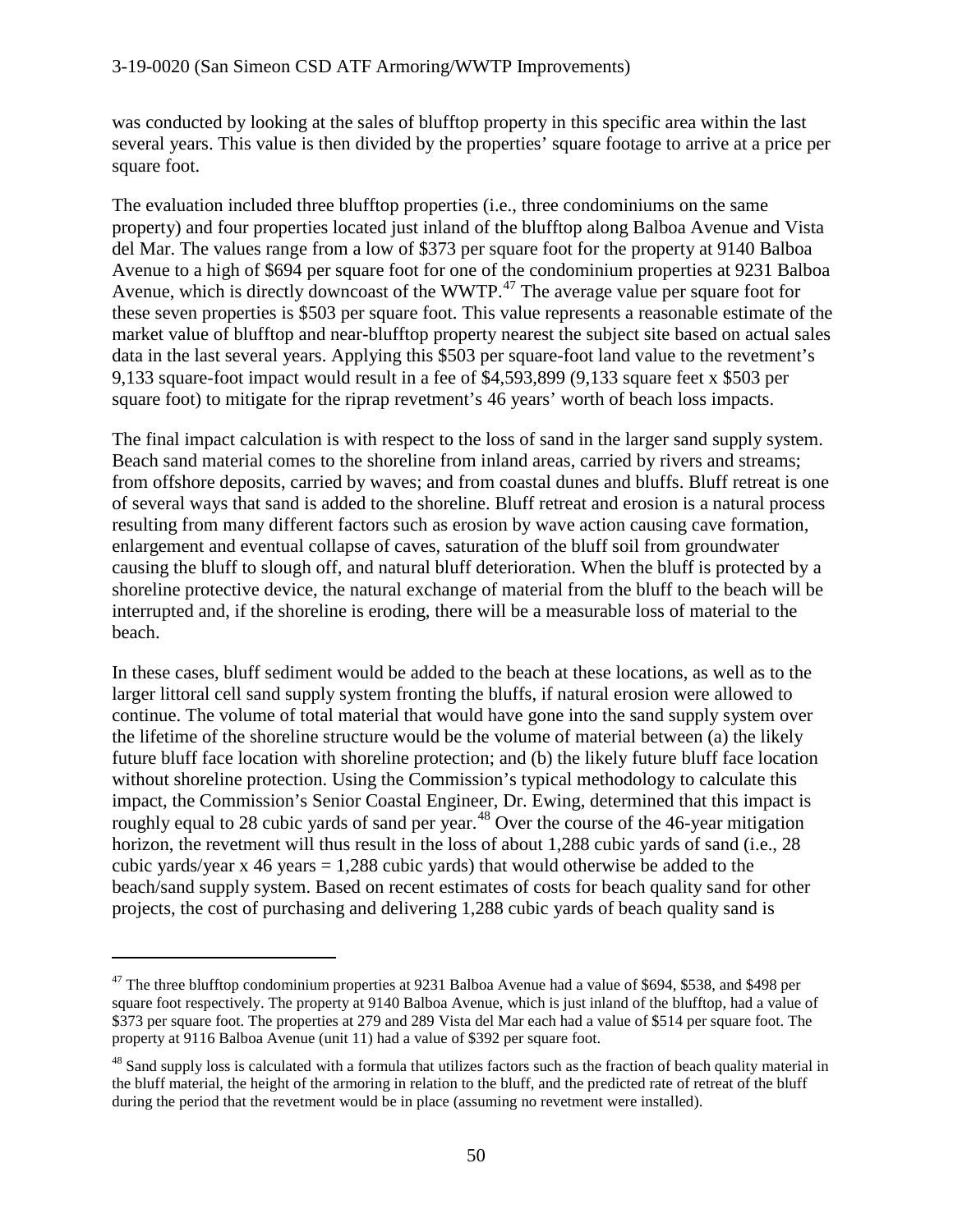currently approximately \$50 per cubic yard.<sup>[49](#page-50-0)</sup> Thus, an in-lieu fee to address this sand supply impact would be approximately  $$64,400$  (i.e.,  $$50/cubic$  yard x 1,288 cubic yards =  $$64,400$ ).

Therefore, over the 46-year mitigation timeframe, beach/shoreline and sand supply loss impacts associated with the revetment would result in a mitigation fee of  $$4,658,299$  (i.e.,  $$4,593,899 +$  $$64,400 = $4,658,299$ .

#### *Sand Supply Impacts Conclusion*

 $\overline{a}$ 

In this case, the revetment's impacts to sand supply and associated beach recreational values/use over the 46-year timeframe has led to and will lead to a loss of nearly 10,000 square feet of beach and almost 1,300 cubic yards of sand, both finite and important coastal resources. As a means of providing an easily understood value that can be used to quantify and understand the loss of such important resources, another way of looking at this impact is that it would cost over \$4.5 million to offset the impact if it were to be offset through an in-lieu fee. Although requiring such a mitigation fee would be one appropriate way to commensurately offset this project impact, another is to identify some form of offsetting and equivalent public and beach access related mitigation package. This is particularly so in the present case given the small size of the District and the significant financial cost in preparing for long-term relocation of the WWTP. Thus, on the facts here, the Commission finds it particularly appropriate to identify compensatory mitigation in terms of public and beach access value to offset impacts to coastal resources by permitting the revetment in the near term, while ensuring that the District allocates money to the long-term solution of relocation of the revetment.

As described in more detail in the "Public Access" section below, Commission staff had previously discussed with the District the option of the District constructing a pedestrian and bicycle bridge across Arroyo del Padre Juan Creek as mitigation for the riprap's past and ongoing impacts. In response to these discussions, the District previously developed and submitted to Commission staff two conceptual design plans for a pedestrian/bicycle bridge across the creek intended as a means of mitigating project impacts, including in lieu of paying a monetary mitigation fee. Such a bridge would provide lateral access from the network of blufftop trails upcoast from the project, across the creek, and through to Balboa Avenue and open space located downcoast at San Simeon State Park, effectively adding another connection, and certainly the most critical in terms of the California Coastal Trail (CCT), between north and south San Simeon Acres. The bridge would close a gap in the access system at this location (i.e., there is no creek crossing, and access users are forced to circumnavigate the creek either by walking along the beach or walking up to Hearst Drive, to get from one side to the other), and thus would facilitate a full connection of the CCT in this area, providing substantial public access benefits. However, the District indicates that the high cost of such a bridge would make such a project infeasible, and has identified a different mitigation package.

Specifically, the District now proposes to decommission, demolish, and restore the WWTP site when its functions have been relocated (as anticipated to be implemented per the Coastal Hazards Plan), and to dedicate the site in fee for public use (e.g., low-intensity public park use –

<span id="page-50-0"></span><sup>&</sup>lt;sup>49</sup> See, for example, CDPs 3-14-0569 (Custom House Embankment Repairs), A-3-STC-12-011 (4th Avenue Armoring), 2-11-009 (City of Pacifica Shoreline Protection), and 2-10-039 (Land's End Seawall).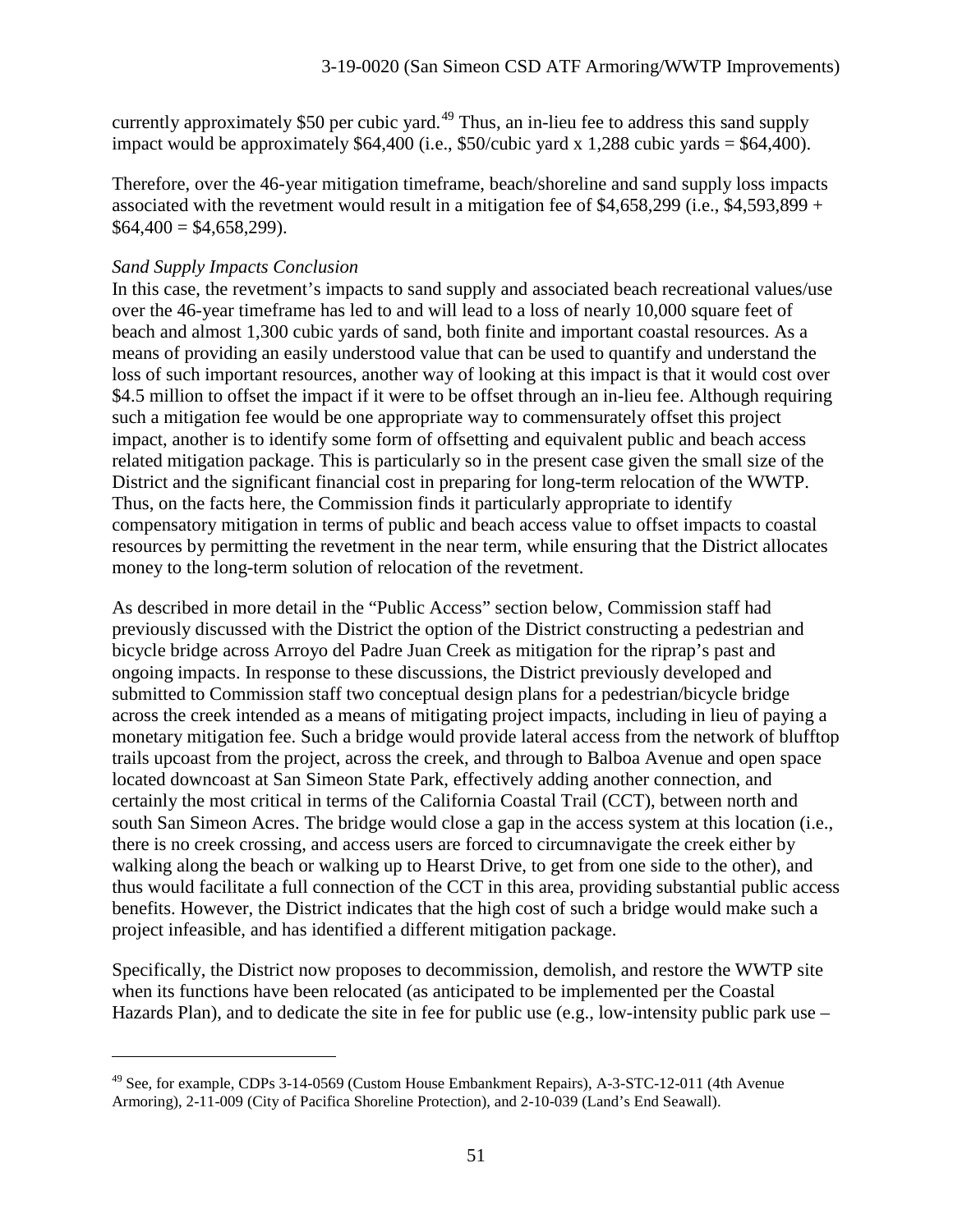see **Exhibit 12**). Such restoration and dedication is appropriate and will provide for meaningful offsetting mitigation for project impacts at that time. In addition, and to provide meaningful mitigation in the near term to begin to offset accrued impacts, the project is also conditioned to require public access overlook improvements in San Simeon Acres area, potentially on nearby State Parks property (see **pages 4-6 of Exhibit 12**). Together, such a mitigation package is an appropriate means to offset the impacts from unpermitted armoring and development that has been in place for more than three-and-a-half decades without proper consideration of mitigation for substantial adverse impacts caused to coastal resources resulting from said armoring and development, and for continuing project access impacts over the temporary approval's horizon.

Even so, there is an argument that the full impacts (e.g., estimated at over \$4.5 million) of the project are not being mitigated, and that additional mitigation could be required now (including payment of mitigation fees and additional access improvements commensurate with the calculated impacts). However, such mitigation would usurp scarce time, money, and resources the District needs in order to focus on planning for WWTP relocation out of this hazardous beachfront location, and for site restoration of the WWTP property consistent with the requirements of the Coastal Act. Fortunately, this approval structure means that additional access benefits will be realized over the longer term (e.g., revetment removal, WWTP and revetment relocation, site restoration, etc.), which will eventually offset any difference in the impacts versus the mitigation required now as part of a longer-term framework. In the short term, overlook improvements can serve to begin to meaningfully offset public and beach-related access impacts, and in the longer term, removal of the WWTP and related development (including riprap) and restoration, and dedication and use of the WWTP site for public and beach related access can serve to fully mitigate for the remainder of the project's coastal resource impacts. Therefore, the Commission finds that the overlook, when combined with the longerterm restoration and future public uses of the site (including removal and restoration associated with the riprap, leading to future elimination of all revetment coastal resource impacts), appropriately mitigates for the revetment's sand supply and public access impacts, consistent with the Coastal Act, in lieu of payment of the calculated mitigation fee.

# *Coastal Hazards Conclusion*

The WWTP has historically been and is currently in danger from erosion and coastal hazards, based on the District's consultant's analysis that the current protection affords only limited protection at this time, let alone into the future when sea level rise is expected to make existing conditions worse. Thus the WWTP does not minimize risks to life and property in an area of high geologic and flood hazards (inconsistent with CA section 30253). As a result, the WWTP necessitated an unpermitted riprap revetment that altered the natural landforms along the bluff at this location and covered up a portion of an existing-at-the-time public access deed restriction. The WWTP and ATF approval of the revetment cannot be found consistent with the Coastal Act's hazards policies in the long term. However, on the basis of conflict resolution (discussed below), the Commission is able to approve the proposed project on a limited-term basis to protect marine resources, water quality, and ESHA in the immediate term, and the Commission accordingly conditions the approval to mitigate the revetment's sand supply and public access impacts as discussed above.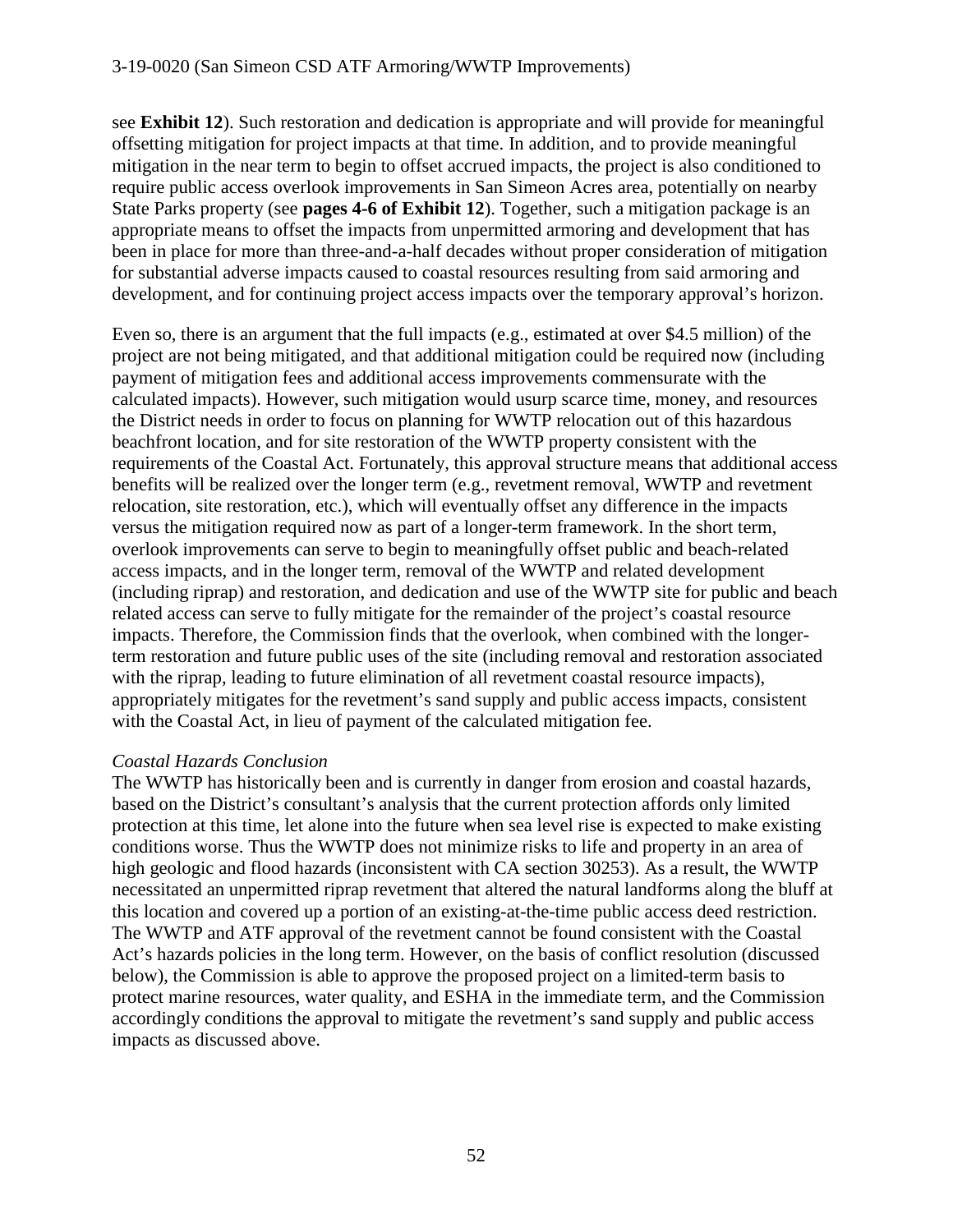# **D. MARINE RESOURCES**

# **Applicable Policies**

The Coastal Act protects the marine and freshwater resources and offshore habitat located in the vicinity of this site. Coastal Act Sections 30230 and 30231 specifically state:

*Section 30230. Marine resources shall be maintained, enhanced, and where feasible, restored. Special protection shall be given to areas and species of special biological or economic significance. Uses of the marine environment shall be carried out in a manner that will sustain the biological productivity of coastal waters and that will maintain healthy populations of all species of marine organisms adequate for long-term commercial, recreational, scientific, and educational purposes.*

*Section 30231. The biological productivity and the quality of coastal waters, streams, wetlands, estuaries, and lakes appropriate to maintain optimum populations of marine organisms and for the protection of human health shall be maintained and, where feasible, restored through, among other means, minimizing adverse effects of waste water discharges and entrainment, controlling runoff, preventing depletion of ground water supplies and substantial interference with surface water flow, encouraging waste water reclamation, maintaining natural vegetation buffer areas that protect riparian habitats, and minimizing alteration of natural streams.*

In addition, Coastal Act Section 30233(a) states:

*Section 30233(a). The diking, filling, or dredging of open coastal waters, wetlands, estuaries, and lakes shall be permitted in accordance with other applicable provisions of this division, where there is no feasible less environmentally damaging alternative, and where feasible mitigation measures have been provided to minimize adverse environmental effects, and shall be limited to the following:*

- *(l) New or expanded port, energy, and coastal-dependent industrial facilities, including commercial fishing facilities.*
- *(2) Maintaining existing, or restoring previously dredged, depths in existing navigational channels, turning basins, vessel berthing and mooring areas, and boat launching ramps.*
- *(3) In open coastal waters, other than wetlands, including streams, estuaries, and lakes, new or expanded boating facilities and the placement of structural pilings for public recreational piers that provide public access and recreational opportunities.*
- *(4) Incidental public service purposes, including but not limited to, burying cables and pipes or inspection of piers and maintenance of existing intake and outfall lines.*
- *(5) Mineral extraction, including sand for restoring beaches, except in environmentally sensitive areas.*
- *(6) Restoration purposes.*
- *(7) Nature study, aquaculture, or similar resource dependent activities.*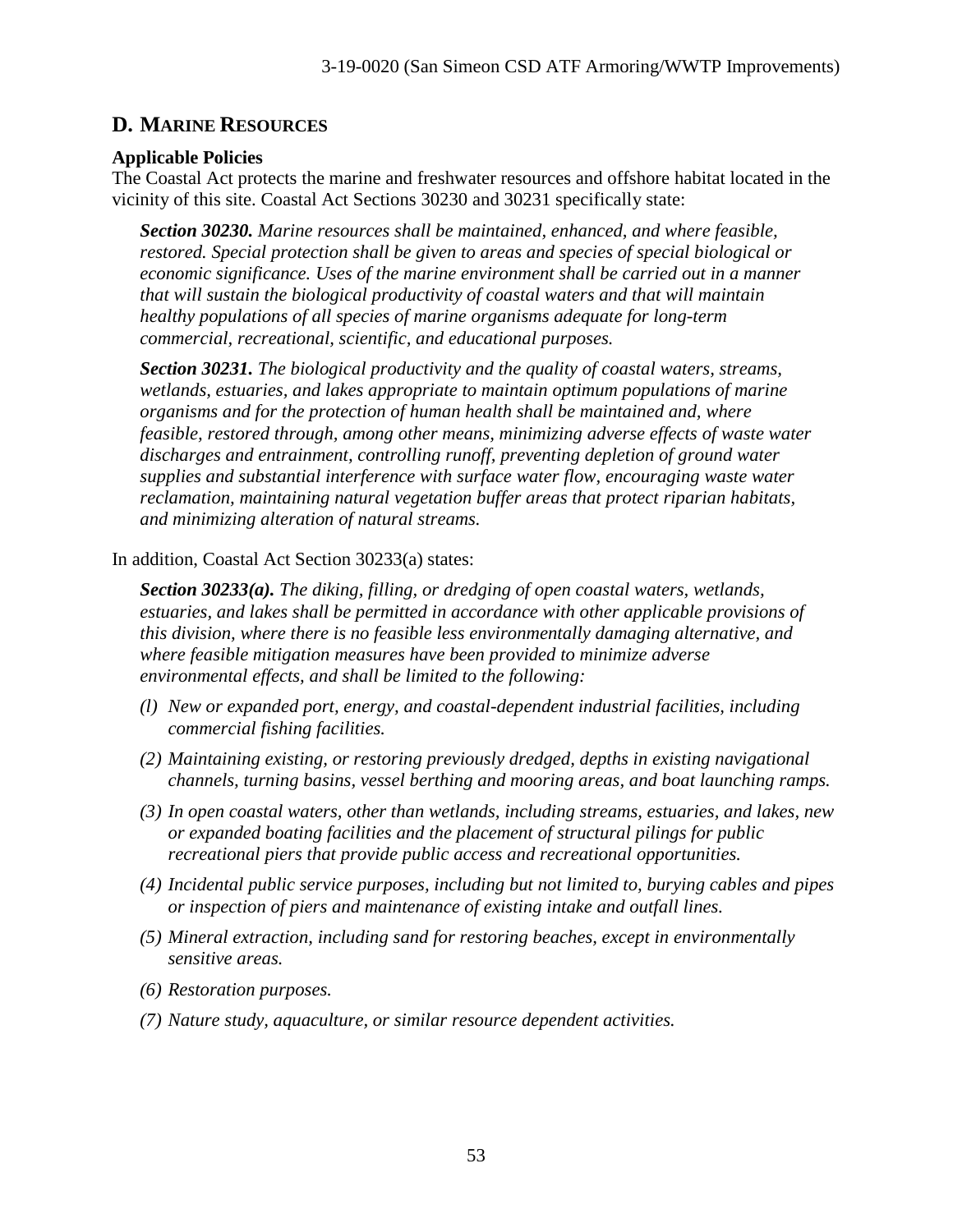### **Analysis**

 $\overline{a}$ 

### *Unpermitted Outfall Replacement*

The 600-foot-long outfall replacement (that was completed in 1984) and the 100-foot-long outfall replacement (that was completed between 2010 and 2013) both required "fill" as that term is defined in the Coastal Act,<sup>[50](#page-53-0)</sup> and also implicate the marine resource and related water quality protection policies of the Coastal Act. The Applicant proposes to authorize these outfall replacements ATF as part of this CDP application. See **Exhibit 4** and **Exhibit 10** for the location of the outfall.

Coastal Act Section 30233 restricts the Commission from authorizing a project that requires filling open coastal waters unless it meets three tests. The first test requires the proposed activity to fit within one of seven categories of allowed uses described in Coastal Act Section  $30233(a)(1)-(7)$ . The second test requires that there be no feasible less environmentally damaging alternatives to the fill. The third test mandates that feasible mitigation measures be provided to minimize the project's adverse environmental effects. Sections 30230 and 30231 reaffirm and support these latter two tests in terms of requiring that marine resources and biological productivity of coastal waters be protected as much as possible.

In terms of the first test under 30233, or the allowable use test, Coastal Act Section 30233(a)(4) allows fill in open coastal waters for "incidental public service purposes, including but not limited to, burying cables and pipes or inspection of piers and maintenance of existing intake and outfall lines." The purpose of the proposed outfall pipe and pipe replacements, which both necessitated fill, was to improve water quality and protect public health by replacing damaged portions of the existing wastewater outfall. Therefore, the Commission finds that the proposed outfall replacements qualify as allowable uses pursuant to Coastal Act Section 30233(a)(4).

The second test of Coastal Act Section 30233 requires an assessment of whether there are feasible less environmentally damaging alternatives. A typical range of alternatives for this type of project would likely include the no-project, relocation, and full replacement alternatives. With respect to the former, the no-project alternative (i.e., not replacing the damaged portions of the outfall) would not solve the problem of potential effluent flow from the damaged outfall or allow for functioning of the outfall as intended, thus allowing the outfall to continue to function inadequately and unsafely with associated impacts to public health and water quality in ocean waters off of San Simeon Acres (in violation of Coastal Act Sections 30230 and 30231). With respect to relocation, while this option could provide short-term benefits to habitat (e.g., removing the line from its current location in an area known to contain rocky reef and kelp habitat to an area that is solely comprised of soft, sandy substrate), this option is not feasible right now, including due to the costs involved in studying the surrounding habitat and assessing the most environmentally friendly location. This is particularly so because of the need to wisely manage resources to plan for eventual relocation of the entire WWTP to ensure long-term consistency with coastal hazard policies. In addition, movement of the line to another area in the vicinity may not be allowed by the National Oceanic and Atmospheric Administration and the California Department of Fish and Wildlife because the new line would be placed in two

<span id="page-53-0"></span> $50$  Coastal Act Section 30108.2 defines "fill" (in relevant part) as "earth or any other substance or material  $\ldots$  placed in a submerged area."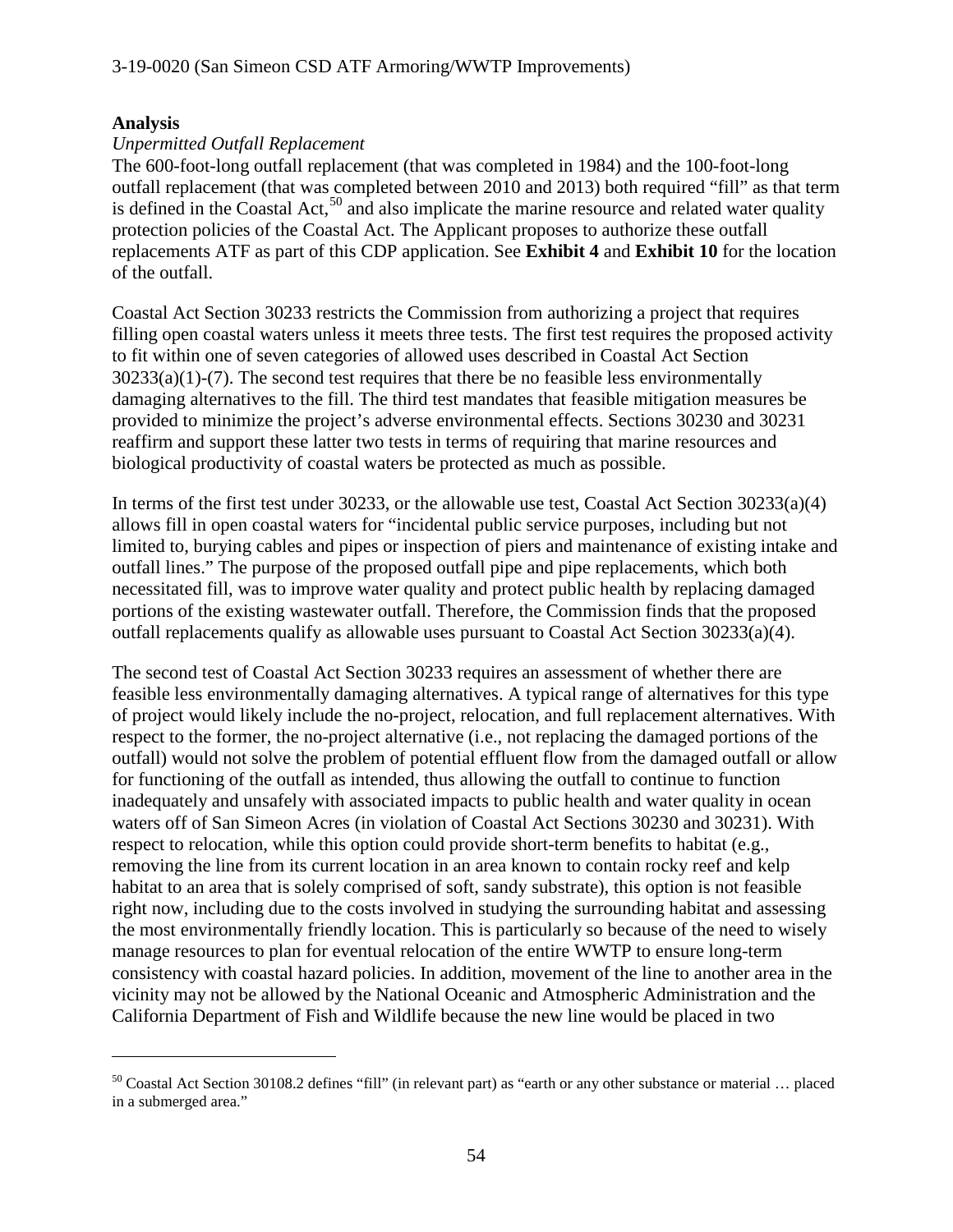established Marine Protected Areas (MPAs). As discussed further below, original placement of the outfall predates designation of the current placement site as MPAs.

With respect to full replacement, the replacement of the entire outfall would surely provide an upgrade to the damaged outfall to a condition at least as good as it was in 1983 and prior. A new outfall would be built to the latest standards (including with the addition of modern day outfall diffusers) and could be placed in the most environmentally appropriate location (assuming connection to the WWTP where it is situated now) with the most environmentally appropriate length. However, the estimated cost for a new outfall built to the current design (800 feet by eight inches) would range between approximately \$150,000 and \$300,000, based on recent examples. Furthermore, this alternative does not address the fundamental coastal hazards associated with maintaining the WWTP at its present location in the long term and thus diverts scarce resources to an alternative that is not fully consistent with the Coastal Act and may not be allowed in the MPAs.

The above-described alternatives are either infeasible or do not resolve all project inconsistencies with the Coastal Act, especially when there is no evidence currently to suggest that the proposed replacement portions are malfunctioning. The Commission thus finds that the proposed project (i.e., authorizing ATF replacements of the majority of the outfall) at this time is the least environmentally damaging feasible alternative.

The third test under Coastal Act Section 30233 requires that the project include feasible mitigation measures to minimize adverse environmental effects. Hard substrate (especially highrelief substrate) and its associated biota are relatively rare offshore of central California and therefore any effect to them is potentially significant. Impacts to high-relief substrate in particular are significant because: (a) rocky reefs are relatively rare along the central and southern California coasts; (b) they support a diverse assemblage of epifaunal invertebrates; (c) they attract fish as a nursery ground, food source, and as shelter; and (d) epibiota residing on rocky substrates are sensitive to mechanical disturbance and increased sediment loads. Adverse impacts (e.g., crushing, scraping, and/or displacement) to hard substrate can occur during cable or pipeline installation and subsequent movement of the pipeline or cable on the seafloor due to currents and wave action. Placement of the outfall on and across rocky substrates would disrupt associated bottom communities, likely crushing and/or dislodging small, sessile or relatively sedentary invertebrates along a narrow strip. As discussed further below, although information and reports provided by the Applicant suggest that outfall is placed within sandy soft-bottom substrate, based on other evidence it is likely that the replacement portions of the outfall installed in 1984 and between 2010 and 2013 adversely impacted hard substrate environment.

Here there are several feasible mitigation measures that will minimize adverse impacts of the proposed ATF outfall development. These mitigation measures include requiring the District to assess and mitigate for impacts to substrate habitat incurred by the proposed project. By imposing the special conditions described in this report (see **Special Conditions 8** and **9**, and see further discussion of these conditions below and in the "Conflict Resolution" section below) as part of the coastal development permit, the Commission finds that the third test of Coastal Act Section 30233 has been met. The Commission therefore finds the outfall replacement projects in 1984 and those that took place between 2010 and 2013 can be found consistent with Coastal Act Section 30233.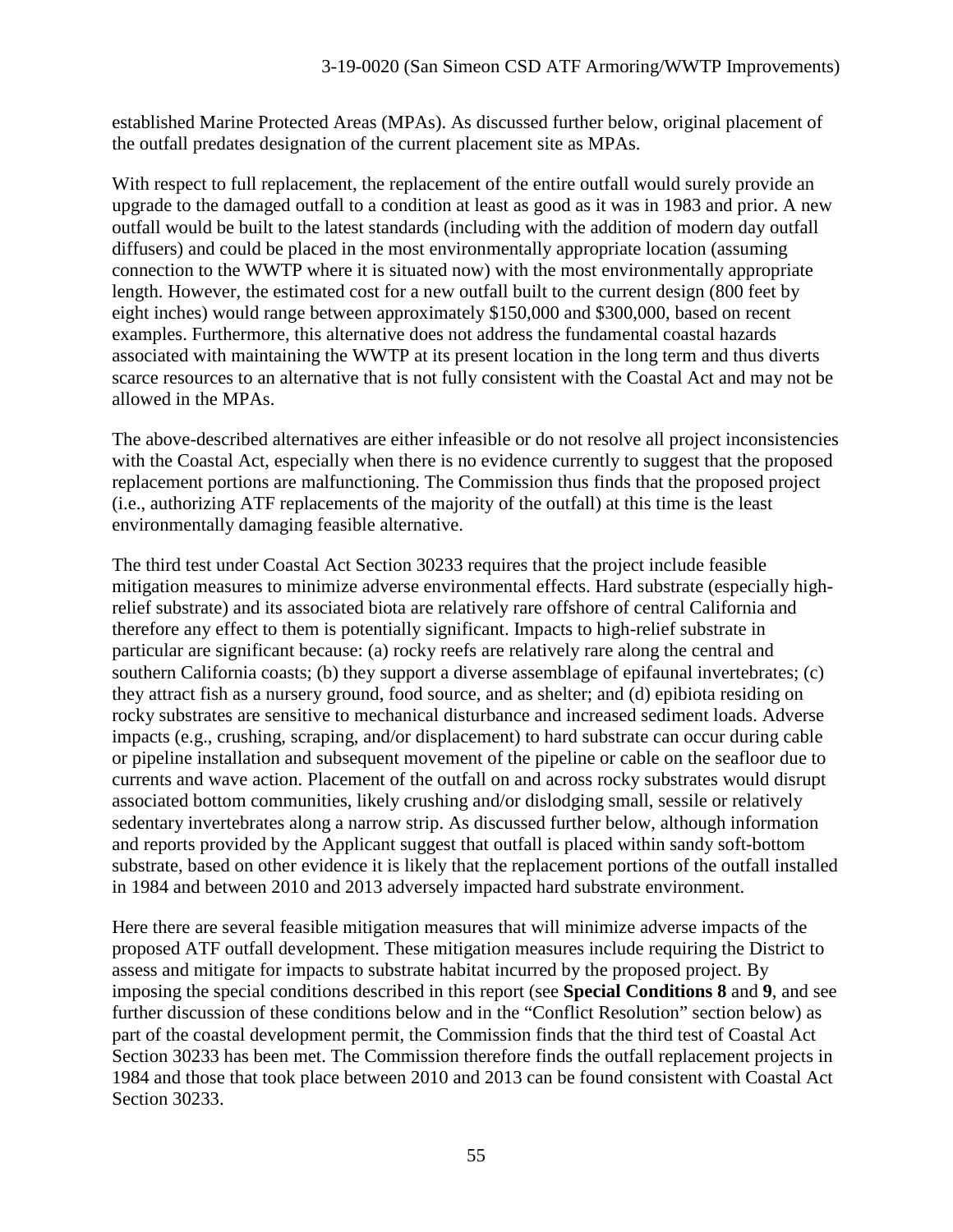In terms of Coastal Act Sections 30230 and 30231, the outfall, and thus the development undertaken on the outfall, is located offshore of San Simeon Acres in coastal waters that are now part of two different MPAs (i.e., the Cambria Marine Conservation Area and the Monterey Bay National Marine Sanctuary), both of which generally do not allow new outfall pipelines to be installed within their boundaries. In this case, though, the original outfall was placed in the early 1960s well before the Coastal Act and well before the origination of the two MPAs identified above.<sup>[51](#page-55-0)</sup> However, the replacement portions that are the subject of this ATF proposal occurred in 1984 and between 2010 and 2013, subsequent to adoption of the Coastal Act (thus Sections 30230 and 30231 apply to the replacements), and subsequent to the MPA designations for the 2010 to 2013 work, and the outfall's functionality is critical to preventing significant adverse water quality degradation and resultant public health and safety impacts in the coastal environment. In light of this, the marine resources and water quality policies of the Coastal Act (Sections 30230 and 30231) affirmatively compel approval of the ATF portions of the outfall pipeline in order to protect water quality and public health and safety. However at the same time, placement of the ATF portions of the outfall resulted in its own impacts to marine resources, which have not been mitigated to date, and the critical question at this juncture is how to best mitigate for those impacts of the outfall replacement projects now, beyond its potential removal in the future as described in **Special Condition 3** (and given that, as discussed above, the outfall's function in preventing significant adverse water quality degradation and resultant public health and safety impacts in the coastal environment compels approval of the ATF portions in the near term under Sections 30230 and 30231 - see discussion in the "Conflict Resolution" section below for justification of project approval and imposition of special conditions here regarding the outfall).

In terms of quantifying these impacts, available habitat mapping data from MPA monitoring efforts and the District's own monitoring reports (per Waste Discharge Requirements Order No. R3-2013-0021/National Pollutant Discharge Elimination System (NPDES) Permit No. CA0047961, which officially expired on February 1, 2019)<sup>[52](#page-55-1)</sup> have been analyzed. According to the District's most recent monitoring inspection reports (in 2016, 2017, and 2019), the outfall is located in mostly sandy soft-bottom substrate, either laying on top of sand or buried underneath it in parts. However, these reports are very brief and were undertaken during times of high turbidity/low visibility, and do not include descriptions for the entire 800 feet of outfall line. Additionally, it is not clear what type of habitat or habitats into which the replacement portions of the outfall were installed in 1984 and between 2010 and 2013 (i.e., whether these went through a rocky reef or kelp habitat and more recently became buried in sand) given that no surveys of the offshore area were undertaken at those times. While the District's recent monitoring inspection reports indicate that the shoreward 700 feet or so of the outfall line is partially or fully buried, this may be the result of recent trends in sand movement. Further, based on available baseline habitat mapping and survey data that has been collected as part of MPA monitoring efforts, as well as aerial photography from Google Earth and oblique imagery from

<span id="page-55-0"></span><sup>&</sup>lt;sup>51</sup> The Monterey Bay National Marine Sanctuary was established in 1992 and the Cambria Marine Conservation Area was established in 2007.

<span id="page-55-1"></span><sup>&</sup>lt;sup>52</sup> According to Peter Von Langen at the Regional Water Quality Control Board (RWQCB), the District submitted an application to renew the NPDES permit on March 20, 2018. The previous NPDES permit is on "administrative extension" until a new NPDES permit is adopted by the RWQCB.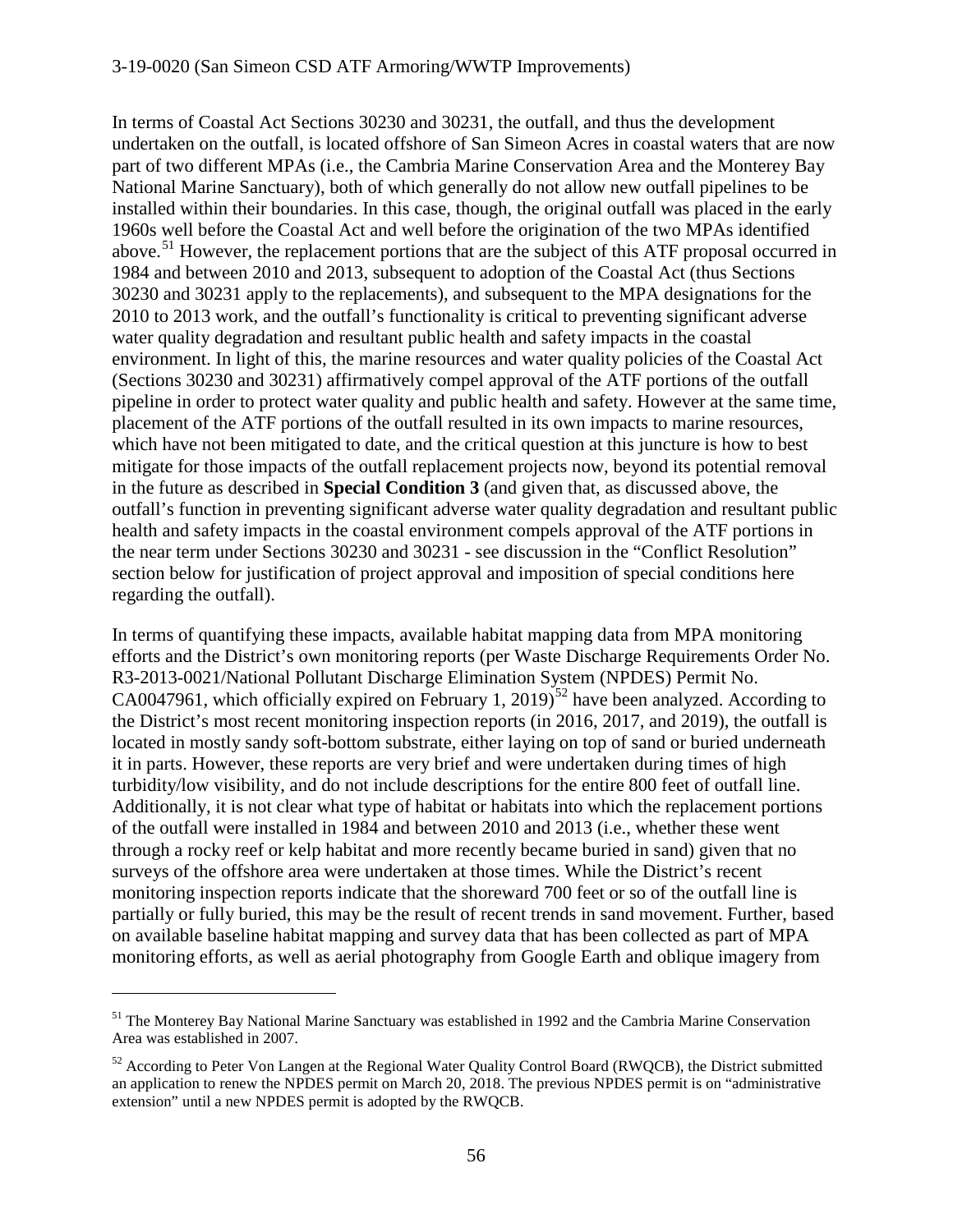the California Coastal Records Project, the seaward portion of the outfall (i.e., about the last approximately 325 feet of the outfall nearest its offshore termination point) appears to pass through an area known to include rocky outcrops/reefs and kelp beds (see **Exhibit 10** for aerial imagery showing this area). As such, there appears to be a strong likelihood that at the time that portions of the line were replaced in 1984 and between 2010 and 2013, that this was done within and through an area of sensitive marine habitat (both hard and soft substrate) $^{53}$  $^{53}$  $^{53}$  and therefore resulted in some level of non-insignificant adverse impacts to that habitat. Those impacts likely persisted until burial of the outfall occurred due to sand movement and would likely occur again if and when the outfall line and reef are exposed in the future due to potential futures changes in sand movement.

Although one can identify with some precision the square footage of hard bottom habitat adversely impacted by a project, it is difficult to create new underwater hard bottom habitat to mitigate for the adverse impacts of a project to this habitat type. The Commission has, however, approved enhancement of underwater habitats as appropriate mitigation for these types of impacts. One form of habitat enhancement is the removal of derelict fishing gear and other marine debris from hard bottom habitat. UC Davis has an established program, its Wildlife Health Center's California Lost Fishing Gear Recovery Project that removes derelict nets and gear from submerged reef habitat (see **Special Condition 8** and discussion in the "Conflict Resolution" section below for justification of project approval and imposition of special conditions here).<sup>[54](#page-56-1)</sup> Derelict fishing gear is found in the water along the entire coast of California. The gear is potentially hazardous to divers and an array of wildlife including seabirds, turtles, sea otters, and other marine mammals. Derelict fishing gear affects the marine environment in several ways: it can continue to "catch" fish and marine animals, which become enmeshed or trapped, and it can damage the habitat upon which it becomes entangled or upon which it rests. It is also a visual blight on the seafloor, diminishing the natural aesthetic quality of the seafloor and rocky habitat. Currently, the SeaDoc Society, a marine ecosystem health program of the UC Davis Wildlife Health Center, is focusing gear recovery efforts within the State's network of MPAs and near the Channel Islands.

Commission staff recently examined data on completed compensatory mitigation work to quantify the acreage of compensation that could be achieved for the funds provided to the Recovery Project for this purpose. In total, between 2009 and 2015, the Recovery Project has received \$801,193 in compensatory mitigation funds to mitigate impacts to a collective total of 24,325 square feet of hard bottom habitat from seven fiber optic cable projects and two pipeline

<span id="page-56-0"></span><sup>&</sup>lt;sup>53</sup> Hard substrate is exposed rocky seafloor that provides habitat for a diverse group of plants and animals. Along much of the California coast, hard substrates, including exposed bedrock, rock outcroppings, and rock crevices, provide habitat and shelter for numerous sessile organisms, fishes, and mobile invertebrates such as lobsters and crabs.

<span id="page-56-1"></span><sup>&</sup>lt;sup>54</sup> Started in 2005 by the SeaDoc Society, the primary purpose of the Recovery Project is to remove commercial fishing gear that is accidentally lost or intentionally discarded in California's marine environment. The Commission has previously found contributions to the Recovery Project to be an acceptable form of compensation for unavoidable adverse impacts to substrate habitat and the organisms it supports. For example, recently, in combined CDP/Consistency Certification Number E-08-021/CC-005-09, the Commission accepted AT&T's offer of \$100,000 to the Recovery Project as adequate to compensate for potential project-related impacts to 5,500 square feet of hard substrate and its biota.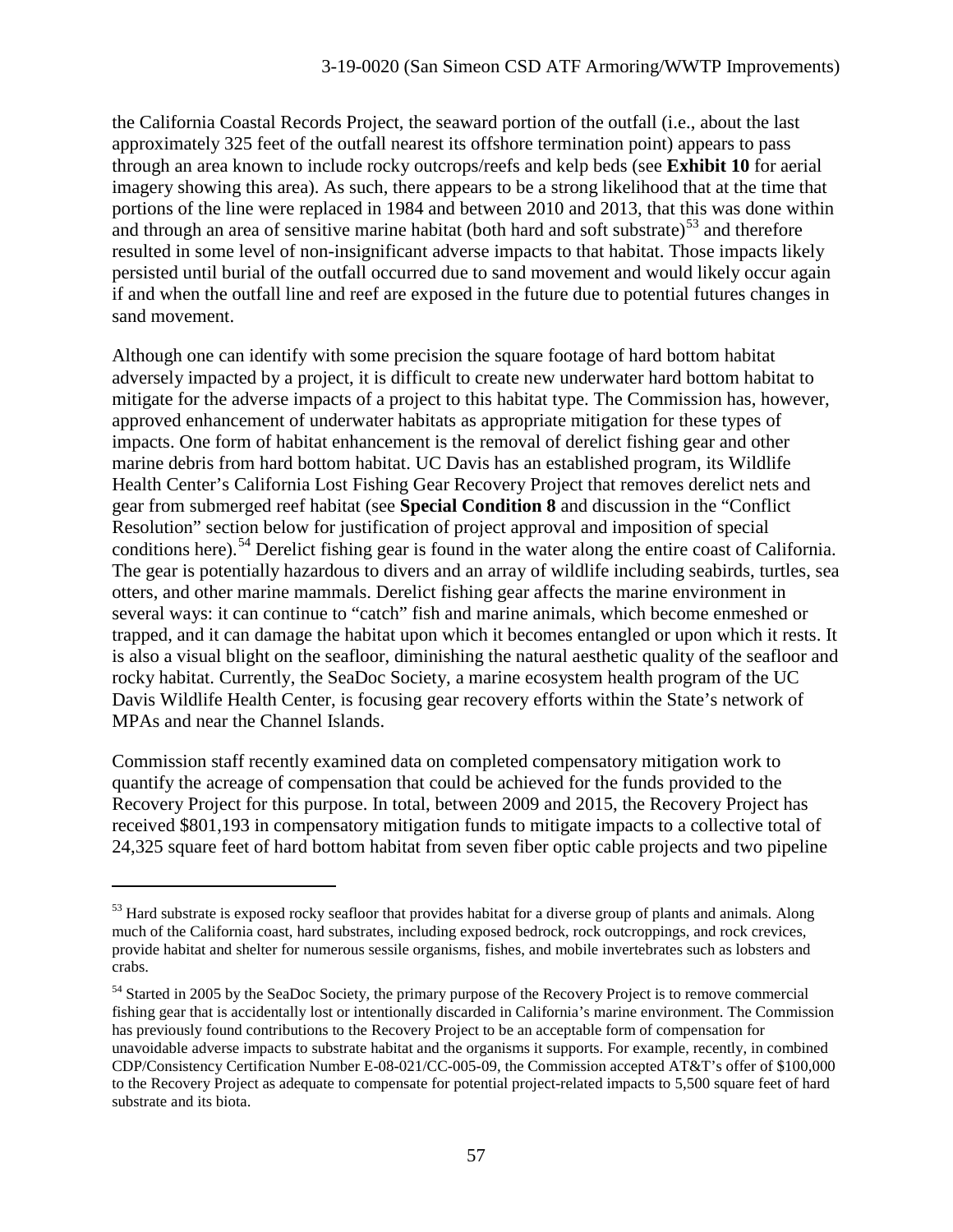removal projects. With these funds, the Recovery Project was able to collect 1,301 items of derelict fishing gear over 105 field days, resulting in the enhancement of an estimated 64,702 square feet of bottom habitat. These data show that the Recovery Project was able to achieve enhancement of marine habitats at a mitigation ratio of 2.7 to 1 and for a cost per area of \$12.38/square foot. When this cost per acre figure is adjusted to present dollars using the Consumer Price Index, the result is \$13.80/square foot.

Thus, to mitigate for the impacts of the replacement of 600 feet of outfall in 1984 and the replacement of 100 feet of outfall between  $2010$  and  $2013^{55}$  $2013^{55}$  $2013^{55}$  in accordance with the requirements of Sections 30230, 30231 and 30233 as discussed above, and based on the GPS coordinates for the end of the outfall, it is estimated that approximately 325 linear feet of line passes through an area known to support rock outcrops/reef and kelp beds (see **Exhibit 10** for aerial imagery showing the outfall termination point). Recent Commission actions (e.g., CDP 9-16-0160) provided for a habitat mitigation fee to be calculated by applying a 3:1 mitigation ratio to the total square footage of impacted hard substrate and then multiplying that area by a compensation rate of \$13.80 per square foot, and then adding an additional 5% administrative fee (calculated from the mitigation fee amount) to ensure that all of the actual mitigation fee is applied to direct habitat enhancement efforts. Thus the fee, in this case, would equate to \$2,991.84 (216.8 square feet x \$13.80) plus administrative costs of \$149.59 (5% of \$2991.84) for a total of \$3,141.43.<sup>[56](#page-57-1)</sup>

This mitigation is also warranted because of the location of the outfall in MPAs. On April 13, 2007, the California Fish and Game Commission voted unanimously to adopt 29 MPAs covering many of those areas identified as particularly important through the Marine Life Protection Act Initiative process in the Central Coast study region. The District's proposed ATF outfall replacement would involve the placement of outfall pipeline portions within the Cambria Marine Conservation Area and the Monterey Bay National Marine Sanctuary, both of which constitute MPAs. Coastal Act Section 30230 requires special protection of areas of special biological significance, such as MPAs. The replacement of the outfall in these MPAs caused impacts in the MPAs as identified above. **Special Condition 8** will also ensure the enhancement of the marine environment along California's central coast in and around these MPAs, thereby ensuring that the special protection of these areas required by Section 30230 and 30231 is provided (see discussion in the "Conflict Resolution" section below for justification of project approval and imposition of special conditions here).<sup>[57](#page-57-2)</sup>

Further, because the outfall has failed as recently as 2010, an integrity assessment would be required in order to ensure that the outfall line is not leaking or in danger of failure, including close to shore, to ensure resource protection consistent with Coastal Act Sections 30230 and

<span id="page-57-0"></span> $55$  The 100-foot section was replaced in the same footprint, and thus separate mitigation is not required.

<span id="page-57-1"></span><sup>&</sup>lt;sup>56</sup> This value is based on an estimated 216.8 square feet (325 linear feet x 0.666-foot outfall width) of pipeline transit through sensitive marine habitat and the resulting potential habitat loss, damage, displacement and disturbance.

<span id="page-57-2"></span> $57$  The Applicant has suggested that the outfall mitigation fee be paid to the San Luis Obispo Marine Mammal Center. However, the direct impacts from the outfall are to ocean substrate and thus the mitigation fee is more appropriately paid to an entity that will directly enhance marine substrate by removing derelict fishing gear from same. Removal of such gear will also benefit marine mammals by reducing the risk of their entanglement in derelict fishing gear.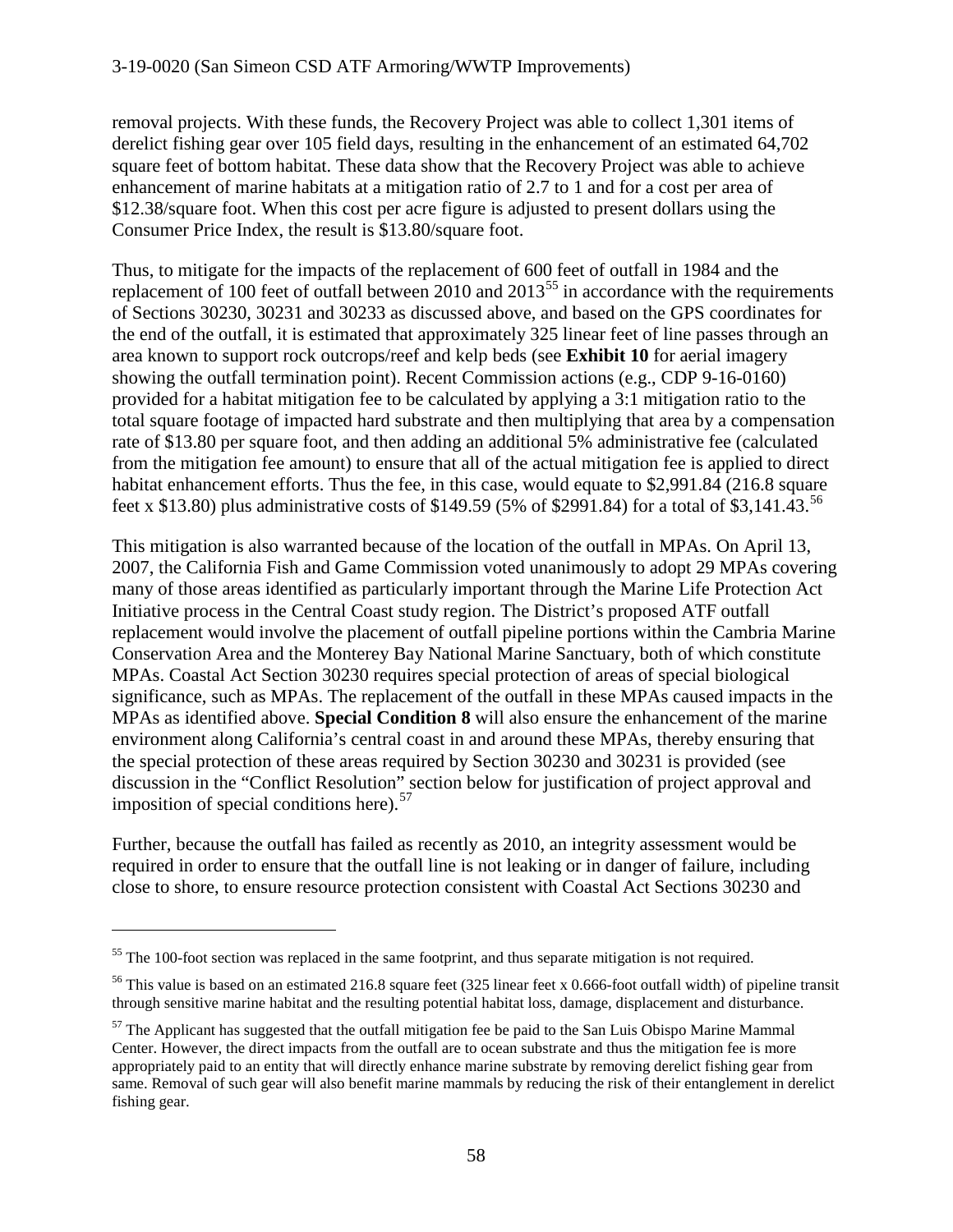30231. Although the District's diver survey team suggested that the line be dredged to facilitate this type of inspection, less invasive methods may also be used to evaluate the line (such as internal video surveys or remote sensing equipment that can be operated within the line or from the surface of the sand above it). Thus, **Special Condition 9** requires the District to develop an Executive Director-approved plan to carry out an integrity assessment of the outfall line. Once approved, the Plan would need to be implemented as approved. **Special Condition 9** also requires that if the assessment shows that the line is leaking, the diffuser is not functioning as designed, or portions of the line are at risk of failing, the District will be required to submit a complete permit amendment application within 30 days to address the compromised condition of the line (see discussion in the "Conflict Resolution" section below for justification of project approval and imposition of special conditions here).

#### *Unpermitted Riprap Revetments*

 $\overline{a}$ 

As mentioned above, the WWTP is located in a low-lying area immediately adjacent to the Pacific Ocean and Arroyo del Padre Juan Creek. This area currently experiences flooding events, primarily during winter storms that produce large swells from the ocean and heavy flows down the creek. Because of its location in this flood prone area, San Luis Obispo County has included this site within its Flood Hazard (FH) combining designation or overlay zone (see **Exhibit 5** for the FH map, which is part of the County's LCP, for San Simeon Acres).

As discussed above, the primary purpose of the proposed ATF retention of the revetments (both the main revetment fronting the WWTP and extending along the bank of Arroyo del Padre Juan Creek, as well as the additional riprap located in the creek) is to protect the WWTP and associated critical infrastructure, including the pipe support structure and its abutments.

In terms of the main revetment, however, (and also as described above), this existing revetment does not provide the level of protection typically required for critical coastal public infrastructure such as this facility (i.e., protection against a 100-year storm event as well as for 100 years of safety and stability). Recently, and according to a June 14, 2018 letter to Commission staff (see **Exhibit 20**), the District now proposes to add about two feet of additional riprap to the top of the existing revetment to provide additional protection at this time. However, as proposed, and even with the additional riprap, the Commission cannot find that the proposed project will adequately protect marine and freshwater resources and water quality, because even with the added riprap the revetment would only provide protection against a 10-to-20-year storm. Thus, even with the proposed addition of riprap, the revetment cannot be relied upon to avoid water quality and public safety impacts in the long term. Thus, if the WWTP were to experience a 100-year storm event, major damage, including wastewater spills, would likely occur.<sup>[58](#page-58-0)</sup>

Typically, the Commission would require protection to be adequate to protect the existing critical infrastructure for the longer term, such as protection against a 100-year storm and safety and stability over 100 years, and thereby adequately protect water quality. Conditions to remove the inadequate shoreline protection would be required as would conditions to replace the inadequate

<span id="page-58-0"></span><sup>&</sup>lt;sup>58</sup> It is worth noting that immediate removal of the revetment to address project inconsistency with Coastal Act hazards policies, including Section 30253, would implicate the same marine resource and water quality concerns in that the WWTP would be at risk of a 100-year storm event, which would likely result in major damage and wastewater spills, given that there is no immediately-available feasible location to relocate the WWTP.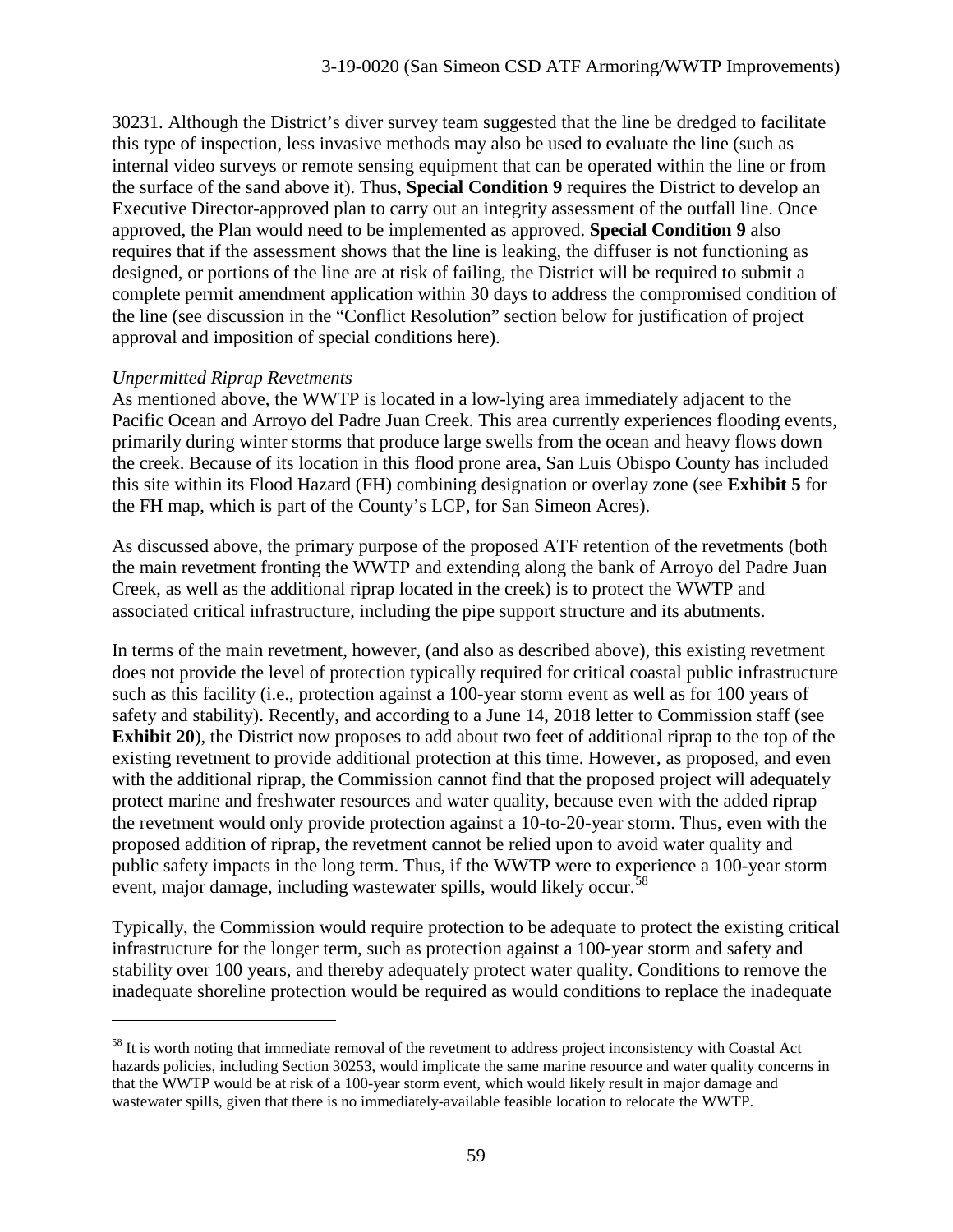protection with adequate protection (e.g., a vertical seawall). However, as described above, ATF approval of the revetment cannot be found consistent with Coastal Act hazards policies in the long term. Therefore, as discussed below (see discussion in the "Conflict Resolution" section below), this approval is structured as a temporary approval, in which the District will retain the existing revetment and creek riprap, install additional riprap between the top of the existing revetment and the WWTP's existing perimeter wall for additional coastal hazard protection in the 10-year authorization period (via new riprap, or by using existing riprap on the beach in order to return as much public beach property to the public as possible), until such time as the ATFapproved revetment is removed or until the 10-year limited authorization expires (or is extended), whichever occurs first (**Special Condition 2** and **Special Condition 4**). The Commission finds that this limited-term authorization for the continued placement of the revetment to allow the District adequate time to fund, study, and pursue relocation efforts for the WWTP (which if relocated will ultimately ensure greater protection of water quality and habitat) adequately mitigates for potential impacts of the proposed development consistent with Sections 30230 and 30231.

**Special Condition 4** also requires submission of a Construction Plan that includes best management practices required by the Commission in the past to protect water quality and marine resources during construction (including maintaining good construction site housekeeping controls and procedures, the use of appropriate erosion and sediment controls, requiring any equipment washing, refueling, or servicing at the site to be done at least 50 feet from the site's perimeter fence, etc.). To further protect marine resources and offshore habitat, **Special Condition 4** requires construction documents to be kept at the site for inspection, and also requires a construction manager to be available to respond to any inquiries that arise during construction.

In terms of the riprap revetment placed in the creek to protect the pipe support structure and its abutments, the majority of this riprap has been buried over time by creek sediment and beach sand and has been further covered over by riparian and nonnative invasive vegetation. According to the Applicant's biological assessment, little riprap is visible in the creek today. The integrity of this riprap is thus unknown at this time and it is not clear that this riprap provides adequate protection of the pipe support structure and the abutments necessary to protect water quality in the case of a 100-year storm. However, the riprap may provide a lower degree of protection (i.e., less than 100-year storm) of the pipe support structure and the abutments, and thus immediate removal of the creek riprap would potentially have impacts to marine resources and water quality if such removal led to undermining of the pipe support structure. Again, this conclusion is further informed by the fact that there is no immediately available feasible location to relocate the entire WWTP at this time in order to entirely avoid potential impacts resulting from failure of the pipe support structure. For this reason (and as discussed in the "Conflict Resolution" section below), this approval is structured as a temporary approval, in which the District may retain the existing riprap in the creek during the 10-year authorization period until such time as the riprap is either removed or until the 10-year limited authorization expires (or is extended), whichever occurs first (**Special Condition 2**). The Commission finds that this limited-term authorization for the continued placement of the creek riprap to allow the District adequate time to fund, study, and pursue relocation efforts for the WWTP (which if relocated would entail removal of the pipe support structure, abutments and riprap, ultimately ensuring protection of water quality in the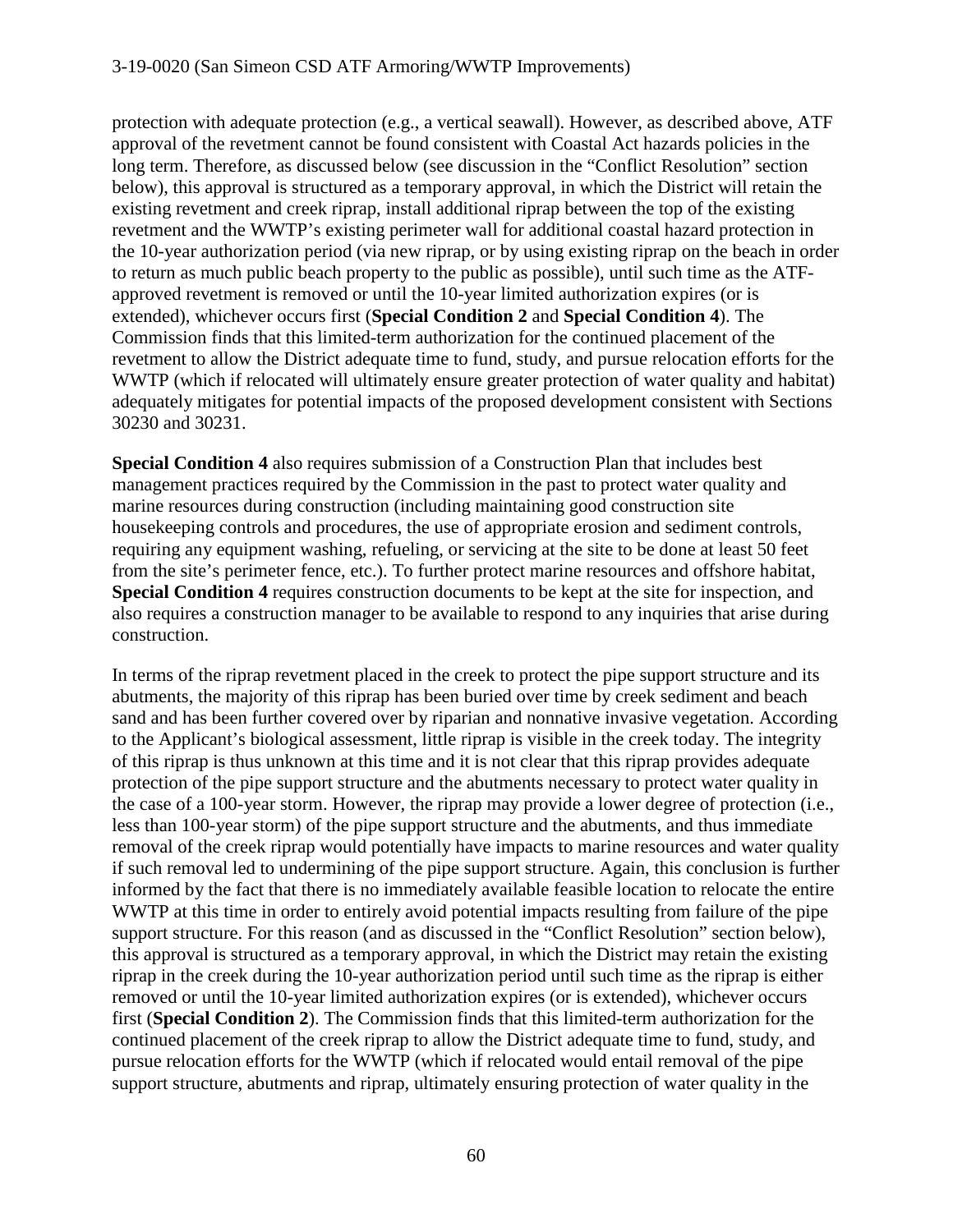long term) adequately mitigates for potential impacts of the proposed development, consistent with Sections 30230 and 30231.

# *Conclusion*

Thus, for the reasons outlined above and as conditioned, the project is consistent with Coastal Act Sections 30230, 30231, and 30233 regarding protection of marine and freshwater resources and offshore habitat. (See discussion in the "Conflict Resolution" section below for justification of project approval and imposition of special conditions here.)

# **E. SCENIC AND VISUAL RESOURCES**

# **Applicable Policy**

Coastal Act Section 30251, cited below, protects the aesthetic and visual quality of coastal areas:

*Section 30251. The scenic and visual qualities of coastal areas shall be considered and protected as a resource of public importance. Permitted development shall be sited and designed to protect views to and along the ocean and scenic coastal areas, to minimize the alteration of natural land forms, to be visually compatible with the character of surrounding areas, and, where feasible, to restore and enhance visual quality in visually degraded areas. New development in highly scenic areas such as those designated in the California Coastline Preservation and Recreation Plan prepared by the Department of Parks and Recreation and by local government shall be subordinate to the character of its setting.*

Coastal Act Section 30251 thus requires that scenic and visual qualities of coastal areas be considered and protected as a resource of public importance. New development must be sited and designed to protect public views to and along the ocean and in scenic coastal areas, and where feasible to restore and enhance visual quality in visually degraded areas. The proposed project includes after-the-fact development located at the WWTP site that is in the public view from a variety of vantage points.

# **Analysis**

First, with respect to views from Highway 1, the District's WWTP is located in a small developed area of the north coast of San Luis Obispo known as San Simeon Acres (see pages 3-4 of **Exhibit 1**). Highway 1 is a National Scenic Byway in this location and public views from Highway 1 are protected along this stretch of coast as required by the County's LCP and Coastal Act, and great care has been taken over the decades to protect such views of the coast and ocean in this general location. The proposed project includes the ATF authorization of a riprap revetment and related development near the immediate shoreline, but none of this development is visible from Highway 1 due to the presence of other intervening development located between Highway 1 and the WWTP site. Thus the proposed project will not have any visual impacts to coastal views from Highway 1.

However, with respect to coastal views from other locations, the project site is on and adjacent to a popular beach recreation area, and is near a series of coastal paths, including the beach access path immediately upcoast of the site, in which the WWTP and the revetment are in view (see photos in **Exhibit 3**). This beach is an important coastal access destination for residents and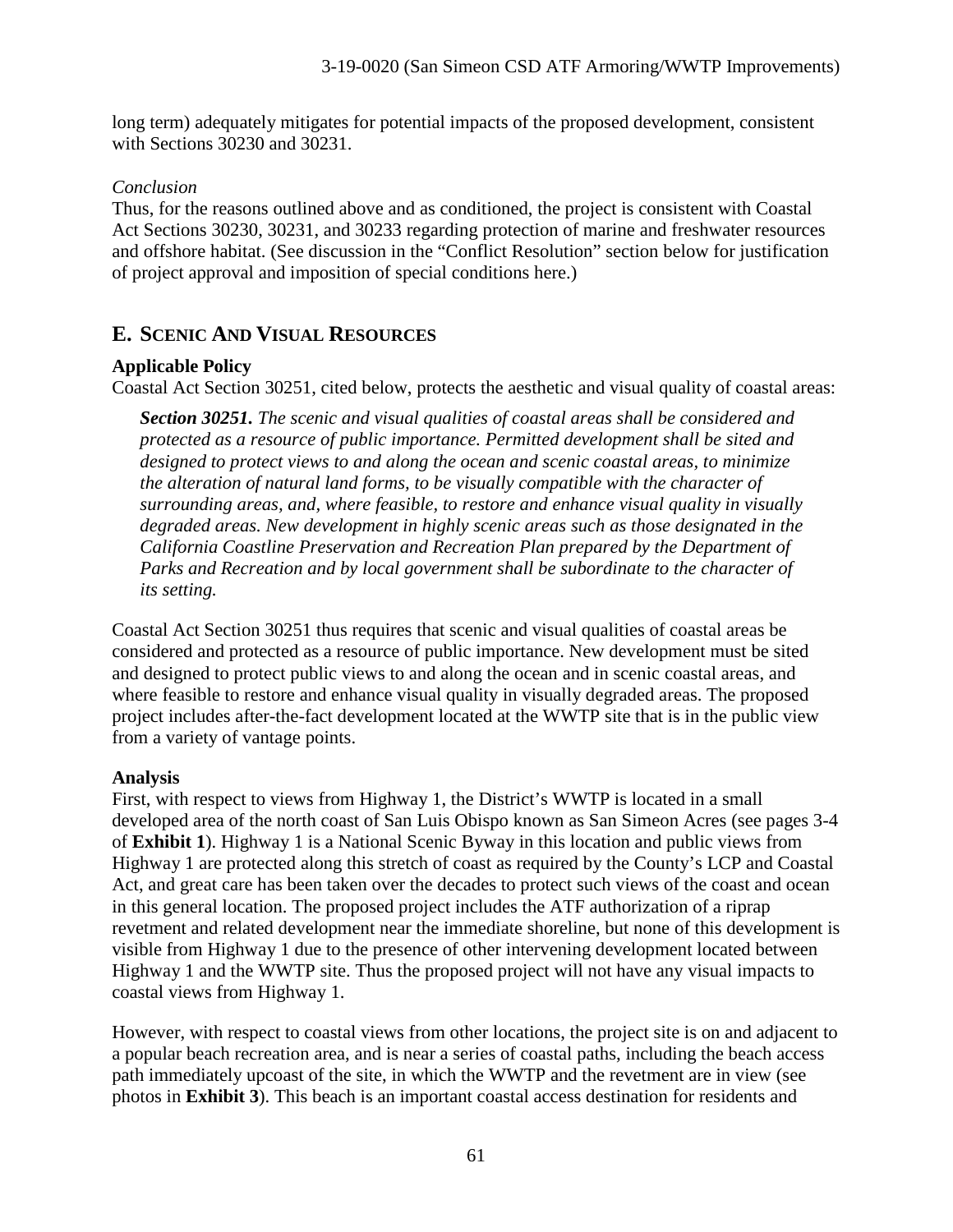visitors to the area alike. The riprap revetment is an anomaly inasmuch because there is virtually no armoring upcoast and downcoast at this location and in the overall San Simeon Acres beach area.<sup>[59](#page-61-0)</sup> Thus the beach remains a relatively pristine area with a mostly natural, unarmored shoreline. Although the District contends in its June 14, 2018 letter (see **Exhibit 20**) that the riprap and the WWTP are "necessary visual distractions in the civilized world that we live in" and that "the riprap actually blends in naturally to its surroundings," the proposed project would authorize an unnatural artificial looking and highly visible structure (i.e., the riprap revetment) in this significant public recreational viewshed, including as seen from the beach and from nearby trails. And the District's proposal to add two feet in height to the revetment will only exacerbate such public view impacts.

In terms of views from the beach and nearby trails (including the vertical accessway on the north side of the creek), the revetment fronting the WWTP is visible from these locations and has been for 36 years (i.e., since 1983). Through this authorization, the revetment (including the additional two feet of rock) would continue to be present and highly visible from the beach and trails for an additional 10 years (pursuant to **Special Condition 2)**. As mentioned, the beach in this location is highly popular and well used, especially in the summer, when increased numbers of visitors descend on San Simeon Acres to explore San Luis Obispo County's rural north coast and visit Hearst Castle. Many of these people stay in the area's multitude of lodging options and take advantage of the beach in front of the WWTP. The revetment thus presents an artificial distraction in its present state to a multitude of people, and has been adversely impacting public views for decades. In addition, only the top of the riprap revetment is currently being screened from view by vegetation (see photos of the site in **Exhibit 3**). While vegetation growth on the top of the revetment has helped mitigate some of the visual impact over time by screening the riprap, photographic evidence of the revetment soon after its placement shows an imposing and unnatural (compared to the natural bluff landforms upcoast and downcoast of the project site) riprap façade covering a portion of the back beach and natural bluff area. In addition, even though this vegetation is providing some relief, the covering is a variety of mostly nonnative invasive vegetation (e.g., *Myoporum* and iceplant), which has been fostered over time by the riprap itself, leading to additional visual and habitat impacts.

Other aspects of the proposed project also cause public view impacts as seen from the beach and trails, including the pipe support structure (which was fully replaced in 1999) and remnant riprap that is still visible in the creek mouth.

Thus, the proposed project has adversely affected, and will continue to adversely affect, the public viewshed and aesthetic of the area for (at least) another 10 years by retaining and expanding the riprap revetment along the back beach and bluff area of the project site, and other proposed development within the creek area, in an area of coastline that is otherwise mostly unarmored. The riprap revetment is prominently visible in public views from vantage points on the beach and the vertical accessway located directly across the creek from the WWTP, detracting from and degrading views from these areas. In short, the project as proposed is inconsistent with the Coastal Act's visual resources policies, specifically 30251, because the

<span id="page-61-0"></span> $59$  The exception to this is a small amount of riprap located at the base of the Pico Avenue beach access stairway, located about 1,000 feet to the north of the WWTP.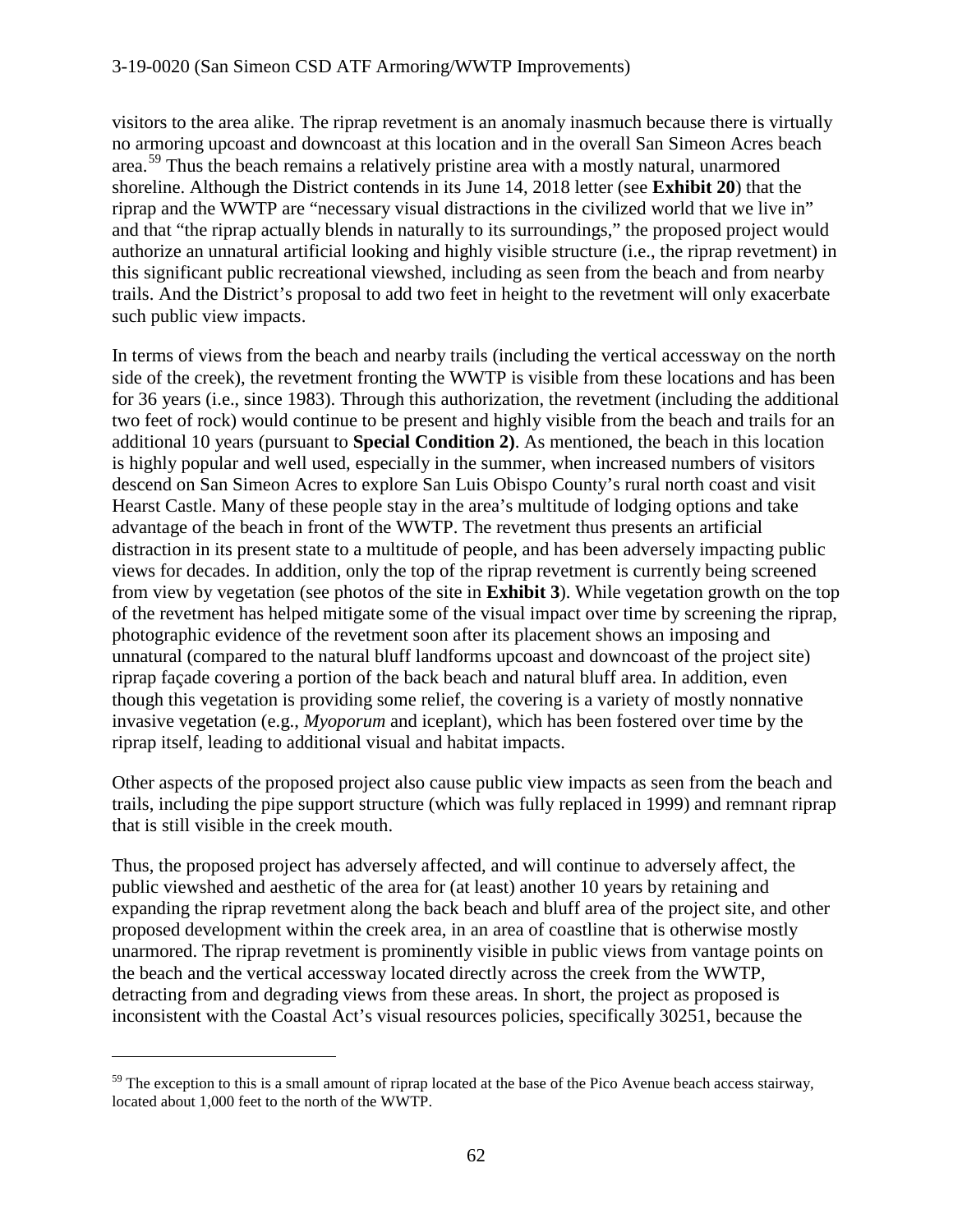visual impact caused by the riprap revetment and associated development is significantly adverse considering the generally otherwise-unarmored nature of this area.

Therefore, to reduce/mitigate the revetment's identified significant adverse visual impacts, several options could be recommended. The first is to require a different shoreline protective device that would better blend into the area's natural aesthetic. For example, the District could be required to, at least, remove the riprap revetment fronting the WWTP and install a vertical wall, which could be colored, contoured, and textured to mimic natural bluffs. This would provide a visual improvement over the riprap, while still providing protection for the WWTP. In addition, the top of the vertical wall could be planted with native bluff landscaping that would cascade down the wall's face, which would further help soften its visual impact. Another recommendation would be to fully revegetate the existing riprap revetment fronting the WWTP (including removal of all nonnative species and revegetation with native, drought-tolerant, and seaside-friendly vegetation) to provide effective vegetative screening. Restoration within the creek would also provide for some visual mitigation to soften the impacts identified above.

However, as described previously in this report, while mitigating the revetment's coastal resource impacts *could* include substantial measures now to address impacts in the short term (e.g., replacement of the revetment with a vertical wall that mimics the natural bluff form, and/or impact fees, etc.), such mitigation would divert scarce time, money, and resources the District needs in order to focus on what is ultimately the only way to find the revetment consistent with the Coastal Act in the long term (i.e., relocation of the WWTP out of this hazardous beachfront location, followed by removal of the revetment and nonnative vegetation, restoring the WWTP site to a safe and level configuration that roughly matches the surrounding areas, and performing habitat restoration in the creek; see discussion in the "Conflict Resolution" section below for justification of project approval and imposition of special conditions here). Again, the eventual relocation of the WWTP, and restoration of the site as noted above, is the long-term solution for Coastal Act consistency. When authorization for the riprap revetment expires, the District will in all likelihood need to relocate the WWTP, and thus the revetment will likely be removed and the site rehabilitated (and the revetment's visual resource impacts, which heretofore could only be mitigated for, will also be eliminated permanently as well), consistent with **Special Conditions 2** and **3**. As discussed below in the "Conflict Resolution" section, the revetment can only be found consistent with the Coastal Act for an interim period to protect the existing WWTP while the District undertakes efforts to relocate the WWTP outside of this hazardous location.

Thus, in the interim, this approval is conditioned accordingly (see **Special Conditions 4 and 6**) to ensure riprap protection is allowed for the next 10 years, and the adjacent creek area is restored as much as feasible for the life of the 10-year authorization (see further discussion of creek restoration in the "Biological Resources" section below). These components of the required Mitigation Plan will help to ensure that the project's visual resource impacts are addressed as much as possible consistent with the visual resource protection policies of Coastal Act Section 30251 for the limited 10-year duration of this permit. Therefore, as conditioned, the proposed project can be found consistent with the Coastal Act.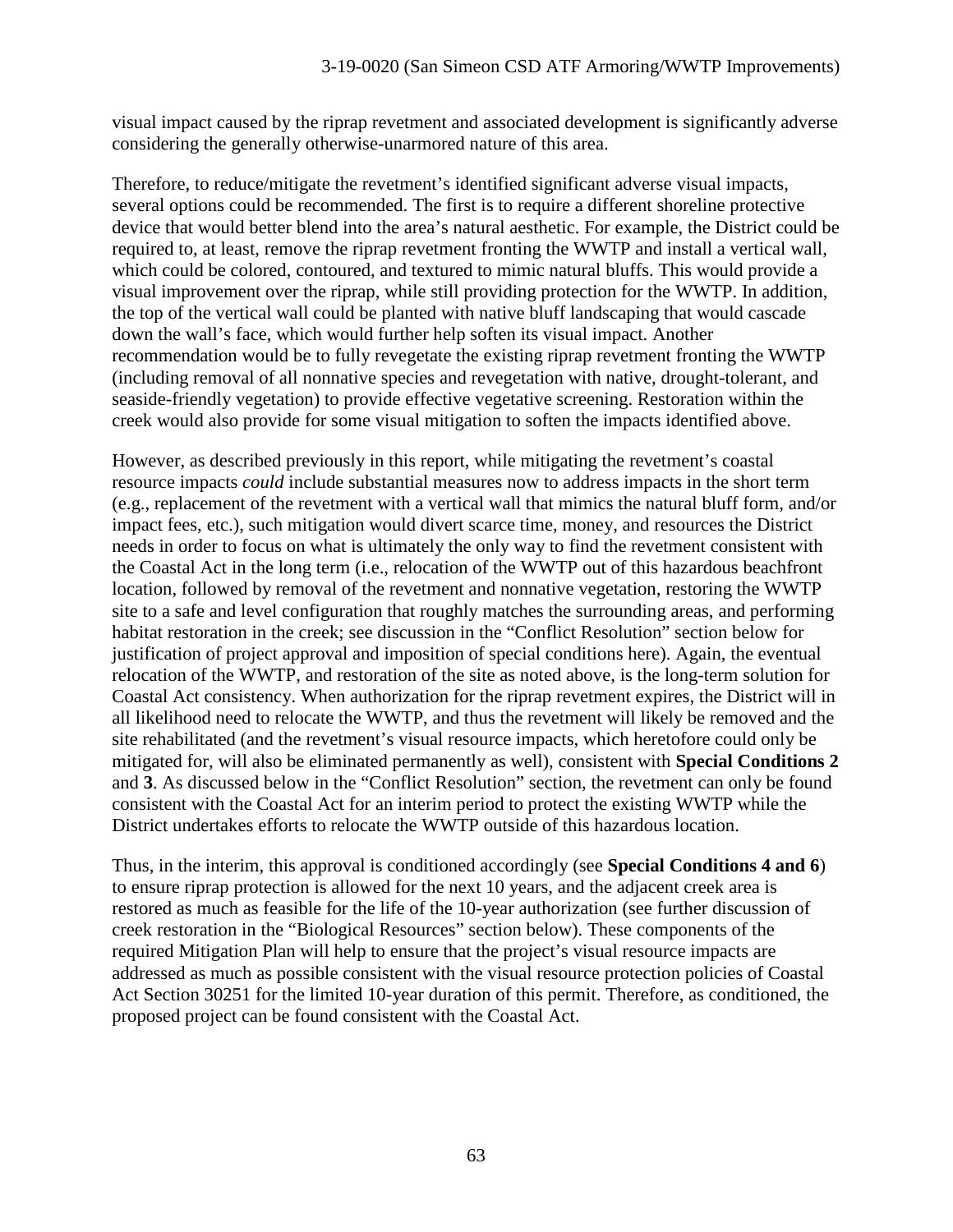# **F. PUBLIC ACCESS AND RECREATION**

# **Applicable Policies**

Coastal Act Section 30604(c) requires that every coastal development permit issued for any development between the nearest public road and the sea "shall include a specific finding that the development is in conformity with the public access and public recreation policies of [Coastal Act] Chapter 3." The proposed project is located seaward of the first through public road (Highway 1). Coastal Act Section 30210 requires maximization of public access consistent with public safety needs, and Coastal Act Section 30211 requires that development not interfere with the public's right to access the sea. Coastal Act Sections  $30212(a)(1)$  and  $(a)(2)$  require new public access in development projects located between the nearest public roadway to the shoreline and along the coast except where it is inconsistent with public safety, etc., and where adequate access exists nearby. Section 30213 requires that lower-cost visitor and recreational facilities be protected, and provided where feasible. And, finally, Sections 30221 and 30223 protect oceanfront land and upland areas for recreational uses, respectively:

*Section 30210. In carrying out the requirement of Section 4 of Article X of the California Constitution, maximum access, which shall be conspicuously posted, and recreational opportunities shall be provided for all the people consistent with public safety needs and the need to protect public rights, rights of private property owners, and natural resource areas from overuse.*

*Section 30211. Development shall not interfere with the public's right of access to the sea where acquired through use or legislative authorization, including, but not limited to, the use of dry sand and rocky coastal beaches to the first line of terrestrial vegetation.*

*Section 30212(a)(1)(2) (in relevant part). Public access from the nearest public roadway*  to the shoreline and along the coast shall be provided in new development projects except *where: (1) it is inconsistent with public safety, military security needs, or the protection of fragile coastal resources, (2) adequate access exists nearby…* 

*Section 30213 (in relevant part). Lower cost visitor and recreational facilities shall be protected, encouraged, and, where feasible, provided. Developments providing public recreational opportunities are preferred…*

*Section 30221. Oceanfront land suitable for recreational use shall be protected for recreational use and development unless present and foreseeable future demand for public or commercial recreational activities that could be accommodated on the property is already adequately provided for in the area.*

*Section 30223. Upland areas necessary to support coastal recreational uses shall be reserved for such uses, where feasible.* 

# **Public Access Background**

# *Permitting History*

The Commission has approved two CDPs on the District's WWTP site previously: CDP 199-09 and CDP 4-85-180. Specifically, on March 9, 1979 the Commission approved CDP 199-09, which allowed for the construction of a 100,000-gallon flow-balancing tank. This CDP was conditioned to require recordation of a deed restriction binding the Applicant and any successors in interest to allow the public the right to use that portion of the beach on the District's property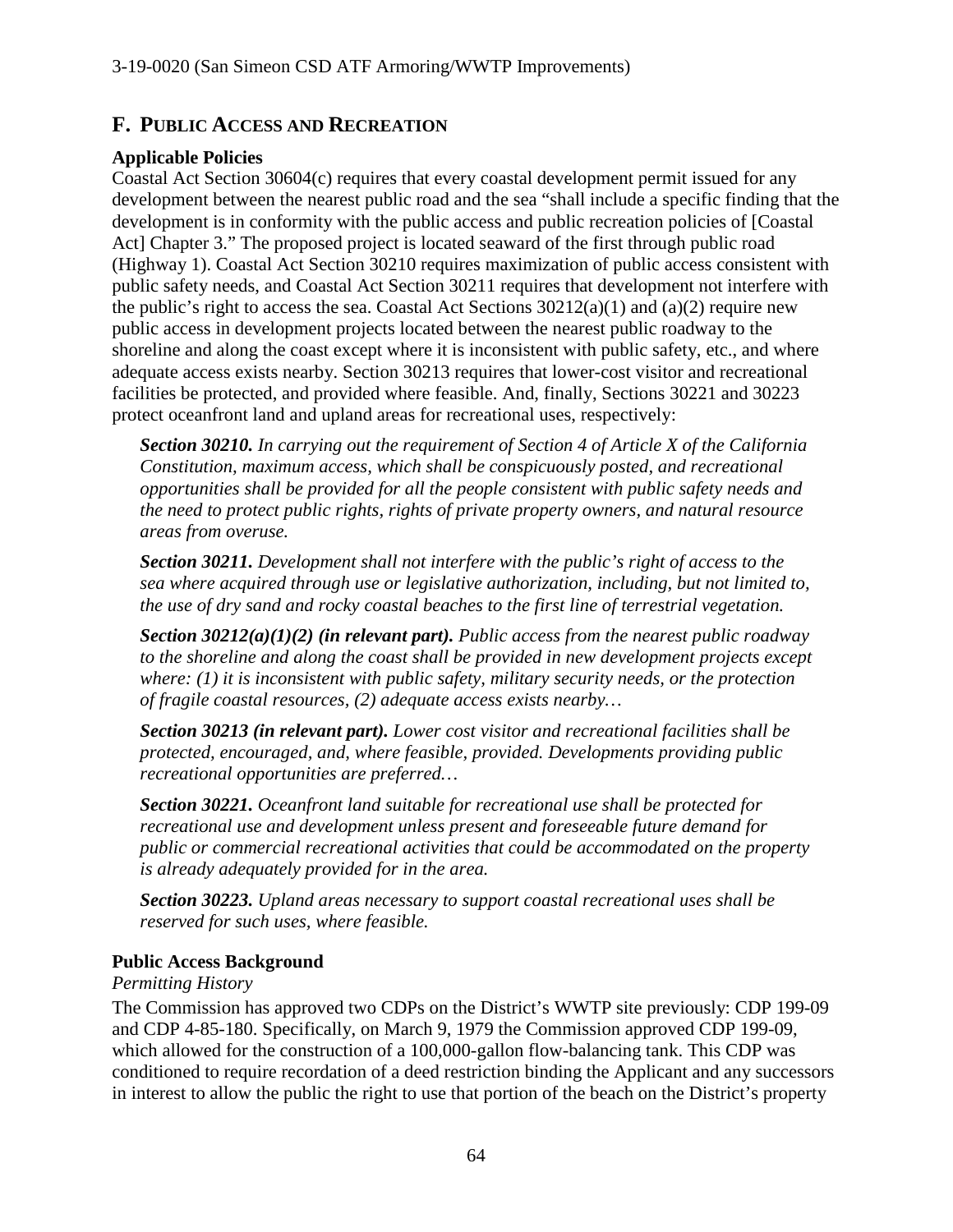from the mean high tide line to the toe of the bluff (see **Exhibit 6** for the recorded Deed Restriction dated December 8, 1981). In other words, before the revetment was installed in 1983, the beach it was installed on was already required by the Commission to be dedicated to public beach use, not riprap revetment use.

On June 26, 1985, the Commission approved CDP 4-85-180, which allowed for an increase in the sewage treatment capacity from 150,000 gallons per day (gpd) to 200,000 gpd by installing aeration and clarifier tanks. This CDP included a special condition that required the District to accept and agree to maintain any outstanding vertical and lateral access offers of dedications (OTDs) in the area. The District, however, did not comply with this special condition requirement. Notwithstanding the District's lack of compliance with the condition and lack of due diligence to accept the OTDs before they expired, however, since that time the Commission worked to ensure that such OTDs did not expire, and independent of the District was able to reach agreements with other public entities (i.e., San Luis Obispo County and the State Coastal Conservancy) to accept the totality of outstanding public access dedications in the area. These include lateral public access dedications between the mean high tide line and the toe of the bluff<sup>[60](#page-64-0)</sup> and vertical access dedications from the blufftop to San Simeon beach.<sup>[61](#page-64-1)</sup> See **Exhibit 7** for the locations of these public access dedications.

#### *Overview of Existing Access in San Simeon Acres*

 $\overline{a}$ 

In addition to the beach area seaward of the WWTP that was deed restricted for public beach use in 1979 (now partially covered by the unpermitted revetment) described above, public access to and along the beach within the San Simeon Acres area exists in several places. For example, existing lateral and vertical access is available north of the project site. The primary vertical access in this area is a stairway that is located about 1,000 feet north of the WWTP at the end of the cul-de-sac on Pico Avenue. The stairway, which has recently been repaired, provides public access from the end of the cul-de-sac to the beach. Free and ample vehicular parking is available at the end of the cul-de-sac as well. Also, on the Cavalier Oceanfront Resort property (which is about 300 feet north of the WWTP), a recorded deed restriction requires public access from the mean high tide line to the toe of the bluff (as required by CDP 4-81-242). While this deed restricted access area is technically on the beach, the resort property and the adjacent Sands-bythe-Sea hotel property contain an informal blufftop trail adjacent to the blufftop's edge and a more formalized series of pathways between the blufftop and the hotels that are also used by the general public, and which also include a series of benches and lookouts. These trails then connect to a sidewalk that extends along San Simeon Avenue, where the sidewalk then meets a partially paved trail that extends down along the northern side of Arroyo del Padre Juan Creek and terminates on the beach. See **Exhibit 7** for these access points that are located north of the project site.

Directly to the south of the WWTP, there are not any lateral blufftop trails per se, primarily due

<span id="page-64-0"></span> $^{60}$  Including as required by CDPs 4-81-242 (Cavalier Acres, Inc.), 4-82-566 (Cohen et al.), 4-82-380 (Western California Investments), 4-85-175 (Sansome et al.), 418-28 (Sessa) and 4-86-236 (Midland Pacific Building Corporation).

<span id="page-64-1"></span> $61$  Including as required pursuant to CDPs 4-81-242 (Cavalier Acres Inc.), 4-82-566 (Cohen et al.), 4-85-175 (Sansome et al.), and 42-02 (Stinson – which expired).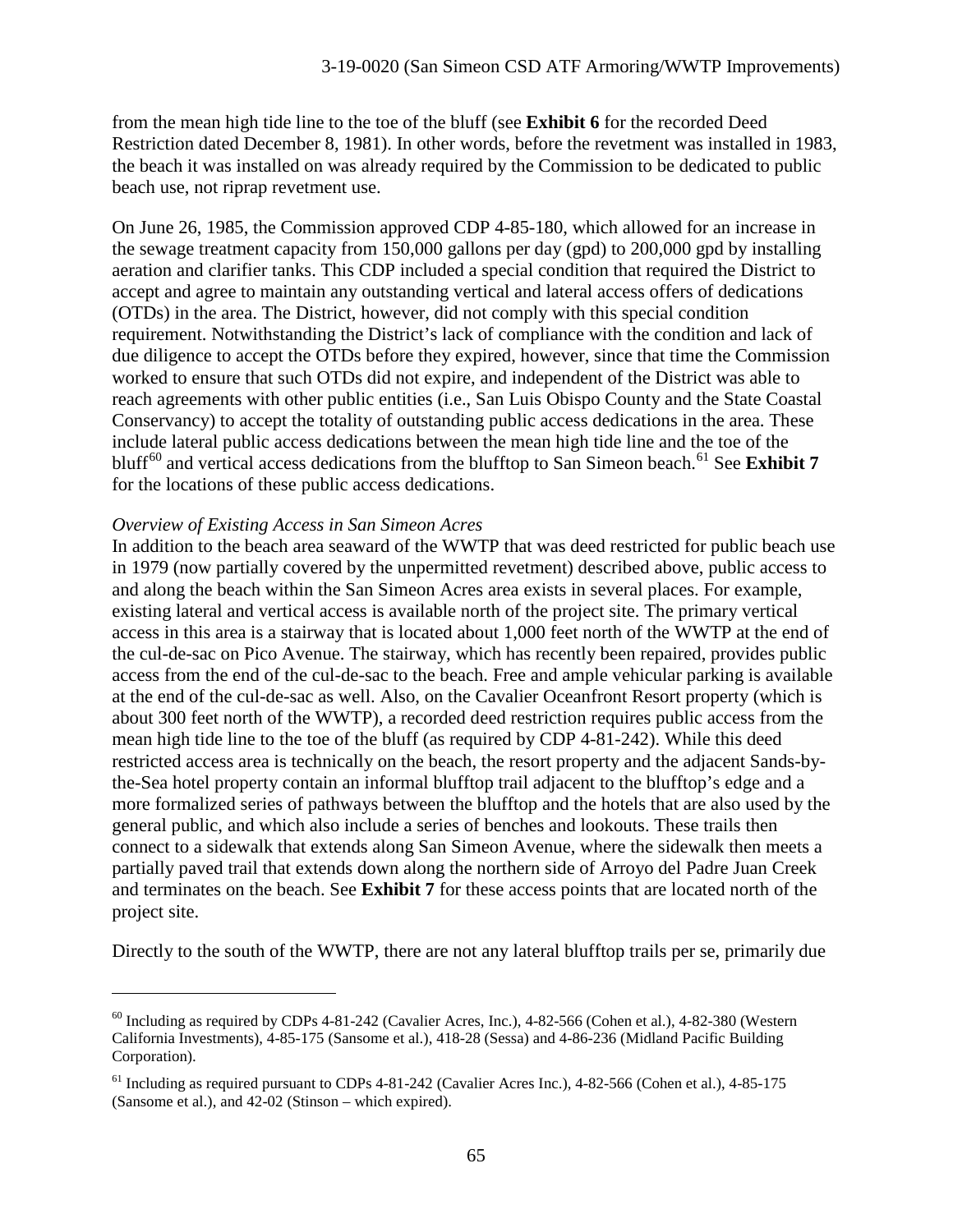to intervening residential development that is located seaward of Balboa Avenue, and access is along the street in this area. With respect to vertical access from Balboa to the beach, there are two accepted vertical  $OTDs^{62}$  $OTDs^{62}$  $OTDs^{62}$  south of the WWTP, but these accessways have not been formally developed or opened to date. However, an informal vertical accessway exists at the intersection of Balboa Avenue and Vista Del Mar Avenue, with free street parking available. Here, an unimproved dirt path, just upcoast of San Simeon State Park property, connects the road to the blufftop, and an informal path down the bluff provides access to the beach. $^{63}$  $^{63}$  $^{63}$  This path is well used by the public. See **Exhibit 7** for the location of the two accepted OTDs and for the informal vertical access path.

In conclusion, there are two existing vertical access points to the beach north of the project site and one to the south providing the public a means to get to the beach. Regarding lateral access, while lateral access is available on the beach and lateral blufftop access exists north of the project site, there is no lateral bridge connection across Arroyo del Padre Juan Creek to connect to Balboa Avenue and Vista del Mar, which are located adjacent to or south of the project site.

# **Analysis**

 $\overline{a}$ 

This entire stretch of coast, including the beach located seaward of the WWTP site (which, as previously mentioned, was restricted by the Commission for public access, and the unpermitted revetment is currently encroaching upon a portion of this restricted area), is very popular with residents and visitors alike and is heavily used by the public, especially in the summer as visitors take an opportunity to enjoy the coast to surf, fish, sunbathe, walk, and swim. As discussed further above in the "Coastal Hazards" section, shoreline structures can have a variety of negative impacts on coastal resources, including adverse effects on beaches and sand supply, which ultimately result in the loss of the beach with associated impacts to public recreational access. The proposed project has impacted beach public access here for the last 36 years without proper authorization (and will continue to impact this critical coastal resource for at least the next 10 years under this approval until the WWTP is anticipated to be relocated and the revetment is removed pursuant to **Special Condition 2**). [64](#page-65-2) This impact to public access has resulted from encroachment of the revetment onto approximately 3,000 square feet of beach that the Commission previously restricted for public access, and the resultant loss of beach creation due to passive erosion (over 6,000 square feet of beach) and the loss of sand that would be supplied to the shoreline system from erosion if the bluffs were not armored (nearly 1,300 cubic yards) since then and for the initial 10-year authorization term. For these reasons, the proposed project is inconsistent with the public access policies cited above, which require: 1) that public recreational access opportunities be maximized (Section 30210); 2) that development not

<span id="page-65-0"></span> $62$  These OTDs, which were required by CDPs 4-82-566 (Cohen et al.) and 4-85-175 (Sansome et al.), have been accepted by the State Coastal Conservancy.

<span id="page-65-1"></span> $63$  San Simeon State Park is located just south of this informal trail. A segment of the California Coastal Trail runs along the blufftop in this area.

<span id="page-65-2"></span><sup>64</sup> As discussed in the "Conflict Resolution" section below, **Special Conditions 1 and 2** allow the revetment, and thus the WWTP, to remain in place during an interim 10-year period (subject to extensions) while the District undertakes efforts to relocate the WWTP outside of this hazardous location. Upon expiration of this approval, the riprap revetment will also need to be removed, which will require removal of the encroachment on the beach (thus freeing up the underlying lateral access easement area), will eliminate passive erosion impacts, and will allow for the bluff to naturally retreat.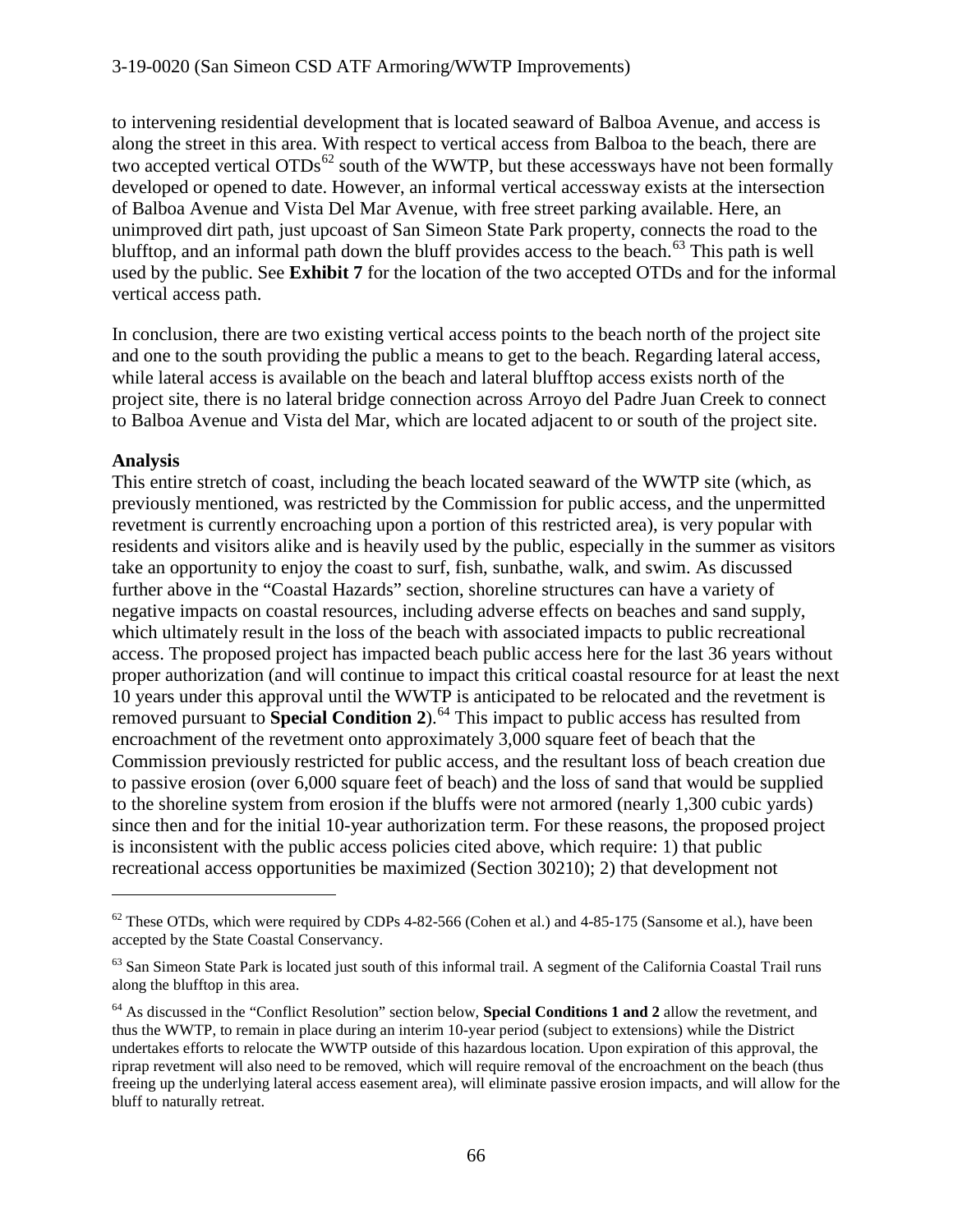interfere with the public's right of access, including to the beach (Section 30211); 3) that development located between the sea and first public road provide access to and along the shoreline (Section 30212); and, 4) the protection of lower-cost visitor recreational opportunities (Section 30213) (see discussion in the "Conflict Resolution" section below for justification of project approval and imposition of special conditions here). As further discussed in the "Coastal Hazards" section above, these public access impacts can and have been quantified in monetary terms based on a real estate valuation method, and further factoring in loss of beach due to fixing of the back beach, passive erosion, and loss of sand supply. Strictly in terms of monetary value, these public beach access impacts (including loss of usable beach) total more than \$4.5 million.

To address the public access impacts of the revetment that have occurred over the past 36 years and will continue until the WWTP is relocated and the revetment is removed, aside from payment of the more than \$4.5 million mitigation fee due to the lag time between payment of such fees and realization of the intended mitigation, a pedestrian/bicycle bridge over Arroyo del Padre Juan Creek was initially discussed with the Applicant. The bridge would fill a much needed gap in the California Coastal Trail (CCT) along this area of coast by providing a lateral access connection between upcoast trails and the downcoast areas of Balboa Avenue, Vista del Mar, and San Simeon State Park, and effectively connecting north and south San Simeon Acres and CCT components therein. In discussions with Commission staff regarding potential mitigation packages to offset the above-described coastal resource impacts, the District originally prepared and submitted two conceptual design options for the access bridge (see **Exhibit 11**). The idea was that the bridge could both mitigate for these impacts and further the District's thenstated goal of constructing such a bridge connection. The bridge would provide lateral access from the network of blufftop trails upcoast from the project, across the creek, and through to Balboa Avenue and open space located downcoast at San Simeon State Park, effectively adding another connection, and certainly the most critical in a CCT sense, between north and south San Simeon Acres. The bridge would close a gap in the access system at this location (i.e., there is no creek crossing, and access users are forced to circumnavigate the creek either by walking along the beach or walking up to Hearst Drive, to get from one side of the creek to the other) and thus facilitate full connection of the CCT in this area, providing substantial public access benefits. However, the District indicates that the cost of such a bridge would make such a project infeasible, and has identified a different mitigation package.

Specifically, the District now proposes to decommission, demolish, and restore the WWTP site when its functions have been relocated, and to dedicate the site in fee for public use (e.g., lowintensity public park use – see **Exhibit 12 and Special Condition 10**). Such restoration and dedication is appropriate, and provides for meaningful offsetting mitigation for project impacts at that time. In addition, and to provide meaningful mitigation in the near term to begin to offset accrued impacts, the project is conditioned (**Special Condition 7**) to require public access overlook improvements in San Simeon Acres, potentially on nearby State Parks' property, subject to State Parks' concurrence (see **pages 4-6 of Exhibit 12**). Together, such a mitigation package is an appropriate means to offset the impacts from unpermitted armoring and development that has been in place for more than three and a half decades without proper consideration of mitigation for substantial adverse impacts caused to coastal resources resulting from said armoring and development, and for continuing project access impacts over the temporary approval horizon.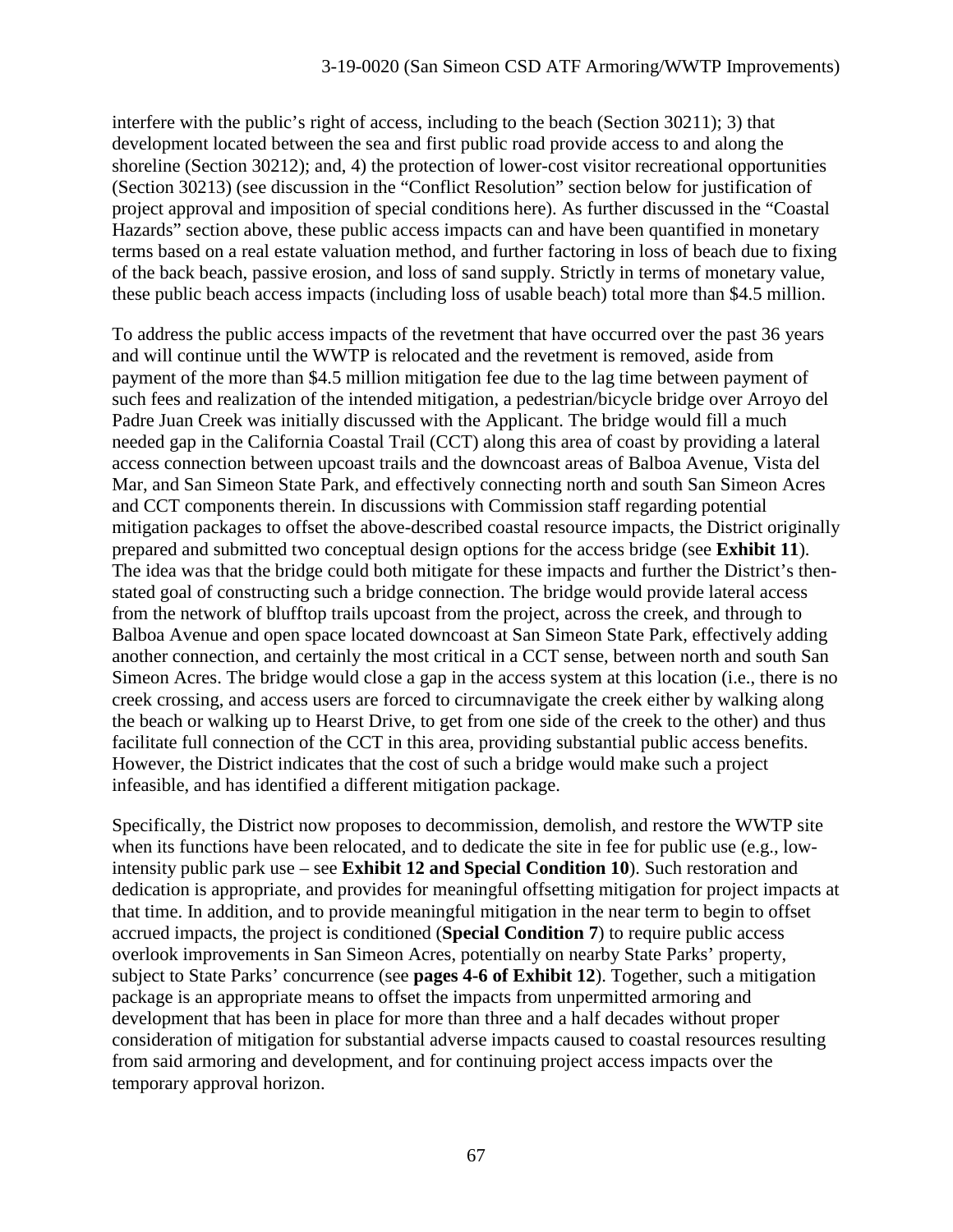As conditioned to require this mitigation package, and as discussed in the "Conflict Resolution" section below to require removal of the revetment upon expiration of this approval, the project can be found consistent with the Coastal Act public access policies identified above because the project and its mitigation package (i.e., the overlook and the restoration (including riprap removal and restoration), dedication, and public beach access use of the WWTP in the longer term) will: 1) provide maximum public access and recreational opportunities consistent with public safety needs (Section 30210); 2) facilitate the public's right of access to the sea, including the use of dry sandy beaches (Section 30211); 3) provide access from the nearest public roadway to the shoreline and along the coast (Section 30212); 4) provide a lower-cost recreational facility (i.e., the overlook (Section 30213); 5) protect oceanfront land for recreational use (Section 30221), and 6) provide an amenity in an upland area (i.e., the overlook) that will support recreational uses (Section 30223).

# **G. BIOLOGICAL RESOURCES**

# **Applicable Policies**

Coastal Act Sections 30230 and 30231 state:

*Section 30230. Marine resources shall be maintained, enhanced, and where feasible, restored. Special protection shall be given to areas and species of special biological or economic significance. Uses of the marine environment shall be carried out in a manner that will sustain the biological productivity of coastal waters and that will maintain healthy populations of all species of marine organisms adequate for long-term commercial, recreational, scientific, and educational purposes.*

*Section 30231. The biological productivity and the quality of coastal waters, streams, wetlands, estuaries, and lakes appropriate to maintain optimum populations of marine organisms and for the protection of human health shall be maintained and, where feasible, restored through, among other means, minimizing adverse effects of waste water discharges and entrainment, controlling runoff, preventing depletion of groundwater supplies and substantial interference with surface waterflow, encouraging waste water reclamation, maintaining natural vegetation buffer areas that protect riparian habitats, and minimizing alteration of natural streams.*

Coastal Act Section 30240 requires that development within and adjacent to ESHA be sited and designed to prevent impacts to such areas, and states:

# *Section 30240.*

*(a) Environmentally sensitive habitat areas shall be protected against any significant disruption of habitat values, and only uses dependent on those resources shall be allowed within those areas.*

*(b) Development in areas adjacent to environmentally sensitive habitat areas and parks and recreation areas shall be sited and designed to prevent impacts which would significantly degrade those areas, and shall be compatible with the continuance of those habitat and recreation areas.*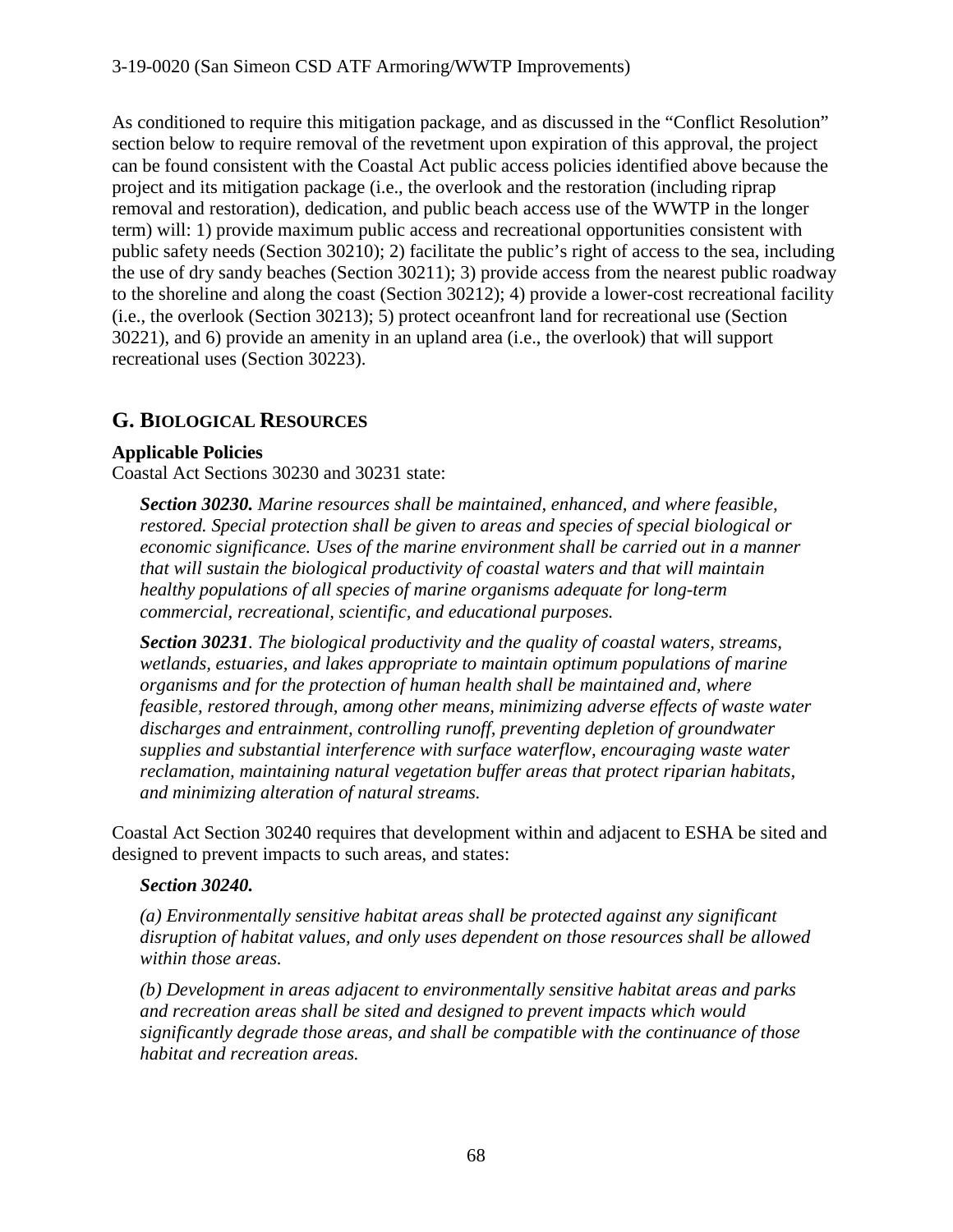#### **Analysis**

As described earlier, the proposed project includes after-the-fact placement of an up to 450 cubic yards of riprap in two revetments within Arroyo del Padre Juan Creek that occurred in 1995 (with associated vegetation clearing and bank grading activities), and the after-the-fact placement of a more than 650-cubic-yard riprap revetment along the face of the low coastal bluff and along the WWTP's west and north sides. These revetments were placed directly in the creek and riparian corridor, as well as adjacent to it.

The general area of both revetments includes a seasonal beach barrier lagoon and riparian corridor, and beach and tidal wetlands that support species characteristic of saltmarshes and coastal dunes. A District-submitted biological report from  $2006^{65}$  $2006^{65}$  $2006^{65}$  describes the saltmarsh flat as dominated by "salt grass and ice plant, with beach silver weed, beach bur, seaside daisy, and bulrush." Salt grass is a species characteristic of both salt marshes and coastal dunes while beach bur is characteristic of beaches and coastal dunes.<sup>[66](#page-68-1)</sup> A more recent 2016 report<sup>[67](#page-68-2)</sup> concludes similarly that the area within the creek contains both seasonal wetlands as well as a variety of riparian vegetation (see **Exhibit 8** for the Applicant's habitat map for this area). The Commission's Ecologist, Dr. Laurie Koteen, has evaluated the relevant project materials and concluded that the portion of the riprap placed near the pipe support structure abutments was placed directly in environmentally sensitive habitat area (ESHA) and the main riprap revetment covers a portion of the upper beach. Currently, the riprap placed in ESHA is essentially completely buried and covered with a variety of native and nonnative vegetation, and the riprap around the WWTP is covered at its top with nonnative invasive *Myoporum laetum* and nonnative invasive ice plant. In summary, the revetments cover an area of beach, wetlands, beach lagoon, and riparian habitat, some of which constitutes ESHA under the Coastal Act.

The California Department of Fish and Wildlife's Natural Diversity Data Base reports that California red-legged frogs, tidewater goby, and steelhead (federally listed as threatened, endangered, and threatened, respectively) have been recorded in Pico Creek, about a half-mile north of Arroyo del Padre Juan Creek. Other special status species identified in the general north San Luis Obispo County coastal region include western snowy plovers, western pond turtles, and two-striped garter snakes. In terms of the beach environment here, beach wrack is seasonal and ephemeral, but may be an important beach foraging and habitat resource at different times of the year. The California Coastal Records Project website (see, e.g., the photos in **Exhibit 2**) shows a generally narrow sandy beach dotted with a moderate amount of wrack that forms a recognizable wrack line and that lacks large cobble/aggregate. Although the area does not appear to be suitable for nesting by shore birds, it appears to provide foraging habitat in the summer and fall when sand is present. The small barrier beach lagoon, salt marsh, and riparian habitat of Arroyo del Padre Juan Creek appear to represent only marginal habitat for the steelhead, tidewater goby, red-legged frog, western pond turtle, and two-striped garter snake.

If any of these species are periodically present, the riprap that lines the coastal bluff around the

<span id="page-68-0"></span><sup>65</sup> By David Wolff Environmental and dated May 27, 2006.

<span id="page-68-1"></span><sup>&</sup>lt;sup>66</sup> Hickman, J.C. 1993. The Jepson Manual of Higher Plants of California. University of California Press, Berkeley, CA. 1424 pp.

<span id="page-68-2"></span><sup>67</sup> By Kevin Merk Associates and dated May 23, 2016.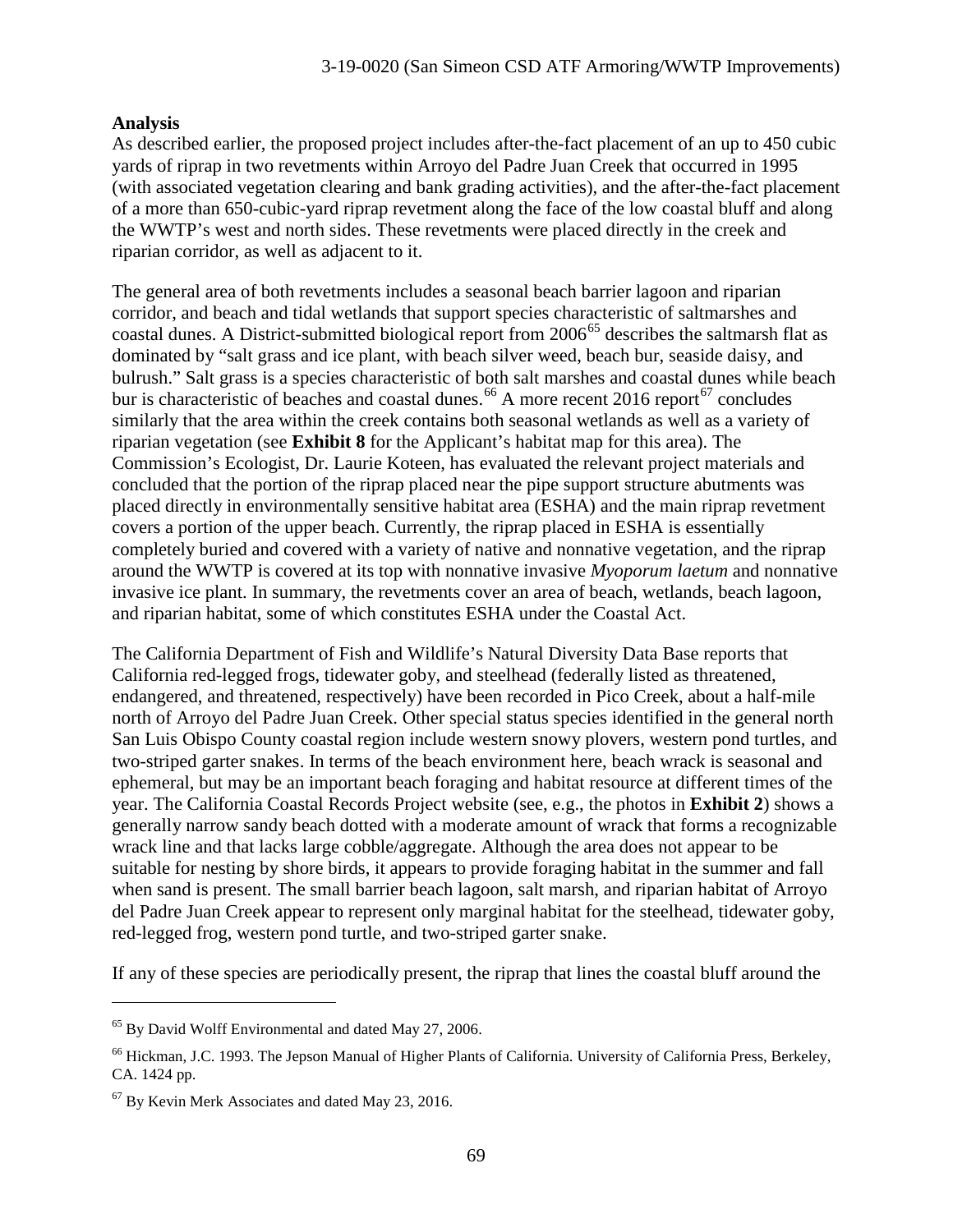WWTP is unlikely to affect their use of the area. However, the riprap within the creek certainly can affect the natural processes of the creek and its habitat functions. The presence of the riprap can cause significant negative ecological impacts on the riparian corridor, seasonal beach lagoon, and wetland areas (all of which constitute ESHA), including because the placement of the riprap can prevent the establishment of coastal bluff native vegetation and disrupt the natural habitat for sensitive species. All of these impacts raise questions of consistency with Coastal Act Sections 30230 and 30231, which require protection of these creek and related resource values. In addition, riprap is not an allowed use in ESHA under the Coastal Act. Thus, the Coastal Act's ESHA and creek-related policies would direct denial of the riprap in Arroyo del Padre Juan Creek, and its removal.

Clearly, full removal and restoration of the areas affected, including the creek area and the beach and bluff surrounding the WWTP, would be the most Coastal Act-consistent project in the long term. At the same time, and for similar reasons as articulated in the "Marine Resources" section of this report, such riprap (both in the creek and around the WWTP) is protecting against immediate problems that accrue to the WWTP and its associated infrastructure by virtue of its low-lying and creek/creek mouth location, and complete removal now would put the WWTP at significant risk, including risk of additional impacts to these affected habitats (including in the case of potential release of contaminated materials). In other words, immediate removal of the revetments would result in greater inconsistency with Section 30240 than simply allowing it to remain in place over the next 10 years. As discussed below in the "Conflict Resolution" section, to reconcile this conflict in policies, the Commission here provides a 10-year limited-term authorization (which may be extended) for the existing revetment and riprap (which has been in place for 36 years and for which impacts to ESHA have already occurred) and allowing for interim measures to mitigate for those past and present/ongoing impacts to biological resources (see discussion below), and complete site restoration upon removal of the revetment and relocation of the WWTP, thus resulting in full consistency with Section 30240 at that time. Thus, this approval is conditioned on removal of the riprap revetments and restoration of the affected areas in the same time frame as applies to the relocation of WWTP functions to a more inland location. **Special Conditions 2 and 10** require full removal of the riprap revetments and restoration at such time as the riprap revetments is no longer in existence at this location or the CDP expires, whichever occurs first. Only in this way can the project be found consistent with the above Coastal Act requirements in the long term.

At the same time, and in the interim, it is also clear that the Applicant can take measures that will limit ongoing impacts on the creek and its related habitats to mitigate impacts to ESHA in the near-term via a program for non-native and invasive removal and native species replanting. The intent in this regard is not a full restoration of the affected area at this time, as that would necessarily entail more significant work, including disturbing existing habitat and removing the riprap itself. Rather, the intent is to eradicate the most significant of the adversely-impacting vegetation and implement a focused revegetation effort, including monitoring and performance criteria, to help offset project impacts over the interim 10-year approval period (as well as the previous 36-year period that the revetment has been in place in and near the creek without proper authorization). Thus, this approval is conditioned for such an effort in the area nearest to where the riprap was placed, along both sides of the creek, as shown generally on the plan sheets shown in the yellow and green areas in **Exhibit 9** (see **Special Condition 6**). It is noted that although the *Myoporum* and ice plant covering the top of the revetment nearest the beach are fairly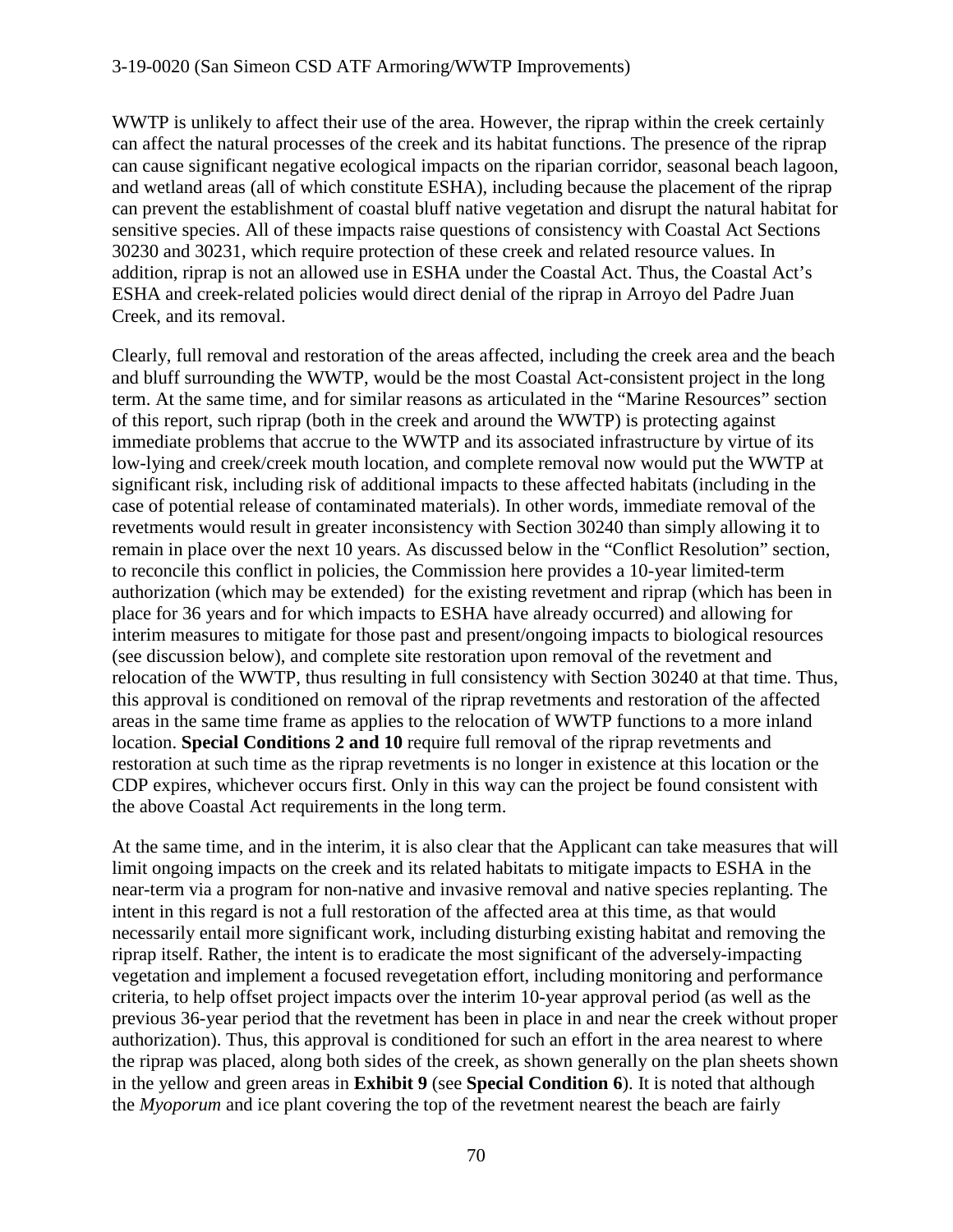virulent invasive nonnative plant species, they are also effective in screening some of the riprap and softening its impact on the public view. This area is also the farthest from the more inland creek-related habitats, and thus has the least impact on them, relatively speaking. While the Commission would normally require removal of these nonnatives and revegetation with native vegetation in this area, this nonnative vegetation is allowed to remain in this case for the 10-year authorization period (which may be extended), after which full restoration of this area with native plant species will be required per **Special Conditions 2 and 10**. As conditioned, the project can be found consistent with Coastal Act Sections 30230, 30231, and 30240.

# **H. CONFLICT RESOLUTION**

# **Applicable Policies**

Coastal Act Sections 30007.5 and 3020(b) state:

*Section 30007.5. The Legislature further finds and recognizes that conflicts may occur between one or more policies of the division. The Legislature therefore declares that in carrying out the provisions of this division such conflicts be resolved in a manner which on balance is the most protective of significant coastal resources. In this context, the Legislature declares that broader policies which, for example, serve to concentrate development in close proximity to urban and employment centers may be more protective, overall, than specific wildlife habitat and other similar resource policies.* 

*Section 30200(b). Where the commission or any local government in implementing the provisions of this division identifies a conflict between the policies of this chapter, Section 30007.5 shall be utilized to resolve the conflict and the resolution of such conflicts shall be supported by appropriate findings setting forth the basis for the resolution of identified policy conflicts.* 

# **Analysis**

As noted previously in this report, the proposed project is inconsistent with a series of Coastal Act policies related to coastal hazards (in particular Section 30253) and coastal resource protection (and particularly in relation to Section 30240 related to ESHA) *in the long term*. However, as noted previously and as further explained below, denying the proposed project to eliminate these inconsistencies would lead to nonconformity with other Coastal Act policies, namely Sections 30230 and 30231 (marine resources and biological productivity) and Section 30240 (ESHA), which warrant protection *in the immediate term*. In situations such as these where there may be conflicts between Coastal Act policies, here where a proposed project is inconsistent with a Chapter 3 policy and denial or modification of the project would be inconsistent with other Chapter 3 policies, Section 30007.5 of the Coastal Act provides for resolution of such a policy conflict in a manner that is most protective of coastal resources. In past resolution of conflicts through application of Section 30007.5 the Commission has implemented the following seven analytic steps:

- 1. The project, as proposed, is inconsistent with at least one Chapter 3 policy;
- 2. The project, if denied or modified to eliminate the inconsistency, would affect coastal resources in a manner inconsistent with at least one other Chapter 3 policy that affirmatively requires protection or enhancement of those resources;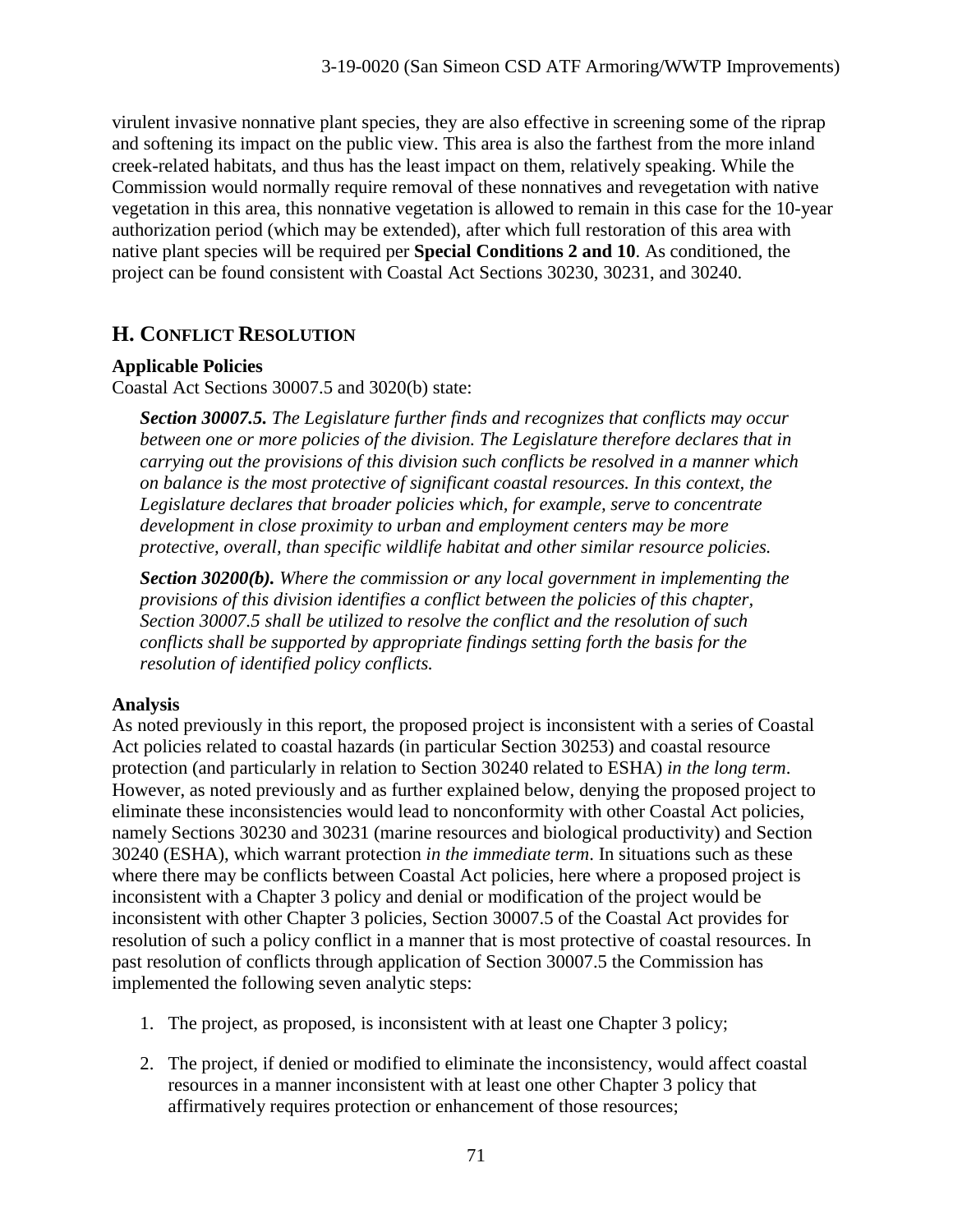- 3. The project, if approved, would be fully consistent with the policy that affirmatively mandates resource protection or enhancement;
- 4. The project, if approved, would result in tangible resource enhancement over existing conditions;
- 5. The benefits of the project are not independently required by some other body of law;
- 6. The benefits of the project must result from the main purpose of the project, rather than from an ancillary component appended to the project to "create a conflict"; and,
- 7. There are no feasible alternatives that would achieve the objectives of the project without violating any Chapter 3 policies.

The proposed development meets all of the above criteria for applying conflict resolution, as follows:

# *Step 1*

First, for the Commission to apply Section 30007.5, a proposed project must be inconsistent with an applicable Chapter 3 policy. Approval of the revetment would be inconsistent with the Coastal Act's hazard policies (in particular Section 30253) in the long-term. The ongoing placement and protection of the WWTP in its current low-lying, oceanfront location does not minimize risks to life and property in an area of high geologic and flood hazard, as exacerbated by sea-level rise (Section 30253(a)). Nor does reliance on the revetment to allow continued, long-term operation of the WWTP assure stability and structural integrity of the site (Section 30253(b)). To the contrary, by seeking ATF approval of the revetment at this specific site, the WWTP requires construction of a protective device that substantially altered the natural landform along the bluffs and cliffs at this location (inconsistent with Section 30253(b)). The revetment is also inconsistent with other Coastal Act coastal resource protection policies as articulated in the findings above, perhaps most fundamentally because the revetment and associated riprap is partially placed within ESHA inconsistent with Section 30240.

# *Step 2*

Second, the project, if denied or modified to eliminate the inconsistency, would affect coastal resources in a manner inconsistent with at least one other Chapter 3 policy that affirmatively requires protection or enhancement of those resources. A true conflict between Chapter 3 policies results from a proposed project that is inconsistent with one or more policies, and for which denial or modification of the project would be inconsistent with at least one other Chapter 3 policy. Further, the policy inconsistency that would be caused by denial or modification of a project must be with a policy that affirmatively mandates protection or enhancement of certain coastal resources.

As discussed above, the proposed project is inconsistent with Coastal Act coastal hazard and coastal resource protection policies (particularly Sections 30253 and 30240), which warrant denial of the project. However, Coastal Act Sections 30230 and 30231 affirmatively require the Commission to maintain and restore marine resources and the biological productivity and the quality of coastal waters for, among other things, protection of human health. Here, denial of the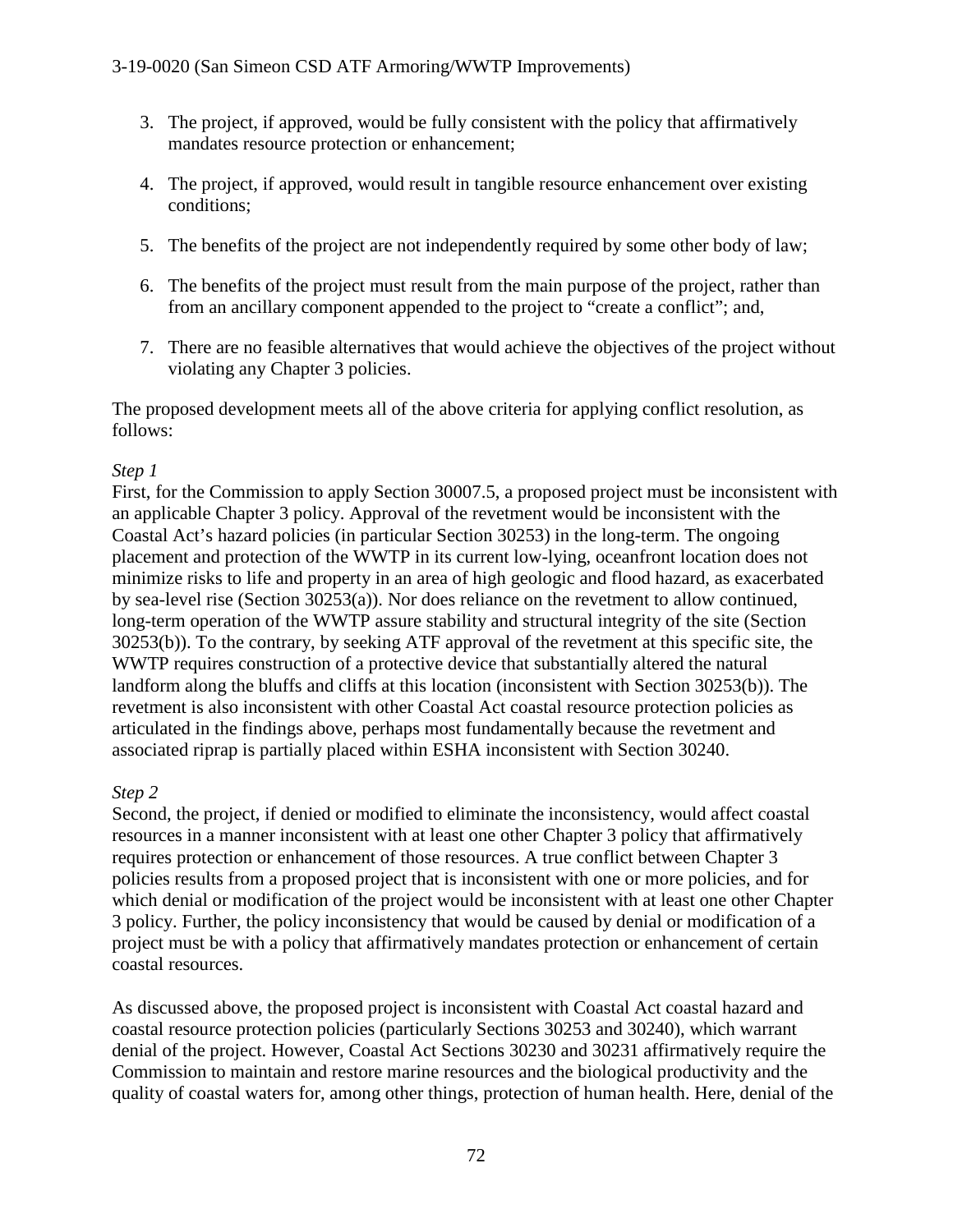proposed project on the basis of the above-described inconsistencies would require removal of the revetment, which would subject the WWTP to flooding, erosion, and other coastal hazards identified above (due to lack of an immediate feasible location to relocate the WWTP), as exacerbated by sea-level rise, and would result in significant risk of adverse impacts to marine resources and water quality if the WWTP integrity was compromised. Thus, at least in the immediate term, Sections 30230 and 30231 affirmatively compel approval of the revetment to *maintain* and *restore* marine resources and the biological productivity and the quality of coastal waters for *maintenance* of optimum populations of marine organisms and for the *protection* of human health.

Furthermore, though placement of the revetment results in long-term inconsistency with ESHA policies (Section 30240), by the same token, given that the revetment has been in place protecting the WWTP for so long, removal of the revetment (on the basis of the above-described Coastal Act inconsistencies) would subject the WWTP to the same flooding, erosion, and coastal hazards identified above, as exacerbated by sea-level rise, and result in significant risk of adverse impacts to ESHA if the WWTP integrity was compromised. Thus, in the immediate term, Section 30240 affirmatively compels approval of the revetment to *protect* ESHA against any new and significant disruption of habitat values.

## *Step 3*

Third, the project, if approved with conditions as recommended by staff, would be fully consistent with the policy that affirmatively mandates resource protection or enhancement. For denial of a project to be inconsistent with a Chapter 3 policy, the proposed project would have to protect or enhance the resource values for which the applicable Coastal Act policy includes an affirmative mandate. That is, if denial of a project would conflict with an affirmatively mandated Coastal Act policy, approval of the project would have to conform to that policy. If the Commission were to interpret this conflict resolution provision otherwise, then any proposal (no matter how inconsistent with Chapter 3) that offered a slight incremental improvement over existing conditions could result in a conflict that would allow the use of Section 30007.5. The Commission concludes that the conflict resolution provisions were not intended to apply to such minor incremental improvements.

The revetment, if approved as proposed to be conditioned herein, would be consistent with Sections 30230 and 30231 of the Coastal Act, which affirmatively mandate resource protection. As described above, the Commission's approval here of the revetment is only for a limited 10 year term to provide adequate protection of the WWTP and marine resources, water quality, and ESHA in the immediate-term while the District continues studying, evaluating, and developing a plan to ultimately relocate the WWTP from its current location, to ensure long-term consistency with coastal hazards (particularly Section 30253) and coastal resource protection (particularly Section 30240) policies. In fact, the limited authorization for the revetment here, as conditioned, ensures full consistency with Sections 30230 and 30231 because, upon development and implementation of a relocation plan, protection of marine resources, water quality, and ESHA will be assured in the long term because relocation of the WWTP pursuant to the plan (including decommissioning the plant, removing it, restoring the site to natural conditions, and dedicating it for public beach access related uses) will entirely avoid risk of adverse impacts to marine resources, coastal hazards, or ESHA in the long term by the WWTP.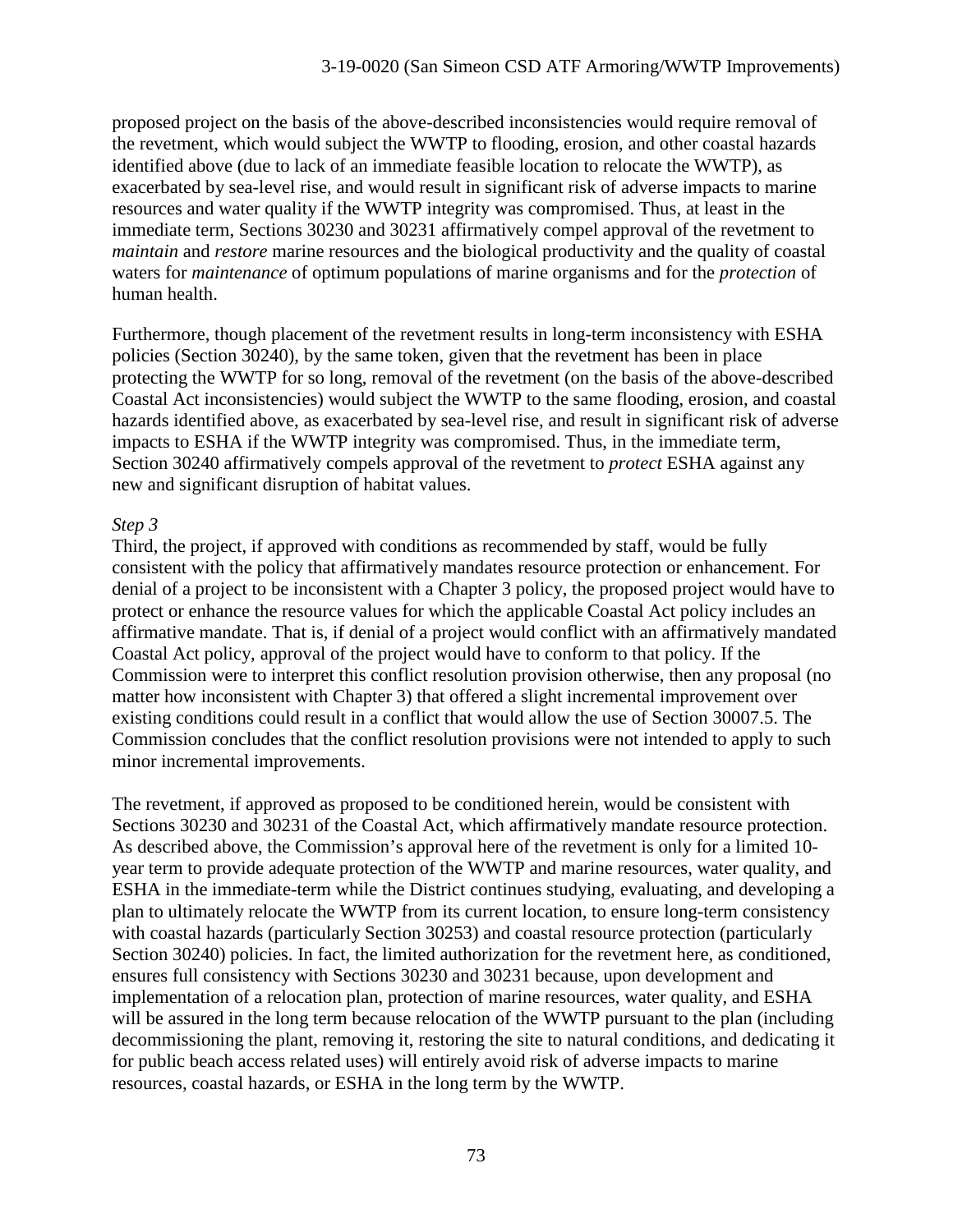### 3-19-0020 (San Simeon CSD ATF Armoring/WWTP Improvements)

#### *Step 4*

Fourth, the project, if approved with conditions as recommended by staff, would result in tangible resource enhancement over existing conditions. This is the case here for several reasons. First, portions of the WWTP, the revetment, outfall pipeline, and outfall structure as they currently exist are unpermitted development in violation of the Coastal Act. By approving the project as herein recommended by Commission staff (including requiring compensatory mitigation), the development will become legitimized in a manner that takes into account appropriate coastal resource protection, including mitigation for impacts.

Furthermore, as discussed throughout this report, the 10-year approval for the in-place development is the outcome most protective of coastal resources because it balances both shortterm and long-term concerns regarding coastal resources. Namely, that uninterrupted and ongoing shoreline protection is necessary to protect marine resources (Section 30230) and water quality (Section 30231) from significant adverse impacts to the WWTP and associated infrastructure if the revetment were not in place to protect them. However, at the same time, in the long-term the revetment (and existence of the WWTP at its current location) are untenable because they cannot be found consistent with coastal hazards requirements (particularly Section 30253) and coastal resource protection (particularly Section 30240) policies on an extended timeframe. Thus, the 10-year approval (**Special Conditions 1 and 2**) provides protection for coastal resources in the near term (including compensatory mitigation) but also directs the District to continue developing a hazards response plan (**Special Condition 3**) to determine a feasible location where the WWTP and its functions can be relocated that will avoid the potential for any coastal resource impacts in the long-term.

Finally, as discussed above in this report, the proposed project can be found consistent with other resource policies of the Coastal Act, as mitigated and conditioned, which will result in tangible resource enhancement over existing conditions. This is especially so considering that the proposed riprap revetment here has been in place for 36 years without proper authorization and without proper consideration of mitigation requirements for significant adverse impacts to coastal resources resulting from that ongoing placement. These resource enhancements include:

**Special Condition 6**, which requires removal of nonnative and invasive species and further replanting of native species on and around the revetment in the creek area to limit ongoing ESHA impacts on the creek during the 10-year limited-term authorization for the revetment provided here. The intent of this mitigation is not full restoration of the affected area, but rather eradication of the most significant of the adversely-impacting vegetation and implementation of focused revegetation efforts, including monitoring and performance criteria, to help offset project impacts over the interim 10-year approval period (as well as the preceding period of unauthorized placement).

**Special Condition 10** implements the District's proposed mitigation package and requires the District to decommission, demolish, and restore the WWTP site when its functions have been relocated, and to dedicate the site in fee for public use (e.g., low-intensity public park use). Such restoration and dedication is appropriate, and provides for meaningful offsetting mitigation for project impacts at that time relating to past and ongoing public access and sand supply impacts caused by past and limited-term retention of the revetment at the WWTP site. In addition, and to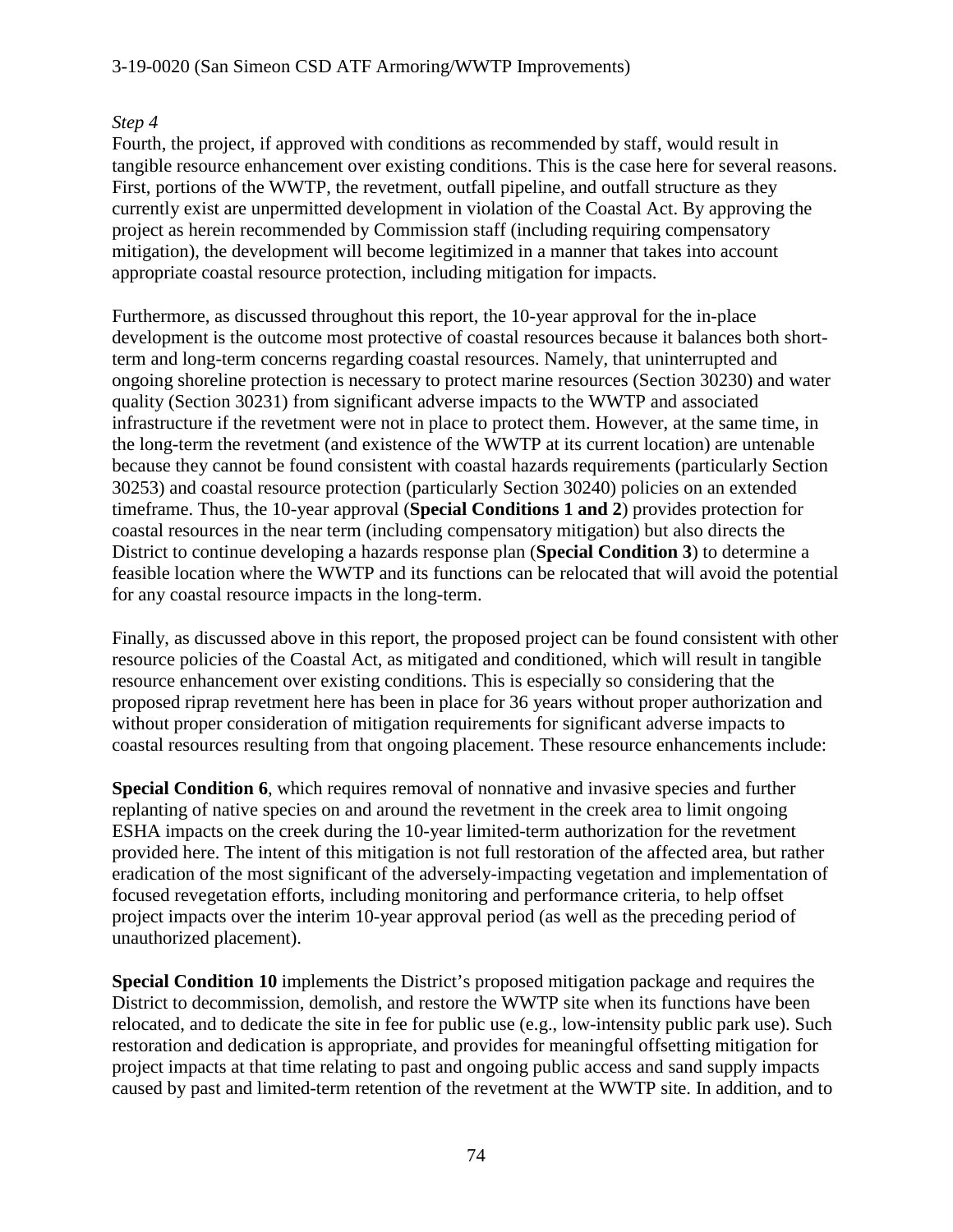provide meaningful mitigation in the near term to begin to offset accrued impacts, **Special Condition 7** requires public access overlook improvements in San Simeon Acres. Together, the mitigation package is an appropriate means to offset the impacts from the unpermitted armoring and development that has been in place for more than three and a half decades without proper consideration of mitigation for substantial adverse impacts caused to coastal resources resulting from said armoring and development, and for continuing project access impacts over the temporary approval horizon.

**Special Condition 8** requires a \$3,141.43 payment to UC Davis Wildlife Health Center's California Lost Fishing Gear Recovery Project to mitigate the project's marine resource impacts. The Lost Fishing Gear Recovery Project removes derelict nets and gear from submerged reef habitat, which will result in habitat enhancement of hard bottom habitat, which is difficult to mitigate for through replication, as is the case here.

**Special Condition 9** requires an ocean outfall assessment to ensure that the outfall is not resulting in unforeseen adverse impacts to the marine environment.

## *Step 5*

Fifth, the benefits of the project are not independently required by some other body of law. The benefits that would cause denial of the project to be inconsistent with a Chapter 3 policy cannot be those that an applicant is already being required to provide pursuant to another agency's directive under another body of law. In other words, if the benefits would be provided regardless of the Commission's action on the proposed project, the applicant cannot seek approval of an otherwise un-approvable project on the basis that the project would produce those benefits. That is, the applicant does not get credit for resource enhancements that it is already being compelled to provide.

Here, the proposed project's benefits of protecting marine resources and water quality through continued placement of the riprap revetment for a limited 10-year period, while a long-term hazards response plan for the WWTP is developed, are not required by another agency under another body of law.

### *Step 6*

Sixth, the benefits of the project must result from the main purpose of the project, rather than from an ancillary component appended to the project to artificially create a conflict. A project's benefits to coastal resources must be integral to the project purpose. If the project is inconsistent with a Chapter 3 policy, and the main elements of the project do not result in the cessation of ongoing degradation of a resource the Commission is charged with enhancing, the applicant cannot "create a conflict" by adding to the project an independent component to remedy the resource degradation. The benefits of a project must be inherent in the purpose of the project. If this provision were otherwise, applicants could regularly "create conflicts" and then request that the Commission use Section 30007.5 to approve otherwise un-approvable projects. The balancing provisions of the Coastal Act could not have been intended to foster such an artificial and easily manipulated process, and were not designed to barter amenities in exchange for project approval.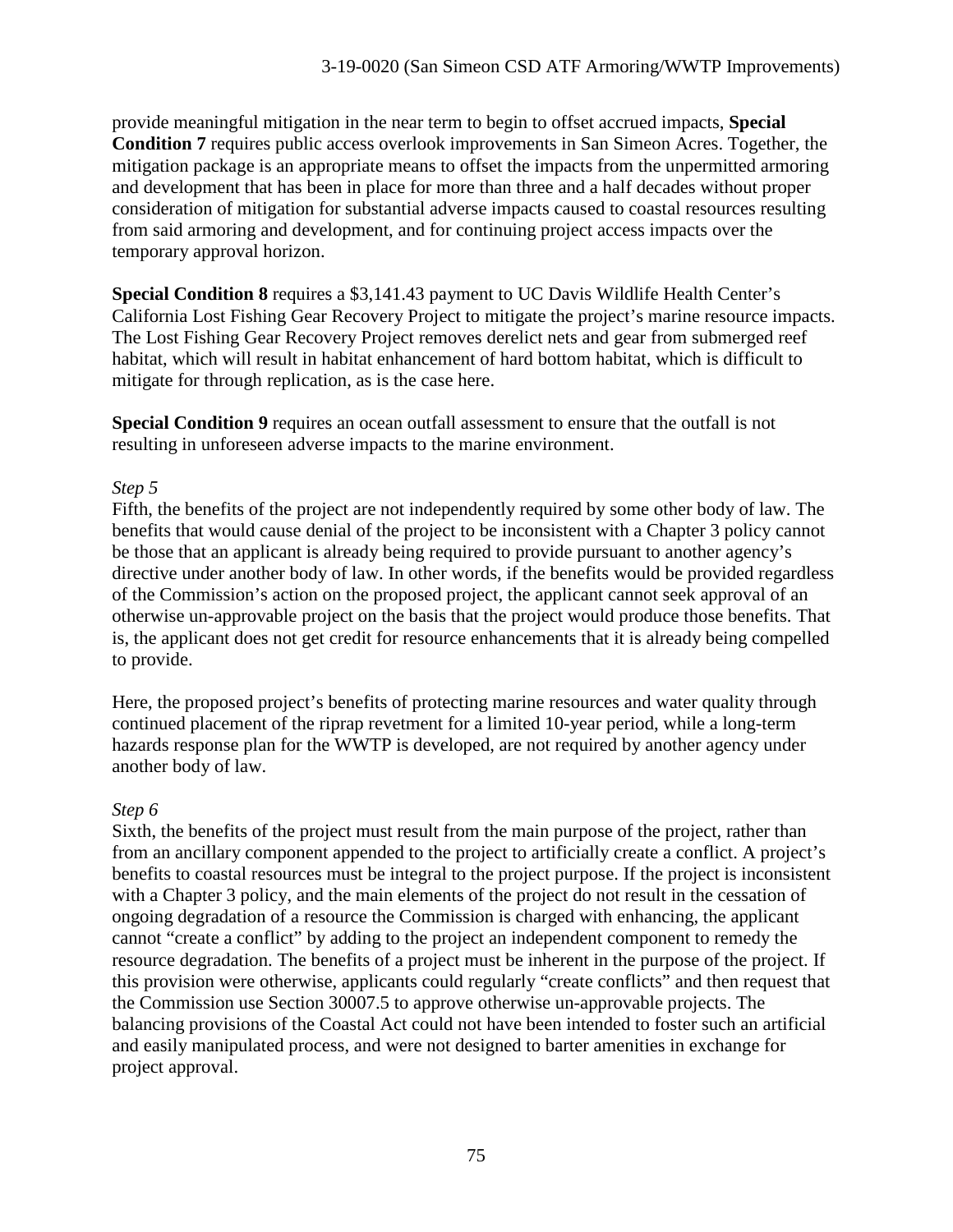Here the identified benefits of the proposed project (protection of marine resources, water quality, and human health through continued use of the WWTP and the revetment) directly stem from the main purpose of the project, which is to allow continued placement of the revetment to provide protection to the WWTP and associated infrastructure from coastal hazards, and to provide upgrades to better treat wastewater. In other words, the entire purpose of the upgraded WWTP and the revetment that protects the WWTP and associated infrastructure is to prevent the types of marine resources, water quality, and human health impacts which would result if the WWTP were not upgraded and the revetment were not in place (due to breaching of or catastrophic failure of the WWTP resulting from lack of protection from coastal hazards).

#### *Step 7*

Seventh, there are no feasible alternatives that would achieve the objectives of the project without violating any Chapter 3 policies. In this case, as discussed in the "Coastal Hazards" section above, there are no feasible alternatives that would achieve the objectives of the project without violating any Chapter 3 policies. Specifically, this report analyzed the following potential alternatives: (1) no-project alternative (removal of existing revetment); (2) retention of the existing revetment; (3) removal of existing revetment and installation of vertical seawall; and (4) removal of existing revetment and full relocation of WWTP.

Regarding the no-project alternative, removal of the revetment would result in greatly increased risks of operational damage to the WWTP and associated infrastructure resulting in grave impacts to marine resources, water quality, and public health due to the hazardous location of this existing critical public infrastructure. Regarding retention of the revetment, the revetment in its present condition does not provide long-term protection, as discussed in this report, and would necessitate raising of the WWTP facility exterior wall and additional and more substantive armoring. However, the WWTP's exterior wall was built to retain fill soil and support the bluff and was not designed to withstand sea wave impact. Regarding installation of a new vertical seawall, the elevation of the seawall would have to be significantly higher than the revetment in order to prevent overtopping within the next 50 to 100 years. Furthermore, construction of a new vertical seawall would require heavy construction equipment that may result in additional environmental and biological impacts to the beach and creek. Ultimately, this alternative is not feasible. Finally, removal of the revetment and relocation inland of the WWTP does ensure the most consistency with coastal resources, but is not feasible *in the short term*. However, as is recommended here for a 10-year limited-term authorization for the revetment while requiring the District to develop a hazards response plan for the WWTP, this alternative is feasible (and required) in the long term.

#### *Conflict Resolution Conclusion*

Based on the above, the Commission finds that the proposed project presents a conflict between Coastal Act policies related to coastal hazards (in particular Section 30253) and coastal resource protection (and particularly ESHA, Section 30240) on the one hand, and Sections 30230 and 30231, on the other, which must be resolved through application of Section 30007.5, as described above. With the conflict among several Coastal Act policies established, the Commission must resolve the conflict in a manner which on balance is the most protective of significant coastal resources. In reaching this decision, the Commission evaluates the project's tangible, necessary resource enhancements over the current state (i.e., baseline conditions are 36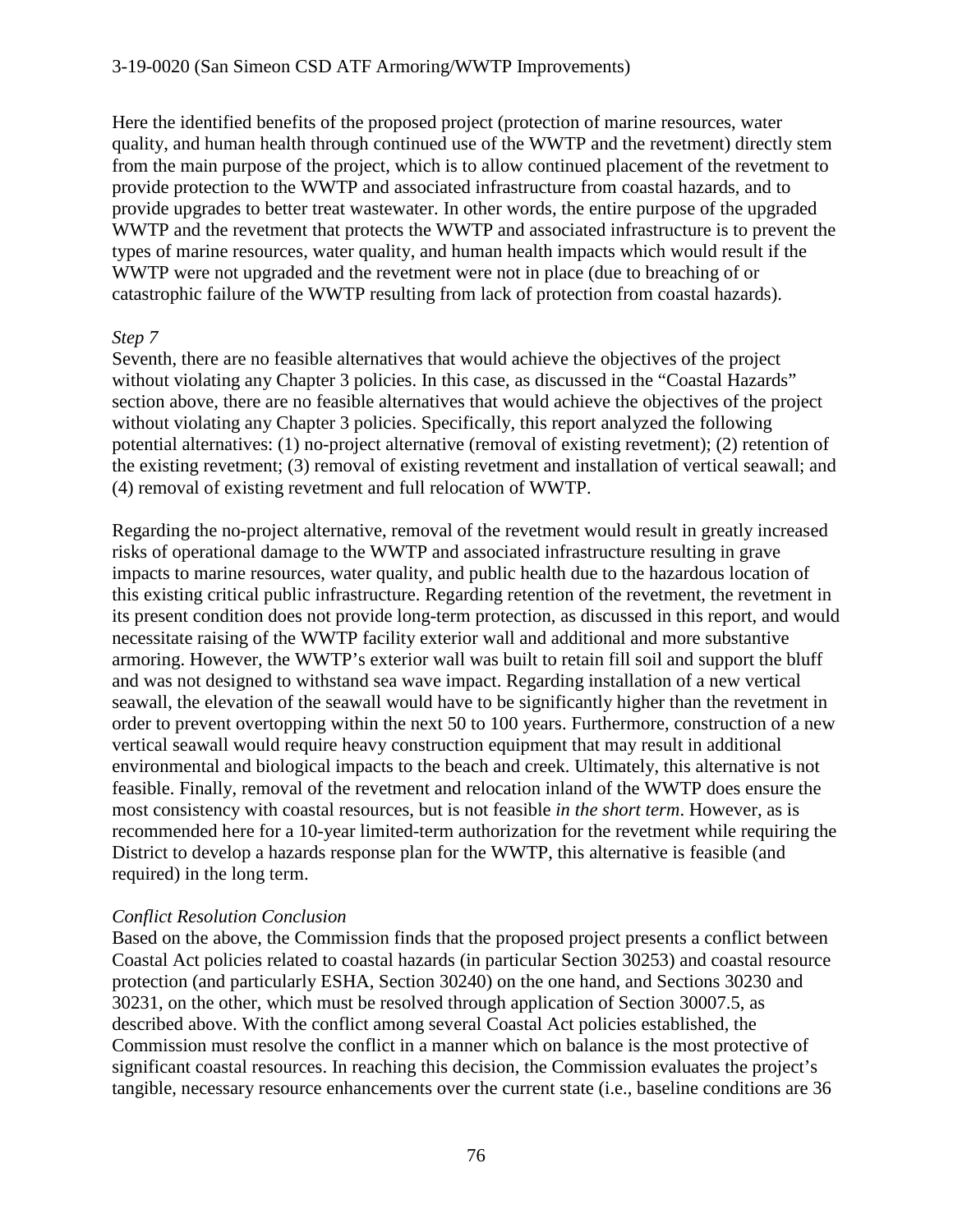years of unpermitted development for which compensatory mitigation has not been properly considered) and whether they are consistent with resource enhancements mandated in the Coastal Act. In the end, the Commission must determine whether its decision to either deny or approve a project is the decision that is most protective of significant coastal resources.

In this case, the Commission finds that the impacts on coastal resources from not allowing ATF approval of the project, as conditioned, would be more significant in the short term than by providing a 10-year limited-term authorization to protect against impacts to marine resources, water quality, and human health while requiring the District to develop a hazards response plan which will ensure avoidance of significant adverse impacts to coastal resources (including from coastal hazards and to ESHA) in the long term. Denying the proposed project because of its above-described Coastal Act inconsistencies now would result in significant increased risk of operational damage to the WWTP and its associated infrastructure from coastal hazards, resulting in increased risk of significant adverse impacts to marine resources, water quality, and human health. In contrast, approving the development as proposed for a limited 10-year term would allow adequate protection of those resources during an interim period in which the District must develop a hazard response plan to relocate the WWTP and its associated infrastructure to a more appropriate inland location that avoids long-term issues relating to coastal hazards and ESHA consistency, thus ensuring maximum Coastal Act consistency in the long term. To ensure that all potential future development at the site and/or related to the WWTP and/or this CDP is appropriately evaluated at that time in light of the terms and conditions of this approval and is consistent with Coastal Act requirements, such future development shall be required to be processed through a CDP amendment by the Coastal Commission subject to the Coastal Act (see **Special Condition 12**).

Finally, the test for approval is not for the project to be "more" protective of significant resources; it must be "most" protective. In order for that finding to be made, the adverse coastal resource impacts caused by the project have to be avoided, minimized and mitigated to the maximum feasible extent. As discussed above, the 10-year limited term authorization for the ATF development, the implementation of the short-term mitigation plan and the longer-term removal and restoration of the site, and concurrent requirement for the District to develop a hazard response plan for the WWTP ensures that this approval is the most protective of coastal resources in the long term.

# **I. VIOLATION**

Violations of the Coastal Act exist on the subject property including, but not limited to: placement of over 650 cubic yards of riprap at the bluff fronting the WWTP property in 1983; replacement of a majority of the WWTP's ocean outfall line in 1984 and between 2010 and 2013; placement of riprap to protect the District's pipe support structure crossing Arroyo del Padre Juan Creek (including associated grading and vegetation clearing in the creek) and repair and maintenance of the structure in 1995, and full replacement of the pipe support structure in 1999; and various miscellaneous development undertaken to WWTP components over time. See **Exhibit 18** for the Commission's violation letters.

Commission staff and the District have engaged in ongoing conversations and efforts to resolve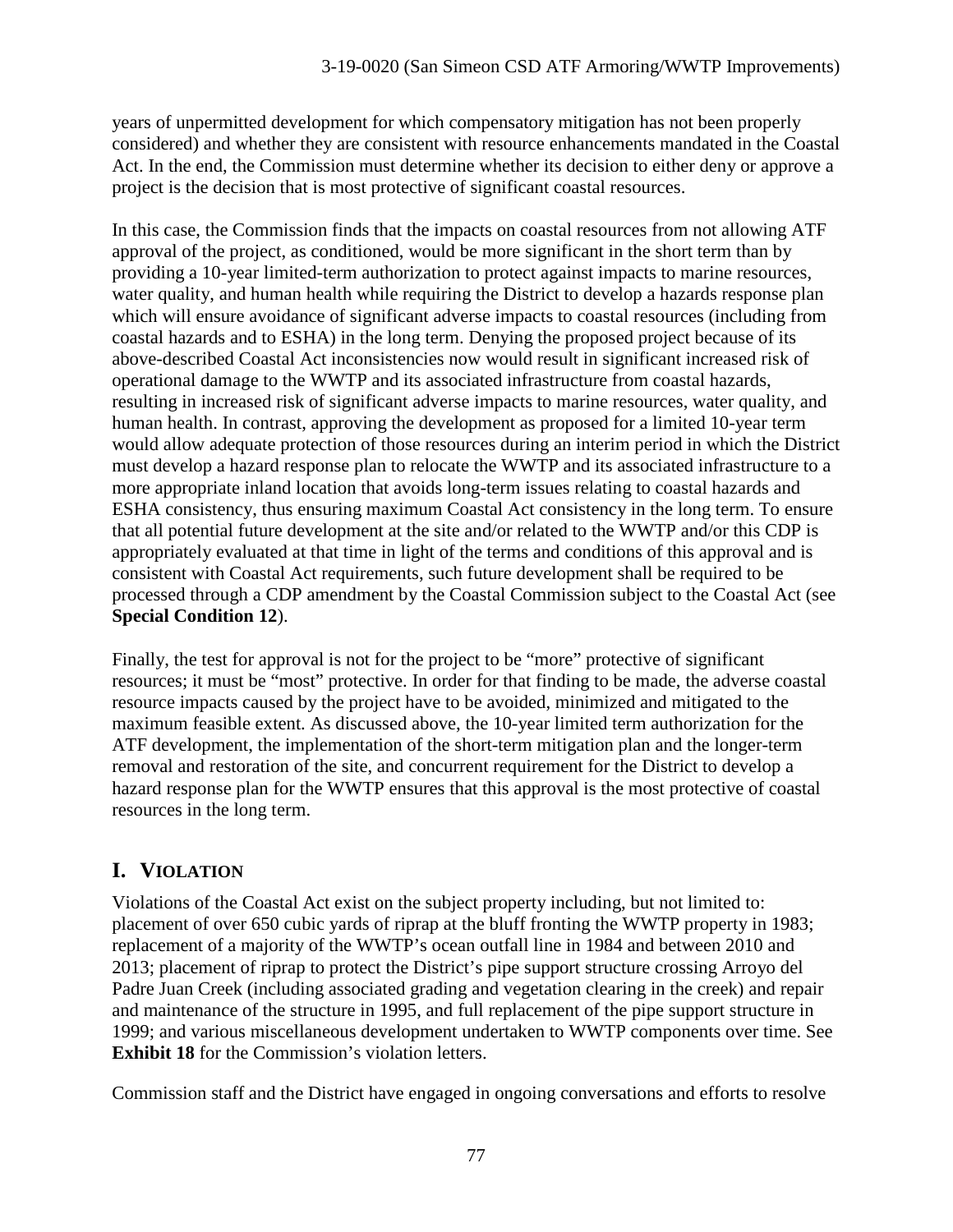the violations at this site for some time, beginning in 2001 when staff was first made aware of the unpermitted placement of riprap at this location. Ultimately, following an enforcement investigation (that identified even more unpermitted development, as identified above), the District submitted an ATF CDP application, including furnishing multiple studies, reports and additional information as requested by Commission staff. The application was then scheduled for hearing in 2009, but the District withdrew the application at that time in order to further discuss staff's recommended conditions, including the requirement to remove the revetment and to construct a vertical seawall. Additional conversations followed the District's withdrawal, including staff providing the Applicant with a list of additional application materials (e.g., updates to older reports and studies, etc.) that would be needed prior to any submittal of a new application.

Ultimately, following additional violation noticing in 2015, the District applied for the current project, seeking recognition and retention of all of the work previously done on the site without benefit of a CDP that is the subject of Enforcement Case No. V-3-01-028 (CDP Application No. 3-15-2114). Commission staff worked very closely with District staff and its representatives over the years on a project description that included all of the work identified above, so that the District could move forward with a clean slate and resolve the violations. Ultimately, however, when the CDP application was heard by the Commission in October 2018 in San Diego, the District withdrew their CDP application at the hearing, resulting in all of the aforementioned development that is the subject of Enforcement Case No. V-3-01-028 remaining unpermitted. The District subsequently reapplied for the same project, and it is again before the Commission for action (CDP Application No. 3-19-0020) at the Commission's July 2019 meeting in San Luis Obispo. Commission staff continues to take the position that because all of the identified unpermitted development above requires ATF recognition, the now-proposed project will justifiably resolve the entire scope of work undertaken on the site that is the subject of Enforcement Case No. V-3-01-028, if approved as recommended to be conditioned by staff.

Approval of this CDP will recognize the work done previously on the site without the benefit of a CDP, including a variety of upgrades, replacements, and expansions of key WWTP components done over the years (as described in **Exhibit 15**), and will allow the riprap revetment placed around the WWTP and around the pipe support structure to remain on the site for up to 10 years (which is the duration of this authorization, subject to extensions), pursuant to **Special Conditions 1 and 2**. This approval is structured for anticipated relocation of WWTP functions to a safer inland location, as well as restoration of the site and affected area (including dedication of the project site for public use as a park (see **Special Conditions 3 and 10**). The Applicant will also be required to mitigate in the interim for significant adverse project impacts to coastal resources, including temporarily adding to the riprap for increased coastal hazard protection, nonnative and invasive plant removal and native revegetation in Arroyo del Padre Juan Creek, and construction of overlook improvements (see **Special Conditions 4, 6, and 7**)**.** The Applicant is also required to maintain the revetment and the pipe structure in their permitted state (see **Special Condition 5**), to mitigate for offshore impacts via a mitigation payment (see **Special Condition 8**) and through verification of outfall integrity (see **Special Condition 9**), to perform construction activities in a manner designed to have the least impact on coastal resources (see **Special Condition 4**), to assume all risks for the approved development and to indemnify the Commission (see **Special Conditions 11 and 16**), and to provide other necessary authorizations from adjacent property owners and other agencies (see **Special Conditions 13 and 14**). Finally,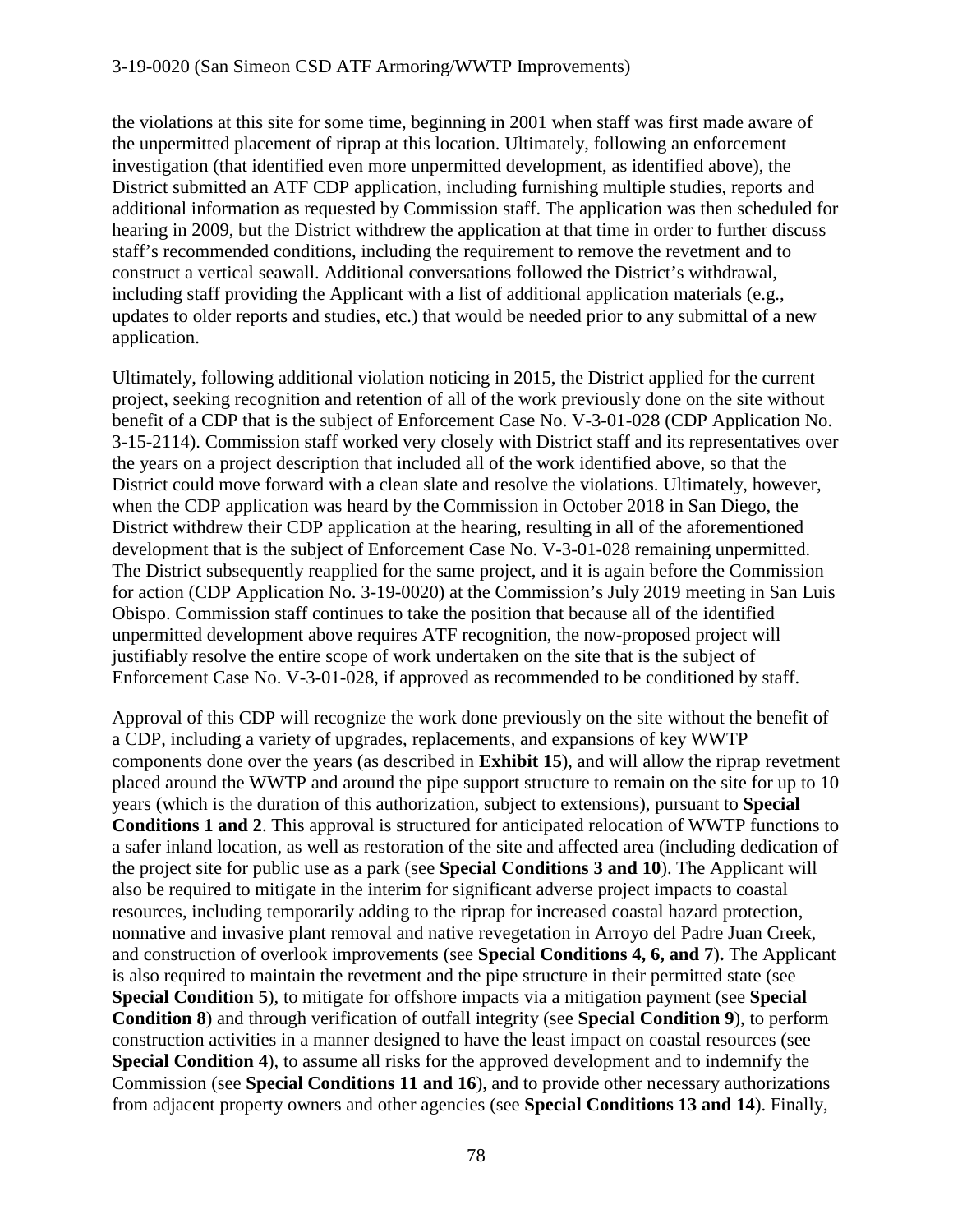this CDP authorizes the project as modified by the special conditions. Any project changes, including with respect to any Executive Director-approved plans required pursuant to the special conditions, shall require an amendment to this CDP, unless the Executive Director determines that no amendment is legally necessary (**Special Condition 15**).[68](#page-78-0)

Issuance of the CDP and compliance with all of the terms and conditions of this CDP will result in resolution of the aforementioned violations of the Coastal Act on the subject property.

Although development has taken place prior to submission of this CDP application, consideration of this application by the Commission has been based solely upon the Chapter 3 policies of the Coastal Act. Commission review and action on this CDP does not constitute a waiver of any legal action with regard to the alleged violations, nor does it constitute an implied statement of the Commission's position regarding the legality of development, other than the development addressed herein, undertaken on the subject site without a CDP. In fact, approval of this CDP is possible only because of the conditions included herein and failure to comply with these conditions would also constitute a violation of this CDP and of the Coastal Act. Accordingly, the Applicant remains subject to enforcement action just as it was prior to this CDP approval for engaging in unpermitted development, unless and until the conditions of approval included in this CDP are satisfied.

Failure to comply with the terms and conditions of this CDP may result in the institution of enforcement action under the provisions of Chapter 9 of the Coastal Act. Only as conditioned can the proposed development be found consistent with the Coastal Act.

# **J. CALIFORNIA ENVIRONMENTAL QUALITY ACT (CEQA)**

 $\overline{a}$ 

Section 13096 of Title 14 of the California Code of Regulations requires that a specific finding be made in conjunction with CDP applications showing the application to be consistent with any applicable requirements of CEQA. Section 21080.5(d)(2)(A) of CEQA prohibits a proposed development from being approved if there are feasible alternatives or feasible mitigation measures available which would substantially lessen any significant adverse effect that the activity may have on the environment.

The Applicant was granted an exemption (Section 15302 (c)) from CEQA requirements by the San Luis Obispo County Department of Planning and Building Department on May 26, 2016 for the riprap revetment. The Coastal Commission's review and analysis of CDP applications has been certified by the Secretary of the State's Natural Resources Agency as being the functional equivalent of environmental review under CEQA pursuant to Title 14 Section 15251(c) of the California Code of Regulations. The preceding CDP findings discuss the relevant coastal resource issues with the proposed project, and the CDP terms and conditions identify appropriate modifications to avoid, and mitigation to lessen, any potential for adverse impacts to a level of less-than-significant for said resources.

<span id="page-78-0"></span><sup>&</sup>lt;sup>68</sup> Note that **Special Condition 15** can be justified in Commission CDP approvals to account for the needed minor refinements and changes that commonly occur as projects are being built out. This operational flexibility is important, particularly for large and complicated public works projects like this one.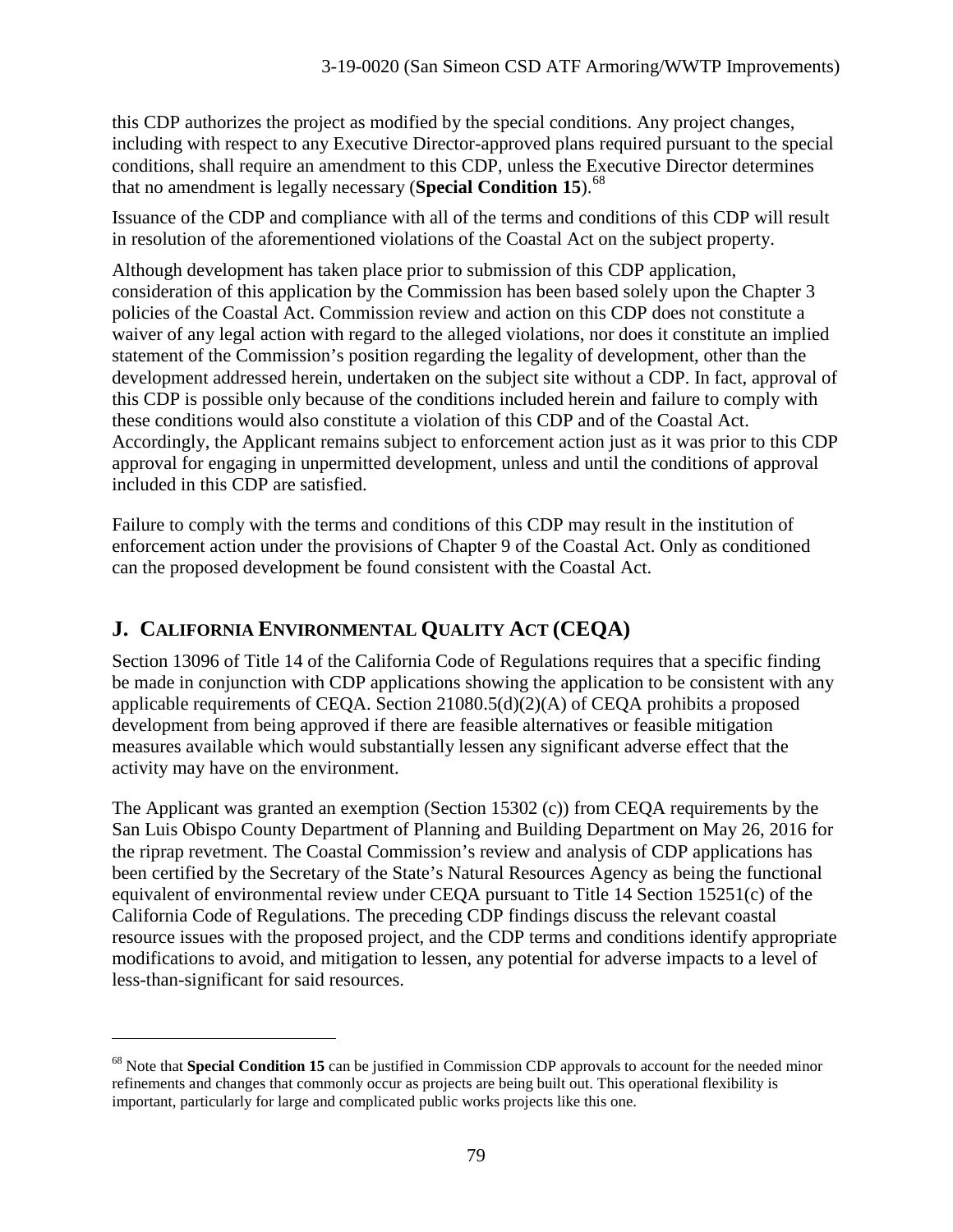As such, there are no additional feasible alternatives or feasible mitigation measures available which would substantially lessen any significant adverse environmental effects that approval of the proposed project, as conditioned, would have on the environment within the meaning of CEQA. Thus, if so conditioned, the proposed project will not result in any significant environmental effects for which feasible mitigation measures have not been employed consistent with CEQA Section 21080.5(d)(2)(A).